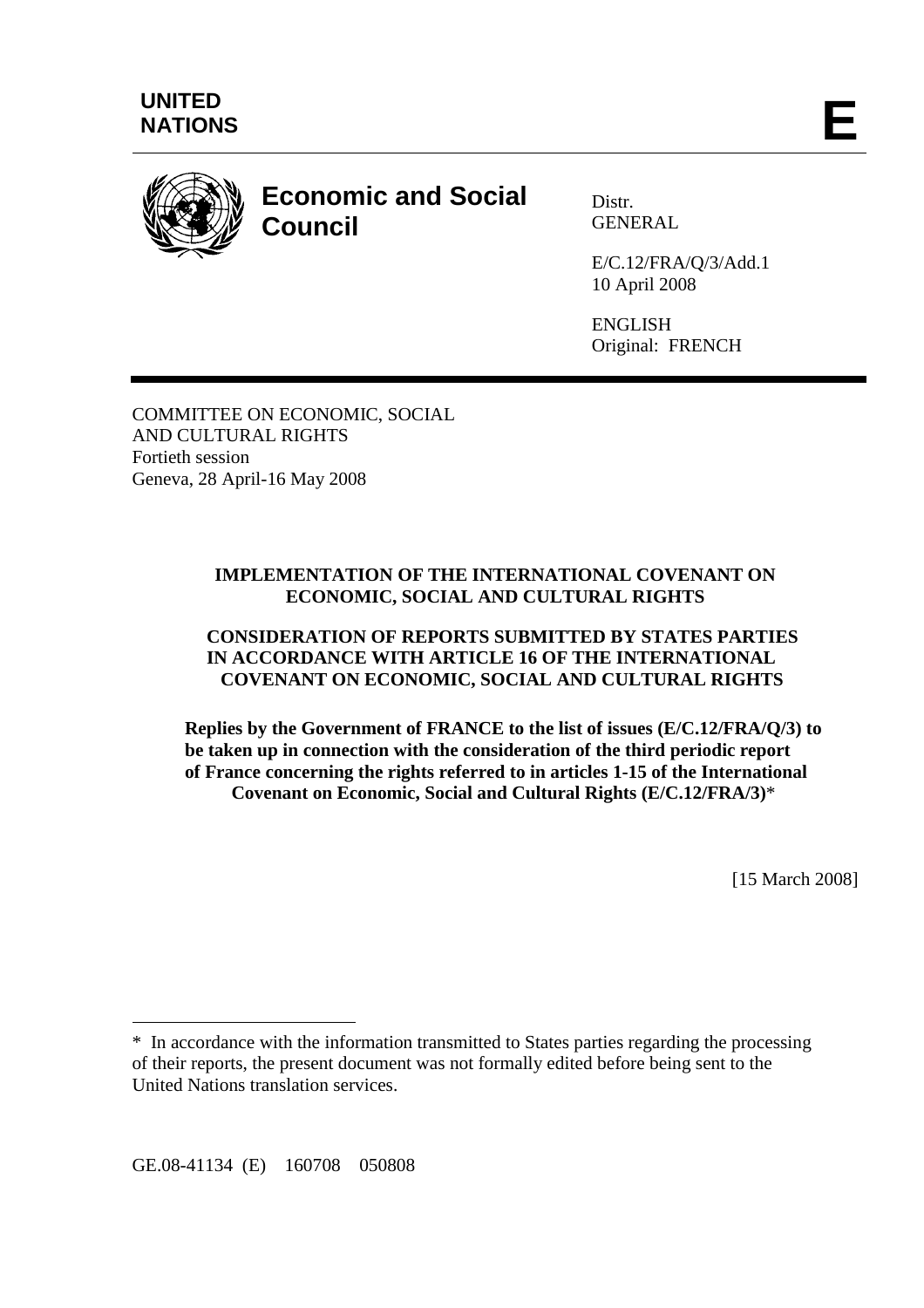#### **I. GENERAL INFORMATION**

*Question 1. Please provide information on the measures the State party intends to undertake in order to achieve, by 2012, its objective of 0.7 per cent of gross national product (GDP) to be devoted to official development assistance (ODA). Further, in relation to paragraph 32 of the Committee's previous concluding observations (E/C.12/1/Add.72) and in addition to the information provided in paragraphs 76 and the following paragraphs of the State party report, please provide information on how development cooperation policies have taken into account the realization of economic, social and cultural rights in developing countries (E/C.12/FRA/3, para. 43).* 

1. As the comprehensive public policy review has not been completed, it is not possible to reply to this question at this stage.

#### *Question 2. Please outline in more detail how civil society organizations have been consulted in the preparation of the State party's periodic report, as requested by the Committee in paragraph 33 of its previous concluding observations (E/C.12/FRA/3, para. 82).*

2. The French national institution, the National Consultative Commission on Human Rights (CNCDH), is systematically consulted on draft reports prepared by France for the treaty bodies. It is also systematically consulted on draft replies to the questions raised by the treaty bodies. Where the Commission considers it to be necessary, it may also issue a formal opinion, which is published, on the draft report. It also participates, at the invitation of the Committee, in a question-and-answer session, which is separate from the consultation session with non-governmental organizations (NGOs) organized by the Committee. During the preparation of the third report by France on the implementation of the International Covenant on Economic, Social and Cultural Rights, the Commission was consulted at the request of the French Human Rights Ambassador and the legal department of the Ministry of Foreign Affairs. The Commission's members include the main human rights NGOs, which were broadly consulted in that capacity. As part of that consultation process, on 18 December 2006 the Commission held a meeting of its subcommittees on international issues, national issues, rights of the child, women and families and human rights and developments in society; their members were invited to make comments with a view to amending the report. The Commission's comments concerned, firstly, the responses to the observations and recommendations of the committee relating to the second report and, secondly, the overview on "Combating precariousness and exclusion in France, with special reference to the specific difficulties of young people and the homeless".

#### *Question 3. The Committee requests the State party to provide statistical data on an annual comparative basis over the last five years, disaggregated by age, gender, origin and - where applicable - urban/rural residence, in its replies to the issues referred to in paragraphs 6, 10, 15, 20, 24 and 26 below. The Committee also requests the State party to provide the specific statistical information requested in paragraphs 17, 18 and 27 below.*

3. As indicated in the introductory part, there was insufficient time to reply to this question, particularly given the inadequacy of most of the statistical tools. In addition, the statistical tools available do not cover in detail the disaggregated data referred to by the Committee.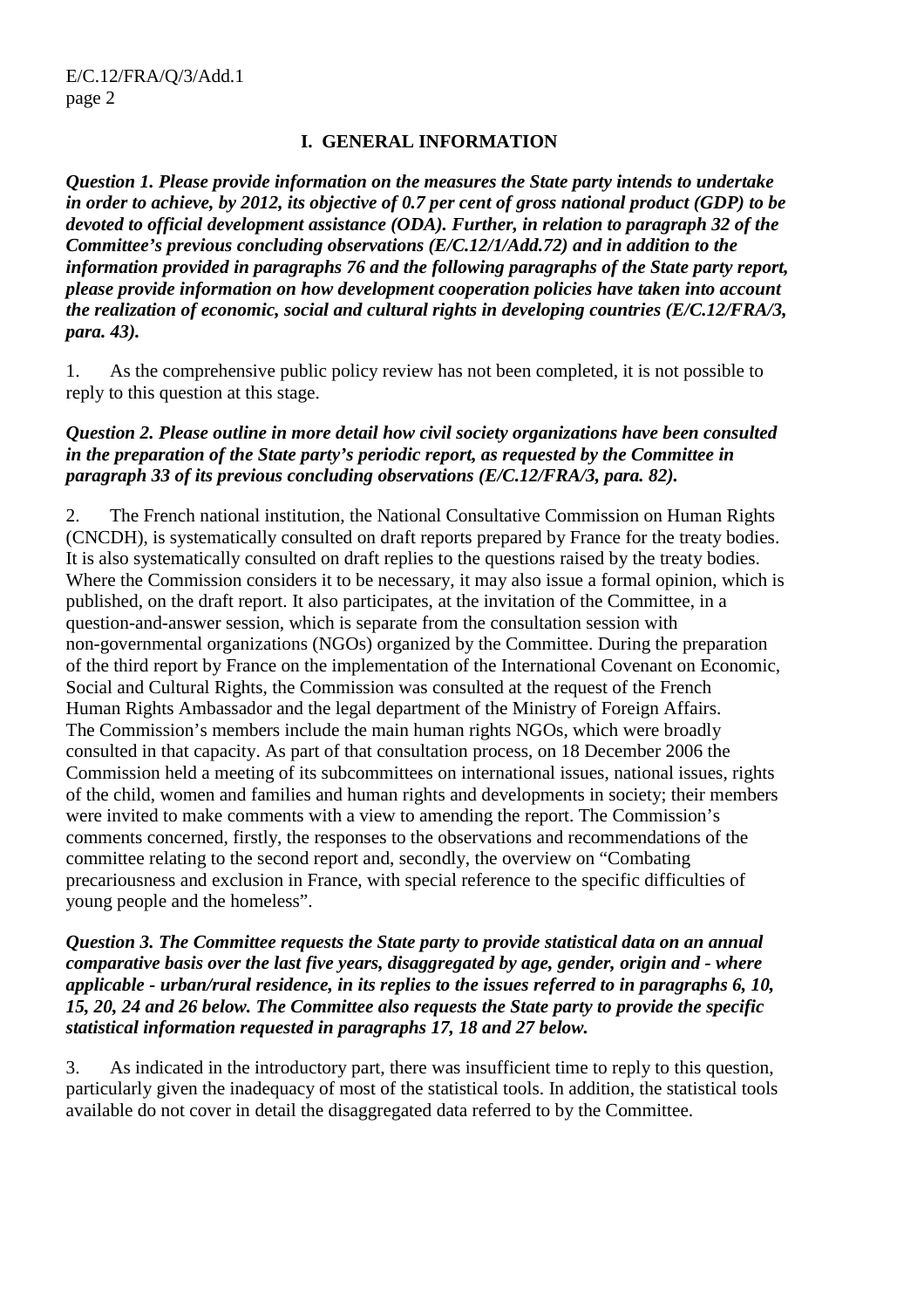#### **II. ISSUES RELATING TO THE GENERAL PROVISIONS OF THE COVENANT (arts. 1-5)**

## **Article 2, paragraph 2: Non-discrimination**

*Question 4. Please provide an evaluation of how the Loi d'orientation relative à la lutte contre l'exclusion of July 1998 has contributed to guarantee for all, particularly for disadvantaged and marginalized individuals and groups, access to the basic rights referred to in paragraph 276 of the State party report.* 

4. The Framework Act of 29 July 1998 on measures to combat exclusion enabled the adoption of a series of measures concerning access to fundamental rights, with the aim of easing the daily lives of people in difficult situations. These measures were incorporated in various action plans, both French and European, aimed at simplifying systems and procedures and offering individually tailored solutions. They include measures to improve access to information and the quality of services offered, such as a commitment to ensuring the quality of reception services (for which a methodology guide has been published) and the establishment of a network of reception centres for people in difficult situations (PARADS). A policy has also been developed to take better account of service user feedback. These initiatives are part of France's overall strategy to combat exclusion, which aims to provide universal access to all rights, without creating a special right for the socially excluded, and to offer global responses tailored to individual needs, and developed through a close relationship with users.

## *Question 5. In addition to information provided in paragraph 191 of the State party report, please indicate measures, including training and awareness-raising for law enforcement officers, undertaken to combat discrimination against migrants, persons of foreign origin, and members of their families in the fields of employment, housing, health care, education and culture.*

5. The policy for reception and integration in France is backed up by stronger measures to combat potential discrimination against foreigners or people of foreign origin, for example in regard to employment or housing.

6. France is taking action to combat all forms of discrimination, including in access to housing. Under the Act of 30 December 2004 establishing the High Authority to Combat Discrimination and Promote Equality (HALDE), an independent authority was set up to deal with all cases of direct or indirect discrimination punishable by law or under an international agreement ratified by France. The High Authority has a twofold mission: dealing with cases of discrimination and promoting equality, in the private and public sectors. Having the power to carry out investigations and to refer cases to criminal courts, HALDE is able to support victims of discrimination in access to housing on the grounds of their presumed origin, disability or age.

7. The media have an essential role to play in this area. This is particularly true of television, as a powerful image-building tool. Continuing the efforts under the "Positive Action Plan for Integration" adopted by the France Télévisions Group in January 2004, the Group is implementing the "Plural Media" project over the period 2005-2007, featuring a training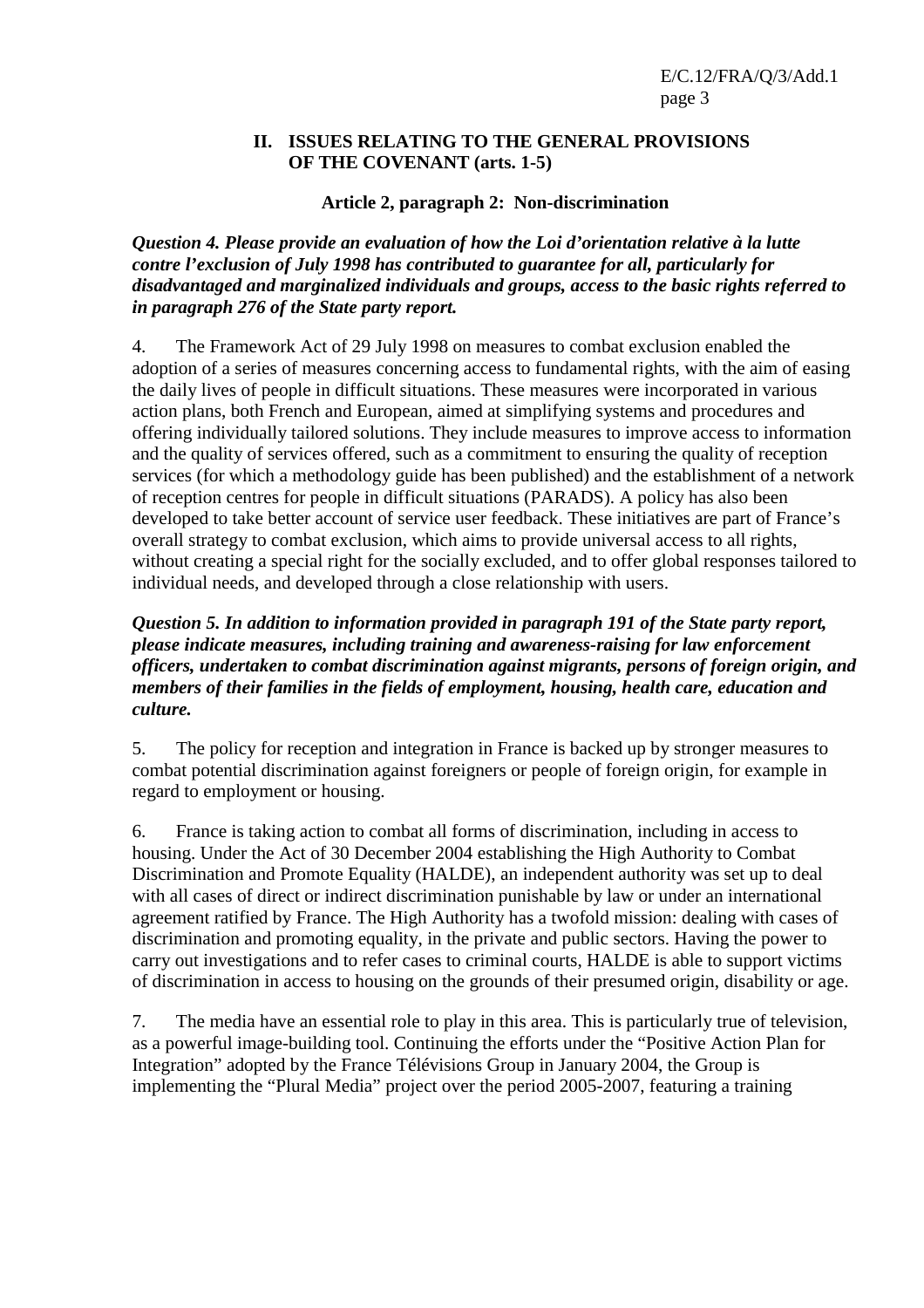programme for managers, elected representatives on joint bodies in the relevant sectors and journalists (including print and radio journalists, to enhance their employability), and a televised magazine to showcase good practice in combating discrimination.

8. Confirming the importance attached by the public authorities to the media, the Inter-Ministerial Committee on Integration (CII), at its meeting of 24 April 2006, and Parliament (Act No. 2006-396 of 31 March 2006 on equal opportunities) assigned the Audio-Visual Media Board (CSA) the task of evaluating each year the representation of cultural diversity and minorities in the French audio-visual media. The Board submitted its report to the President of the Republic on 10 November 2006 (available at www.csa.fr).

9. Another way of changing attitudes is to show the - all too often unacknowledged contribution made by immigrants and immigration to the history of our country, and to the construction of its identity. This is the objective of the History of Immigration Centre *Cité nationale de l'histoire de l'immigration* (CNHI), which is located - symbolically - in the former museum of African and Oceanic art at the Porte Dorée in Paris. The CNHI is intended to serve as a museum, a resource centre open to researchers and the public, an arts centre and a facility to support educational projects. It will also provide an opportunity for networking among local partners and actors involved in work on the history and memory of immigration.

10. With the aim of combating and preventing discrimination in employment, in 2006 the public authorities (Population and Immigration Department) continued and extended their work to mobilize the business world and increase its awareness of the need for greater diversity in recruitment. Accordingly, in conjunction with the National Solidarity and Equal Opportunity Agency, (ACSE) the Department is developing a policy of diversified partnerships in the area of prevention of discrimination in order to help provide firms and economic actors with diagnostic, action and evaluation tools and initiate research actions. Thus, in 2006, several important agreements were signed or renewed, supplementing or extending the work under way in this area. In addition to a multi-year framework agreement with the National Employment Agency (ANPE), two other important partnerships have been concluded with the Permanent Assembly of Chambers of Trades (APCM) and the Casino group (a supermarket chain).

11. The Government (CII meeting of 24 April 2006) is promoting a Company Diversity Charter, for example by introducing support and dissemination tools. The Charter has now been signed by nearly 2,000 firms. A guide to implementation was issued, for the use of firms in September 2006 with the support of the Population and Immigration Department. A Diversity Prize was awarded for the first time on 14 December 2006, with the help of the National Association of Human Resources Managers (ANDCP), at the end of the Diversity "Tour de France" conducted by the minister for the promotion of equal opportunities. Under a European EQUAL project steered by the Corporate Sponsorship Institute (IMS), with the support of the Population and Immigration Department and the National Solidarity and Equal Opportunity Agency, several firms (PSA, Ikea, Adecco and Axa) and ANDCP are experimenting with diversity management tools, which will be made available to signatories of the Charter.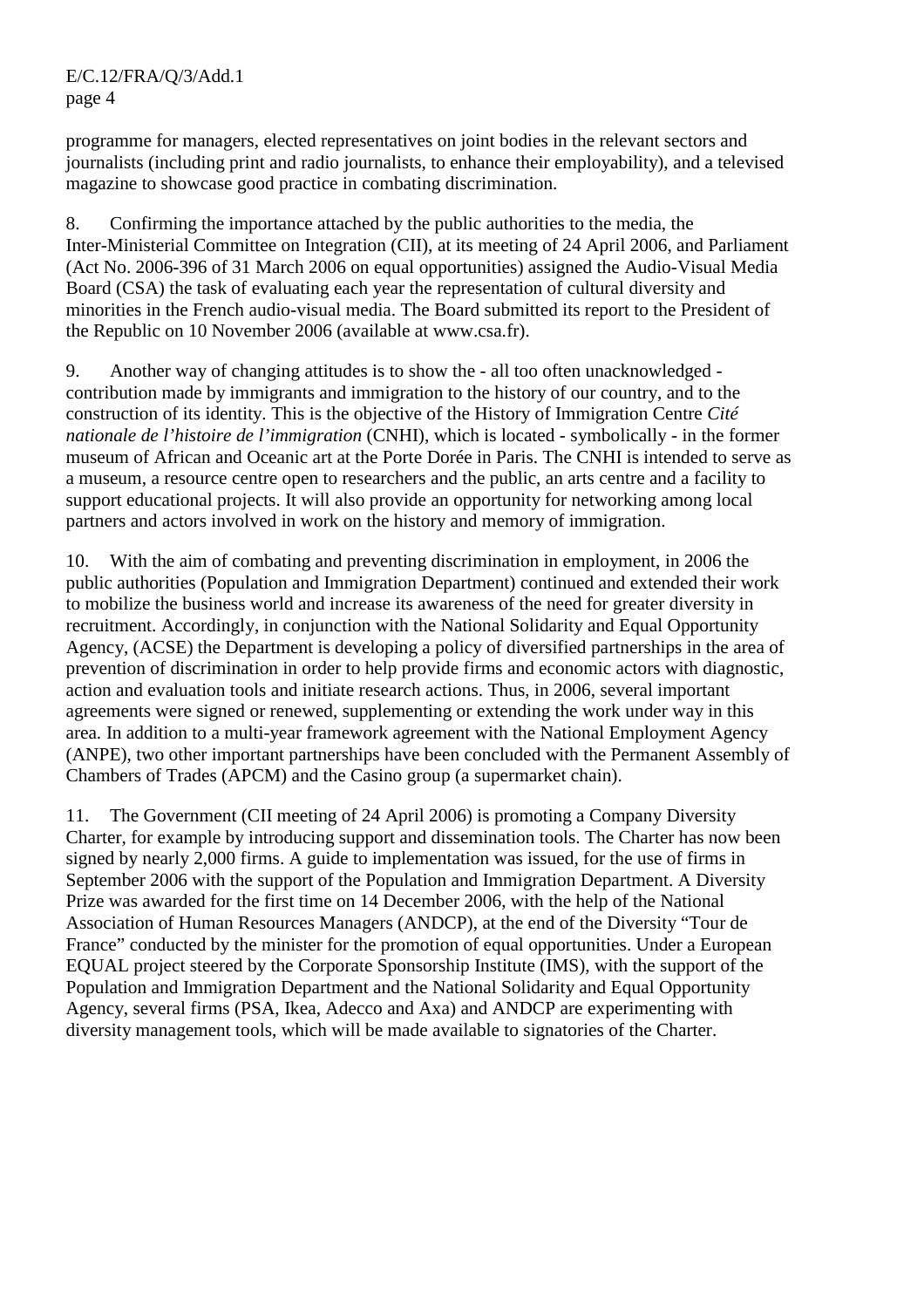| Origin                                | Men  | Women | Total |
|---------------------------------------|------|-------|-------|
| France as a whole (all nationalities) | 8.9  | 11.0  | 9.9   |
| Natural-born French citizens          | 8.2  | 10.1  | 9.1   |
| Naturalized French citizens           | 14.1 | 17.9  | 15.9  |
| European Union <sup>(2)</sup>         | 6.0  | 9.7   | 7.6   |
| Other foreigners, including:          | 23.0 | 31.0  | 26.0  |
| Algeria                               | 24.6 | 37.3  | 29.1  |
| Morocco                               | 24.4 | 33.8  | 27.5  |
| Tunisia                               | 25.5 | 25.4  | 25.7  |
| <b>Other African countries</b>        | 26.4 | 32.7  | 29.1  |
| Turkey                                | 21.9 | 42.8  | 27.0  |
| China                                 | 6.9  | 18.6  | 12.0  |
| Other Asian countries                 | 13.5 | 24.2  | 18.3  |

#### **Unemployment rate (as a percentage of the labour force) by sex and nationality, in metropolitan France (average for 2003-2005)(1)**

 *Source*: *Emploi en continu* 2003-2005 surveys, average annual figures, 2005 weighting (Statistical and Research Department of the Ministry of Labour (DARES). "Labour force" as defined by the International Labour Organization.

(1) Taking the average over three years eliminates non-significant variations.

(2) 15 member States.

*The unemployment rate for foreigners in France is, on the whole, two or three times higher than the national average. However, further breakdown by nationality shows considerable differences between European Union nationals - whose unemployment rate is two or three percentage points lower than the national average - and nationals of certain States, particularly the Maghreb, Turkey and black Africa, who account for the majority of non-European Union migrants arriving each year in France, who have the highest unemployment rate. The unemployment rate for Chinese nationals, however, and men in particular, is generally close to the average.* 

 *The unemployment rate for women, which is higher than that of men for all nationalities (including French), reflects the same differences, in some cases further exacerbating them: for example, the rate for Turkish and Chinese women is twice and three times that of men, respectively.* 

 *There is also a considerable difference - of six to eight percentage points - between French nationals, according to whether they are natural-born or naturalized citizens. The rate for naturalized French citizens is certainly closer to that of natural-born French citizens than that of non-European foreigners (especially in the case of women), but their situation beckons analysis of the conditions of their economic integration. It suggests that the process of integration does not always end with the acquisition of French nationality and justifies the inclusion of*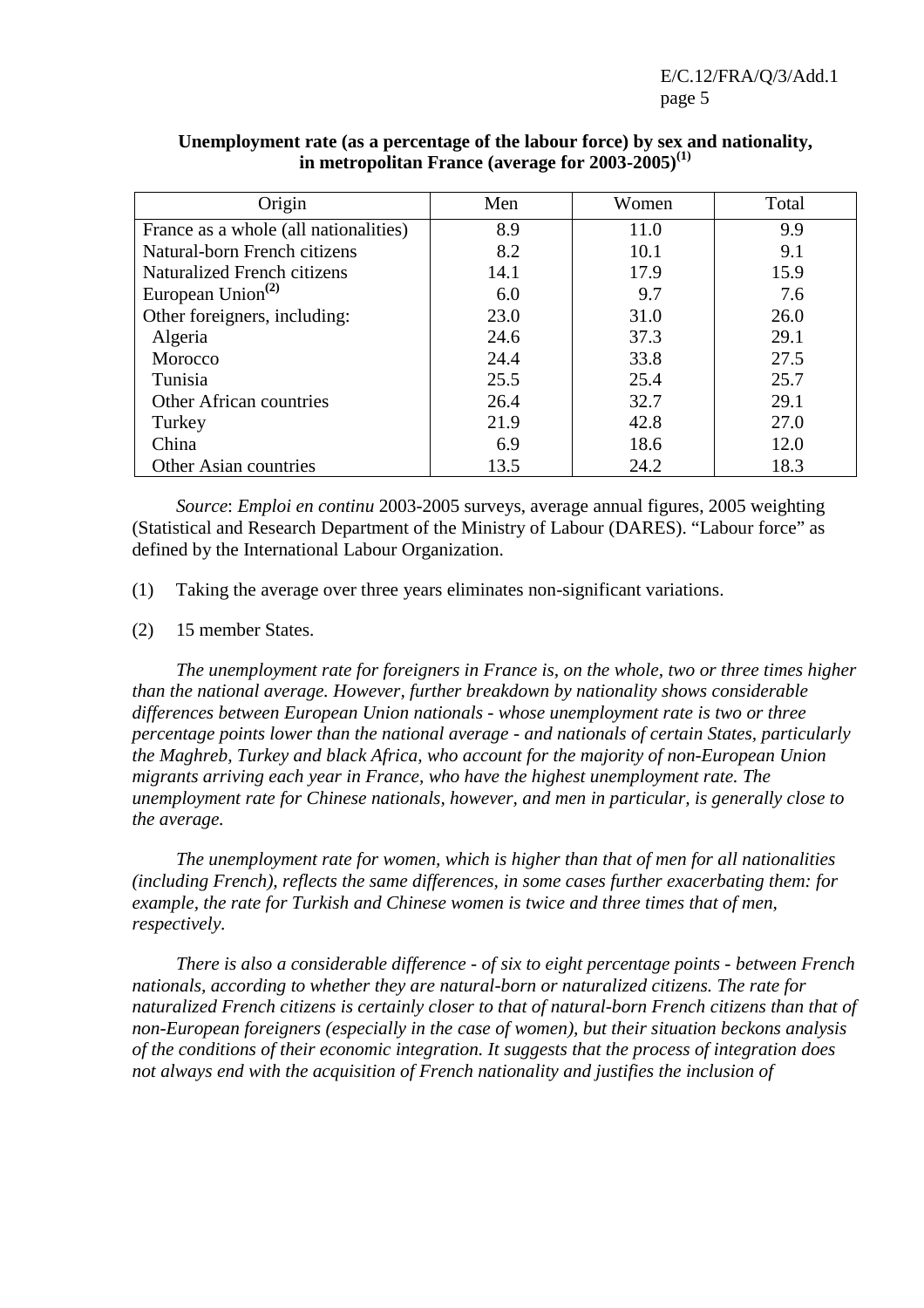*persons of immigrant origin in the policies established by the Inter-Ministerial Integration Committee. Moreover, their situation calls for further and stronger efforts to promote greater diversity in recruitment and to combat discrimination.* 

12. France is working to combat all forms of discrimination in access to housing, with the aim of achieving social diversity. It has opted for a global policy, which is necessary for social cohesion, and is in keeping with the constitutional principle of indivisibility of the French people enshrined in article 2 of the Constitution, which affords the same rights to all individuals, irrespective of origin, state of health or age. The provision of social housing and individual housing benefits has gradually been extended to all persons in need, on a means-tested basis. This policy aims to provide access to decent housing to as many people as possible.

13. Housing policy in France is therefore backed by considerable resources, in order to offer decent housing to all who need it, at a time of economic and property market crisis.

14. France seeks to balance asylum-seekers' entry and residence in its territory with their fundamental rights. In accordance with a well-established principle of international law, confirmed by the case law of the European Court of Human Rights, States have the "right to control the entry, residence and expulsion of aliens". In France, this right must be balanced with the constitutional right to asylum. This explains why asylum-seekers who are not legally resident may not be removed before their application has been examined in accordance with their fundamental rights. This rule also means that access to the labour market is dependent on the asylum-seeker's lawful administrative situation. France has developed a system of benefits to meet their needs and ensure their fundamental rights.

15. The number of places in asylum-seeker reception centres have been considerably increased in recent years. Current capacity exceeds 19,500 places. While in 2003 there were only a little over 10,000 places, the final objective of 20,500 places by the end of 2007 will be met. Asylum-seekers are provided with social assistance upon arrival. Those whose applications have been rejected and who have exhausted all remedies will benefit from the measures taken, as described earlier, to improve and increase the provision of emergency housing.

16. Accordingly, the Government has put in place the legal and institutional means of providing a housing solution for priority recipients, Travellers, asylum-seekers and homeless people. It is continuing its work to help them.

## **Measures undertaken in the area of training and awareness-raising for law enforcement officers**

17. HALDE and the national police jointly developed a practical guide to combating discrimination. This instruction manual has been disseminated on the intranet of all police stations to enable the police to receive and deal with complaints of discrimination more effectively. It contains the applicable provisions of discrimination law, practical advice and model reports. This tool for training and awareness-raising on combating discrimination was developed under a partnership agreement signed in December 2006 between HALDE and the national police department. It was designed in response to police officers' requests for help in dealing with problems encountered in their day-to-day work. The software will also be used for police officers' initial and in-service training.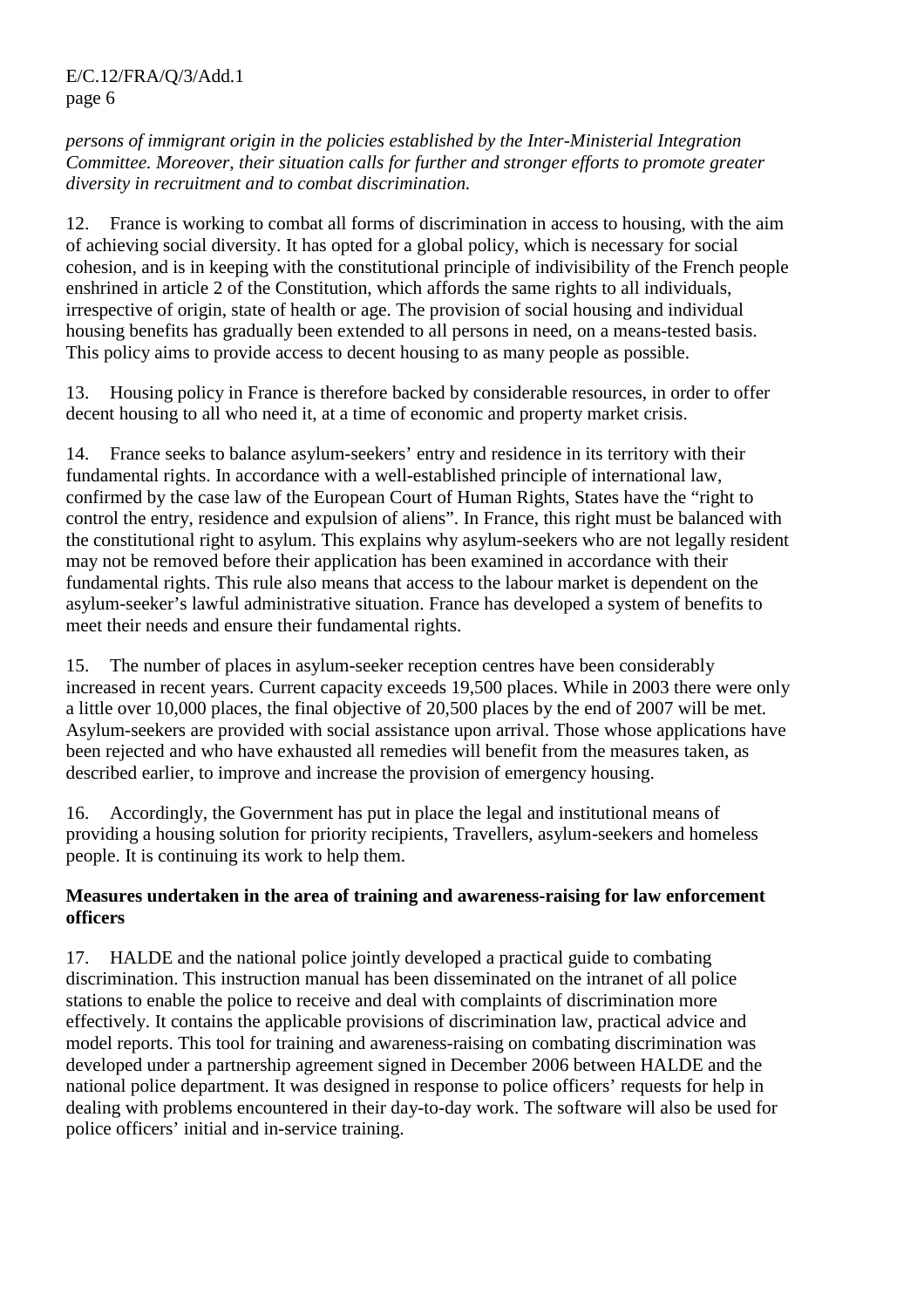18. This practical guide has just been extended to the gendarmerie under an agreement signed with the Ministry of Defence.

*Question 6. Please provide detailed information on the legislation and policies of the State party regarding refugees and asylum-seekers, particularly in the aftermath of the 2003/2004 regulations reforming the asylum law. Please also provide disaggregated statistical data on the number of refugees and asylum-seekers living in the territory of the State party and on the number of applications for family reunification presented and approved since the submission of the previous report.* 

19. In France, all the forms of protection provided in the context of asylum are governed by book VII of the Code governing the Entry and Stay of Aliens and the Right to Asylum and the Decree of 14 August 2004. Containing provisions that reflect those of international instruments, while meeting constitutional requirements, this legislation specifies, inter alia, who can request asylum, and how, with additional provisions covering asylum at the border.

20. The French Office for the Protection of Refugees and Stateless Persons (OFPRA), a key element of the national asylum system, has sole jurisdiction over the processing of applications for asylum. Its decisions can be appealed before a specialized administrative court, the National Court of Asylum (*Cour nationale du droit d'Asile*).

21. The drop in the number of applications for asylum in France, observed since 2004, continued and gathered pace in 2006. In 2006 a total of 39,332 applications were recorded, 30,748 of which were initial applications (including minors) and 8,584 re-applications. Asylum applications overall, thus, dropped by a hefty 33.6 per cent compared to 2005. Despite a sudden jump in September (+18 per cent), the decrease in applications in 2005 continued further in 2006. This decline is part of a general trend, particularly in Europe. Even in 2006, however, France remained the top destination for asylum-seekers.

22. Furthermore, it can be noted that the continued drop in the number of applications in the capital since 2001 was particularly marked in 2006: 3,884 initial applications were recorded, compared to 6,787 in 2005 and 15,374 in 2000. In addition, claims submitted in Paris now represent 14.8 per cent of total applications, compared to 40 per cent in 2000, 29 per cent in 2001 and 16 per cent in 2005. The continued decline in applications from Chinese nationals, essentially concentrated in Paris, partially explains this trend.

23. Finally, it should be noted that the increase in the share of women applying for asylum has not been affected by these trends: the number is still rising, albeit modestly. Women accounted for 35.8 per cent of asylum-seekers in 2006, compared to 29.6 per cent in 2001 and 34.6 per cent in 2005. This increase should be seen in the context of growing attention by OFPRA to issues concerning subsidiary protection (excision, domestic violence, prostitution, etc.).

24. The drop in the number of asylum applications is reflected in a decline in almost all national flows: Haiti: -63.5 per cent; China: -53.5 per cent; Algeria: -43.8 per cent; Turkey: -28.8 per cent, etc. There are a number of reasons for this trend, which has not affected Sri Lanka (+5.2 per cent) or Armenia (+0.7 per cent). Some may be attributed to random or isolated effects, such as a certain disruption of immigration channels following the adoption of the 2003 reform, and the fact that the flow of applications for territorial asylum (essentially by Algerian nationals)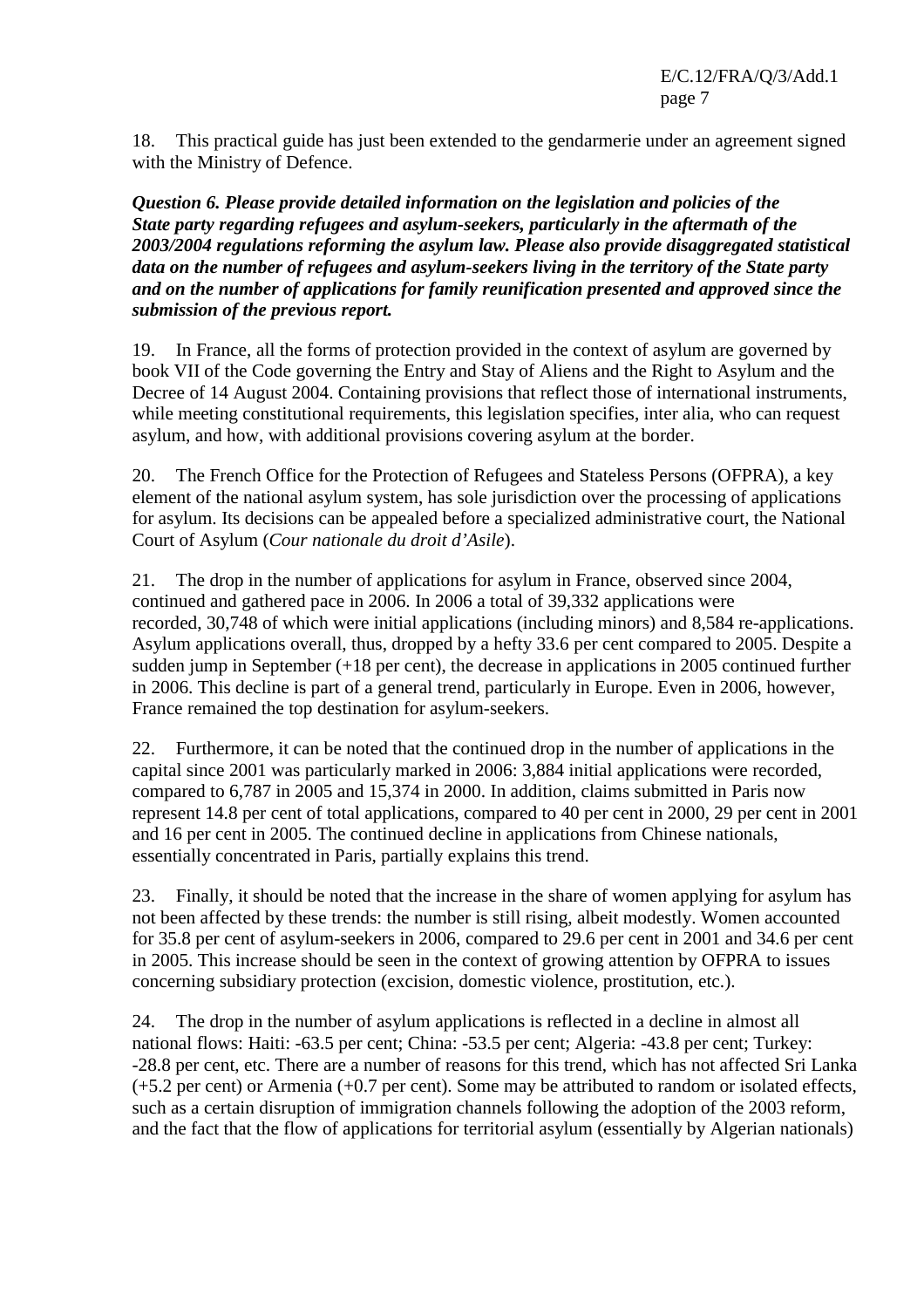was not maintained with the introduction of the new single procedure implemented by OFPRA. Other factors appear to be more structural: reduced time periods for processing applications; adoption of the national list of safe countries of origin; implementation of the Eurodac fingerprint system; increased efforts to combat illegal immigration (dismantling of networks; combating identity fraud; development of removal procedures for unsuccessful asylum-seekers; expanded administrative detention capacity, etc.). The decline in the number of asylum applications in France is consistent with a more global trend, since the number of applicants is falling in most industrialized countries, particularly in Europe.

25. Persons who have been granted conventional asylum or subsidiary protection, or stateless persons, can apply for their families to be admitted to French territory without using the ordinary procedure for the family reunification of refugees. Their applications must be addressed to the Ministry of Foreign Affairs department for French nationals abroad and foreign nationals in France. Cases are referred by the Ministry of Foreign Affairs to OFPRA, which runs checks on the refugee's family composition within a period of three to five weeks. Several elements are taken into consideration: sworn statements by the applicant, the interview report and the family information form. After the standard checks, the refugee's reconstituted civil-status document is transmitted to the ministry. If OFPRA has civil-status documents concerning family members remaining in the country of origin, it may send them to the Ministry of Foreign Affairs, but without being able to certify them. The consular authorities are the only bodies competent to legalize these documents, which must be submitted in order for a visa to be issued.

26. For further information, we refer the Committee to the OFPRA report, which can be consulted online at (www.ofpra.gouv.fr).

*Question 7. In addition to information provided in paragraphs 225 and 331 of the State party report, please provide information on the mandate and functions carried out by the Haute Autorité de Lutte contre les Discriminations et pour l'Égalité (HALDE). Has HALDE considered complaints submitted by individuals who claim to be victims of discrimination? If so, please provide information on the number and outcome of cases brought to the attention of HALDE.* 

27. HALDE was established by the Act of 30 December 2004 and the Decree of 4 March 2005, transposing a European directive. The Act of 31 March 2006 extended the powers of HALDE, in particular by allowing the High Authority to settle criminal cases. The Act also gave legal weight to discrimination testing.

28. The establishment of the High Authority meets the European Union requirement to establish independent bodies to combat discrimination and promote equal treatment in each member State (directives 2000/43/EC of 29 June 2000 and 2002/73/EC of 23 September 2002).

29. HALDE uses its powers and jurisdiction to help victims of discrimination in the following ways:

 (a) The High Authority studies individual complaints it has received, and situations that it examines on its own initiative;

(b) It gathers information on matters brought to its attention;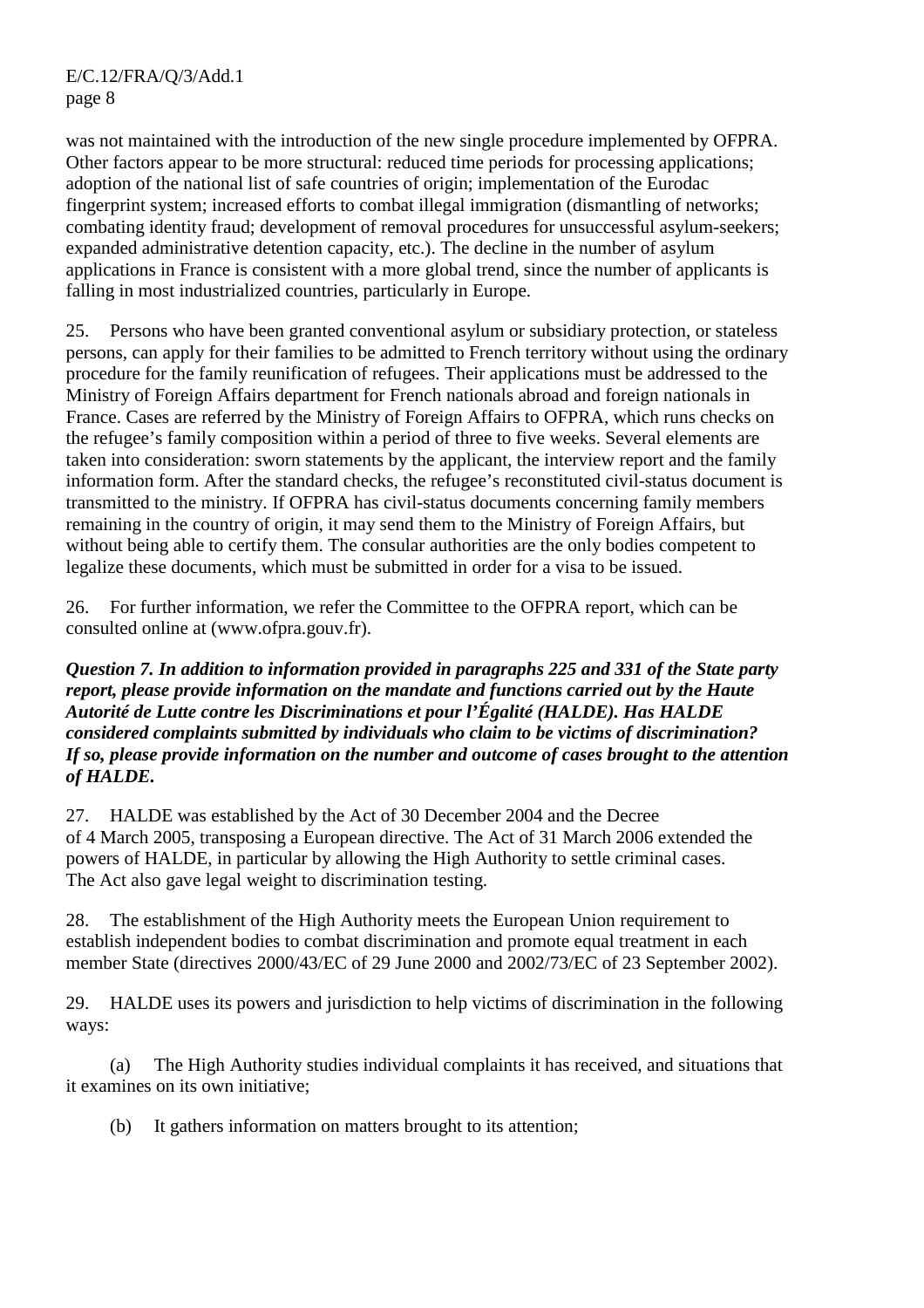(c) It may demand information from any natural person or legal person of private law implicated in a complaint it has received. It may also require the submission of information and documents, in any medium, and interview any person whom it deems it useful to consult;

 (d) In respect of legal persons of public law or public service bodies, it may interview any official of such persons or bodies about whom a complaint has been received and obtain, by submitting a substantiated request, any information and documents it deems useful;

It may instruct one or more of its members or officials to carry out on-site checks and conduct any interviews it deems useful. HALDE officials are authorized to exercise these powers by the Principal Public Prosecutor (*procureur général*) of their local appeal court. In the event of opposition from the managers of the premises in question, the president of HALDE may submit a substantiated request to the urgent applications judge to authorize the on-site checks;

 (f) It may make a finding of acts of discrimination, on the basis of reports drawn up by sworn officials, who are specially authorized by the public prosecutor (*procureur de la République*). The offences may be found by its officials in the course of the discrimination testing provided for by article 225-3-1 of the Criminal Code;

 (g) It helps victims of discrimination to compile their files and to identify the appropriate procedures for their case;

(h) It may carry out or order mediation;

 (i) It may propose a settlement to the perpetrator of the acts, consisting in the payment of a fine and/or of compensation to the victim, if these acts have not already given rise to criminal proceedings. If criminal proceedings are under way, HALDE must obtain prior agreement from the public prosecutor. A settlement proposed by HALDE and accepted by the victim must be sanctioned by the public prosecutor for the geographical area concerned;

 (j) It can instigate criminal proceedings by bringing a private prosecution if a proposed settlement is rejected or if a settlement that has been agreed upon, and sanctioned by the public prosecutor, is not implemented;

 (k) It must inform the public prosecutor when the acts brought to its attention constitute a crime or offence. Acts of discrimination may be made known to the public prosecutor during implementation of the settlement procedure;

 (l) It may submit its observations to civil, criminal or administrative courts, when a discrimination-related case has been brought before them, at its own initiative or if requested by the parties. When HALDE asks to be heard in court, it has a legal right to be heard.

#### **HALDE's framework for action and reporting**

30. Since 2004 the business world has paid increased attention to the issues of combating discrimination and equal opportunities. In October 2004, the Company Diversity Charter signalled a growing awareness by companies of the need to act in a social context marked by an anticipated demographic reversal and an increasingly demanding international and competitive environment.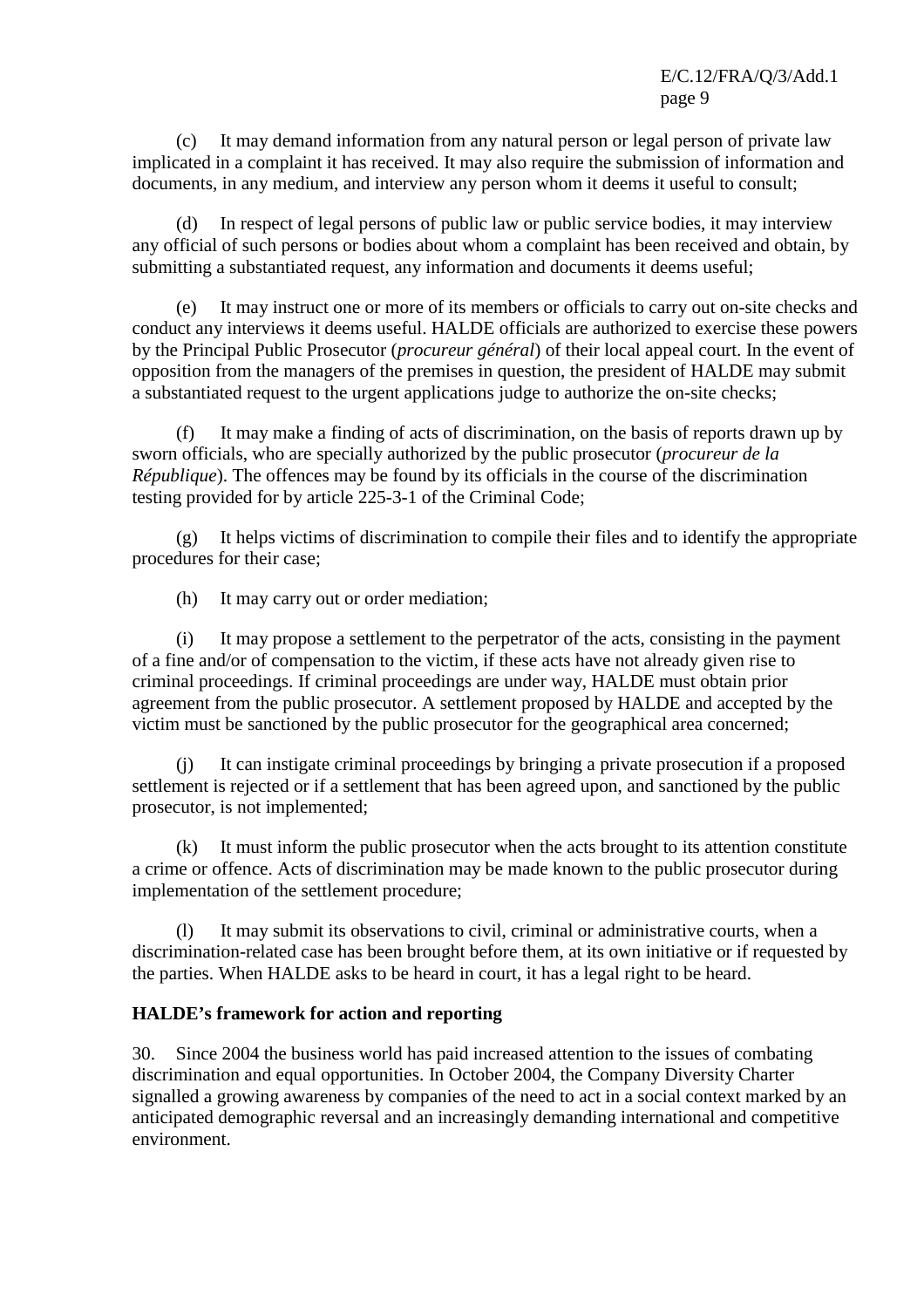31. The establishment of HALDE has added impetus to this movement. HALDE provides expertise and new methods, centred on the transition from a non-binding commitment (the Charter) to ongoing assessment of progress made (framework for action and reporting). To that end, the High Authority has drawn on the special knowledge of discriminatory processes it has gained from dealing with complaints, and on its capacity to bring professionals together in multidisciplinary working groups. This working method has been adapted and extended to employment intermediaries and to the public sector.

32. In 2005, 150 large French companies were asked about their commitment to equal opportunities. The answers provided an overview of the existing situation, highlighting good practices, as well as shortcomings that needed to be addressed. There was a clear need to place the exchange of information initiated by the letter to companies, in a more permanent, formal framework so as to ensure consistency in the information collected, and the sector itself needed to be involved in the development of a framework for action and reporting.

33. As in the case of quality management, checking human resources processes is the only way to guarantee that the intentions expressed by those at the top are actually implemented in practice. The framework for action and reporting has proven to be an effective tool/method, since it has prompted requests to HALDE for information, as well as exchanges of experience between participating companies. Some examples of this are diversification of recruitment sources, disability awareness activities, taking account of diversity management when evaluating managers' performance, and introducing warning procedures for cases of discrimination and harassment.

34. The information collected and analysed in 2006 revealed major deficiencies in the application of the principle of equality in career development. Comprising human resources directors of large companies, the working group set up to deal with this issue discussed the approaches that had been tested in order to identify the most interesting initiatives and make recommendations. Its recommendations were published in a second guide, entitled *Des pratiques pour l'égalité des chances. Que répondent les entreprises à la HALDE* (Equal opportunity practices: Company responses to HALDE), which was distributed in September 2007.

35. The reference framework was sent to 253 large companies in September 2007 and 192 responded. An analysis of the replies will enable an initial overview of the main areas of progress (see the 2007 report of HALDE to be published in May).

# **Discrimination tests**

36. Since the Act on equal opportunities was passed in 2006, the results of discrimination testing may be used as evidence in criminal courts. Designed to establish the existence of discriminatory practices, this type of testing is particularly effective in identifying situations of direct discrimination (see chapter 5). It is carried out without the knowledge of the person being tested. However, once it has been completed, the results are sent to the person in question, who can submit his or her comments before the Council considers publishing the results or undertaking corrective action. HALDE has carried out discrimination testing on several occasions in regard to employment and housing.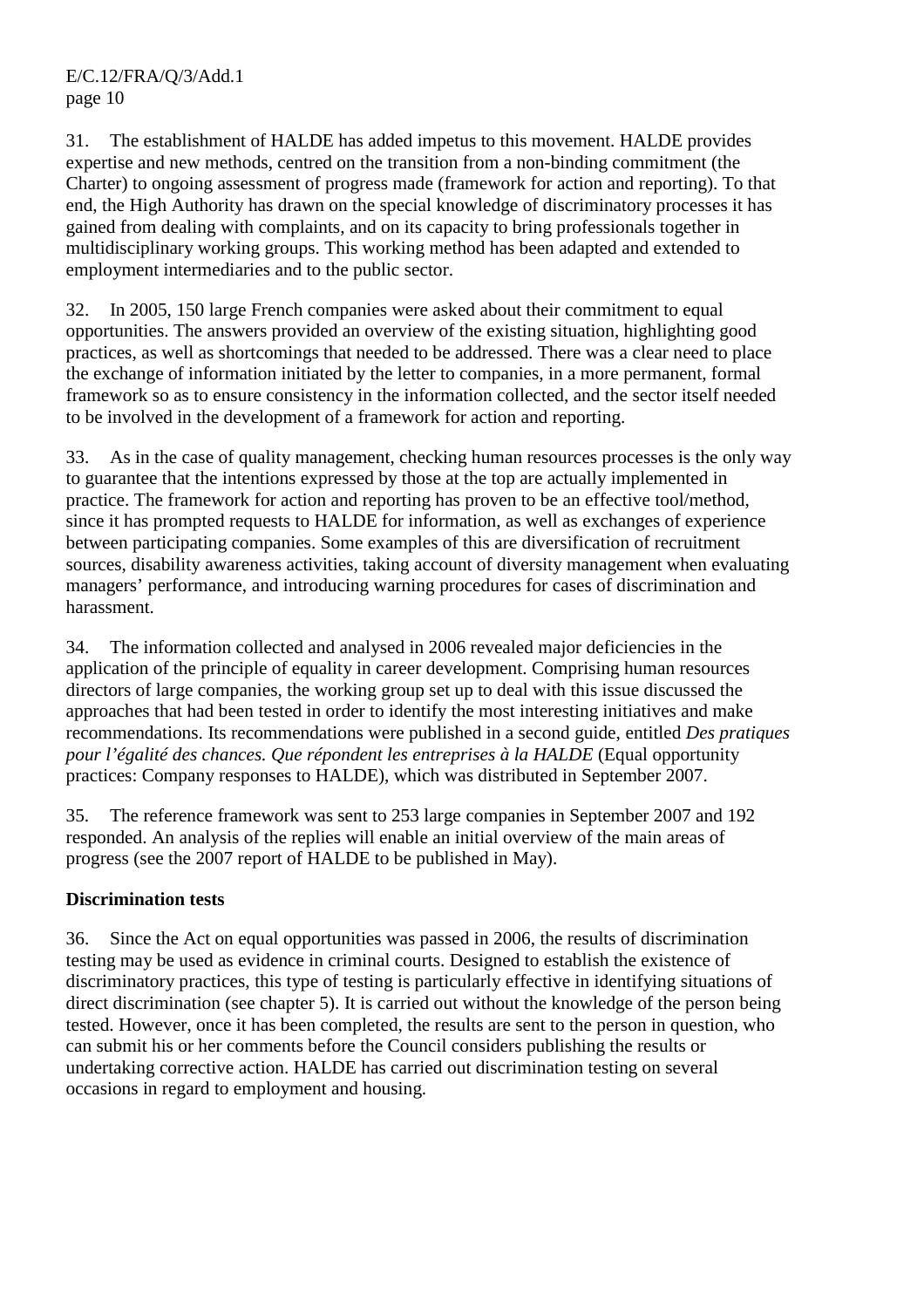#### **Statistics on complaints and outcomes in 2007**

37. From 1 January to 31 December 2007, 6,222 complaints were registered, representing an increase of 53 per cent since 2006.

38. The average number of complaints per month rose from 141 in 2005 to 338 in 2006 and 518 in 2007.

39. The distribution of complaints according to ground and area of discrimination reveals the following developments:

 (a) Origin remains the most common ground, while health/disability were cited in 21.6 per cent of complaints;

 (b) More than 50 per cent of the complaints registered were in the area of employment; the increase was particularly notable in the "career" category in private sector employment, which accounted for 24 per cent of complaints in 2007.

40. Moreover, 32,557 calls were made to the local-rate number 08 1000 5000 between 1 January and 31 December 2007; the callers were given advice and referrals.

41. As regards complaints received by HALDE of discrimination on all the grounds prohibited by French law, in 2007 the Council considered a total of 340 cases, as a result of which 558 measures were taken, including 332 recommendations to the Government, public bodies and companies. Of those recommendations, 197 were general in scope and 135 concerned individuals.

42. Act No. 2006-396 of 31 March 2006 on equal opportunities authorizes HALDE to submit comments to the courts on its own initiative; the Authority thus has a legal right to be heard. This new right, together with the growing number of discrimination victims who request the High Authority's support during litigation, explain the very sharp rise in the number of cases in which HALDE intervenes in court proceedings  $(+140$  per cent).

43. The High Authority is becoming more effective in mediation, a form of settlement increasingly used by parties; mediation was initiated in 49 cases in 2007.

## *Question 8. Please provide information on whether the State party intends to ratify Protocol No. 12 to the European Convention on Human Rights.*

44. France is party to all the international instruments prohibiting discrimination. It signed the Convention for the Protection of Human Rights and Fundamental Freedoms, which entered into force in France in 1974 on 4 November 1950; article 14 of that Convention prohibits all forms of discrimination. France is also party to the International Convention on the Elimination of All Forms of Racial Discrimination, which was signed on 7 March 1966 and entered into force in France in 1971; and France has acceded to the International Covenant on Civil and Political Rights of 16 December 1966, which entered into force in France in 1981.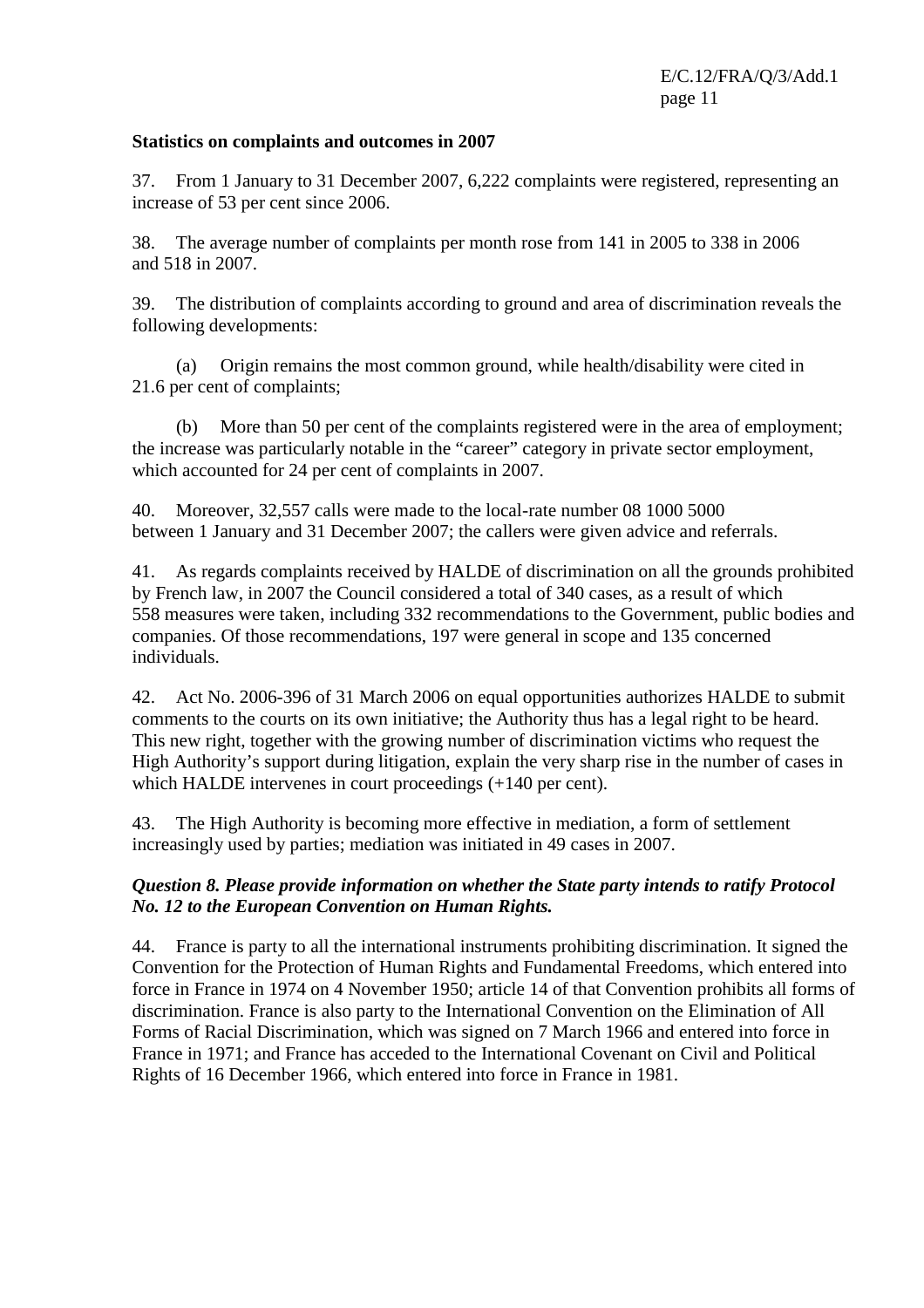45. French domestic legislation fully complies with France's international commitments. In recent years, France has strengthened its legislative arsenal to combat all forms of discrimination more effectively. Act No. 2003-88 of 3 February 2003 has established racism, xenophobia and anti-Semitism as new aggravating circumstances (art. 132-76) of the Criminal Code. Act No. 2003-239 of 18 March 2003 on internal security adds a new article 132-77 to the Criminal Code explicitly providing for the possibility of admitting a further aggravating circumstance when an offence is committed because of the victim's sexual orientation. For the first time, the law provides that homophobic motives shall be considered as an aggravating circumstance for certain criminal offences.

46. The Act of 16 November 2001 on measures to combat discrimination amended articles 225-1 and 225-2 of the Criminal Code, which cover discrimination and the applicable penalties. Parliament sought to expand the scope of efforts to combat discrimination to cover all discriminatory situations by adding to article 225-1 of the Criminal Code the notions of "sexual orientation, age, physical appearance and family name".

47. The Act also expands the work contexts in which discrimination is subject to criminal proceedings by adding to article 225-2 of the Criminal Code "applications for work placements or periods of vocational training".

48. The Act of 17 January 2002 on social modernization added to the legislation governing relations between landlords and tenants provisions prohibiting the denial of a lease based on discrimination of any kind (origin, physical appearance, sex, actual or supposed ethnic or national origin …) and laying the onus of proof that denial was justified on the landlord.

49. Lastly, Act No. 2004-204 of 9 March 2004 on adapting the justice system to changing patterns of crime increased the penalties for simple discrimination. To enable more effective application of the Act of 29 July 1881 on freedom of the press, particularly with regard to offences committed through the Internet, Act No. 2004-204 extends the time limit for the public right of action from three months to one year for the offences of defamation and racial insult, incitement to racial hatred and revisionism.

50. France has thus developed an extensive, and internationally recognized legal arsenal to combat discrimination.

51. Nevertheless, France does not, in the short term, envisage ratifying Protocol No. 12 to the Convention for the Protection of Human Rights and Fundamental Freedoms, essentially for reasons relating to the current situation of the European Court [of Human Rights] in Strasbourg.

52. Faced with a considerable increase in its caseload, the Court has had to carry out a major reform of its system by adopting Protocol No. 14, which France has ratified. The entry into force of Protocol No. 12, which will inevitably give rise to a surge of new applications, thus would not appear to be desirable.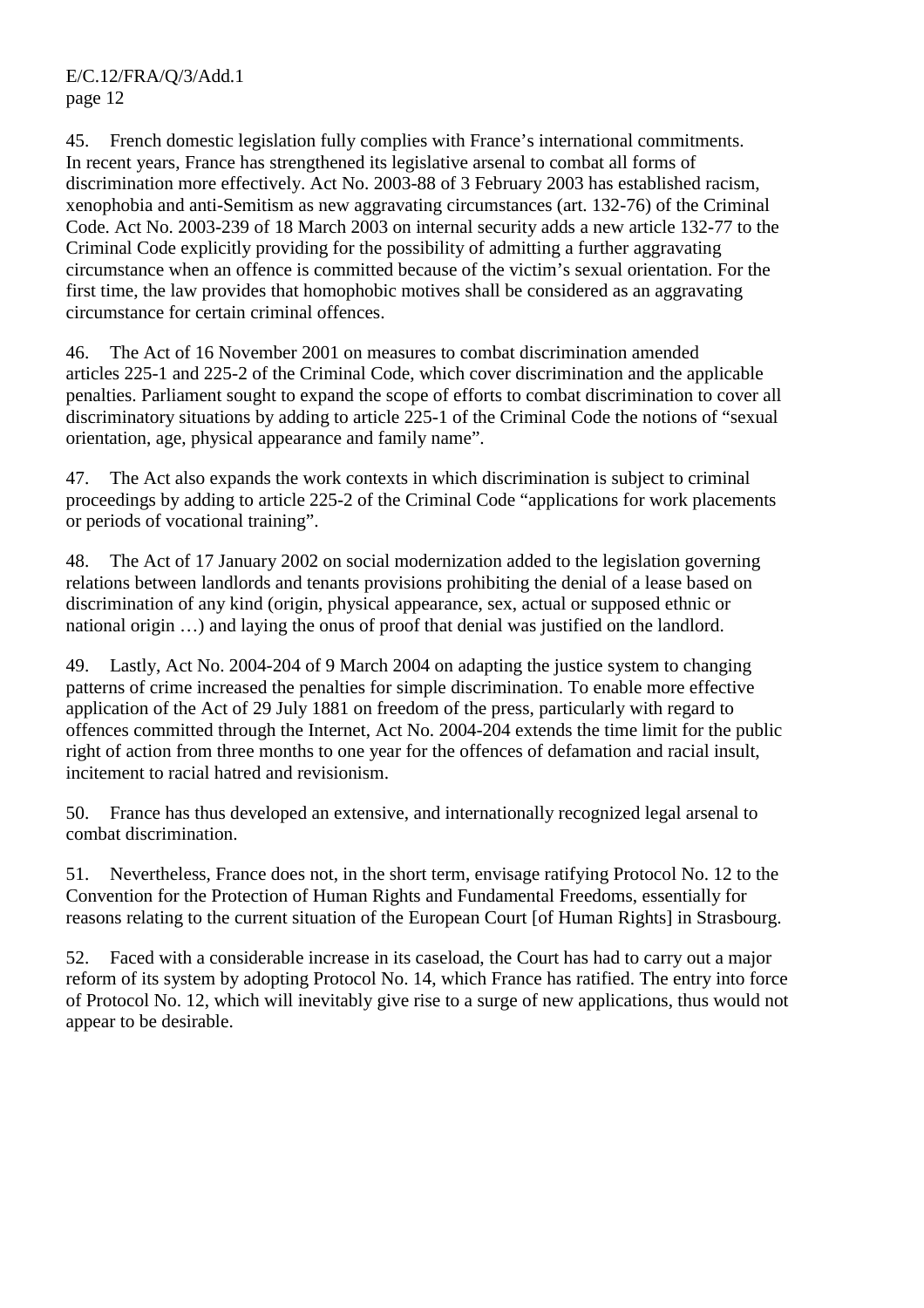## **Article 3: Equal rights of men and women**

*Question 9. Please provide information on measures adopted by the State party to encourage gender equality and the representation of women in high-level positions in the State party, in the public as well as in the private sphere.* 

#### **Women's access to political life**

53. Positive action measures have been taken to facilitate women's access to political life:

 (a) The Act of 6 June 2000 makes it compulsory for political parties to field an equal number of male and female candidates for regional, municipal (municipalities with more than 3,500 inhabitants), senatorial and European elections. Parties that do not respect the principle of parity when nominating candidates for the legislative elections are penalized financially;

The Act of 6 June 2000 has been supplemented by the Act of 11 April 2003, which revises the electoral system for regional and European elections;

 (c) It was further supplemented by the Act of 31 January 2007, which requires parity among the executive officers of municipal and regional councils, increases the financial penalties imposed on political parties that do not meet the legal parity requirements, and provides that for each candidate there shall be a substitute of the opposite sex in the cantonal elections of March 2008.

54. An attempt was made to include positive action measures to facilitate women's access to company boards of directors when the Act of 23 March 2006 on equal remuneration was passed. These measures were, however, deemed unconstitutional by the Constitutional Council (only the positive action measures for parity in politics were provided for in the constitutional amendments of 1999).

55. The President of the Republic has appointed Simone Veil to chair a committee tasked with amending the Constitution to allow Parliament to take measures to guarantee genuine equality of rights and duties between men and women in all areas of economic and social life.

## **Women's place in the civil service**

56. Pursuant to a circular of 6 March 2000, each ministry drew up a multi-year plan to improve women's access to senior jobs and posts in the civil service. The plan sets targets for the percentage of women to be attained in each job and post category at management level. The percentages fixed take account of the share of women in the departments or jobs from which women are recruited to such management positions.

57. On 29 March 2004, the Minister of the Civil Service and State Reform signed three circulars to relaunch the process, providing for an assessment of the ministerial plans that were coming to an end in the light of the targets set, a progress report in the ministries where the plans were in the process of being implemented, and a status report in the ministries that had not drawn up a plan.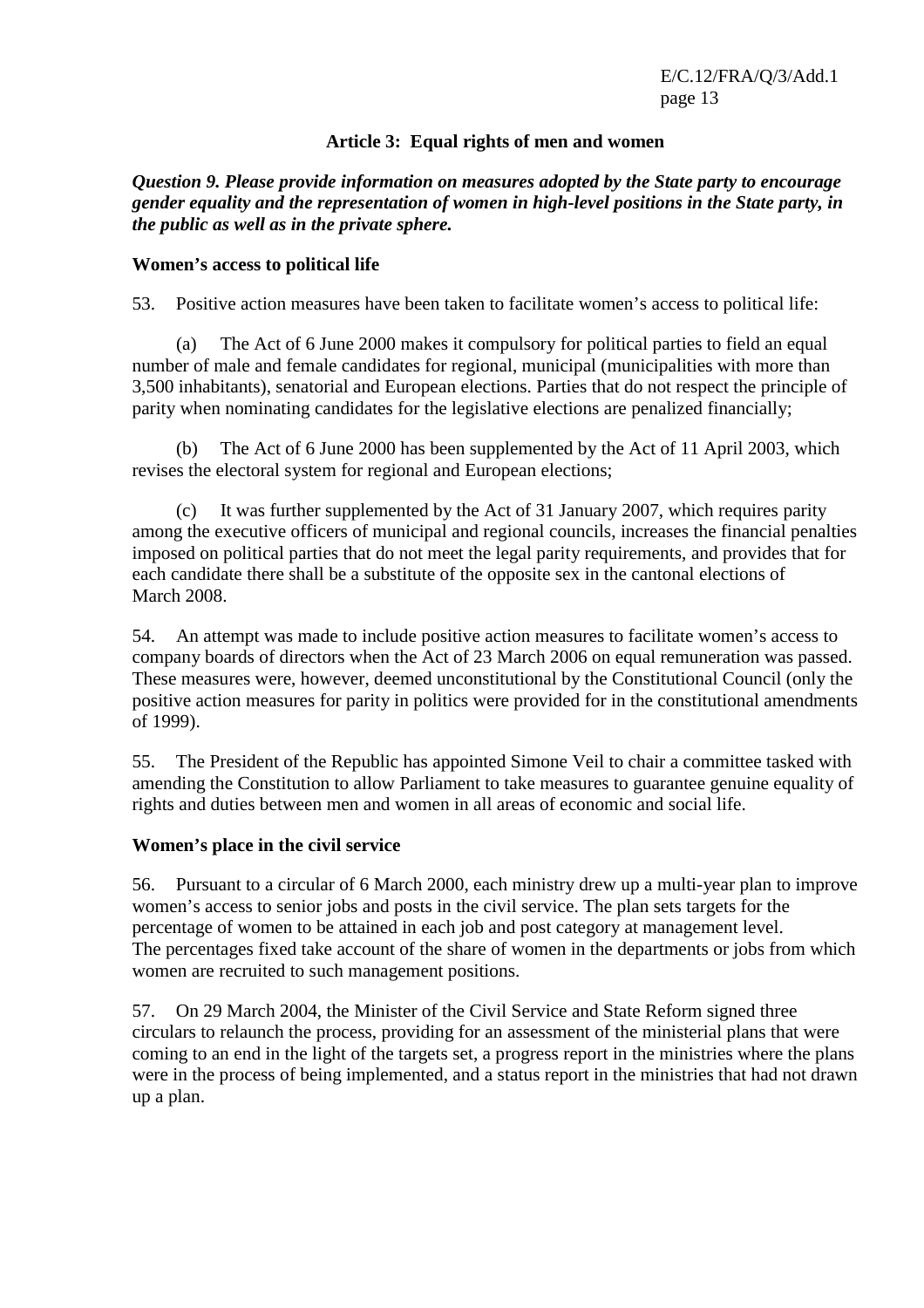$\overline{a}$ 

58. All the competitive examinations for entry to the civil service are open to men and women; the French Constitution does not allow quotas to be set for either sex. However, a proactive policy is being implemented to encourage the promotion of women, as may be seen from the above-mentioned multi-year plans on women's access to senior positions in the civil service. Similarly, the law provides for a balanced representation of men and women on the boards of examiners for the competitive examinations and in civil service advisory bodies:

 (a) *Boards of examiners*: the members of the boards and selection committees appointed by the administration must be selected so as to ensure a minimum proportion of each sex, which has been fixed at one third. Steady progress has been made in increasing the percentage of women on the boards of examiners of the main competitive examinations since 2000: in five years, the percentage of women has risen from 33.3 to 45.9 per cent. All administrations have fulfilled the minimum proportion requirement.

 (b) *Civil service advisory bodies*: the law also requires that each sex shall be represented by at least a third of the members of administrations' advisory bodies. At the end of 2006,  $36$  per cent of the administration's representatives in the joint administrative committees<sup>1</sup> were women, compared to 33 per cent in 2005. The trade unions are participating in this initiative even though they are not bound by this requirement. Men and women are fairly evenly represented on many joint administrative committees. At the plenary assembly of the newly established Civil Service Council, 35 per cent of the members appointed (both titular and substitute members) were women.

59. The introduction of new career support tools, which can be particularly effective for women, has given new impetus to promoting women's career development and improving their access to management-level jobs.

60. These tools include Act No. 2007-148 of 2 February 2007 on modernizing the civil service and the agreement of 21 November 2006 on lifelong training.

61. Other measures are aimed at better organizing women's careers and mitigating the effects of career breaks due to childbirth or other family events.

62. Useful measures to that effect were introduced by Act No. 2007-148 of 2 February 2007 on modernizing the civil service and the agreement of 21 November 2006 on lifelong training, signed by the minister responsible for the civil service and three trade unions (CFDT, CFE-CGC and CFTC) on 21 November 2006:

 (a) "Recognition of professional experience", a new selection method applied to competitive examinations, which will enable women who interrupted their careers for some time to use their previous experience in order to re-enter the civil service or sit a competitive examination;

**<sup>1</sup>** Joint bodies composed of an equal number of management and staff representatives, which are consulted on issues relating to the careers of civil servants (transfers, promotions, disciplinary sanctions, etc.).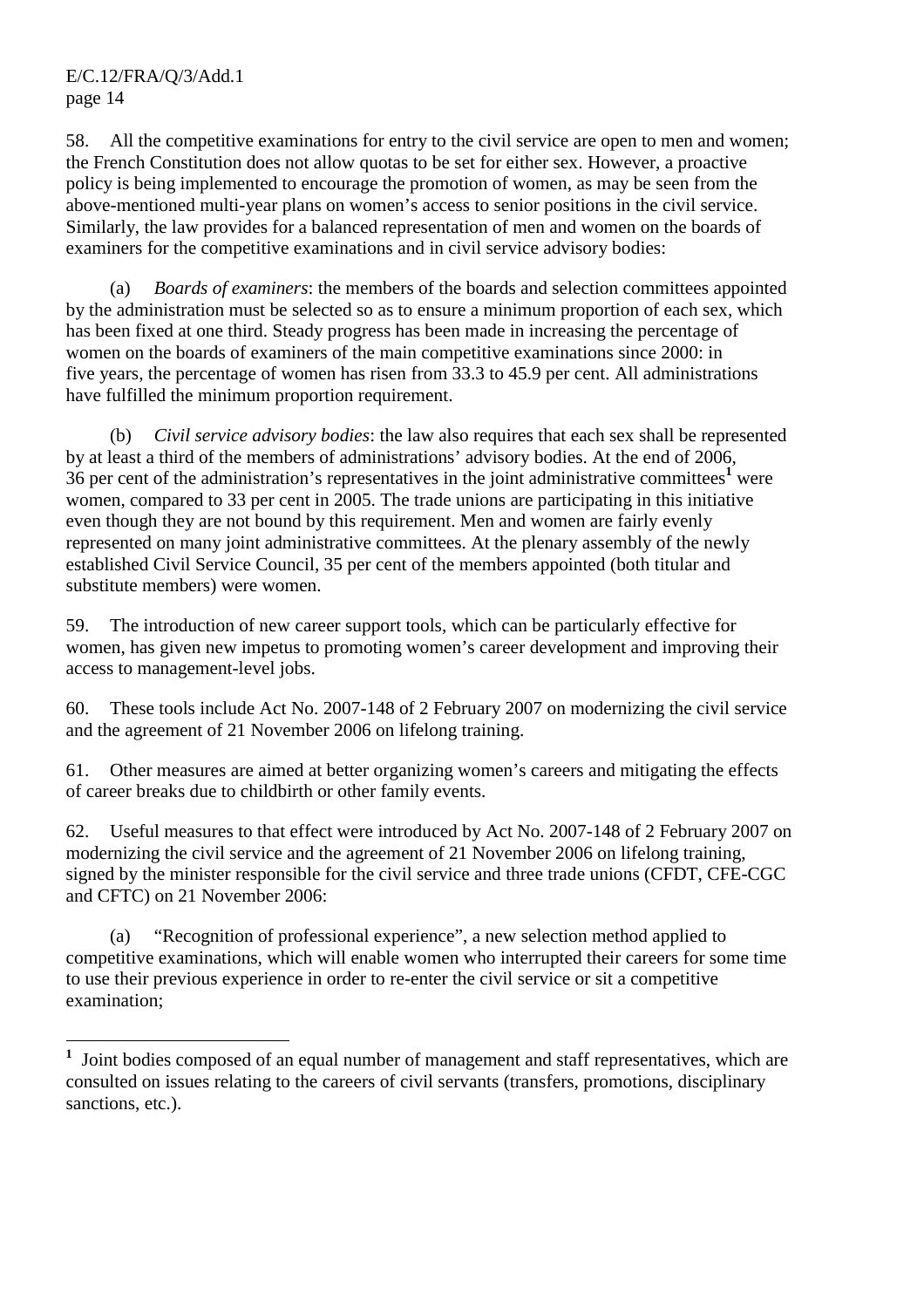(b) Introduction of an "individual right to training" in the civil service, as has already been done in the private sector, to ensure a better match between training provision and employees' career plans. In that regard, a new tool has been developed to support retraining, particularly following a career break: "career enhancement periods" can help women embark on a second career.

## **Women's participation in the diplomatic service**

63. The 2004-2007 multi-year plan on parity in the diplomatic service drafted by the Ministry of Foreign Affairs contained the following proposals:

- (a) For senior posts:
	- (i) Encouraging the appointment of women to strategic posts in the central administration of the ministry and avoiding adhering too closely to traditional career paths for women;
	- (ii) Increasing the representation of women in the diplomatic corps to reflect the proportion of women in the labour pool;

 (b) Allowing employees in all management posts to organize their working time so as to improve their work-life balance;

 (c) Pursuing an active policy to support employees' spouses (training, double postings) to ease overseas postings;

 (d) Valuing inter-ministerial mobility as highly as geographic mobility when awarding internal promotions;

 (e) Developing a reporting tool to monitor the position of women in the ministry hierarchy;

 (f) Drawing on the work of the General Inspectorate to ensure that women's concerns are understood and properly taken into account;

 (g) Carrying out a study on the career development of women eligible for senior posts in order to remove any barriers. This is already being done, and an analysis is being made of replies to a questionnaire sent to about 50 managers in the department.

#### **Women's representation in decision-making posts in higher education and research**

64. A committee on professional equality of men and women in higher education and research was set up by the Minister on 26 January 2006, demonstrating the will to balance the representation of women.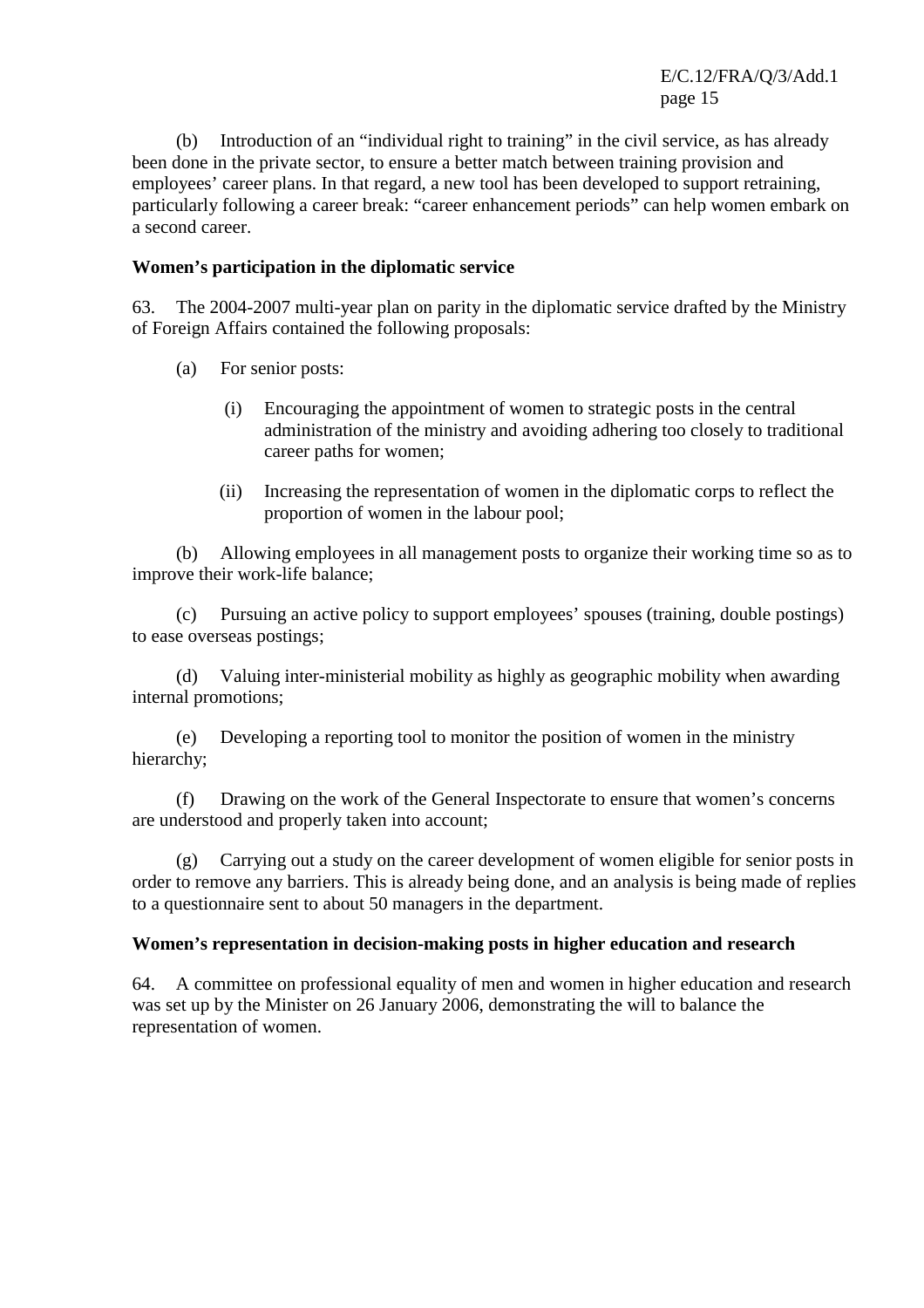65. In the plans announced in December 2007, the Minister of Higher Education and Research, Ms. Valérie Pécresse, expressed her commitment to increasing the percentage of women among administration appointees in different sections of the National University Council, setting an overall target of 40 per cent.

# **Women's participation in the private sector**

66. On 26 November 2007, the Government held a tripartite conference with trade unions and employers' organizations. The conference led to the announcement of several measures aimed at adapting and improving the effectiveness of the tools used to identify inequalities in companies; supporting the social partners to encourage them to use existing tools (including a broad information campaign on professional equality and equal pay); strengthening monitoring mechanisms and penalties for more effective enforcement of the legislation on mandatory negotiation in companies (Act No. 2006-340 of 23 March 2006) and addressing the underlying structural causes of inequality (for example by facilitating work-life balance, improving the quality of part-time work and promoting job desegregation and training). The package of measures, aimed at mobilizing all the actors, is expected to enhance women's career development and improve their access to positions of responsibility in companies.

# **III. ISSUES RELATING TO THE SPECIFIC PROVISIONS OF THE COVENANT (arts. 6-15)**

# **Article 6: The right to work**

*Question 10. In addition to the information provided in paragraphs 163-164, 191 and 205 and the following paragraphs of the State party report, please provide information, including statistical data, on progress made in the implementation of the different strategies adopted to provide professional training and employment opportunities for persons belonging to specific groups, such as (a) young persons, including those of foreign origin, (b) less qualified workers, (c) persons over 50 years of age, and (d) persons living in the sensitive urban zones (ZUS).* 

67. Integrating young persons in working life and, more generally, in community life, has been one of the priorities of French employment policy for several years. It is also a priority at the European level: France is one of the countries that put forward the initiative of the European Youth Pact signed by the heads of State of the European Union in 2005.

68. The employment rate of young persons aged 15 to 29 years in France has increased slightly over the last 10 years, after having decreased sharply in the past when compulsory schooling was extended. In 2005, half of all young persons aged 15 to 29 years were economically active: 42 per cent were employed and 9 per cent were unemployed. The other half were continuing their studies without working. More than a third of employed persons aged 15 to 29 years were working under a temporary, fixed-term or government-subsidized contract.

69. Integrating young persons in all aspects of community life was a key element of the Social Cohesion Plan in 2004, further reinforced in June 2005 through the Emergency Employment Plan.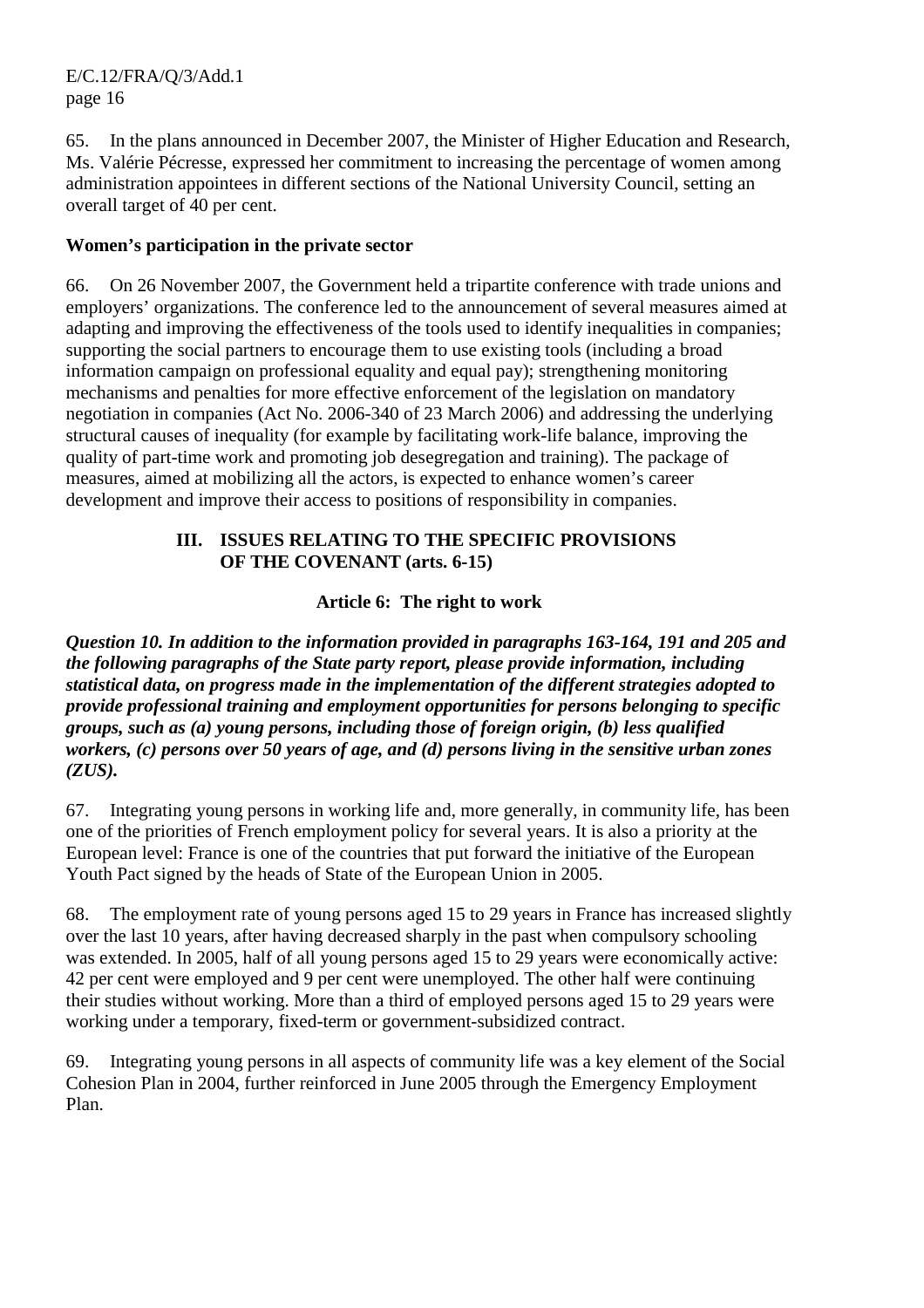#### 70. Accordingly, measures taken by the authorities will focus on:

- (a) Promoting occupational integration in companies;
- (b) Improving the match between training and jobs;
- (c) Taking specific steps for young people in difficult situations.

## **(i) Promoting occupational integration in companies**

## **A significant increase in apprenticeships**

71. Increasing the number of apprenticeships is one of the priorities of the Planning Act for social cohesion, the target being 500,000 apprentices in 2009 (an increase of 30,000 each year between 2005 and 2008). A review of the progress thus far shows the efforts that have been made: there were 374,000 apprentices in June 2006, compared to 357,000 in March 2005.

72. These results were obtained by:

 (a) Making apprenticeships more attractive to young people (income exempt from tax, information campaign);

 (b) Improving the quality of teaching support and supervision in apprentice training centres (CFA);

(c) Granting a tax credit of 1,600 euros per year to companies that take on apprentices;

 (d) Establishing contracts specifying objectives and resources between the State and 23 of the 26 regions to improve training provision and the quality of apprenticeships.

73. The Act on equal opportunities added the following measures in March 2006:

 (a) The junior apprenticeship: introduction to work experience as part of the school curriculum open to young persons aged 14 and above;

 (b) The development of apprenticeships in large companies (more than 250 employees), which are encouraged to employ a minimum proportion of young persons on sandwich schemes;

 (c) Extending apprenticeships into higher education, on the proposal of the commission on university and employment that met in April 2006.

## **Increase in vocational training contracts**

74. Vocational training contracts replaced qualification contracts after the conclusion of the 2003 inter-professional agreement on lifelong training. Combining work and study for 16- to 25-year-olds, these contracts have taken off rapidly: 115,000 were concluded in 2005. They are shorter than qualification contracts (15 months instead of 18) and the focus is more on the skills needed by industry, which is responsible under the reform for defining the training and support measures that match their skills requirements.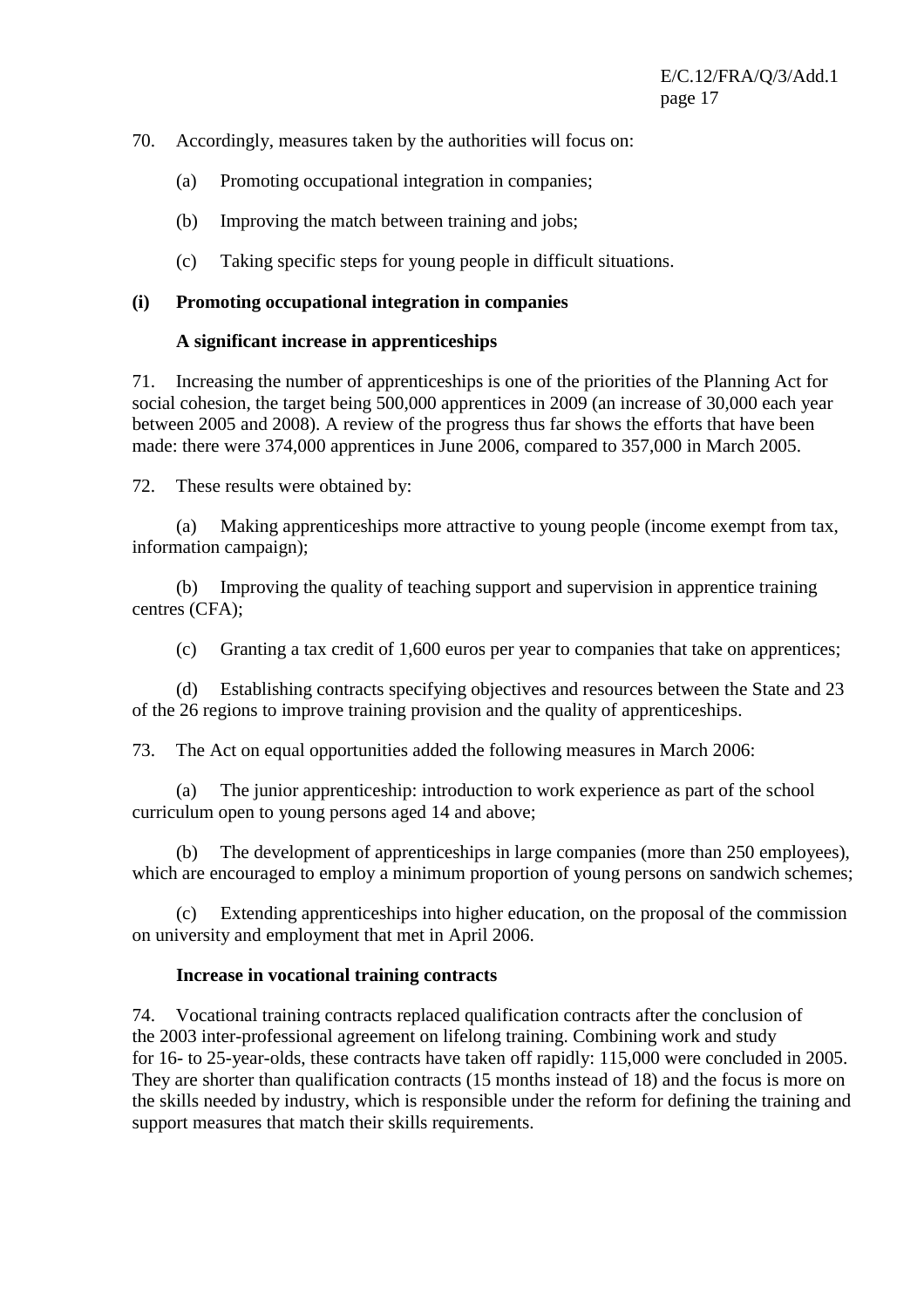#### **Incentives for employment in companies**

75. Under the "young people in companies" contract (CJE), employers that hire young persons aged 16 to 25 years who do not have a school-leaving certificate (baccalaureate) on an open-ended contract are granted a reduction in their social security contributions for three years. Some 120,000 young persons had a CJE in June 2006, and 260,000 have been employed on this type of contract since it was introduced, half of whom had left the school system without a diploma, and one quarter of whom were unemployed. The CJE was recently opened up to new target groups (young residents of critical urban areas (ZUS) and long-term unemployed persons) and the support measures provided by the social integration contract (CIVIS) (see below) have been strengthened (Act of 21 April 2006 on young persons' access to employment in companies).

## **The National Employment Agency (ANPE) and local youth employment offices assist 57,000 young persons who have been unemployed for at least one year**

76. As part of the Emergency Employment Plan of June 2005, this measure focuses on people who are less employable because of their lack of skills. A total of 71,553 unemployed persons participated through 76,294 interviews. Almost 84 per cent of them received a job offer; 59 per cent held a job between June and October 2005 and one quarter still had a job in mid-October 2005. Given their profile, most of the young persons interviewed are still unemployed, but they have experienced a period of paid work, which improved their employability and enabled some of them to find long-term employment or obtain training. The operation thus yielded some positive results. Further efforts reduced long-term unemployment by 9.4 per cent in the under-25 age group - significantly higher than the 7.2 per cent drop recorded among those over 25.

## **(ii) Improving the match between training and jobs**

77. The high youth unemployment rate coincides with serious recruitment problems in many sectors. Several recent measures are aimed at reducing the mismatch between the training obtained by young persons and the competencies expected by companies.

 (a) **A public vocational guidance service** has been set up to ease the transition between studies and working life. Tasked with guiding students from the end of lower secondary school (*collège*) to the third year of university, the service should ensure that a student's study choices are consistent with his or her employment prospects. An inter-ministerial delegate on vocational guidance and occupational integration is responsible for ensuring consistency in vocational guidance provision, both at the national level and in each education authority, and for developing a national vocational guidance and occupational integration framework in consultation with student organizations in 2006-2007. A careers advisory service will be opened in each university, in consultation with the upper secondary schools in its education authority area. Careers advisers will be more effective, all education staff will be trained in providing guidance, and the linkage between secondary and higher education will be enhanced.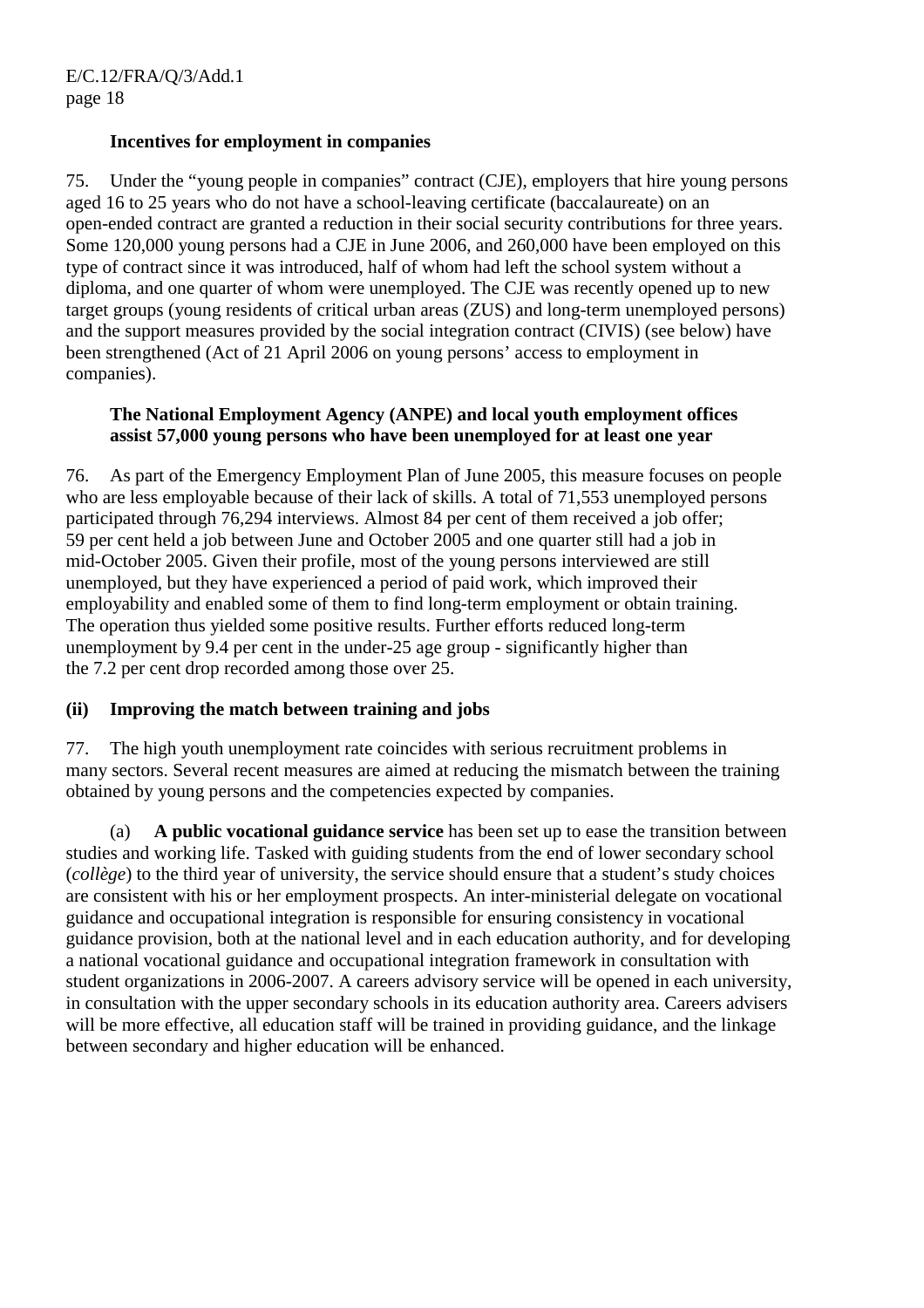(b) **A student settling-in grant** has been introduced to support students from modest backgrounds who leave the family home to live independently. A total lump-sum payment of  $\epsilon$ 300 will be made, from November 2006, to all grant holders who are receiving their first housing allowance, irrespective of their year of study (some 80,000 students).

 (c) **Pre-recruitment training schemes** have been offered since the end of 2006 to narrow the gap between unfilled vacancies and jobseekers with similar skills to those in demand, giving priority to young persons under social integration contracts (CIVIS). The scheme lasts three months, at the end of which the company commits to employing the jobseeker on a permanent contract. The jobseeker is trained for a specific post, remunerated as an intern and mentored by a company employee. It is anticipated that 50,000 persons will have benefited from these schemes by the end of 2007.

 (d) **A tax credit** of up to 1,000 euros for young employees who take up jobs in sectors with chronic recruitment difficulties is available between 1 July 2005 and 31 December 2007. The list of eligible occupations is based on objective criteria: the size of the occupation and the ratio of vacancies to applicants. The list includes agriculture, construction and public works, mechanics and metal work, the retail trade, the food industry, and the hotel and catering subsector.

# **(iii) Special measures for young people in difficult situations**

# **(a) Strengthening the social integration contract (CIVIS)**

78. The social integration contract (CIVIS) - a key component of the Social Cohesion Plan for young persons - was designed to support young jobseekers, as an active solution for the 800,000 young persons facing particular difficulties in entering the labour market, either because they dropped out of school or because they left it without obtaining any qualifications. Established in May 2005, this type of contract had been signed by 211,000 young persons by 30 June 2006, almost half of whom had no diploma or qualifications. At the same date, 195,000 were still working under these contracts, while 10,000 had left the programme for a permanent job.

79. The Act of 21 April 2006 on young persons' access to employment in companies revised and improved this measure by extending it to young persons with a higher education diploma who face particular difficulties in finding a job. An employment access plan should be proposed to young persons within three months of concluding a contract; and support can continue for up to one year after starting a job. Young persons with a social integration contract (CIVIS) are covered by social security; if they are over 18, they are entitled to an allowance during the periods when they are not receiving any other income or benefits (up to 900 euros a year or 300 euros a month).

## **(b) Access to regional, hospital and State civil service posts (PACTE)**

80. This new civil service recruitment scheme targets young persons aged 16 to 25 years who are having difficulties finding work, and who do not have a diploma or recognized professional qualification, or whose qualifications are below school-leaving certificate (baccalaureate) level. Candidates are initially screened by the National Employment Agency (ANPE) or local youth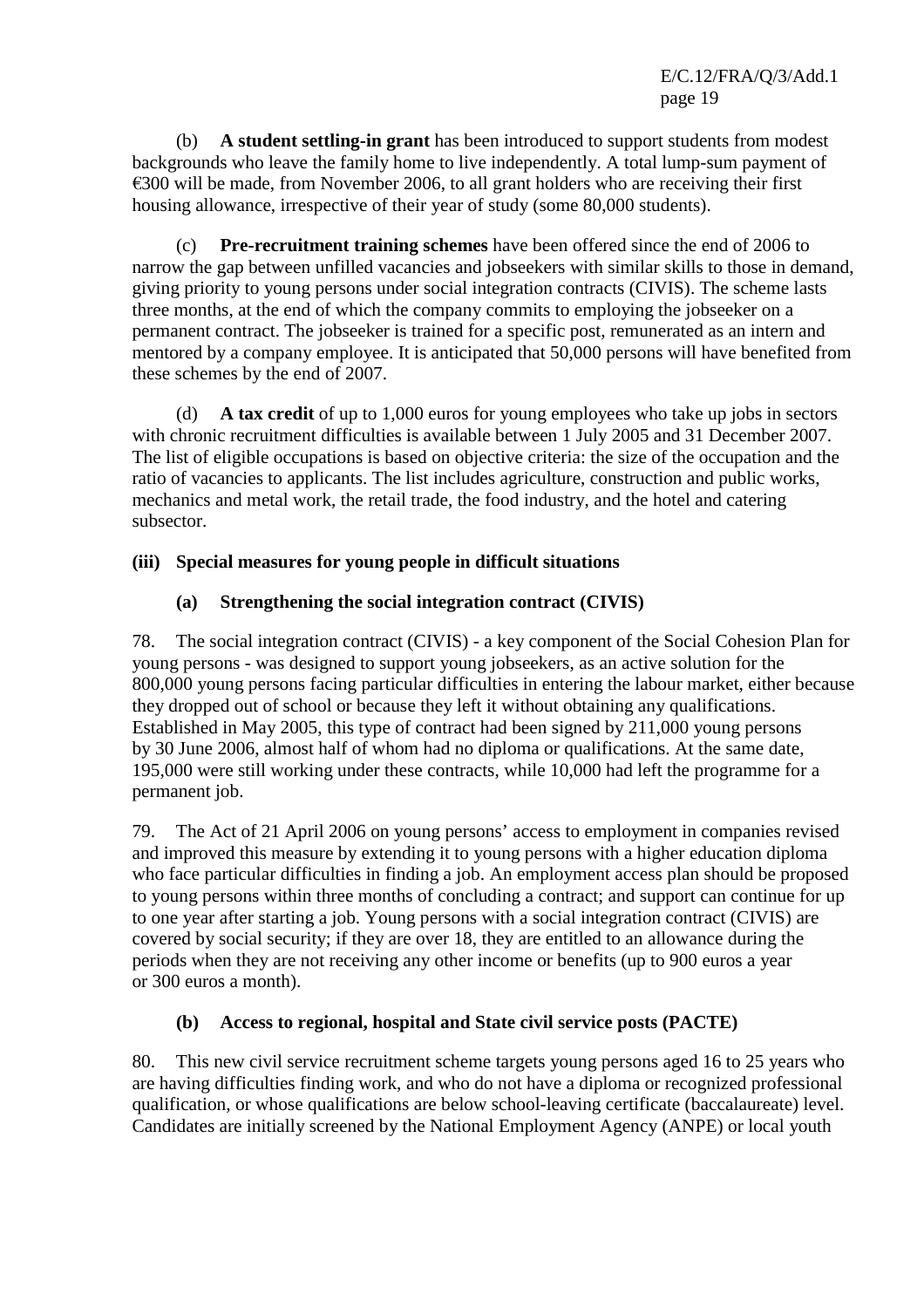employment offices. A public law contract is signed with the employer administration for a period of one to two years; the young person alternates between training and an internship in the civil service, under the supervision of a mentor. The remuneration is at least 55 per cent of the minimum wage (SMIC) for 16-20-year-olds and 70 per cent for the rest, and the employer is exempt from paying social security contributions. Young persons on a PACTE contract can, at the end of their training, enter the civil service as category C civil servants, following a professional examination. PACTE scheme should cover 20,000 young persons per year.

# **(c) The Second Chance Defence scheme**

81. The Second Chance Defence scheme is a joint initiative of the Ministry of Defence and the Ministry of Employment, Social Cohesion and Housing, open to young men and women aged 18 to 23 years who have failed at school. They are offered training for 6 months to 2 years, which includes learning the rules of life in society, reviewing the basic school curriculum, vocational training and sports activities; training is dispensed in a Defence Ministry integration centre (EID).

# **(d) Employment promotion in critical urban areas (ZUS)**

82. To ensure that the decrease in unemployment benefits young people in urban neighbourhoods where the employment situation is difficult, the Government has decided, without creating new measures or provisions, to mobilize employment policy actors and resources more effectively in urban neighbourhoods. "Employment solidarity groups" have been organized in each critical urban area (ZUS) on the initiative of the prefect, bringing together different actors under a facilitator. They will be set specific measurable objectives (such as reducing the discrepancy between the unemployment rate in ZUS and the surrounding area), and employment policy instruments will be fully mobilized in support of unskilled jobseekers, persons who are unemployed because of discrimination on account of their neighbourhood, and young persons who have never received any guidance. Several tools are being strengthened:

(a) National Employment Agency (ANPE) resources are being redeployed to ZUS;

 (b) Outplacement services are assisting young persons with a school-leaving certificate plus three years of further study (baccalaureate+3) working under a social integration contract (CIVIS);

(c) twenty thousand additional places are being added on basic knowledge courses;

 (d) Financial support is being provided towards the expanded PACTE programme  $(E1,000$  per contract);

(e) The mentoring of young persons by recent retirees is being developed.

#### **With regard to the employment of senior citizens, initiatives by the public authorities and the social partners in recent years have taken several forms**

- (a) Restrictions on access to early retirement schemes in the public sector;
- (b) Pension reform in 2003;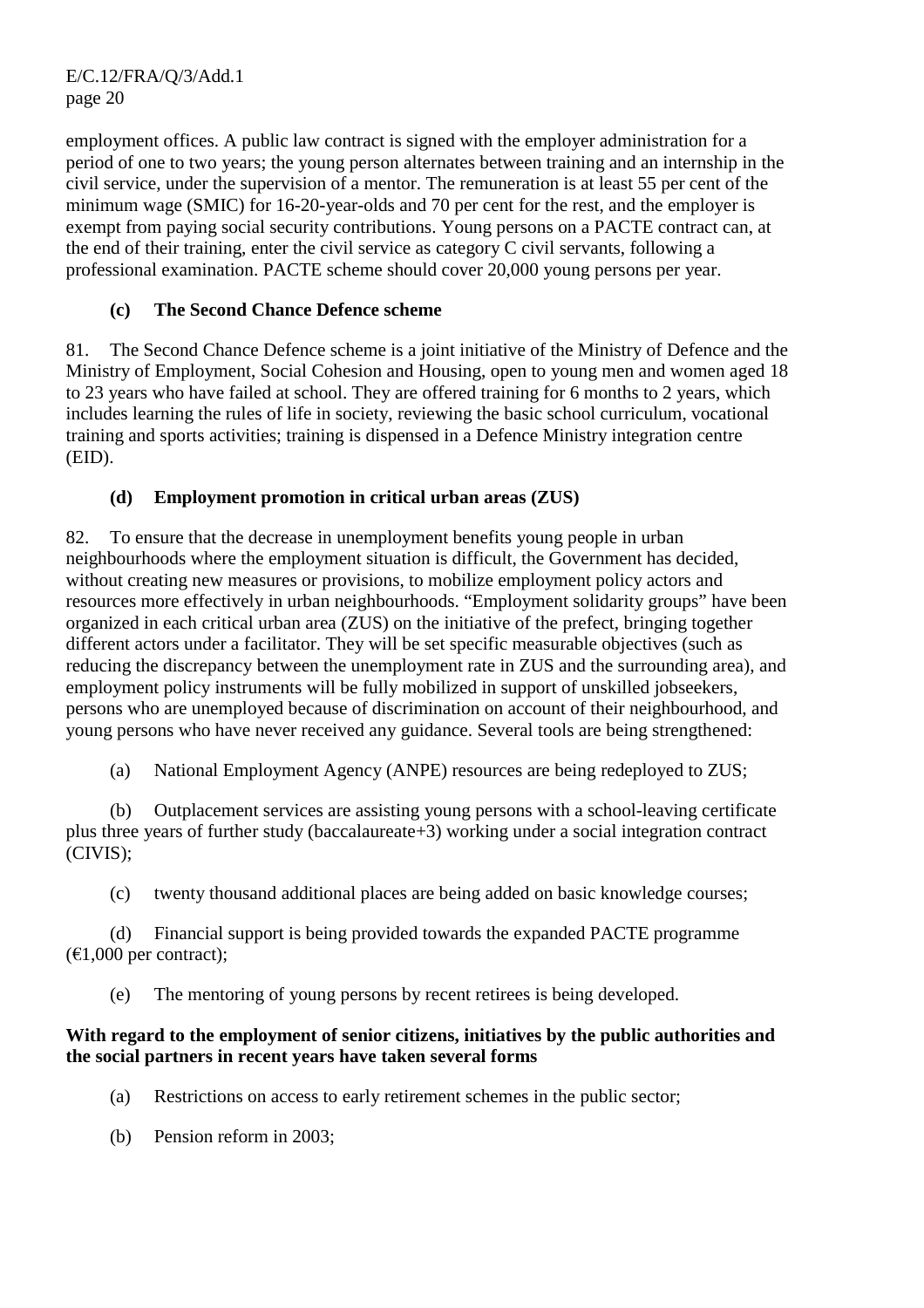(c) Signing of an inter-professional agreement on life-long training in 2003 and subsequent passage of the Act on the same subject in 2004;

(d) Adoption of the plan for a healthier work environment, 2005-2009;

 (e) Agreement of 9 March 2006 between the social partners on the employment of older people, which led to the signing of the 2006-2010 concerted national plan of action (State and social partners) for the employment of older people. The plan is the first to reflect an overall approach to the issue, which is being jointly implemented by the public authorities and the social partners in their respective areas of competence.

83. The aim of the plan is to increase the employment rate of persons in the 55-64 age group by two percentage points annually between 2006 and 2010 to reach 50 per cent by 2010, in keeping with the objectives of the European Employment Strategy. This should be achieved through the combined effect of financial incentives to raise the age of retirement and measures to encourage older people to go back to work and to better organize the last years of their working lives.

84. Two initiatives are worth noting: one extends mentoring arrangements to retirees, and the other allows employees to accumulate working time over the years in "working time accounts" so that they can work shorter hours in the run-up to retirement. Life-long education and training should enable older workers to plan for the latter part of their working lives and to have a say in and better manage their careers so that they can remain employed. The national inter-professional agreement of 13 October 2005 on the employment of older people and the 2006 plan of action for the employment of older people (measures 5 and 6) identify initiatives to be taken in that regard.

85. The following initiatives have been carried out since the plan was introduced:

 (a) An information campaign entitled "Building our future at all ages" was launched in October 2006 using television and radio broadcasts, announcements in the press, brochures for businesses and an Internet website. Starting in December 2006, conferences on the employment of senior citizens were held in five regions. They will resume in September 2007;

 (b) Improving working conditions is an important aspect of keeping older people employed. The 2005-2009 plan for a healthier work environment and the 2004-2008 "contract for progress" of the ANACT network (National Agency for the Improvement of Working Conditions) have included "lifetime age management" as a priority focus.

86. Agreements relating to older workers have been concluded in a number of sectors. However, despite the growing awareness of those concerned, legislative measures adopted to encourage older people to continue working, and the concerted national plan of action, there has been little change in the employment rate among this age group in recent months.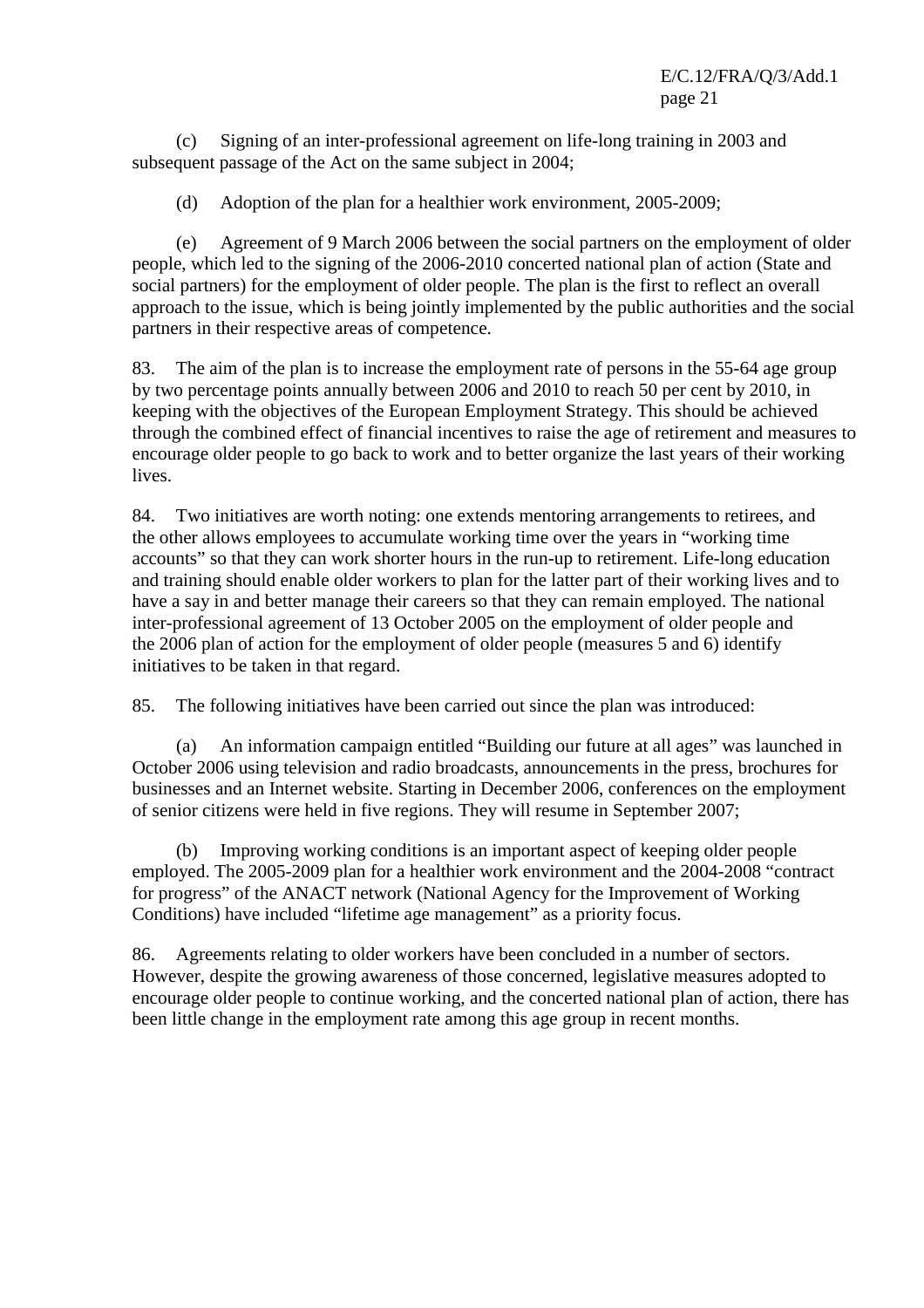87. The employment rate of older people is still too low (37.6 per cent in 2006). From 2000 to 2005, the rate for the 55 to 64 age group grew steadily (from 29.9 to 37.9 per cent), with the "rejuvenation" of that age group as the post-war baby-boomers swelled the ranks of the 55 to 59 age bracket (who are more likely to be working than those aged 60 to 64). The percentage declined between 2005 and 2006 only because the first baby-boom generation had reached the age of 60, thereby increasing the share of retirees in the overall age group 55 to 64.

88. Benefiting from early retirement measures and exemptions from the requirement to seek employment when they are having difficulty on the job market, older people are less affected by unemployment than younger people. They are more likely to work in the civil service or to be self-employed and are less likely than younger people to have temporary or fixed-term jobs.

89. The low employment rate among older people is partly the result of the loss of high-level jobs in industrial sectors which used to employ large numbers of persons in that age group. It is also due to both employer and employee attitudes, which reforms seek to change.

 (a) Employers have been very reluctant to recruit older employees, which explains why people in this age group remain unemployed for long periods. According to the National Employment Agency's annual survey on private-sector expectations, the overwhelming majority of firms polled (82 per cent) offered early retirement arrangements in recent years, and many (39 per cent, including 70 per cent of the biggest companies) planned to introduce measures to encourage early retirement in the future. Firms also continue to automatically retire employees who have reached the age of 60 and completed the contribution period for entitlement to a full pension.

 (b) For jobseekers, the difficulties encountered may be demoralizing. The search for employment becomes less active with age. In 2002, 87 per cent of registered unemployed between 40 and 49 years of age were looking for work, as against only 64 per cent in the 50-59 age group. Once they are over 55, unemployed persons tend to internalize age discrimination and think of themselves as being too old to be hired.

90. To improve the situation in all these areas, a number of measures will be strengthened to encourage the employment of older people: in particular, they will be allowed to work while drawing a pension, age limits not justified for safety reasons will be abolished, and the exemption of unemployed senior citizens from the requirement to seek employment will be phased out.

## **Action taken in critical urban areas (ZUS)**

91. Critical urban areas (ZUS) are characterized by a concentration of employment problems: an unemployment rate for all age categories that is twice that of other urban neighbourhoods, a low employment rate among women and a high proportion of unregistered unemployed persons. Not only are jobs scarce in these areas, but their residents also face barriers to employment, whether within the ZUS or elsewhere (such as poor skills and even a lack of basic training, a high proportion of immigrants, mobility problems and discrimination in recruitment).

92. To address these problems, initiatives have been taken to reduce the unemployment gaps between critical urban areas and neighbouring areas and to address the situation of young people.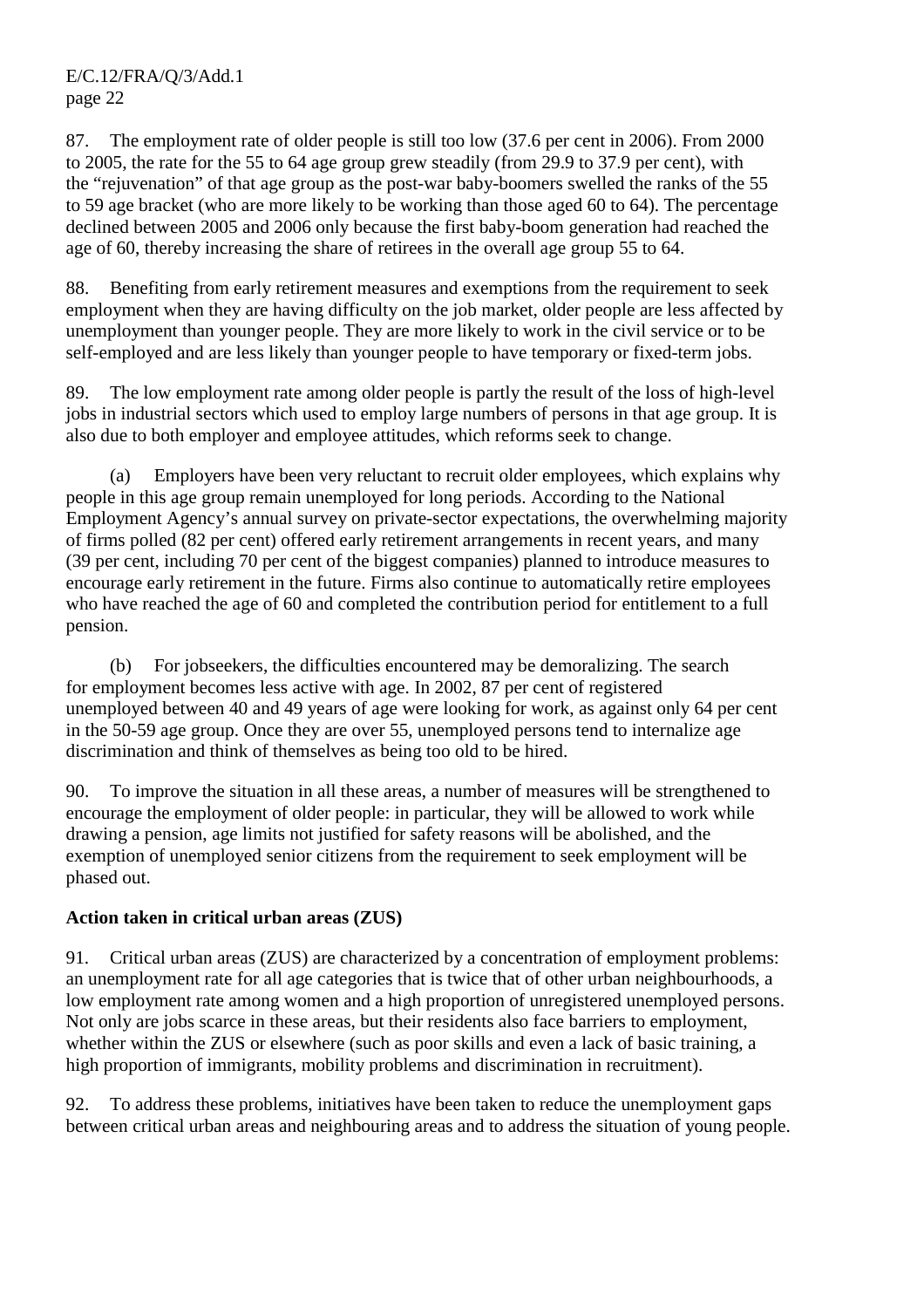In December 2005, the public employment services (National Employment Agency and local youth employment offices) stepped up its measures in favour of young ZUS residents under 25 years of age. All young persons identified as living in a ZUS were registered by the Public Employment Service and, at the end of two months, were offered employment or training. In accordance with the Act of 31 March 2006 on equal opportunity at the workplace, the criteria for eligibility for a "young people in companies" contract were waived for young residents of critical urban areas.

93. Urban neighbourhood employment policy was given a new impetus at a government seminar held in Troyes on 31 August 2006, at which it was decided to pool employment policy resources and mobilize stakeholders in employment solidarity groups organized by the prefects. The groups were set up using existing structures (employment centres, local public employment services or steering bodies of the urban social cohesion contracts, which replace urban contracts).

94. As a result, wider coverage was achieved for State-aided contracts for ZUS residents in 2007: in 14 out of 22 regions (for young people in 11 regions and for all residents in 3) for employment access contracts (CAE), and in 8 out of 22 regions (for young people in 3 regions and for all residents in 5) for employment initiative contracts (CIE). Previous trends show that, all other things being equal, ZUS residents had better chances than those elsewhere of obtaining State-aided contracts in the non-market sector and joining group job training schemes (SIFEs), whereas they were less likely to gain access to State-aided contracts in the market sector (CIE, ACCRE (assistance for jobseekers in starting up or taking over a business), "young people in companies" contracts and sandwich training schemes).

95. To enable local stakeholders to monitor progress under their plans of action and measure their impact on unemployment, part of the statistical data, disaggregated by ZUS, will be made more accessible by being produced more frequently (annually) and more rapidly.

96. All these measures in favour of young people, as regards both training and occupational integration, are in keeping with the objectives of the European Youth Pact.

*Question 11. In addition to the information provided in paragraphs 190 and 229 of the State party report, please provide detailed information on the implementation of the legislation and policies adopted by the State party to eliminate gender discrimination in the field of employment, including measures taken to combat over-representation of women in part-time and temporary jobs.* 

#### **Implementation of the National Inter-professional Agreement**

97. The National Inter-professional Agreement of 1 March 2004 on gender diversity and equality of opportunity for men and women, signed by all five trade union organizations with representative status (CGT, CFDT, CGT-FO, CFTC and CGC) and by the employer associations MEDEF, CGPME and UPA, reflects the determination of the social partners to negotiate gender equality at work by adopting a comprehensive and systemic approach involving all aspects of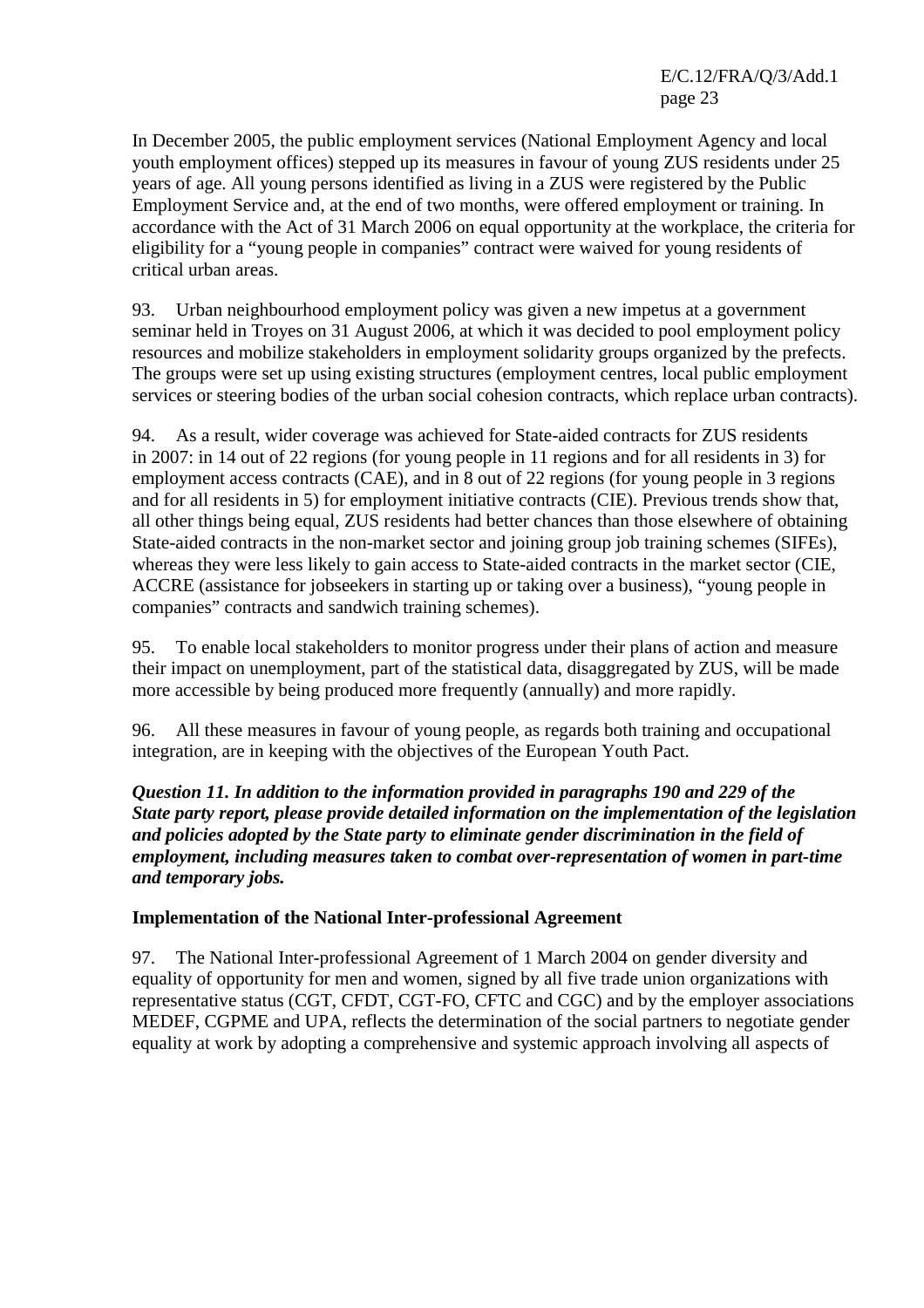the issue: wages, recruitment, training and promotion, as well as career guidance at school and work-life balance. Collective bargaining outcomes have been mixed, however. Since 2004, specific agreements on gender equality at work have been signed in 15 branches of the economy, including the banking sector, the electrical and gas industries, the pharmaceuticals industry, telecommunications, the metallurgical industry, the glass industry and the temporary employment sector.

98. In 2006 the banking sector became the first to sign an agreement relating specifically to gender equality at work following the adoption of the Act of 23 March 2006 on equal remuneration for women and men. The agreement applies the Act fully, since it provides for measures to bring women's wages into line with those of men to close the wage gap. The signatories noted that in 2004, the average base salary of women in the sector was 19.6 per cent lower than that of men, but that the gap was mainly due to the underrepresentation of women in managerial positions, and they therefore stressed their commitment to correcting the imbalance by setting an intermediate target of 40 per cent of managerial positions held by women by the end of 2010.

99. In 2007, the social partners in the metallurgical industry agreed to conduct two studies, one to compare the situation of women and men in industrial occupations and the other, following a more qualitative approach, to develop a diagnostic method to find ways of reducing the wage gap. A monitoring centre on the occupations concerned will be set up to track progress in both areas. To help reconcile professional and family life, the signatories also made provision for incentives to encourage the use of employment and service vouchers (*Chèque emploi service universel*) (CESU) to pay for childcare, tutoring or domestic help.

100. The agreement signed in the temporary employment sector makes reference to the law.

## *Progress report on the gender equality label*

 (a) The gender equality label rewards enterprises that have policies and initiatives to promote gender equality at work;

 (b) To date, 35 enterprises have been awarded the label; they vary in size and activity and employ a total of 628,285 workers;

 (c) Enterprises that have been awarded the label network to exchange good practices. The 12 enterprises that were re-evaluated after 18 months all kept their gender equality label;

 (d) To encourage widespread use of the label, the requirements have been adjusted for enterprises with fewer than 50 employees and no union representation;

 (e) In June 2006, enterprises that had been awarded the label set up a club so that they could network to exchange good practices on each of the items in the three areas covered by the label;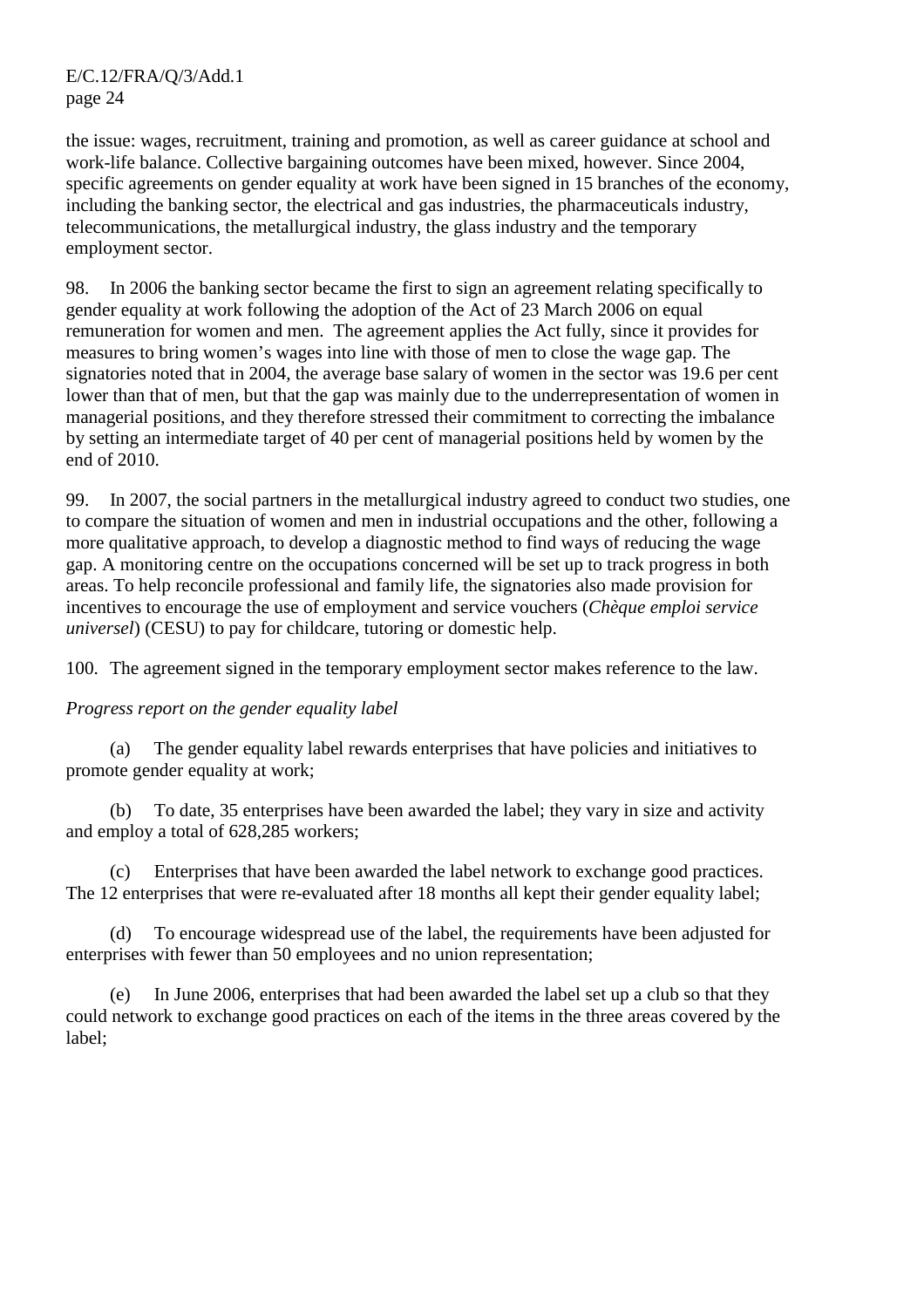(f) This is also a way for enterprises that have already been awarded the label to continue and consolidate their progress on gender equality by sharing ideas on how to overcome difficulties, in particular with regard to women's access to senior and executive positions;

 (g) At a conference on gender equality at work held on 26 November 2007, Xavier Bertrand, Minister of Labour, Labour Relations and Solidarity, and Valérie Létard, Minister of State with responsibility for Solidarity, urged the Labelling Commission to propose measures for further promoting the gender equality label in all enterprises.

#### **Activities carried out**

101. With regard to access to employment for persons least able to find work, State-aided contracts under the Social Cohesion Plan (contracts for the future - CA) in the non-market sector and minimum income integration contracts (CI-RMA) in the market sector are available only to persons eligible for single parent benefit (API), the minimum income allowance (RMI) and the special welfare allowance (ASS). Persons entitled to API are also eligible for employment initiative contracts (CIE) and employment access contracts (CAE).

102. The social integration contract (CIVIS) is another means of addressing the difficulties faced by young parents, and young single mothers in particular.

103. In addition to existing incentives to encourage recipients of minimum social benefits to return to work, the Act of 21 August 2008 on the promotion of work, employment and purchasing power introduced inclusion income support (RSA) on a trial basis to supplement the resources of persons receiving RMI or API who accept or return to a job. The costs incurred by employment, including childcare, may be entirely or partly covered. The objective is to ensure that each hour worked results in an increase in disposable income and thus to reduce poverty in the working population. Another aim is to simplify social welfare mechanisms and make them easier to understand. The new arrangement, to be tried out for three years in 27 volunteer departments, is expected to help remove obstacles to returning to work and ensure a better coordination of support to persons in need.

104. A number of initiatives have been put into effect to improve the quality of part-time employment and reduce involuntary employment of this kind.

105. The Act of 23 March 2006 on equal remuneration for women and men included part-time work as a subject for mandatory collective bargaining in the various branches and enterprises: the requirement to negotiate on equality at work also covers conditions of work and employment of part-time workers. Enterprises must negotiate annually, and branches every three years.

106. The set of indicators in the report on the comparative analysis of working and training conditions of women has been expanded to include part-time employment and work-life balance in general.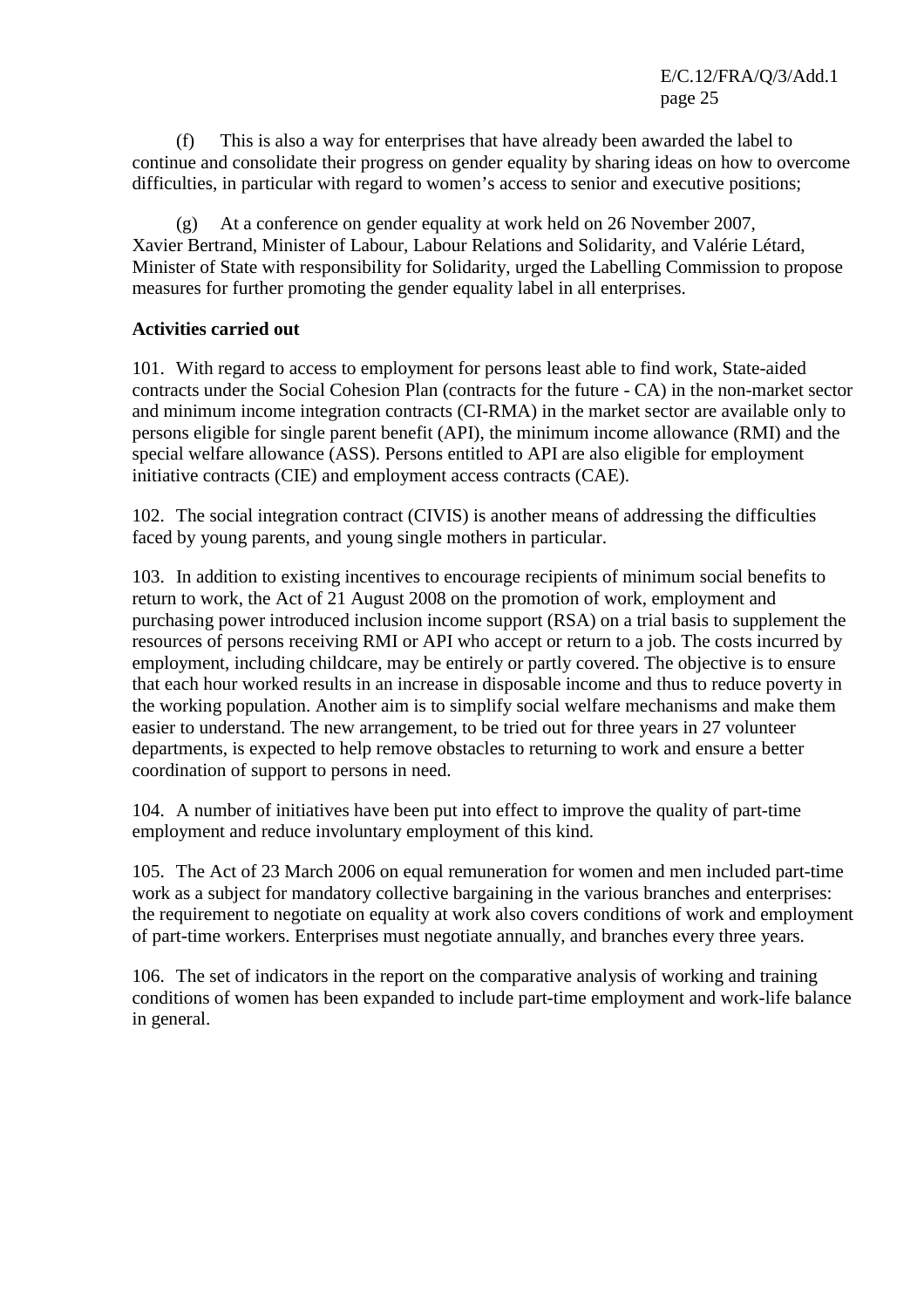107. Following the tripartite conference on equal wages and gender equality at work, held on 26 November 2007, the Minister of Labour, Labour Relations and Solidarity decided to hold a round-table discussion on part-time work in order to invite the sectors where it is most prevalent to reflect on the structural causes of reliance on part-time employment and on ways of improving the situation, and to open negotiations on the issue.

108. In 2005, the Minister Delegate for Social Cohesion and Parity and the Minister Delegate for Employment, Labour and Youth Employment met with the social partners and representatives of the main sectors concerned (retail and wholesale trade, cleaning services, hotels and catering, etc.) to improve the quality of part-time employment and reduce involuntary employment of this kind through negotiation and an exchange of good practices. An initial document, a guide to good practices, was submitted to the social partners in January 2007. In that connection, reference should be made to an agreement signed on 4 April of the current year by the Casino enterprise and the Minister Delegate for Social Cohesion and Parity, on experimenting with ways of organizing work so as to eliminate involuntary part-time employment.

109. At the conference on gender equality at work of 27 November 2007, it was decided to focus efforts on improving the quality of part-time employment and achieving a better work-life balance.

110. It was proposed to hold a round-table discussion with the sectors of the economy that rely most heavily on part-time employment in order to decide with them on measures such as modification of working hours, promotion of training, and multiple job holding.

111. It was agreed to resume negotiations in the eight sectors with the highest prevalence of part-time work: department stores and variety stores, food retailers and wholesalers, non-food retailers, wholesalers, cleaning services, urban public transport networks, hotels and catering, and protection and security firms.

## **Childcare services and other arrangements for small children**

112. The principle of free choice for families, which means that each parent is free to continue working, to stop working or to work less, and to choose suitable childcare, has been the guiding idea behind public policies in France.

113. Parents have a number of childcare options and can combine group structures such as day-care centres with individual arrangements such as home care and childminders. Only 17 per cent of infants under three years of age are cared for primarily by a childminder, and 10 per cent in a day-care centre; more than 60 per cent are looked after by their parents (with one or both parents working). The availability of preschool education from the age of two increases the range of options for parents of small children: at the start of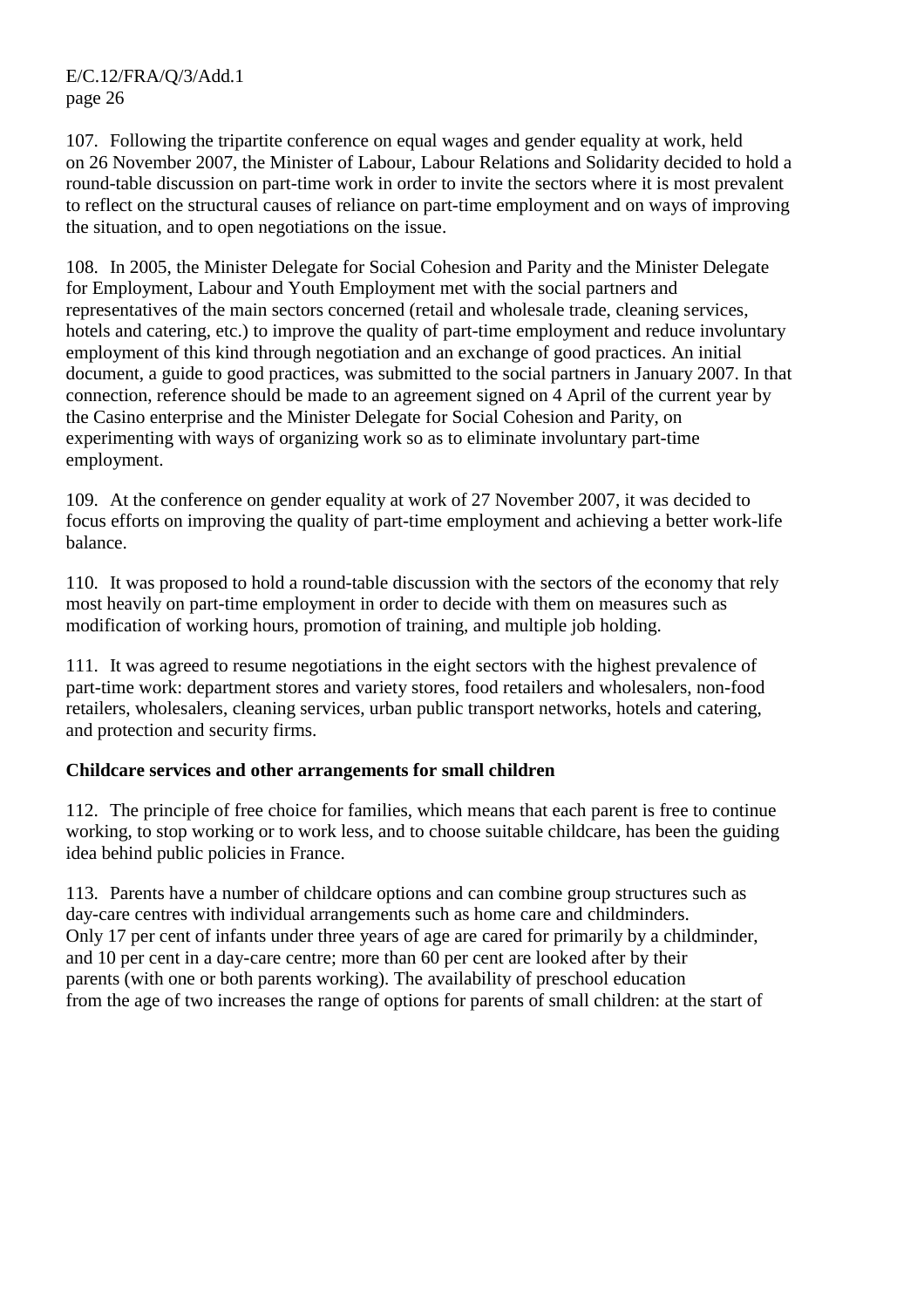the 2006/07 school year, 23 per cent of all two-year-olds were enrolled in kindergarten. The majority of these children are also cared for by their parents the rest of the time. A total of 78 per cent of children between the ages of three and six spend most of the day in preschool.

114. Practical ways of helping parents achieve a work-life balance have been the focus of a number of measures targeting enterprises, specific sectors of the economy and regions. New incentives have been developed to encourage enterprises to help their employees reconcile work and family life:

 (a) A tax credit was introduced on 1 January 2004 to encourage enterprises to become involved in family policy. Enterprises can claim 25 per cent of expenses up to a limit of €500,000 per year and enterprise for four categories of expenditure (starting-up or operation of nurseries or day-care centres for employees' children under the age of three; training of employees who are on parental leave; wage supplement paid to employees on maternity, paternity or parental leave or who have a sick child; compensation for employees with exceptional childcare expenses due to unforeseen work outside normal working hours);

 (b) The system of employment and service vouchers (CESU) set up under the Act of 26 July 2005 helps pay for all home help services and simplifies procedures for declaring employees. For employers who co-finance CESU, assistance is capped at  $€1,830$  per year and employee for home help services and are not subject to social security contributions.

115. Experience shows that the need for childcare extends beyond preschool age and normal daytime hours; this is particularly true for children whose parents have atypical working hours. Flexible childcare arrangements known as "relay care" (especially at the parents' home) have been tried with the support of the European Social Fund. The aim is now to find additional sources of funding for these kinds of childcare arrangements for persons working atypical hours (many of whom are low-income single-parent families) and to make wider use of the CESU system.

116. A CESU information and promotion campaign on childcare, targeting small and medium-sized enterprises, was conducted both jointly and in their respective networks by the National Agency for Home Help Services (ANDSP), the National Family Allowances Office (CNAF), the Central Agricultural Social Insurance Agency (CCMSA) and the Department of Women's Rights and Equality.

117. Act No. 2006-340 of 23 March 2006 has resulted in the implementation of the necessary regulations and the publication of an instruction circular for decentralized State services to assist enterprises in applying these provisions. In 2007, the Government held a conference with the social partners to mobilize the stakeholders concerned and to develop the measures needed to step up the implementation of existing provisions.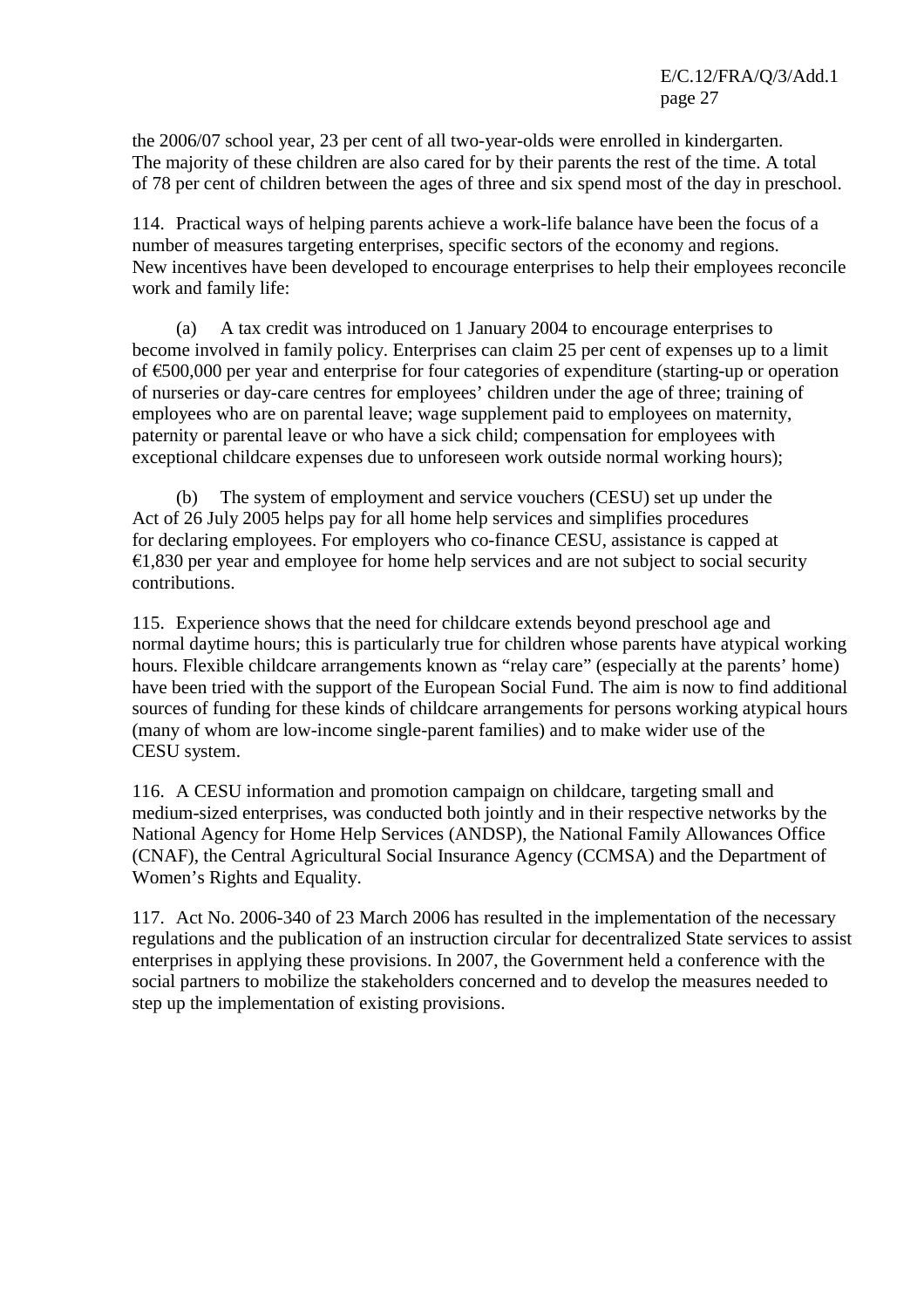118. With regard to part-time employment in particular, the Government encourages those sectors of the economy which employ the most women part-time to negotiate measures to improve the quality of their jobs.

119. In June 2005, the Minister of Labour began a dialogue with representatives of the main sectors concerned in which involuntary part-time employment is prevalent, including large-scale retailing, cleaning services, hotels and catering, and protection and security firms. The aim was to consider ways of improving the quality and remuneration of part-time jobs, identify good practices already negotiated in the area which might be better disseminated and assess the state of social dialogue on the question.

120. Following several bilateral meetings organized with industry associations and representatives of employees of the main sectors that rely on part-time employment, a survey was conducted on the concerns and demands of industry organizations. It emerged that women, who are most affected by part-time employment and want to switch to full-time work, are poorly paid and have no way out of their difficult precarious economic situation, which is linked to their low wages, since they are hired for short or very short periods and are paid on the basis of the minimum hourly wage. In addition to their low remuneration, they often have other problems relating to their family situation, transport and housing.

121. A number of industry associations have put forward responses to this state of affairs. Initiatives have been taken in several sectors to improve the quality of part-time jobs. A number of good practices can now be highlighted in the areas of organization of work, upgrading of jobs and an increase in hours of work.

122. On that basis, the General Department of Labour of the Ministry of Labour proposed, in its report on the subject, to pursue initial efforts involving surveys, research and proposals, focusing on the sectors that rely heavily on part-time employment, and to continue identifying good practices drawn up in a compendium of collective agreements at the sectoral and enterprise level with a view to their dissemination, so as to promote these bargaining subjects among the social partners, and to regulate and organize job-sharing.

## **Diversity at the workplace**

123. The Government has sought to make the fight against discrimination and the promotion of diversity one of its priorities and has set up the High Authority to Combat Discrimination and Promote Equality (HALDE) to help victims of discrimination by establishing a new agency for social cohesion and equal opportunity, encouraging the social partners to negotiate on diversity and conducting a programme of action and partnership with enterprises and business institutions. All the studies commissioned by the public authorities and the discrimination testing conducted by the Discrimination Monitoring Centre and, more recently, at the request of the International Labour Organization (ILO) show that there is still racial discrimination in recruitment in French firms.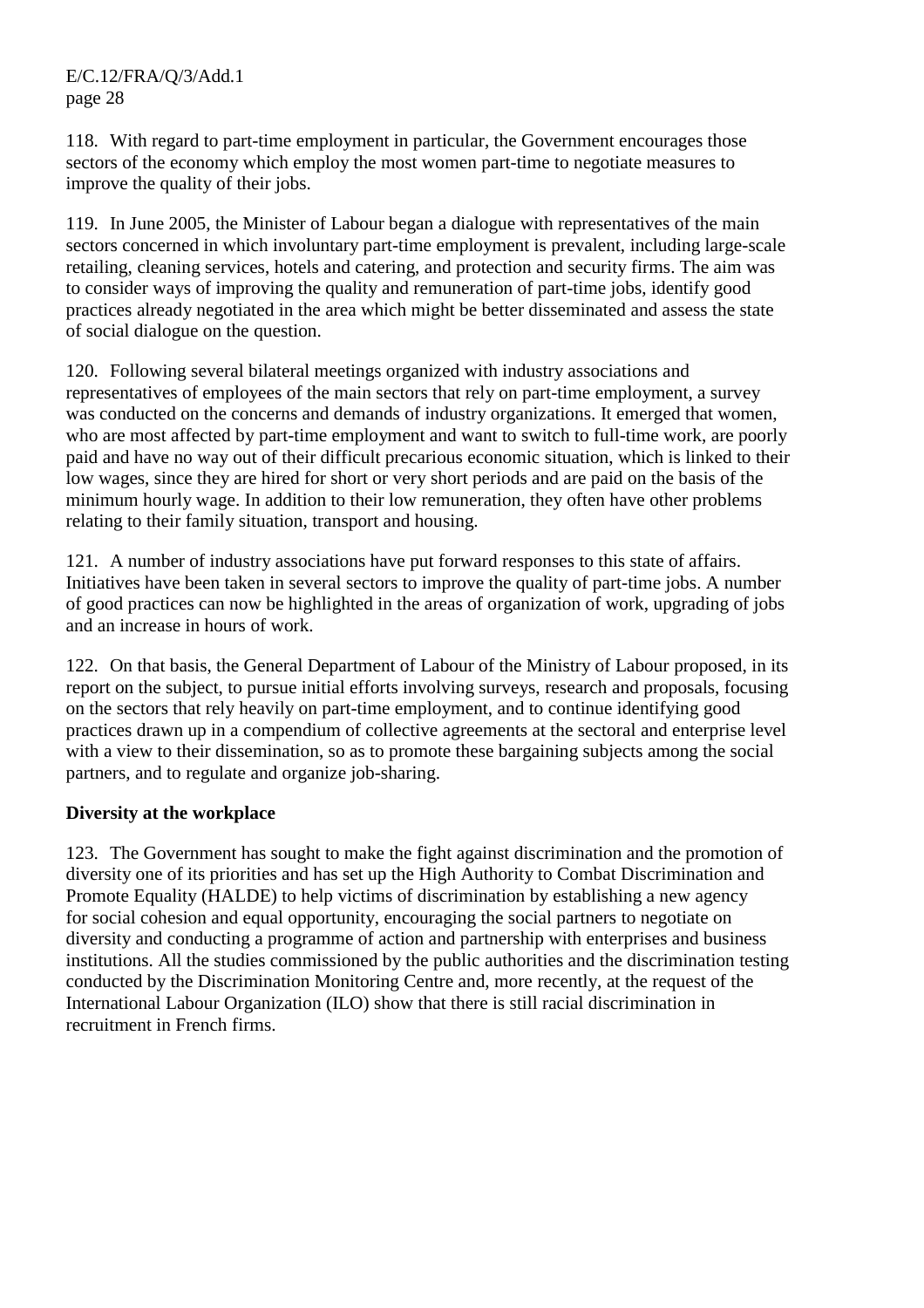124. In recent years, however, business has shown a growing awareness of the phenomenon. More than 2,000 companies have now signed the Diversity Charter; many others have negotiated or are preparing an enterprise agreement on diversity or have begun to take action against discrimination. An inter-professional agreement on diversity in the private sector was signed on 12 October 2006 by the three employers' associations and the trade unions CFDT, FO, CFTC and CGT with the aim of combating discrimination through observance and effectiveness of the law. The objective is to promote diversity and equal opportunity in employment, recruitment, appointment, remuneration, occupational training and career development, while anticipating changes in the labour market and encouraging enterprises to draw on the entire labour pool.

125. A "diversity label" is being developed, to be awarded by a certifying body to enterprises that make diversity an important part of their social policy and whose management is based on non-discrimination.

# **Article 7: The right to just and favourable conditions of work**

## *Question 12. Please provide information on progress made by the State party pursuant to the Loi relative à l'Egalité salariale entre les hommes et les femmes of March 2006 in achieving equal remuneration between men and women for work of equal value.*

126. The Act of 23 March 2006 on equal remuneration for women and men (*loi relative à l'égalité salariale entre les hommes et les femmes*) supplemented the legislation adopted in 1983 and 2001 by strengthening the requirement of mandatory negotiation on the subject at enterprise and branch level. It followed up on the national inter-professional agreement of March 2004 signed by all the social partners.

127. The Act of 23 March 2006 lays down the obligation to negotiate every year to define and plan measures by 31 December 2010 to close the pay gap between men and women. This annual bargaining requirement applies to the occupational branches and to enterprises with a trade union representative, which in principle means those with at least 50 employees.

128. For enterprises without a trade union representative, the law provides that employers shall bear in mind the objectives of gender equality at the workplace and the measures needed to attain them. This provision is seen as authorizing heads of enterprises to implement positive action. At the same time, a number of incentives have been introduced in the form of financial assistance to enterprises that commit themselves to gender equality (to develop a gender equality plan or to carry out specific measures).

129. At the request of the President of France, a tripartite social conference on professional and wage equality between men and women was held in November 2007 to continue with efforts in this regard and to supplement or improve existing measures.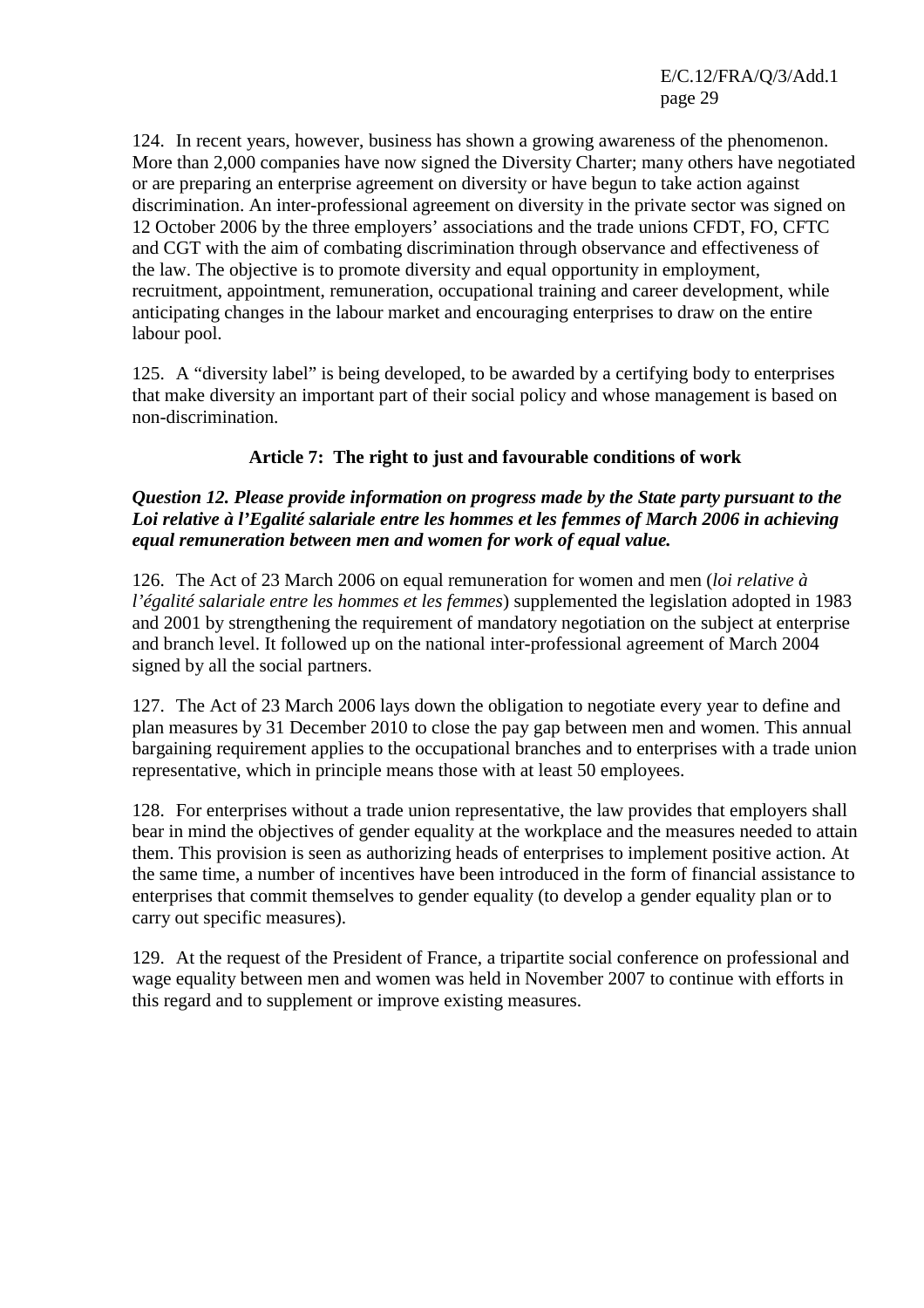130. With the participation of the social partners, the conference decided on the main areas of work and set a timetable for action to fulfil France's national commitment:

 (a) The active involvement of all - enterprises, the social partners and the public authorities - was necessary to set up a plan of action for wage equality on the basis of a comparative analysis of the situations of men and women at the workplace;

 (b) It was agreed that, by 31 December 2009, all enterprises with more than 50 employees should develop a plan to eliminate discriminatory wage gaps between men and women, including through pay adjustments. Those that did not would be subject to financial penalties as from the beginning of 2010;

 (c) The penalties should be constructive and have a redistributive component. Thus, resources collected through the fine should be redeployed to help enterprises seeking to take steps towards gender equality, for example to install changing-rooms and toilets for women, equip workstations and purchase lifting equipment;

 (d) The aim is to encourage enterprises to take tangible measures to promote gender equality through negotiation or a plan of action;

 (e) The State will support these efforts by enterprises. Since the passage of the Act of 13 July 1983, enterprises with more than 300 employees are required to produce a comparative analysis report and, for enterprises with between 50 and 300 employees, a simplified report to enable a comparative analysis of the situation of men and women. However, only 30 per cent of enterprises have complied with the obligation. It was agreed to modify the requirement so that it will really be met. A working group made up of the heads of human resources divisions, who are familiar with this tool, is developing proposals for improving the document, and those proposals will be considered by the High Council on Professional Equality; the latter will then submit a new document, which the State will put on line in June 2008;

 (f) It was also decided to examine structural factors underlying gender inequality at the workplace (such as stereotypes and career guidance, training, careers and work-life balance).

*Question 13. Please provide information on measures taken by the State party to protect workers, particularly "poor workers" and first time jobseekers, against labour market insecurity, in particular by ensuring that the extensive use of temporary and part-time employment contracts as an instrument to increase employment opportunities does not negatively affect the enjoyment of the labour and social security rights set out in articles 6, 7, 8 and 9 of the Covenant (para. 179).* 

131. French legislation on temporary employment, codified in the Labour Code, defines legal and illegal uses of temporary labour and provides that, given equivalent qualifications, an employee assigned by a temporary employment agency to a user enterprise shall receive the same remuneration as permanent employees in that enterprise. Temporary employees may vote for and may be elected as staff representatives in the temporary employment agency.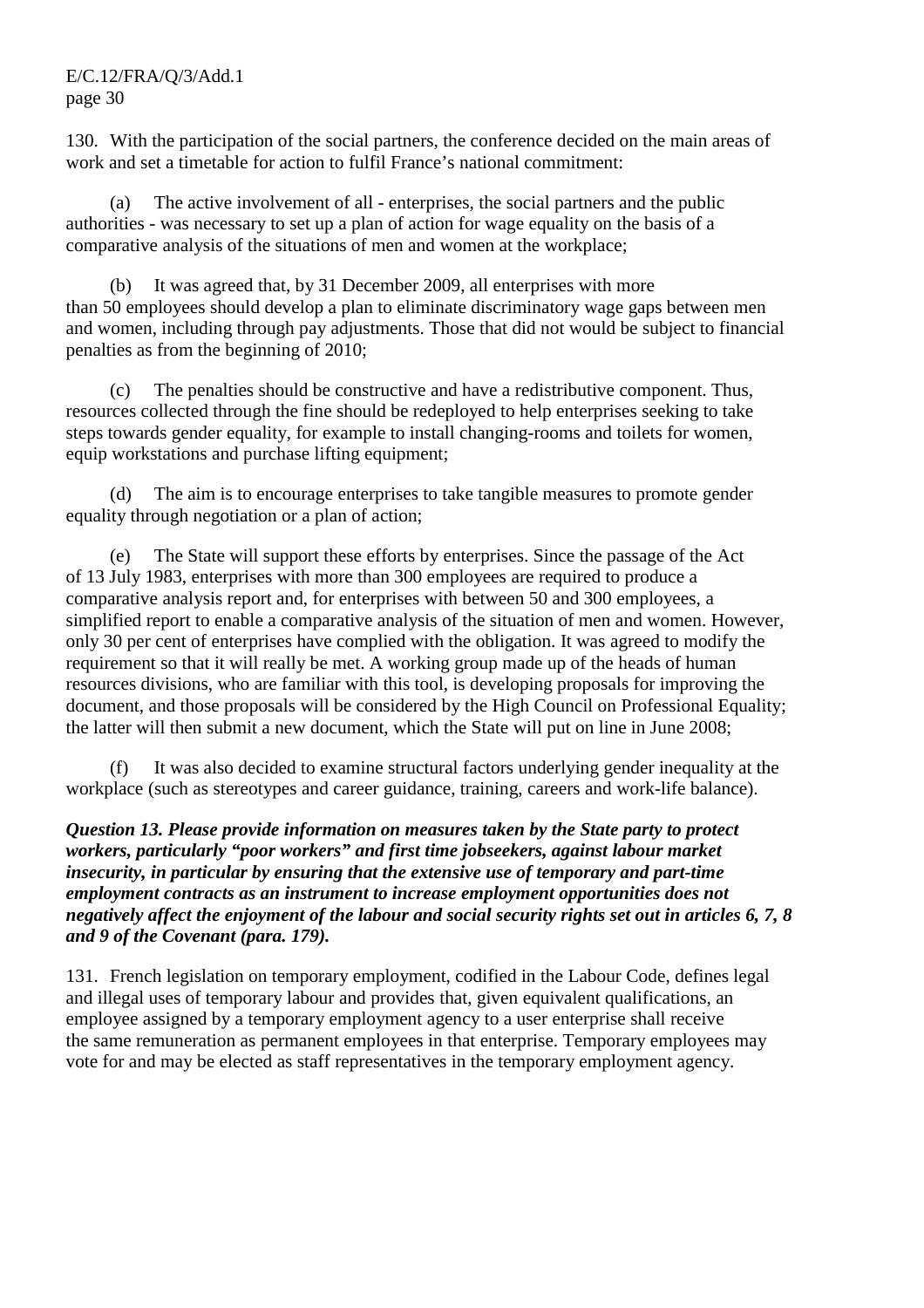132. With regard to part-time work, current legislation makes such employment conditional on the provision of many guarantees to employees and takes into account the need to ensure that part-time work is voluntary and that employees have real time off. The current law thus restricts flexible use of part-time contracts and sets limits on employment under this type of contract.

133. In practice, however, part-time employment, which is meant to be voluntary, may become involuntary without any real possibility of reverting to longer hours should employees wish to do so. Accordingly, the above-mentioned report (art. 6.11), which was prepared by the General Department of Labour of the Ministry of Labour, puts forward *a number of recommendations and guidelines* to improve the quality of part-time jobs and reduce the incidence of involuntary part-time work:

 (a) *Enhance the quality of part-time jobs*, for example through a better regulation of working hours for part-time employees, and especially the number and duration of breaks in the working day;

 (b) *Step up the protection of part-time employees and strengthen their rights*, for example by ensuring that they are not discriminated against, helping reconcile part-time employment and family life, and improving wages, old-age insurance and pensions;

 (c) *Encourage greater use of voluntary part-time employment*, for example by promoting priority access to full-time jobs and the development of vocational training and by allowing multiple jobholding.

134. The French Government's determination to improve the quality and remuneration of part-time jobs is one of the aspects of its activities to promote gender equality in employment and remuneration. Working groups composed of representatives of the State and all the social partners have been organized to consider ways of strengthening collective bargaining on the subject, to produce an assessment of the current situation in France and to draw up plans of action. Structural factors such as part-time employment, which can have a significant impact in this regard, have been directly addressed as part of this process. This includes identifying ways of improving the situation of part-time employees, and women in particular, who are those most affected by part-time employment.

135. To monitor sectoral collective bargaining on part-time employment, it is planned to broaden the remit of the committee already in place for branch wage negotiations, which also reports on pay differentials between men and women. The committee could also provide a means of monitoring and reactivating negotiations on part-time employment, especially involuntary part-time work.

136. It is also planned to hold a round-table discussion soon with those branches that rely most on part-time employment, with two objectives:

 (a) To conduct a study on the structural causes of the use of fragmented part-time employment;

 (b) To find solutions to issues such as working time, priority in switching to full-time employment, multiple jobholding, pooling employers and multiskilling.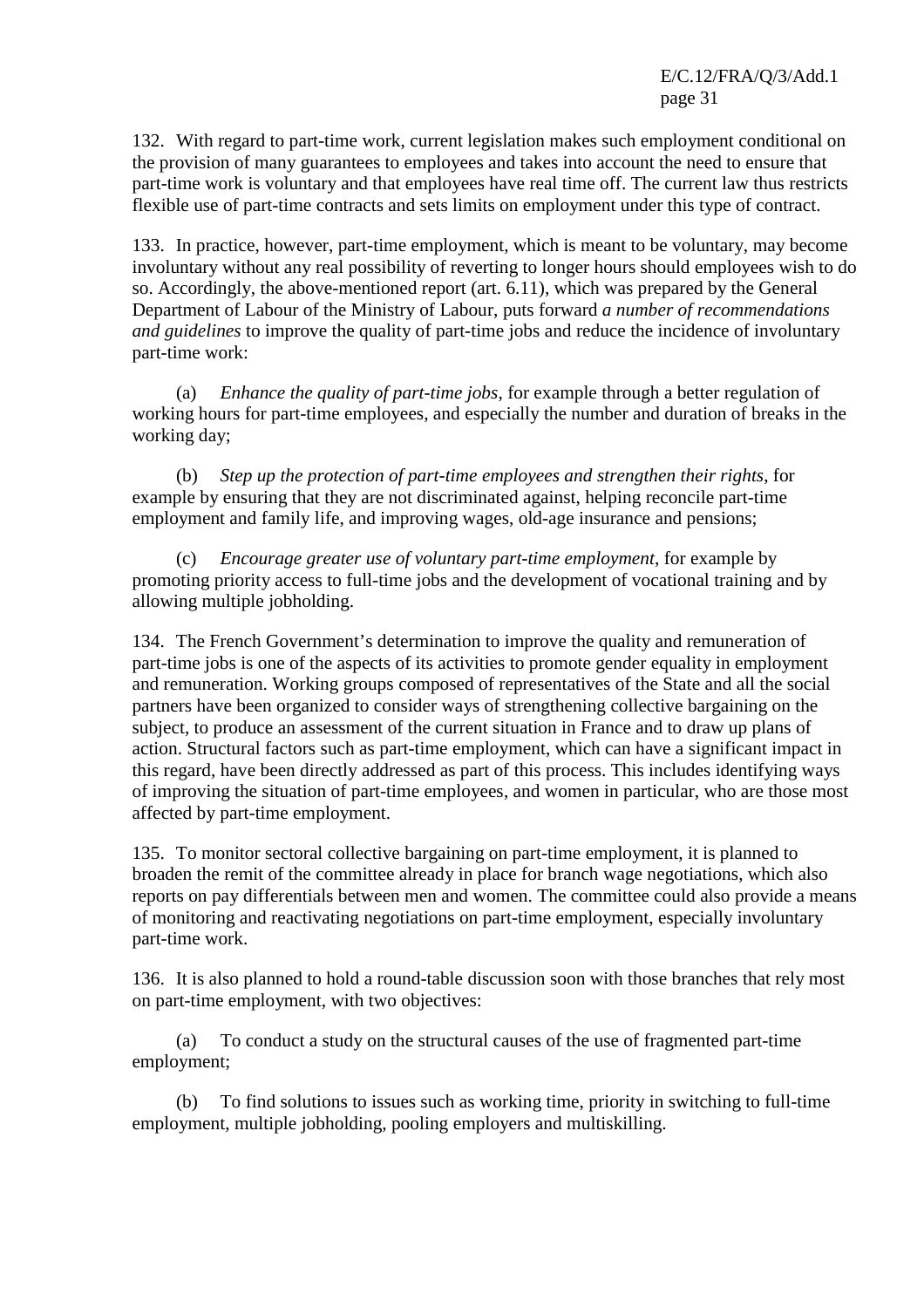137. As to social security entitlements, there is no difference in treatment between employees based on the nature of the employment contract (indefinite contracts v. fixed-term contracts), hours of work (full-time v. part-time) or remuneration (there is no minimum threshold). All workers are immediately registered with the general social security system, and the conditions of entitlement to benefits are the same for everyone. Conditions of entitlement vary only according to the type of insurance concerned, and the amount of cash benefits depends on the amount of remuneration.

#### **Article 8: Trade union rights**

*Question 14. In addition to the reference made in paragraph 62 of the State party report, please provide information on the opinion of the Economic and Social Council, which was to be issued at the end of 2006, on the Hadas-Lebel report of May 2006 regarding the reform of the criteria for "representativity" of trade unions.* 

138. In an opinion on the Hadas-Lebel report issued in November 2006, a majority in the Economic and Social Council were of the view that trade union representativeness should be based primarily on the criterion of electoral support.

139. To that end, it made the following proposals:

 (a) Only legally constituted and independent trade unions can campaign to be elected by employees. The criteria in article L.133-2 of the Labour Code must be revised to form a set of objective requirements that must be met by organizations seeking election. The objectivity of these conditions (number of members, dues, minimum length of existence, etc.) must be easily verifiable;

 (b) Representativeness is determined by holding elections in which all employees, irrespective of the size of the enterprise, are able to vote for their representatives;

 (c) As far as possible, elections should be held at the workplace, if necessary using new information and communication technologies; employees vote for candidates recognized by an organization;

 (d) The elections must be held at sufficiently long intervals to ensure long-term legitimacy of the trade unions.

140. A minimum percentage of votes needed for representative status (for example, 5 per cent) should be specified, with allowances made for the special case of the CFE-CGE, which represents managerial staff.

141. Since the Council issued its opinion, and in accordance with the Act of 31 January 2007 on the modernization of social dialogue, which introduced an obligation for the social partners to hold consultations on all planned government reforms concerning individual and collective labour relations, a guiding document on social democracy was presented to the social partners on 18 June 2007, followed by another document on 26 December 2007.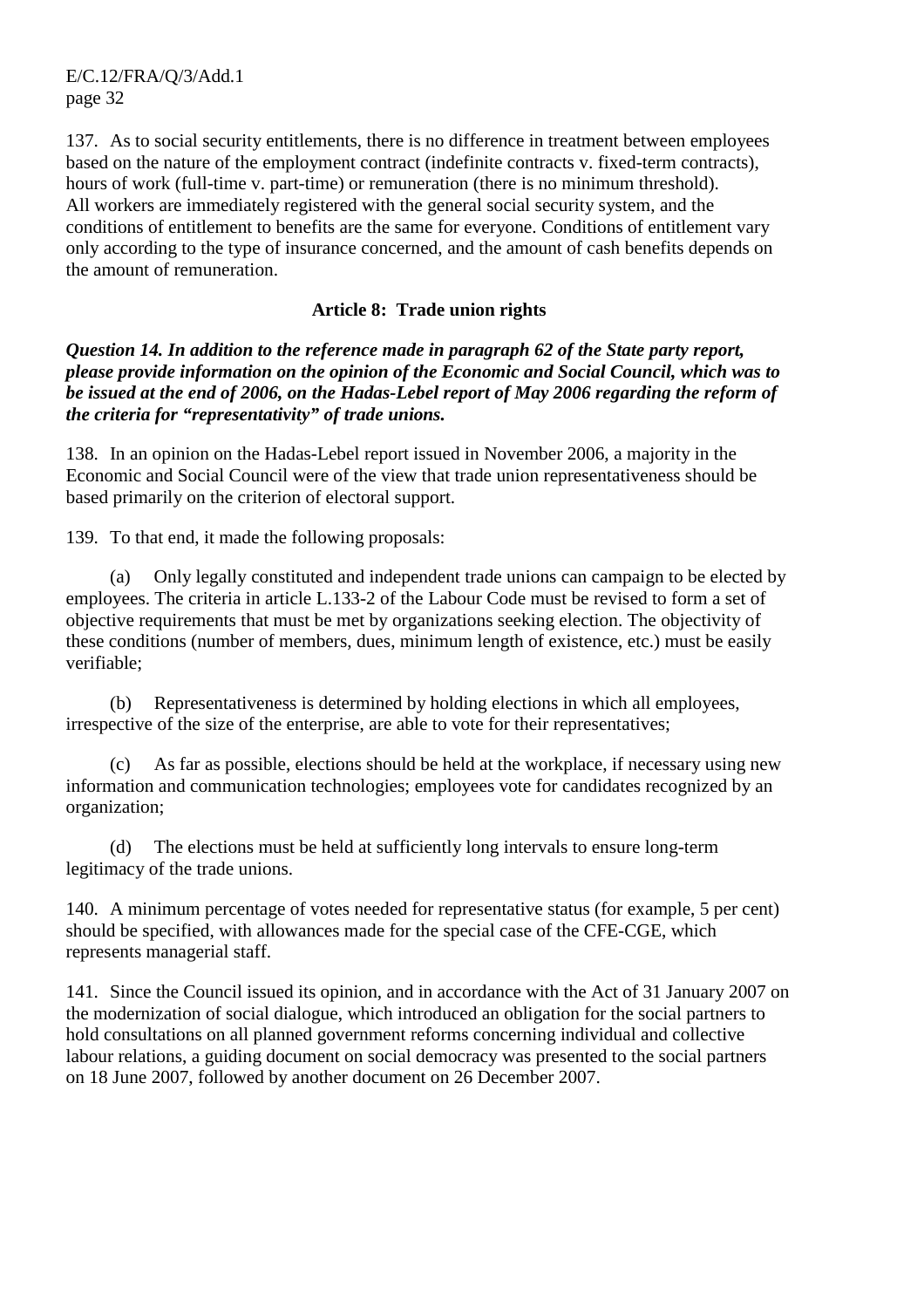142. The above-mentioned issues are submitted to inter-professional negotiations to ensure that the French labour relations system is based on incontestable principles enabling organizations to carry out their tasks fully.

143. The social partners wanted to hold discussions on these issues, and should submit their conclusions by 31 December 2008. Once these negotiations have been completed, the Government will make its position known with regard to accompanying measures of the trade union representativeness and financing reforms, depending on the outcome of the consultations held by the social partners.

## **Article 9: The right to social security**

*Question 15. Please provide updated information, including statistical data, on recipients of the nine minima sociaux and of the revenu de solidarité (State party report, paragraphs 94 and ff). Please also provide an evaluation on whether these income replacement allowances, particularly the RMI (Revenu minimum d'Insertion), the API (Allocation Parent isolé) and the AAH (Allocation pour Adulte handicapé), ensure a safety net that enables recipients to move out of their situation of poverty. In relation to the RMI, please indicate whether any measures have been taken or are envisaged by the State Party to ensure compliance with the conclusions of the European Committee of Social Rights on the report of implementation by the State party of the Revised European Social Charter, in 2006.* 

144. France's minimum social benefits (*minima sociaux*) take nine different forms. They are non-contributory benefits based on national solidarity; they are not regarded as social welfare. Thus, they constitute a safety net for categories of persons not or no longer eligible for social security benefits.

145. The three main minimum social benefits are the minimum income allowance (RMI), single parent benefit (API) and the adult disability allowance (AAH).

146. As at 30 June 2007, the number of households receiving RMI stood at 1,216,422.**<sup>2</sup>** The amount paid depends on the number of persons in the household: for a person living alone, it is €447. In addition to the amount received in the form of RMI, allowances or benefits are also provided under "related entitlements" (such as entitlement to Universal Health-Care Coverage (CMU) and Supplementary CMU, various tax exemptions and local benefits) and in the form of housing subsidies.

147. As at 30 June 2007, the number of households receiving API stood at 215,537.**<sup>3</sup>** The amount paid, at least €566, varies according to the number of dependant children. "Short" API (paid for one year, irrespective of the children's age) is intended as a transitional measure to

<sup>&</sup>lt;sup>2</sup> 1,334,400 households if one includes the 118,000 households receiving only the lump sum and the initiation of State-aided contracts under the RMI system.

<sup>&</sup>lt;sup>3</sup> 221,300 households if one includes the 5,800 households receiving only the lump sum or the initiation of State-aided contracts under the API system.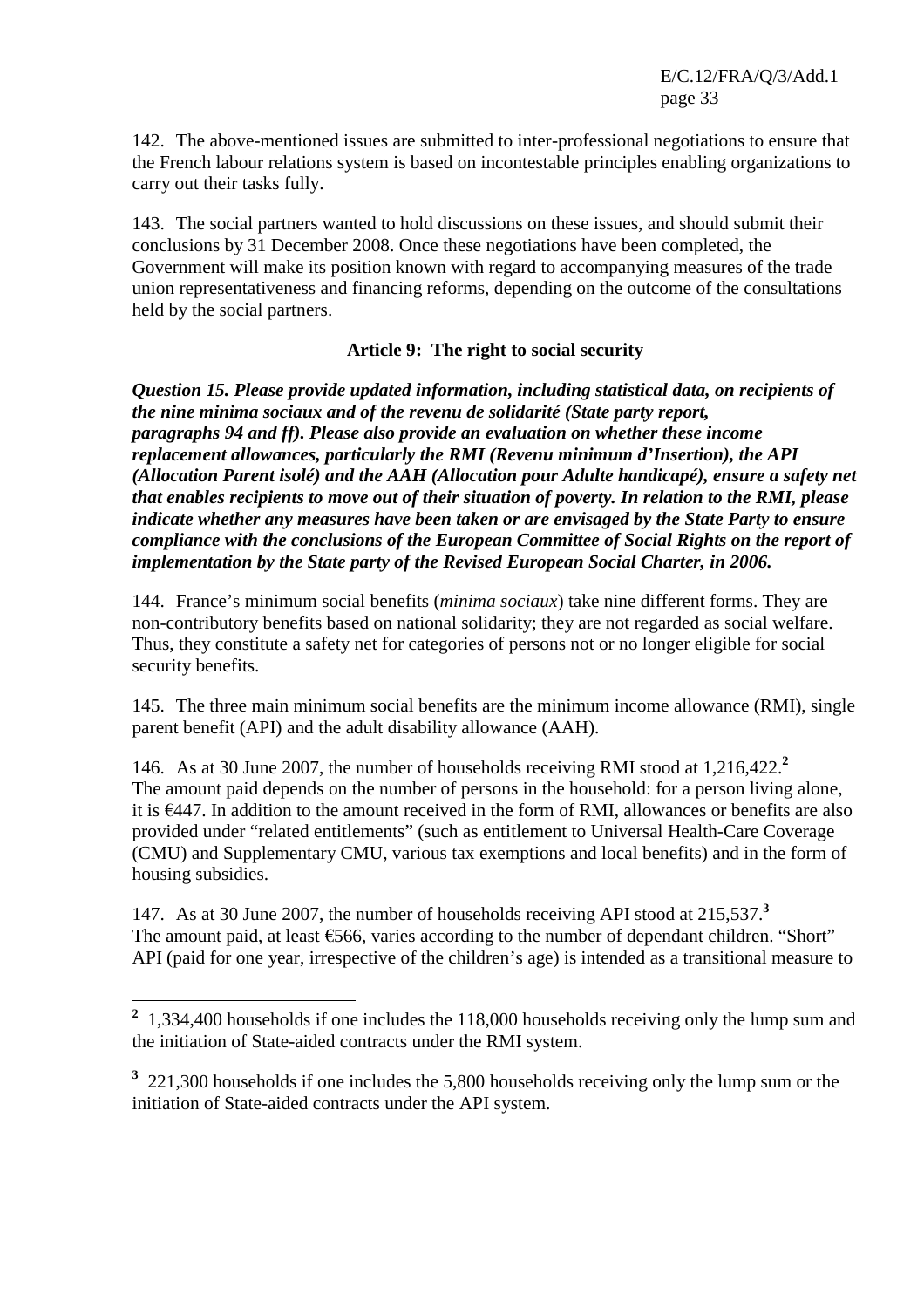prevent a household falling into exclusion after a breakup. "Long" API (paid until the third birthday of the last child) helps ensure relatively decent living conditions for nearly 200,000 children at a crucial stage in their development.

148. As at 30 June 2007, the number of households receiving AAH stood at 813,107. As at January 2008, the full AAH allowance for one person was €628.10. In addition to this amount, there are income supplements for recipients who face the greatest difficulties in finding employment. The Act of 11 February 2005 introduced a guaranteed income for people with disabilities (GRPH) which raises the income of some AAH recipients (one of the conditions being at least 80 per cent incapacity) to 80 per cent of the minimum wage. When they find a job, AAH recipients may continue to draw a set proportion of their allowance at the same time as their earnings.

149. The poverty line is fixed at a monthly income of  $\epsilon$ 817. If all the income received by beneficiaries of *minima sociaux* are taken into account, it can be said that these schemes constitute an effective safety net.

150. France has taken note of the 2006 conclusions of the European Committee of Social Rights on the report on the implementation of the Revised European Social Charter. It is not planned to extend RMI allowances to young people under the age of 25; at present, people in that age group are eligible only if they have a dependant child or are expecting a child. For this age category, priority should be given to family ties. For people under 25 who have difficulties with occupational or social integration, France favours the provision of targeted financial assistance (for example through the youth funds and integration measures with a strong personalized support component (such as the social integration contract)).

151. Nor does France plan to extend RMI coverage to non-European Union nationals who do not have a residence permit and have not completed a period of residence of five years in France. However, in order to give effect to the Directive of 29 April 2004, France has allowed European Union nationals who have resided in France for more than three months to be eligible for a number of social benefits, under certain conditions.

152. According to the Office of the High Commissioner for Active Solidarity against Poverty, two surveys measure the incidence of poverty among recipients of minimum social benefits:

 (a) 2003 survey of recipients of minimum social benefits carried out by the Directorate of Research, Studies, Assessment and Statistics (*Direction de la recherche, des études, de l'évaluations et des statistiques*) (DREES) (self-reported survey);

 (b) 2003 survey by the National Family Allowances Office (CNAF): calculation of disposable income of API, RMI and AAH recipients based on family allowance records.

153. Both surveys used the poverty line of 50 per cent of median earnings.

| Percentage of beneficiaries below the poverty line | <b>RMI</b> | API                      | AAH | ASS |
|----------------------------------------------------|------------|--------------------------|-----|-----|
| According to the CNAF survey (2003)                | 99.7       | 92                       | 39  |     |
| According to the DREES survey (2003)               | 80         | $\overline{\phantom{0}}$ |     | 50  |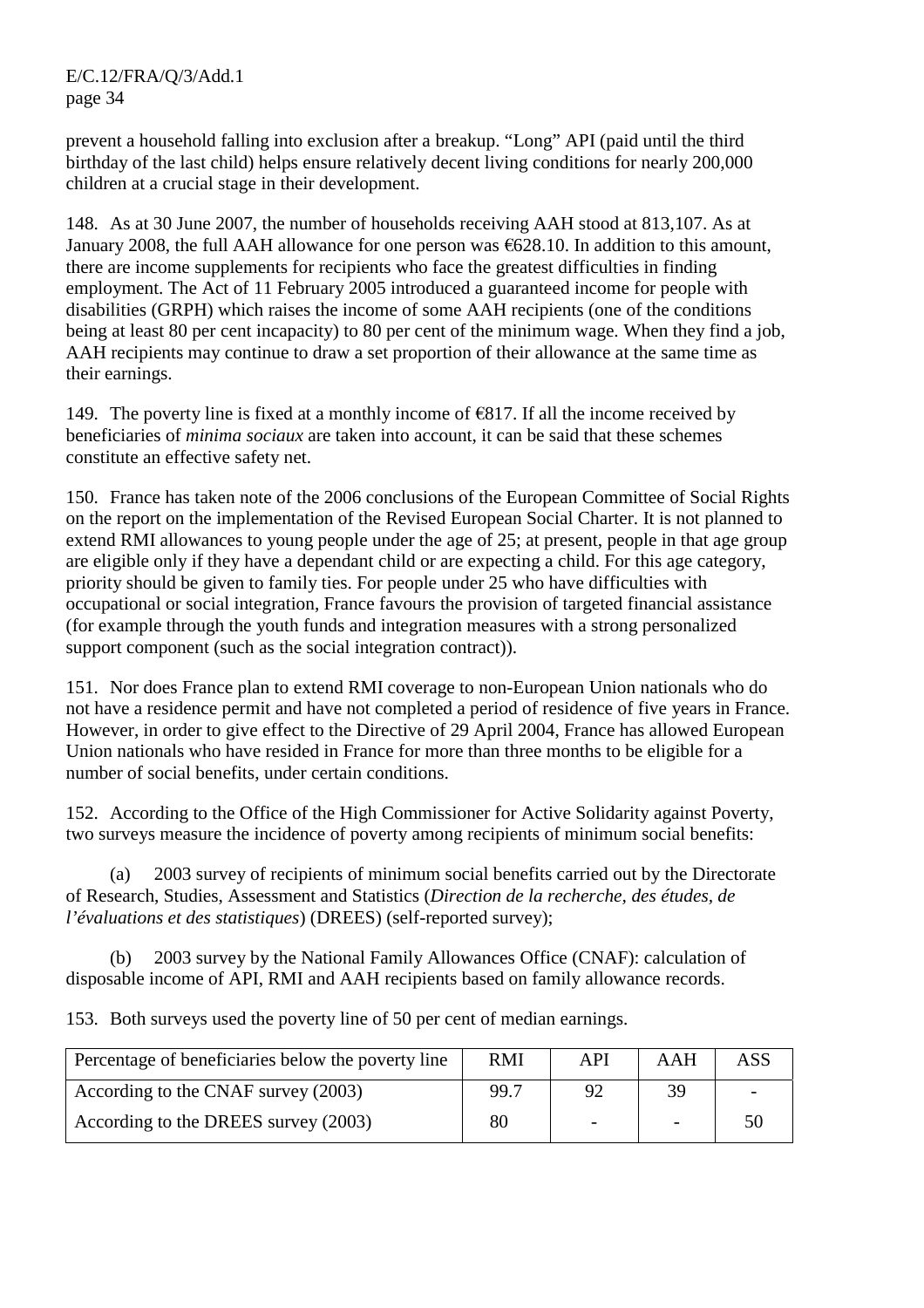154. According to the CNAF survey, virtually all RMI recipients (99.7 per cent) and 92 per cent of API recipients lived below the poverty line.**<sup>4</sup>** According to the DREES data, 80 per cent of households receiving RMI and 50 per cent of special welfare allowance (ASS) beneficiaries were cash-poor. Thus, regardless of the source of the data used (CNAF or DREES, administrative records or income of statements), most RMI, API and ASS recipients are in the low-income category.

155. It can be concluded from these surveys that, relatively speaking, only the AAH recipients seem to have avoided falling into poverty: 61 per cent are above the CNAF poverty line. In fact, the amount of this minimum social benefit is fairly close to the low-income threshold. Moreover, as AAH recipients very often live alone and have no children or personal income, they are eligible for a housing subsidy or an independent living supplement in addition to the full monthly allowance.

156. The fact that not all RMI and API recipients are living below the low-income threshold is mainly attributable to their higher than average housing subsidy. Even when it is small, the subsidy and minimum social benefit add up to an income per consumption unit which is above the poverty line. The higher basic benefit paid to API compared to recipients explains why a small but significant minority of API beneficiaries escape poverty, whereas it is exceptional for RMI recipients to do so.

157. The resources ceiling is the highest for the allocation of ASS, which, unlike RMI and API, is differential only beyond an initial threshold. Consequently, fewer ASS beneficiaries are affected by income poverty.

158. Lastly, the intensity of poverty, which measures the gap between income per consumption unit of poor households and the poverty threshold, appears to be higher among RMI recipients than among ASS recipients. The distance from the poverty line (50 per cent of median income) is 22 per cent ( $\epsilon$ 135) for ASS beneficiaries and 32 per cent ( $\epsilon$ 196) for the households of RMI recipients.

## *Question 16. Please provide information on the minimum levels of social security benefits, particularly those replacing lost work-related income (unemployment, sickness, maternity and pensions) as a percentage of the minimum wage.*

159. The daily sickness benefit is equal to 50 per cent of the gross daily wage. The daily maternity benefit is equal to 90 per cent of the net daily wage.

160. The gross minimum retirement pension for a person who has worked the required number of years and reached the minimum age of entitlement to a pension at the full rate is  $\epsilon$ 633, which corresponds to approximately 50 per cent of the gross minimum wage  $(\epsilon 1,280$  per month, for a 35-hour working week).

 $\overline{a}$ 

**<sup>4</sup>** Set at 50 per cent of median earnings, or €621 per consumption unit and month at the time of the CNAF survey.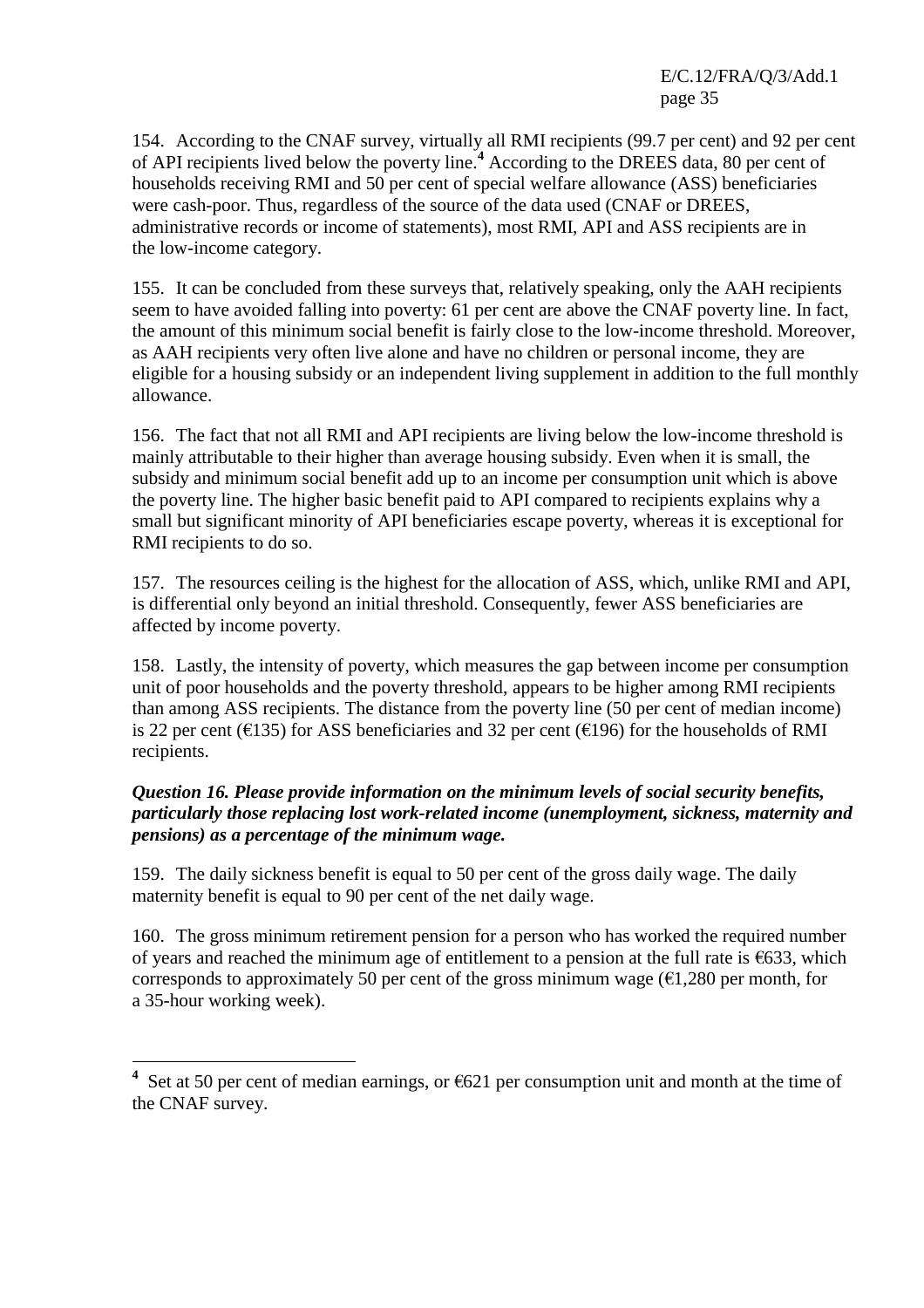#### **Table 1**

|                                                                | Amount at 1 January 2008<br>(euros) | Percentage share of<br>minimum wage |
|----------------------------------------------------------------|-------------------------------------|-------------------------------------|
| RMI (minimum income allowance -                                | 447.91                              | 44.5                                |
| single person)                                                 |                                     |                                     |
| API (single parent benefit, with one                           | 755.72                              | 75.2                                |
| dependent child)                                               |                                     |                                     |
| API (single-parent benefit, for an                             | 566.79                              | 56.4                                |
| expectant mother)                                              |                                     |                                     |
| AAH (adult disability allowance)                               | 628.10                              | 62.5                                |
| ASS (special welfare allowance, for<br>persons under 35 years) | 442.20                              | 43.9                                |
| SMIC (minimum wage) (for a 35-hour                             | 1 005.37                            |                                     |
| week, net)                                                     |                                     |                                     |

## **Benefits as a percentage of the minimum wage**

 *Sources*: National Institute for Statistics and Economic Studies (INSEE), CNAF, Association for Industrial and Commercial Employment (ASSEDIC).

#### **Table 2**

#### **Benefits as a percentage of the median income**

|      | BMAF (reference base for the      | Minimum old-age | RMI (single person) |
|------|-----------------------------------|-----------------|---------------------|
|      | calculation of family allowances) | benefit         |                     |
| 1984 | 33.6                              | 52.0            |                     |
| 1990 | 31.1                              | 48.7            | 34.9                |
| 2000 | 28.3                              | 47.0            | 33.6                |
| 2001 | 27.5                              | 45.9            | 32.8                |
| 2002 | 26.9                              | 54.1            | 32.1                |
| 2003 | 26.8                              | 44.8            | 31.9                |
| 2004 | 26.8                              | 44.8            | 31.8                |
| 2005 | 26.4                              | 44.0            | 31.2                |
| 2006 | 25.9                              | 43.3            | 30.7                |
| 2007 | 25.4                              | 42.5            | 30.1                |

*Sources*: INSEE, French Economic Observatory (OFCE) calculations.

161. Table 3 shows the number of recipients of each of the 10 minimum social benefits, for the last five years for which data are available (2002 to 2006).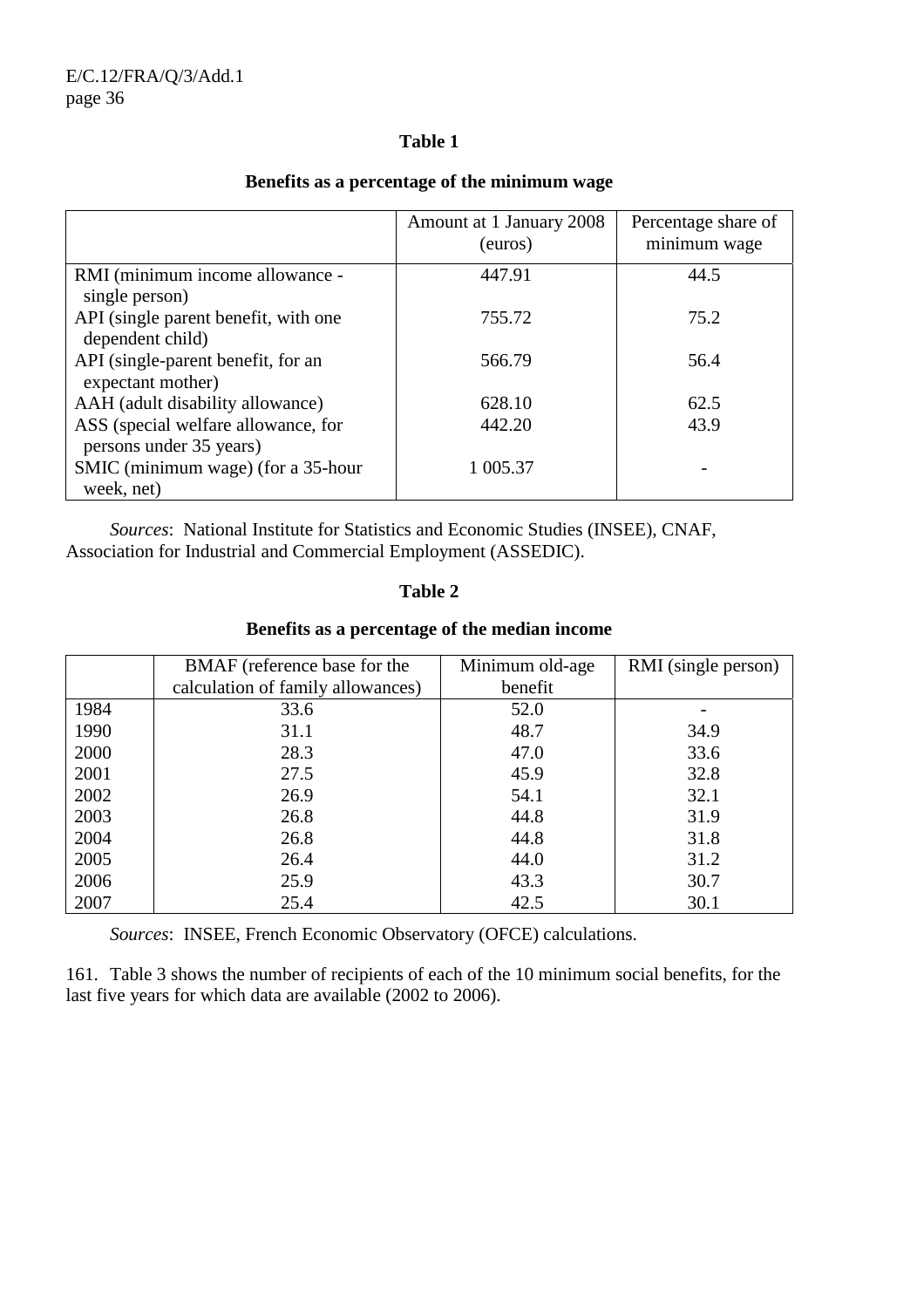┑

#### **Table 3**

|                                                 | Recipients, Metropolitan and Overseas France |            |            |             |         |  |
|-------------------------------------------------|----------------------------------------------|------------|------------|-------------|---------|--|
|                                                 | (thousands of persons)                       |            |            |             |         |  |
|                                                 | 2002                                         | 2003       | 2004       | 2005        | 2006    |  |
| Total minimum social benefits                   | 3 2 5 8 .8                                   | 3 3 1 3 .7 | 3425.4     | 3 5 1 2 . 9 | 3 503.0 |  |
| Minimum income allowance (RMI)                  | 1 0 9 0.3                                    | 1 144.2    | 1 2 3 8 .5 | 1 2 8 9 . 5 | 1 278.8 |  |
| Adults disability allowance (AAH)               | 751.1                                        | 766.4      | 786.1      | 801.0       | 804.0   |  |
| Old-age supplementary allowance (ASV)           | 668.0                                        | 634.2      | 621.6      | 609.4       | 598.5   |  |
| Special welfare allowance (ASS)                 | 394.7                                        | 373.1      | 369.9      | 401.6       | 393.2   |  |
| Single parent benefit (API)                     | 180.9                                        | 188.9      | 196.6      | 206.1       | 217.5   |  |
| Supplementary disability benefit (ASI)          | 105.4                                        | 111.2      | 111.5      | 112.6       | 111.4   |  |
| Pension equivalent allowance (AER)              | 2.8                                          | 27.1       | 32.3       | 41.5        | 60.1    |  |
| Integration allowance (AI) or temporary waiting | 43.9                                         | 47.6       | 48.1       | 34.6        | 22.5    |  |
| allowance $(ATA)^*$                             |                                              |            |            |             |         |  |
| Widowhood allowance (AV)                        | 13.4                                         | 12.5       | 11.6       | 6.6         | 6.1     |  |
| Minimum support income (RSO)                    | 8.2                                          | 8.5        | 9.1        | 10.0        | 11.0    |  |

#### **Number of recipients of the 10 minimum social benefits, 2002-2006**

*Sources*: French National Health Insurance Agency for Wage Earners (CNAMTS), CNAF, Agricultural Social Mutual Fund (MSA), DREES, National Union for Industrial and Commercial Employment (UNEDIC), Overseas Territories (DOM) Fund.

 \* ATA replaces AI from 16 November 2006. ASI: DREES estimate for 2006.

AV: DREES estimates for 2005 and 2006.

ASS, AER, AI, ATA: provisional data for 2006.

162. Table 4 shows the age, sex and family status of recipients of the five main minimum social benefits, namely, minimum income allowance (RMI), adult disability allowance (AAH), old-age supplementary allowance (ASV), special welfare allowance (ASS) and single parent benefit (API). At the end of 2006, 94 per cent of all minimum social benefits were paid under these five schemes.

#### **Table 4**

|                      |                      |                      |                                               | API in 2006 (percentages) |  |  |  |  |  |  |  |
|----------------------|----------------------|----------------------|-----------------------------------------------|---------------------------|--|--|--|--|--|--|--|
| recipients           | RMI<br>beneficiaries | AAH<br>recipients    | ASS<br>recipients                             | API<br>recipients         |  |  |  |  |  |  |  |
| 22<br>30<br>26<br>22 | 23<br>30<br>26<br>21 | 15<br>22<br>29<br>34 | $\mathcal{D}_{\mathcal{L}}$<br>16<br>28<br>54 | 61<br>30                  |  |  |  |  |  |  |  |
|                      | RMI                  |                      |                                               |                           |  |  |  |  |  |  |  |

# **Breakdown of recipients of RMI, AAH, ASV, ASS and**

|                       | RMI        | RMI<br>beneficiaries | AAH        | ASS        | API          | <b>ASV</b> |
|-----------------------|------------|----------------------|------------|------------|--------------|------------|
|                       | recipients |                      | recipients | recipients | recipients   | recipients |
| Age                   |            |                      |            |            |              |            |
| Under 30 years        | 22         | 23                   | 15         | 2          | 61           |            |
| $30-39$ years         | 30         | 30                   | 22         | 16         | 30           |            |
| 40-49 years           | 26         | 26                   | 29         | 28         | 9            |            |
| 50 years or over      | 22         | 21                   | 34         | 54         | 1            |            |
| $60-69$ years         |            |                      |            |            |              | 29         |
| 70-79 years           |            |                      |            |            |              | 35         |
| 80 years or over      |            |                      |            |            |              | 36         |
| <b>Sex</b>            |            |                      |            |            |              |            |
| Male                  |            | 48                   | 51         | 52         |              | 41         |
| Female                |            | 52                   | 49         | 48         | 99           | 59         |
| Family status         |            |                      |            |            |              |            |
| Single                | 83         | 71                   | 75         | 55         | 100          | 67         |
| Single, no children   | 57         | 49                   | 70         | 44         | $\Omega$     |            |
| One-parent family     | 26         | 22                   | 5          | 11         | 100          |            |
| Couple                | 18         | 30                   | 24         | 46         | $\Omega$     | 33         |
| Couple, no children   | 4          | 6                    | 14         | 19         | $\theta$     |            |
| Couple, with children | 14         | 24                   | 10         | 27         | $\mathbf{0}$ |            |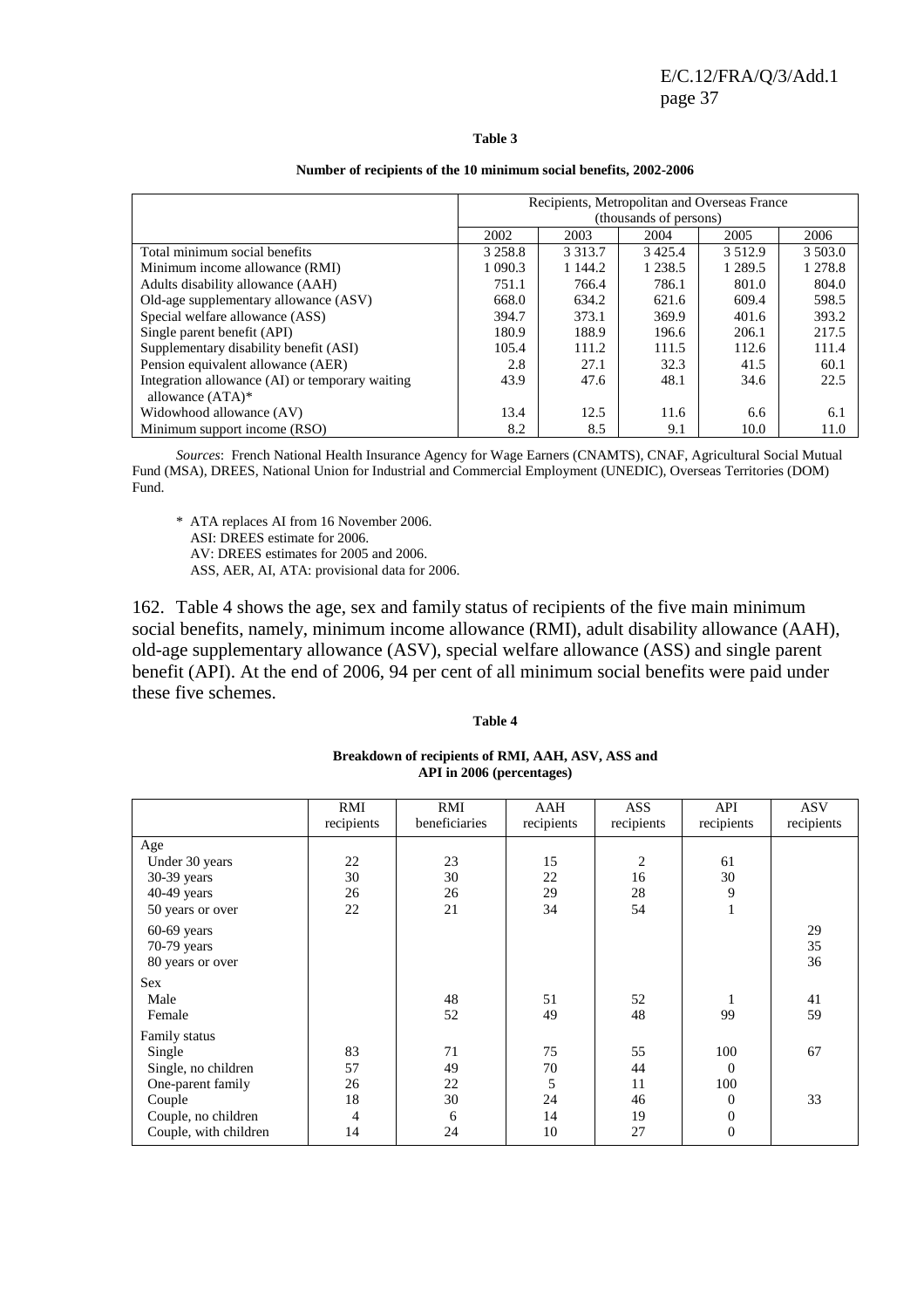#### *Remark:*

 *The data by age, sex and family status on recipients of RMI, API and AAH are for all of France to 31 December 2006 and are issued by CNAF. The data on ASV date from 31 December 2005 and are based on a survey conducted by DREES. The data by age, sex and family status on recipients of ASS relate to metropolitan France and are based on the survey on beneficiaries of minimum social benefits conducted by DREES in mid-2006.* 

 *A distinction is drawn between data on RMI recipients (heads of household for administrative purposes) and beneficiaries (recipients and spouses)*.

163. DREES has estimated the standard of living of beneficiaries of the three minimum social benefits (RMI, API and AAH) based on the "INSEE Social Studies" Microsimulation Model (INES), taking into account different sources of household income and social and fiscal transfers (Mirouse and Pouget, 2008).**<sup>5</sup>**

164. In 2006, the average estimated living standard varied from €8,510 for RMI beneficiaries to  $\epsilon$ 14,020 for AAH beneficiaries (see table 5). The average living standard of RMI beneficiaries is significantly lower than the poverty line**<sup>6</sup>** (at 84 per cent of the poverty threshold), while that of API beneficiaries is closer to the threshold (98 per cent) and that of AAH beneficiaries significantly above it (138 per cent).

#### **Table 5**

#### **Annual standard of living of RMI, API and AAH beneficiaries, 2006**

|            |          | Average standard of living           | As percentage of poverty line |                            |  |
|------------|----------|--------------------------------------|-------------------------------|----------------------------|--|
|            | In euros | As % of median standard<br>of living | Poverty line at 60%           | Poverty line at $50\%$ (1) |  |
| <b>RMI</b> | 8 5 1 0  | 50                                   | 84                            | 101                        |  |
| API        | 9 9 3 0  | 59                                   | 98                            | 117                        |  |
| AAH        | 14 020   | 83                                   | 138                           | 166                        |  |

*Source: INSEE and tax administration (Direction Générale des Impôts) (DGI): taxable income survey 2004 (updated 2006); "INSEE Social Studies" Microsimulation* 

*Model (modèle de microsimulation INSEE-Études-Sociales) (INES); calculations: DREES*.

*Note*: These figures represent an average based on the standard of living of persons receiving RMI for variable periods over a year. By way of illustration, only half of RMI beneficiaries in 2006 are estimated to have drawn benefit for the whole year (Mirouse and Pouget, 2008).

(1) Previous poverty line used by INSEE.

 **5** B. Mirouse and J. Pouget, "*Le niveau de vie des bénéficiaires du RMI*", in *RMI, l'état des lieux*  (La Découverte, Collection Recherches, January 2008).

<sup>6</sup> By definition, the poverty line is equal to 60 per cent of the median standard of living of the population. (The living standard of half of the population is below the median standard of living while that of the other half is above it.)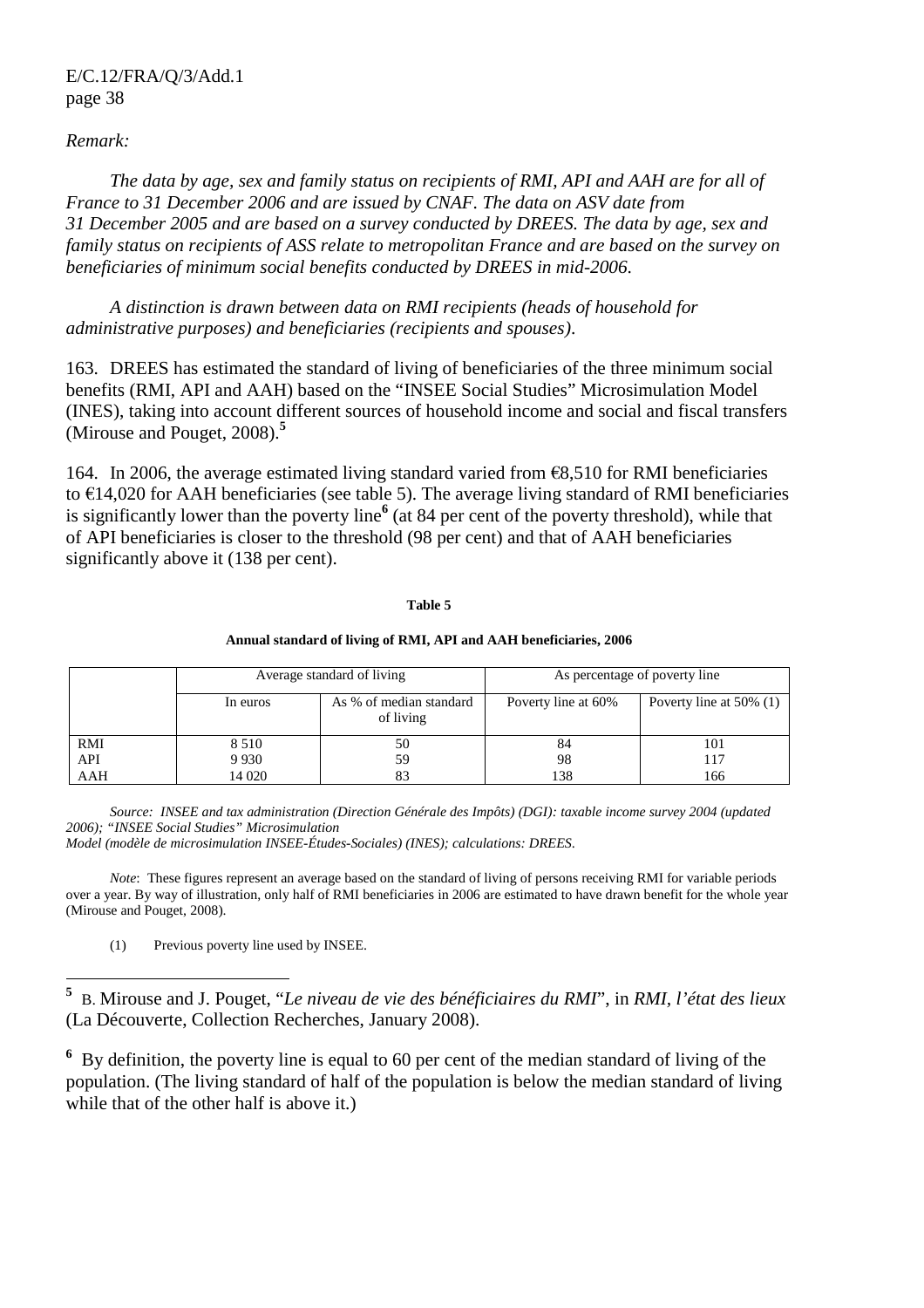#### **Article 10: Protection of the family, mothers and children**

*Question 17. Please provide detailed information on the implementation of the Plan of Action to combat violence against women for the years 2005-2007, including disaggregated data on the number of victims of domestic violence who have been hosted in the Centres d'Hébergement et de Réinsertion sociale (CHRS) and updated information on family foster care for victims of domestic violence referred to in paragraph 10 of the State party report (paras. 3 ff.).* 

165. An initial three-year comprehensive plan of action entitled "10 Steps Towards Women's Autonomy" was announced at a meeting of the Council of Ministers on 25 November 2004. The plan was essentially based on a multidisciplinary partnership approach, focusing on reception and referral, shelter, protection, financial support and job coaching for victims of violence, as well as on ensuring their return to independent living.

166. Most of the measures in the plan have already been implemented, including the following:

 (a) With regard to housing, in a circular issued on 24 March 2005, prefects were instructed to give women victims of violence priority access to new places in shelter and social reintegration centres (CHRS) and in departmental action plans to house disadvantaged persons (PDALPD);

 (b) A measure of fundamental importance for women victims of violence was the introduction of a new clause in the unemployment insurance fund (National Union for Employment in Industry and Commerce - UNEDIC) agreement of 18 January 2006 on back-to-work assistance and unemployment benefit (UNEDIC agreement): it provides for entitlement to unemployment benefit for victims who leave home because of violence and thus have to resign from their jobs:

 (c) Coordination among health services has been improved, with the introduction on a trial basis since January 2006 of reception facilities for women victims of violence in three hospitals (Créteil, Nantes and Clermont-Ferrand);

 (d) The Act of 4 April 2006 strengthening the prevention and punishment of conjugal violence and violence against minors was adopted, increasing the penalties for violence against women;

 (e) A study was carried out on the total economic cost of conjugal violence, and a survey conducted on the number of women who die as a result of such violence;

 (f) The National Crime Monitoring Centre (OND), a department of the National Institute for Higher Studies on Security (INHES), together with the National Institute for Statistics and Economic Studies (INSEE), carried out a real crime victim survey in 2007 along the lines of the national surveys conducted in English-speaking countries, including gendered statistics;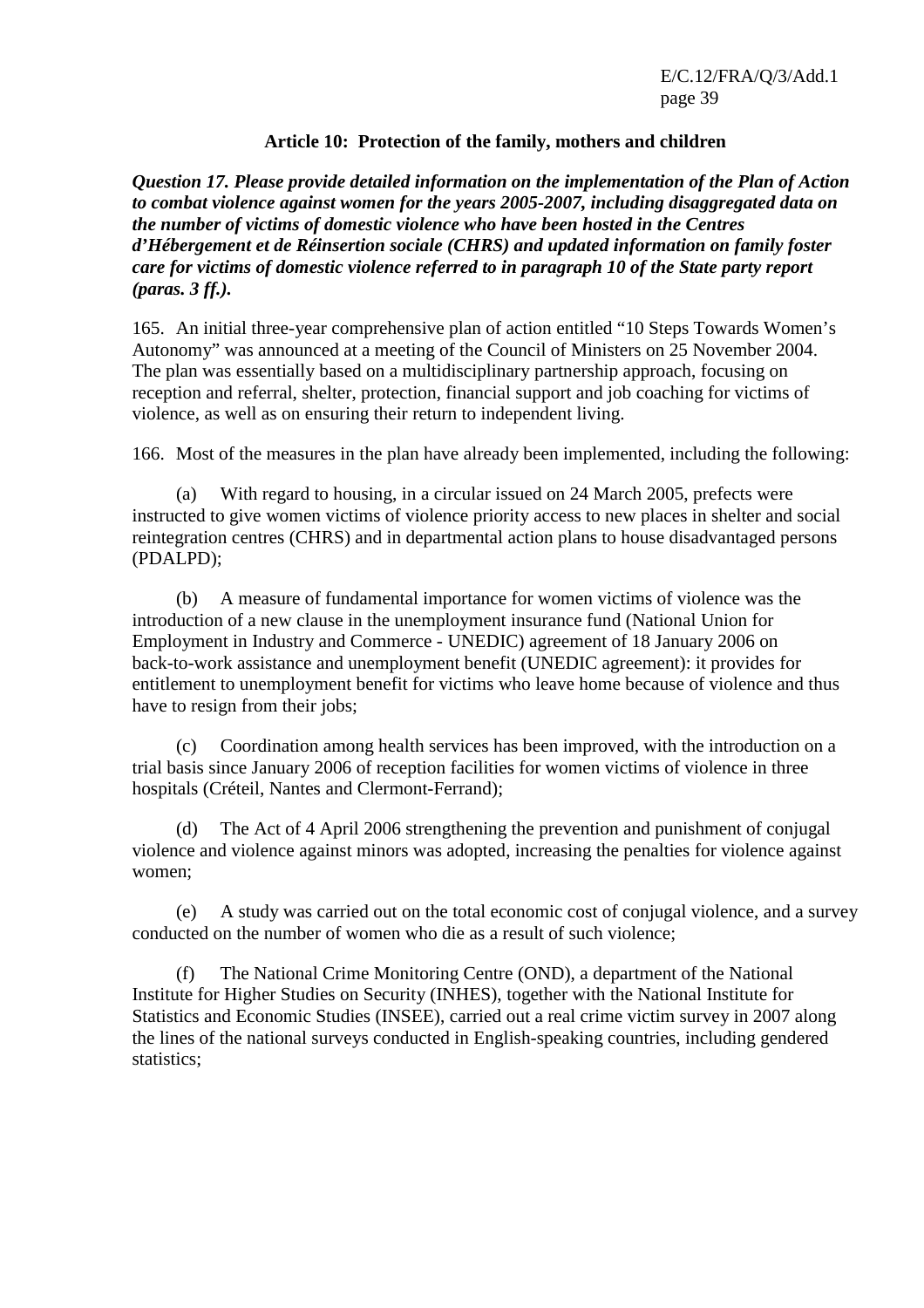(g) A national publicity campaign under the title "Stop Violence - Your Words *Are* Actions" was launched in November 2004. For the occasion, 100,000 copies of a national "Stop Violence - Your Words *Are* Actions" leaflet were produced by the Department of Women's Rights and Equality (SDFE), giving detailed information on available facilities and resources and minimum social benefits. A corresponding map was also printed in a run of 100,000. Prefects were instructed to issue a departmental leaflet, modelled on the national version and intended to provide local solutions for women victims of violence;

 (h) A new form of accommodation in host families was introduced on a trial basis in three departments (Drôme, Ardèche and Réunion);

 (i) Subsidies to associations were increased by 20 per cent in 2005 over 2004, and the level was maintained in 2006;

 (j) Several departmental protocols for preventing and combating violence against women were signed, with the aim of setting up a network for local entities to combine their efforts.

167. This initial plan is currently being closely evaluated by all of the relevant general inspectorates - the General Inspectorate of Social Affairs (IGAS), the General Inspectorate of Administrative Affairs (IGA) and the General Inspectorate of Judicial Services (IGSJ) - in order to assess its provision of comprehensive and lasting protection for women, as well as coordination between the different bodies involved to ensure a coherent response to women, at both national and local levels. The final report of the evaluation should be issued in June 2008.

168. However, tangible progress is already evident in the following areas:

# **(a) Knowledge of the problem has been improved**

169. The national survey on violence against women in metropolitan France (ENVEF) conducted in 2000 revealed the scale of the problem (1 out of 10 women are victims of conjugal violence).

170. A survey by the Ministry of the Interior reported that in 2006, a woman died at the hands of her partner every three days (137 women).

171. The National Crime Monitoring Centre now keeps statistics on this kind of violence, revealing that 330,000 women stated that they lived with a partner who had assaulted them in 2005 and 2006.

172. A report by the Economic, Social and Management Research Centre (CRESGE) evaluated the cost of conjugal violence at no less than 1 billion euros per year (including the need for inpatient and outpatient hospital treatment, social measures to address conjugal violence, indirect costs incurred by avoidable deaths and disabilities, non-market output losses resulting from avoidable deaths and loss of income of incarcerated perpetrators).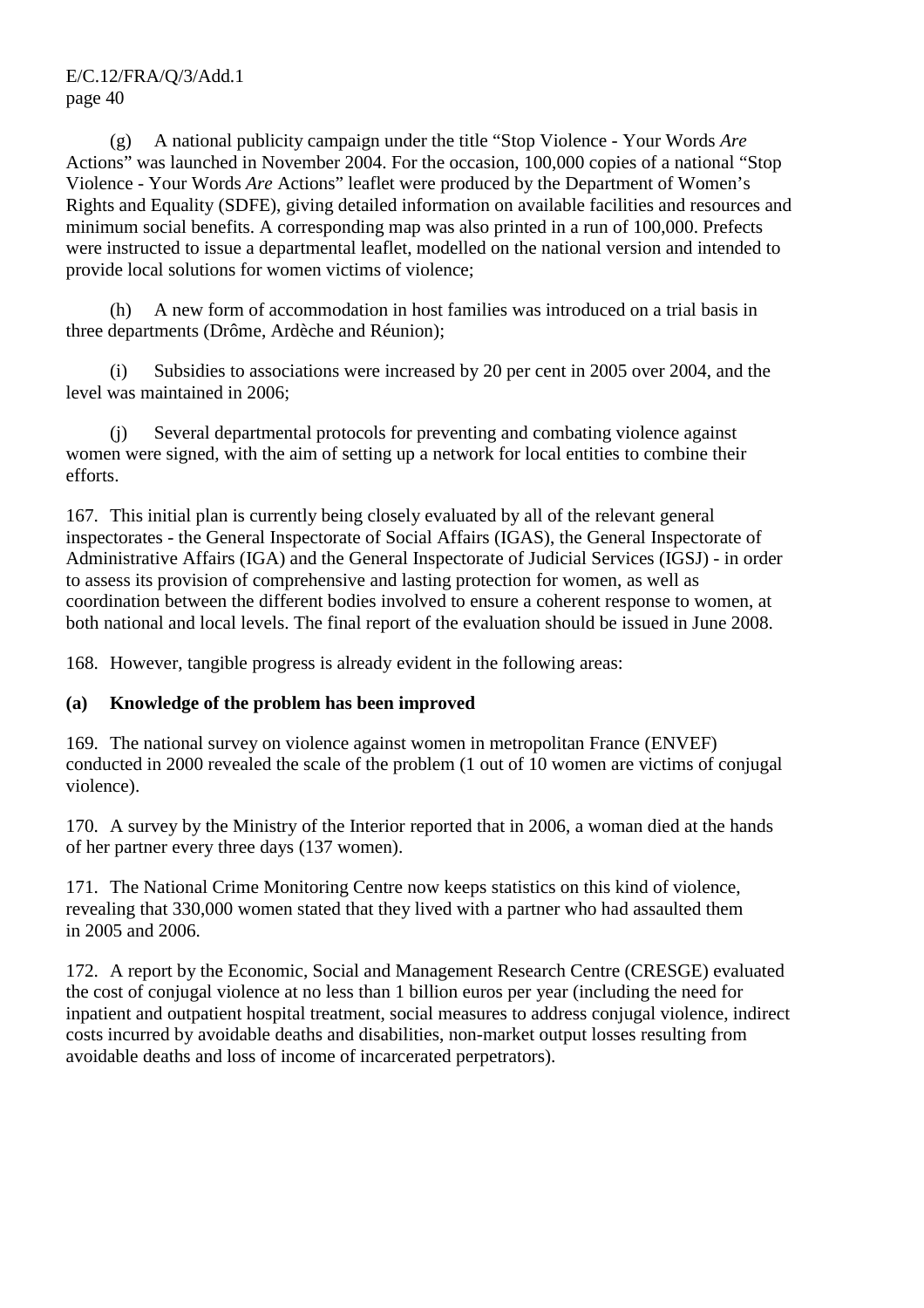#### **(b) Legal provisions for the protection of victims have been strengthened**

173. The legal framework has been considerably strengthened by the adoption of several laws, including the following:

- (i) The Act of 26 May 2004 on divorce introduced a procedure in civil law to **evict a violent spouse from the conjugal home** (the civil procedure was applied around 350 times in 2005);
- (ii) The Act of 4 April 2006 introduced the **concept of respect in marital obligations** and strengthened the prevention and punishment of conjugal violence and violence against children. This legislation increased the penalties for violence against women;
- (iii) Act No. 2007-297 of 5 March 2007 on crime prevention provides for an extension of the period of social and judicial supervision and an order to undergo treatment for perpetrators of conjugal violence or violence against children. The Act also clarifies the cases in which medical secrecy can be lifted in the event of violence against minors or vulnerable persons.

#### **(d) Support to women victims of violence has been strengthened through the following**

- (i) **Initial response has been improved**: a national helpline, 39 19, has been set up in order to provide a high-quality and nationally consistent response, with professional, anonymous and personalized counselling and appropriate referral where necessary;
- (ii) **Improved response to women's shelter and housing needs**: Women victims of violence were given priority in the assignment of housing financed through the temporary housing allowance (ALT) out of the 19,500 housing units provided for in the 2007 budget, and were allocated furnished accommodation either near shelter and social reintegration centres (**CHRS**) or in different areas where rental accommodation was available. Women victims of violence were also among the target groups benefiting from the addition of 600 places in CHRS for 2007. Social housing is the first step to regaining independence. There are now 169 CHRS (totalling 5,541 places) offering accommodation only to women or to couples, 115 of which give priority to women victims;
- (iii) **The applicable regulations** (Order of 20 August 2007) were then amended to provide that in the event of divorce or separation in a context of conjugal violence, only the earnings of the applicant spouse or partner under a civil solidarity pact (PACS) will be taken into account when assigning social housing;
- (iv) **New provisions on vocational integration were adopted**: the UNEDIC agreement of 18 January 2006 on back-to-work assistance and unemployment benefit introduced a new valid ground for resignation entitling women victims to draw unemployment benefit if they have to move away from their place of residence as a result of violence.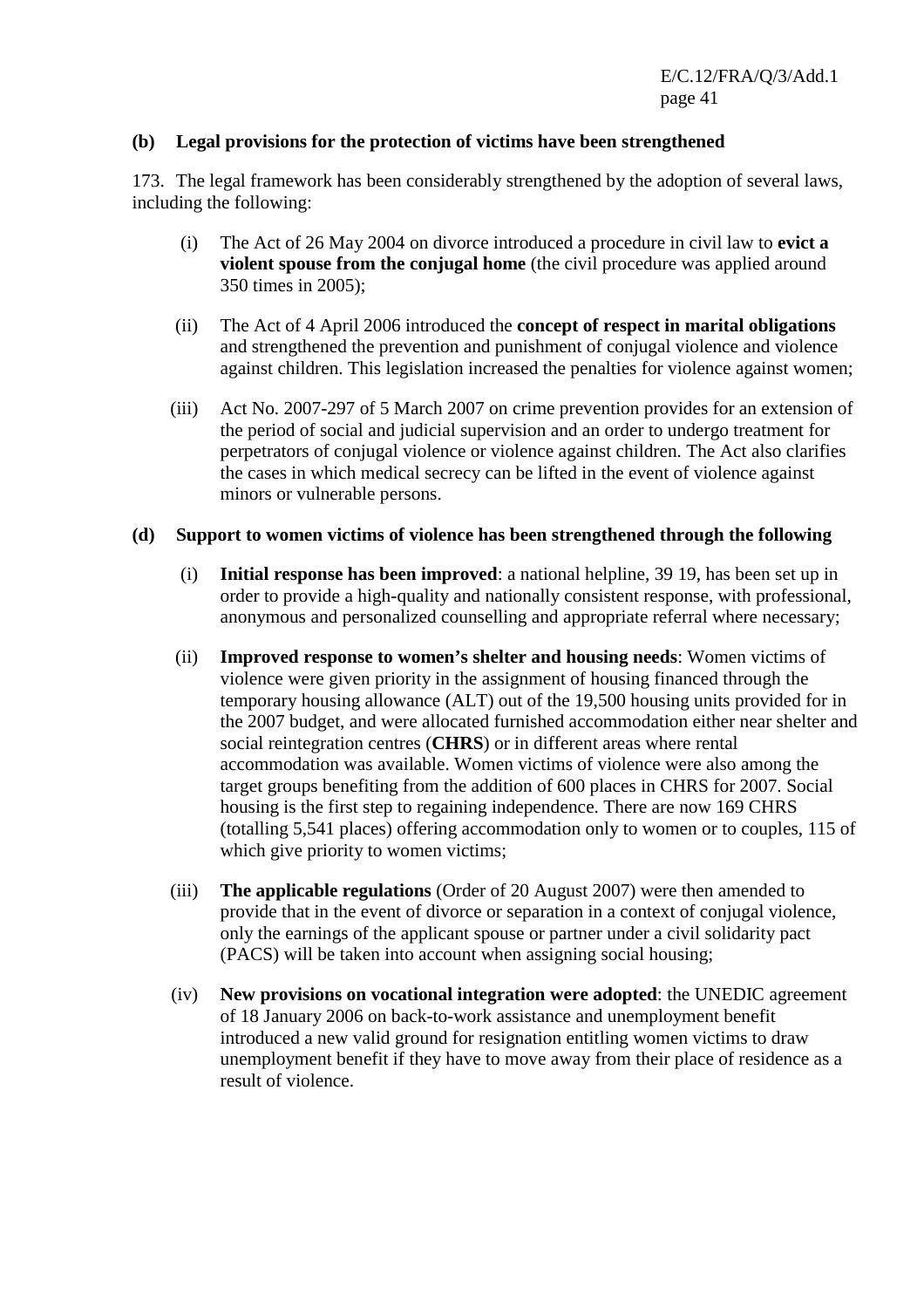**(e) A 20 per cent increase in financial support to national and local associations** (telephone helplines, resource centres ...) in 2005. This was maintained in 2006.

#### **(f) Improved awareness raising among professionals in the field**

174. A leaflet was designed and distributed in cooperation with the relevant ministries. Targeting everyone whose work brings them into contact with conjugal violence (police, gendarmerie and health-care professionals), the leaflet, updated in 2006, explains the underlying mechanisms and seriousness of violence and encourages professionals to become more involved in the issue.

175. Training courses have been developed for health-care professionals, reception officers in police stations and gendarmerie officers. As of 2005, an officer has been designated in each gendarmerie unit as a departmental focal point against domestic violence.

176. There are 150 help desks staffed by representatives of victim assistance associations, social workers or psychologists in police and gendarmerie stations.

177. As part of the "Violence and health" plan, an experiment was launched in January 2006 in eight hospitals to improve coordination between health services (emergency services, physicians of forensic medical units and doctors).

#### **(g) Sustained effort to eradicate sexist stereotypes and prevent violence starting in school**

178. Under the inter-ministerial agreement signed with the Ministry of Education, an array of awareness-raising tools have been developed (including DVDs, teaching materials and plays) and training courses designed for education workers in teacher training institutes (IUFM).

#### **(h) Two public awareness campaigns have been launched**

179. At the end of 2006 a television campaign was carried out, during which around 10 short films were broadcast. On 14 March 2007, a nationwide information campaign was launched, entitled "Conjugal violence - call 39 19", with television spots, and a legal information leaflet was widely distributed to the public.

180. The 2005-2007 plan showed the scale and extent of the measures needed to eliminate violence. A new plan for 2008-2010 will enable further efforts in this direction, and the development of appropriate responses to the situation of women to support their independence.

181. The scope of the interventions has been extended to the victims' family members: their children and the perpetrators.

182. The response to women's shelter and housing needs has a direct impact on their recovery and is crucial to their return to independent living. It is therefore important to improve it and offer complementary solutions.

183. Accordingly, in 2006, paid stays in family homes for women victims of conjugal violence were introduced on a trial basis in the Drôme, Ardèche and Réunion departments.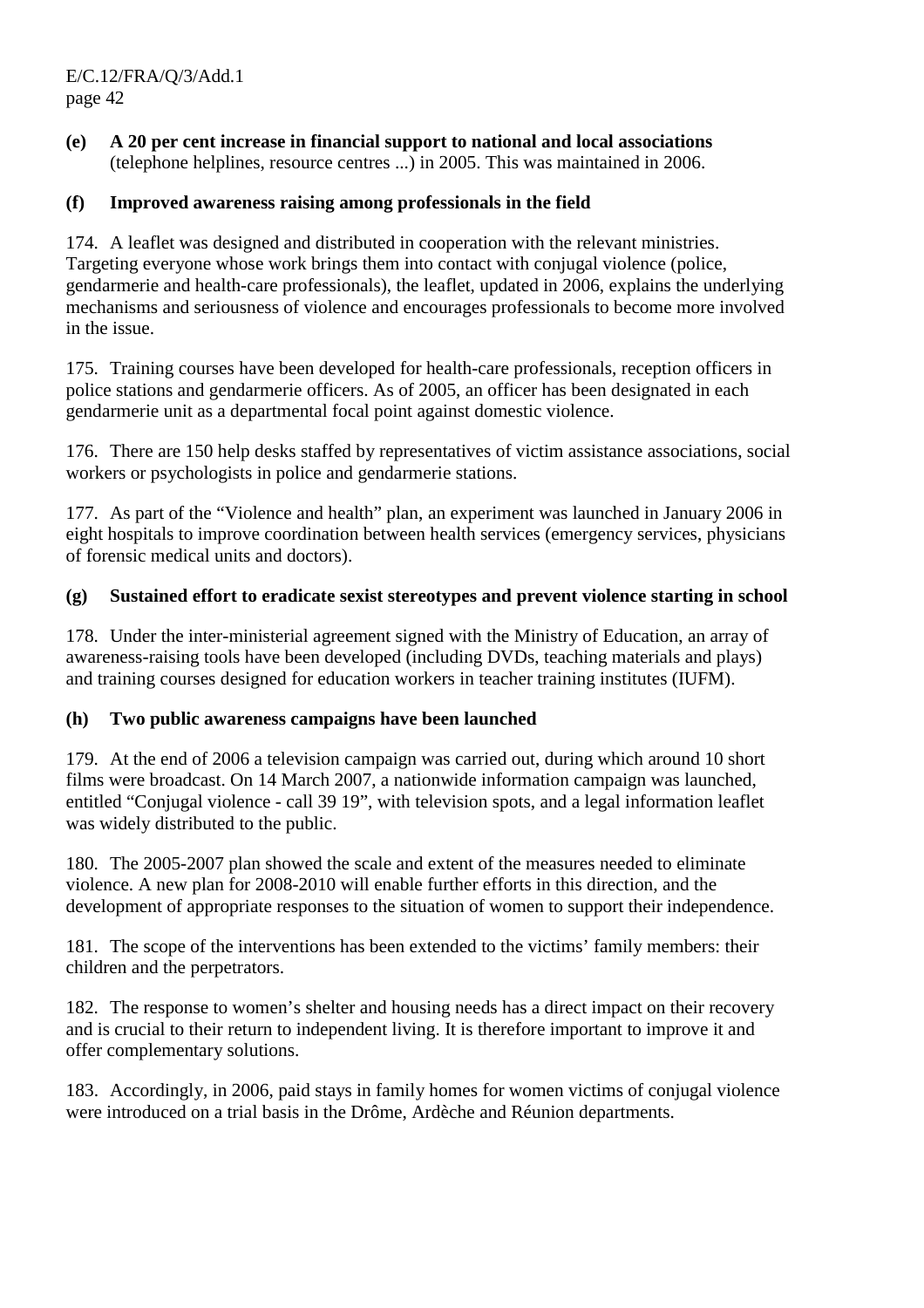184. Accommodation was provided under this arrangement to:

- (a) 7 women and 12 children in the Drôme and Ardèche departments;
- (b) 28 persons, including 6 children, in Réunion.

185. As this was only a small-scale experiment, further experience is needed in order to draw valid conclusions.

186. Therefore, under the second comprehensive inter-ministerial plan to combat violence against women (2008-2010), it is planned to grant certification, based on national criteria, to another 100 families to provide accommodation to women victims of violence, starting in 2008.

187. To prevent violations of child rights through the Internet, the Ministry with responsibility for the family assigned the Internet Rights Forum the task of developing a set of criteria for certification with a "family label" or "stamp of approval". The criteria selected by the Forum include respect for the individual and protection of the child, as well as cooperation with the authorities, in particular to combat child abuse. For example, in order to obtain the family label, providers of interactive services for children must ensure that the site is moderated,<sup>7</sup> and access providers undertake to cooperate to enable rapid identification of potential cybercriminals.**<sup>8</sup>**

188. The Ministry with responsibility for the family was represented in the working group by the inter-ministerial task force on the family. The set of criteria was submitted to the Minister in April 2006. The family label will be managed by a national commission on Internet ethics, which is to start functioning in the spring of 2008.

#### **Article 11: The right to an adequate standard of living**

#### *Question 18. In addition to the information provided in paragraphs 101 to 109 of the State party report, please provide information on targeted measures to combat poverty and social exclusion among the unemployed, "poor workers", large and single-parent families and unskilled young persons.*

189. To supplement the information given in paragraphs 101 ff. of its third periodic report, France has adopted a number of measures to address the emergence of the "working poor"

<sup>8</sup> "The provider shall report [...] content and behaviour indicating imminent danger to persons. In these cases, where the provider has information that might lead to identification of the author of the content, he or she shall include such information with the report so that the reported bodily harm can be prevented." Article 5.2 of the Charter for the Internet family label, Internet Rights Forum.

<sup>&</sup>lt;sup>7</sup> "A provider who creates an interactive space specifically for minors shall undertake to moderate statements appearing on the site in accordance with the charter set forth in article 1.19 during the entire time it is accessible to the public. The moderator shall reply to requests and is specifically informed of the procedures to be applied if illegal content or behaviour is reported." Article 1.27 of the Charter for the Internet family label, Internet Rights Forum.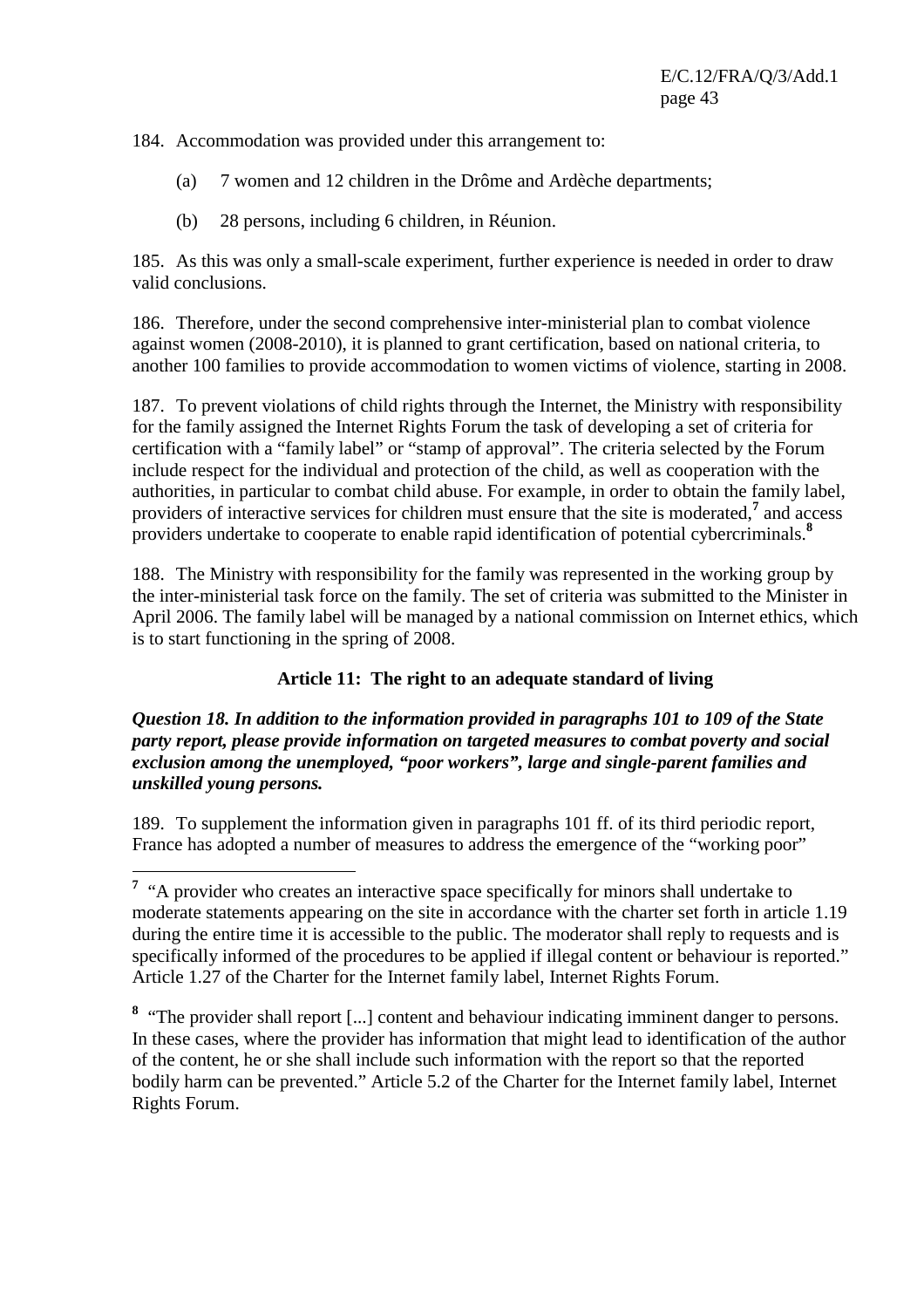phenomenon. The aim is to offset the threshold effects of losing entitlement to minimum social benefits while taking the quality of the jobs into account. Today, 17 per cent of workers earn the minimum wage (SMIC) and many are in involuntary part-time employment.

#### **Allowing occupational income to be combined with minimum social benefits**

190. The Act of 23 March 2006 on return to employment substantially improved incentives for recipients of the minimum income allowance (RMI), single parent benefit (API) and special welfare allowance (ASS). The Act allows recipients to continue to draw benefits while earning wages for a period of three months. As an incentive to work more than part time, a flat-rate benefit of  $E$ 150 is now paid to beneficiaries in such jobs for the following nine months. Recipients are also entitled to a back-to-work benefit amounting to  $\epsilon$ 1,000 at the end of the fourth month. The Act also provides for easier access to crèches for children of minimum social benefit recipients. When the Act entered into force, the number of minimum social benefit recipients awarded a back-to-work incentive increased markedly for the first time since 1998 (21 per cent of RMI recipients were granted incentives in September 2007, compared to 11 per cent in June 2005).

191. Under the Act of 11 February 2005, a long-term incentive mechanism was put in place for recipients of the adult disability allowance (AAH), with the amount being fixed in proportion to their occupational income. Today, 20 per cent of AAH recipients work and benefit from such incentives.

#### **Subsidized contracts**

192. The contract for the future and the minimum income integration contract (CI-RMA) were introduced by the Act of 18 January 2005. These contracts are only for recipients of minimum social benefits. In order to provide employers with a financial incentive to hire employees under these contracts, they are paid part of the benefit previously drawn by the beneficiary.

#### **Introduction of an income tax credit**

193. Introduced in 2001, the *prime pour l'emploi* is a tax credit earned by about one in four tax households. It is means-tested and intended to supplement the earnings of low-income workers.

#### **Plan to introduce inclusion income support**

194. Inclusion income support (RSA) has been introduced on a trial basis in 34 departments for RMI recipients who go back to work and, in some cases, persons working under subsidized contracts. In some departments, API recipients have also been included in the experiment. Introduced by the Act of 21 August 2007 on the promotion of work, employment and purchasing power, RSA is intended to alleviate poverty in France. Implementation of this benefit would provide a long-term supplement to the earnings of the working poor, offsetting the threshold effects that lead to poverty traps. The scheme will include a job coaching component to provide job search assistance to recipients of minimum social benefits. It is also intended to simplify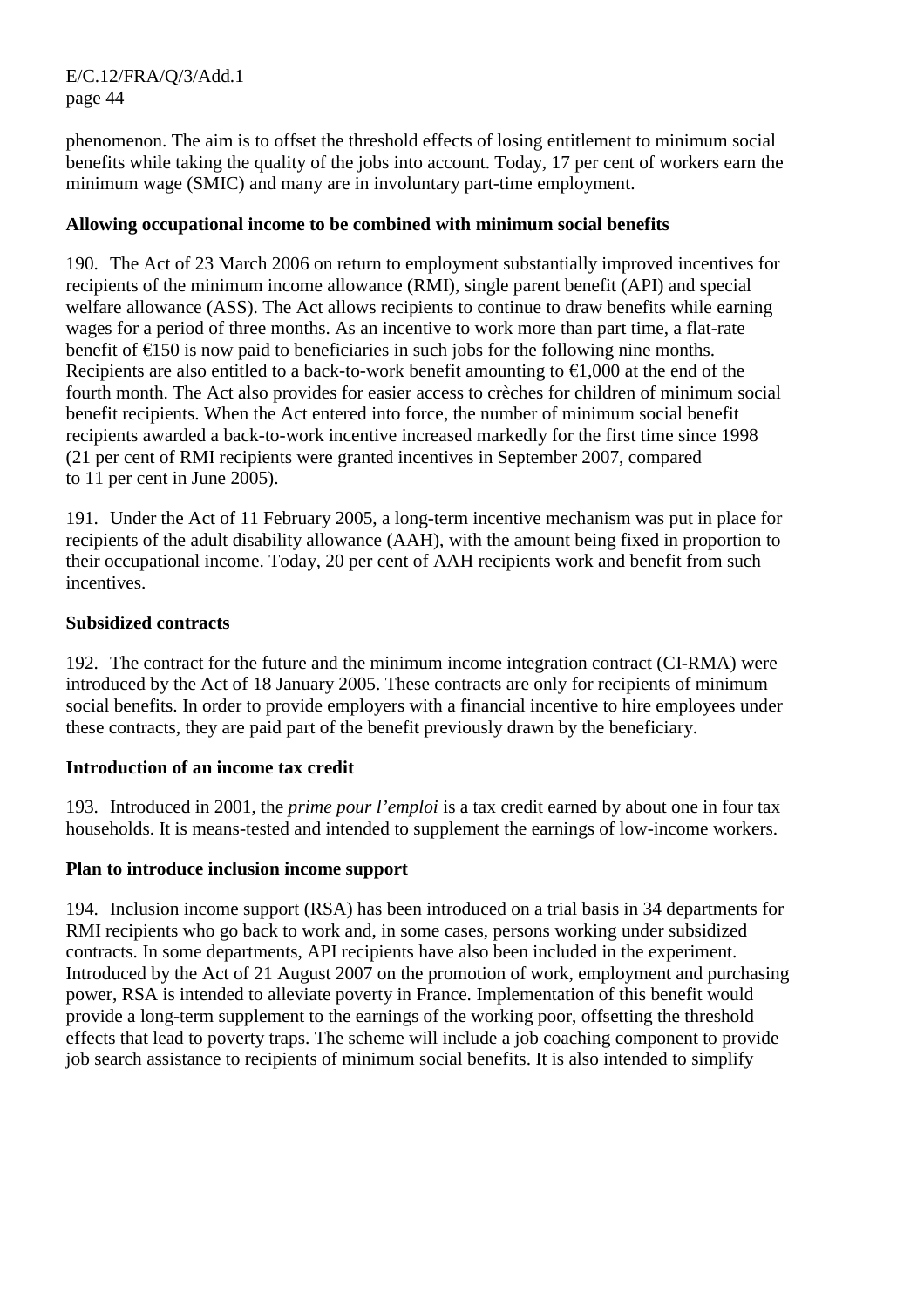the process by making benefits more user-friendly. Introducing it on a trial basis before universal implementation should provide an opportunity to assess its real impact on the number of people going back to work, increased hours of work and earnings. Thus, RSA could replace RMI, API and the income tax credit, subject to arrangements that are still under consideration.

195. Following three months of consultation in the Government, a green paper was published on 2 March 2008 outlining several possible scenarios for RSA reform for public debate. It describes the scope, objectives and modalities of the proposed reform and puts forward the main options; this consultation is intended to give everyone an opportunity to air their views on the process. The green paper makes it clear that, in addition to reforming the minimum social benefits, the new scheme can improve the situation of many of the country's working poor or low wage earners. Under the RSA scheme, anyone returning to work or increasing their hours of work should gain an increase in earnings, thus putting an end to iniquitous inactivity traps. A document summarizing the contributions received will be prepared in mid-May.

#### *Question 19. Please provide detailed information on the implementation of the Loi de Solidarité et de Renouvellement Urbain of 2000, particularly on the requirement for all communes to make available at least 20 per cent of habitations à loyers modérés (HLM) on its territory. Please also provide information, including statistical data, on the access of persons and families of immigrant origin to this type of housing (para. 238).*

196. **Article 55** of the Urban Solidarity and Renewal (RSU) Act (codified in article L.302-5 of the Building and Housing Code) is one of the ways in which the principle of social diversity (*mixité sociale*) is being implemented in housing policy. For municipalities with over 3,500 inhabitants (1,500 in the Ile de France) located in population clusters of over 50,000 inhabitants, the Act sets the target of providing social housing totalling at least 20 per cent of the stock of principal residences.

197. Municipalities in population clusters of over 50,000 inhabitants that do not have this proportion of social housing shall take steps to meet this target, if necessary in cooperation with other municipalities.

198. In metropolitan France, there are 114 population clusters as defined by the National Institute for Statistics and Economic Studies (INSEE) with over 50,000 inhabitants (in addition to seven clusters in the overseas departments). They comprise 1,389 municipalities with over 3,500 inhabitants (1,500 inhabitants in the Ile de France). Of these, 772 municipalities have less than the required percentage of social housing.

199. Municipalities that have not met the 20 per cent social housing target are required to pay a levy out of their tax revenues towards the necessary land or real estate purchases to provide such housing.

200. The National Commitment to Housing Act of 13 July 2006 amended the method of calculating the levy based on the shortfall in the number of housing units. As of 2007, the amount for each municipality concerned is assessed in proportion to its per capita tax capacity. The levy is equal to 20 per cent of per capita tax capacity, multiplied by the number of housing units lacking to make up 20 per cent of the stock of principal residences.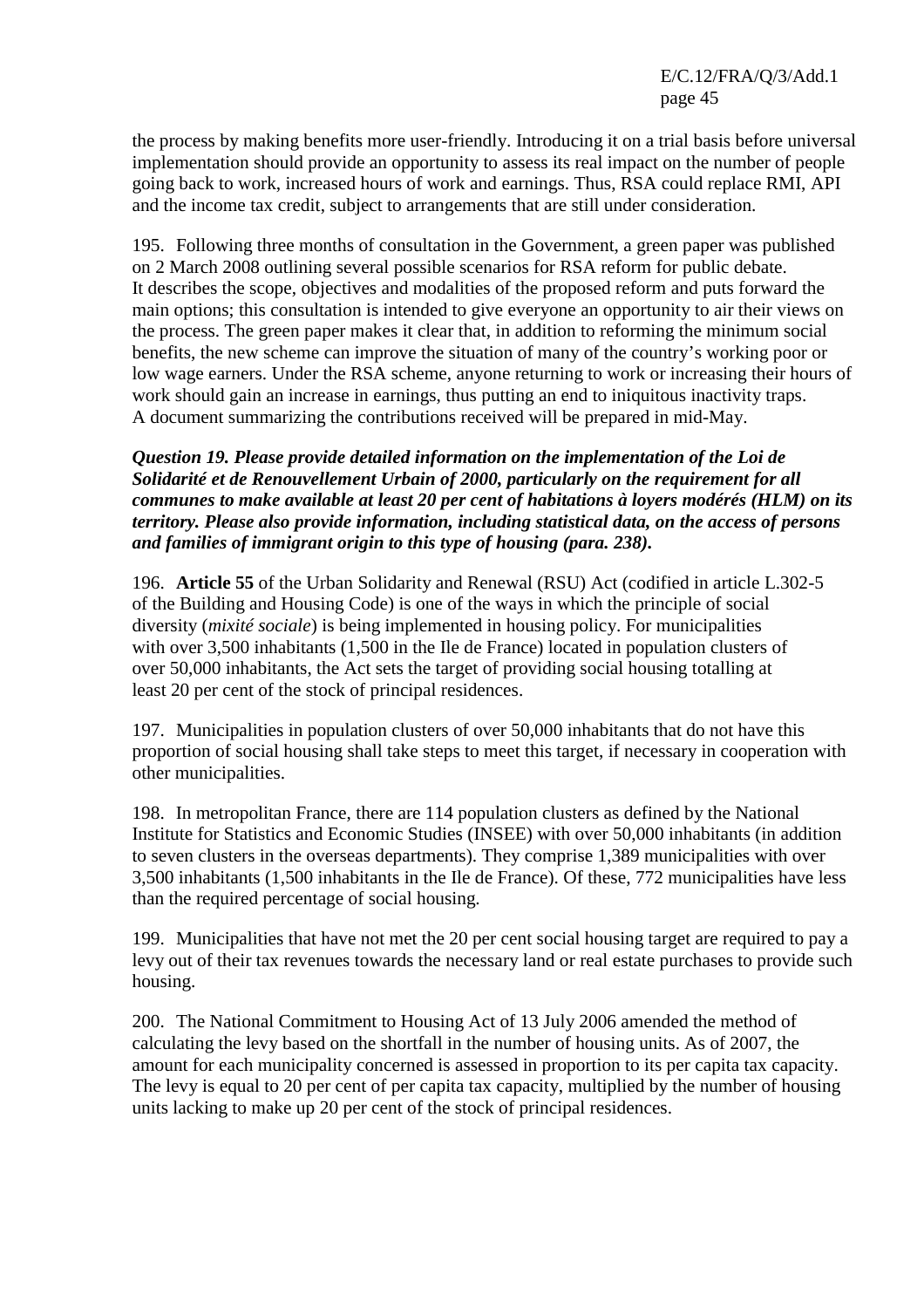201. The levies assessed on the tax revenues of municipalities in 2007 pursuant to article L.302-7 of the Building and Housing Code are summarized below for information:

|                      | Net levy (euros) | Of which: EPCI | Of which: EPF | Of which: FAU |
|----------------------|------------------|----------------|---------------|---------------|
| Overseas departments | 194 776          | 64 380         | 90.783        | 39.614        |
| Metropolitan France  | 30 966 184       | 17 679 944     | 175 575       | 13 110 665    |
| Total                | 31 160 960       | 17 744 324     | 266 358       | 13 150 279    |

 EPCI: Public corporation for inter-municipality cooperation (etablissement public de coopération intercommunale)

EPF: Local land development agency (etablissement public foncier)

FAU: Urban renewal fund (fonds d'aménagement urbain)

202. Expenditure by the municipalities in 2005 that is deductible under article L.302-7 of the Building and Housing Code**<sup>9</sup>** for 2007 totalled €32 million.

- 203. A number of exemptions are allowed under the Act:
	- (a) The following municipalities are exempt from the application of the Act:
		- (i) Municipalities in population clusters suffering from a demographic decline (if they are members of an EPCI with its own tax revenues that has a local housing programme);
		- (ii) Municipalities in which noise zones or protection zones account for over half of developed land (article L.302-5 of the Building and Housing Code § 2);

 (b) Municipalities are exempt from the levy if their proportion of social housing is over 15 per cent and they receive an urban solidarity grant (DSU);

(c) The levy is not assessed if:

 $\overline{a}$ 

- (i) The expenditure in the last year but one covers the amount of the levy;
- (ii) The amount of the levy does not exceed  $\epsilon$ 3,811.

204. As a means of encouraging municipalities to meet the 20 per cent social housing target, the State can issue a deficiency notice (*arrêté de carence*) which has a double financial impact: the levy is increased and the municipality pays a financial contribution towards an alternative operation initiated by the prefect.

<sup>&</sup>lt;sup>9</sup> Municipalities may deduct from the levy expenditure they have incurred towards building social housing in the last year but one, as well as expenditure towards permanent campsites.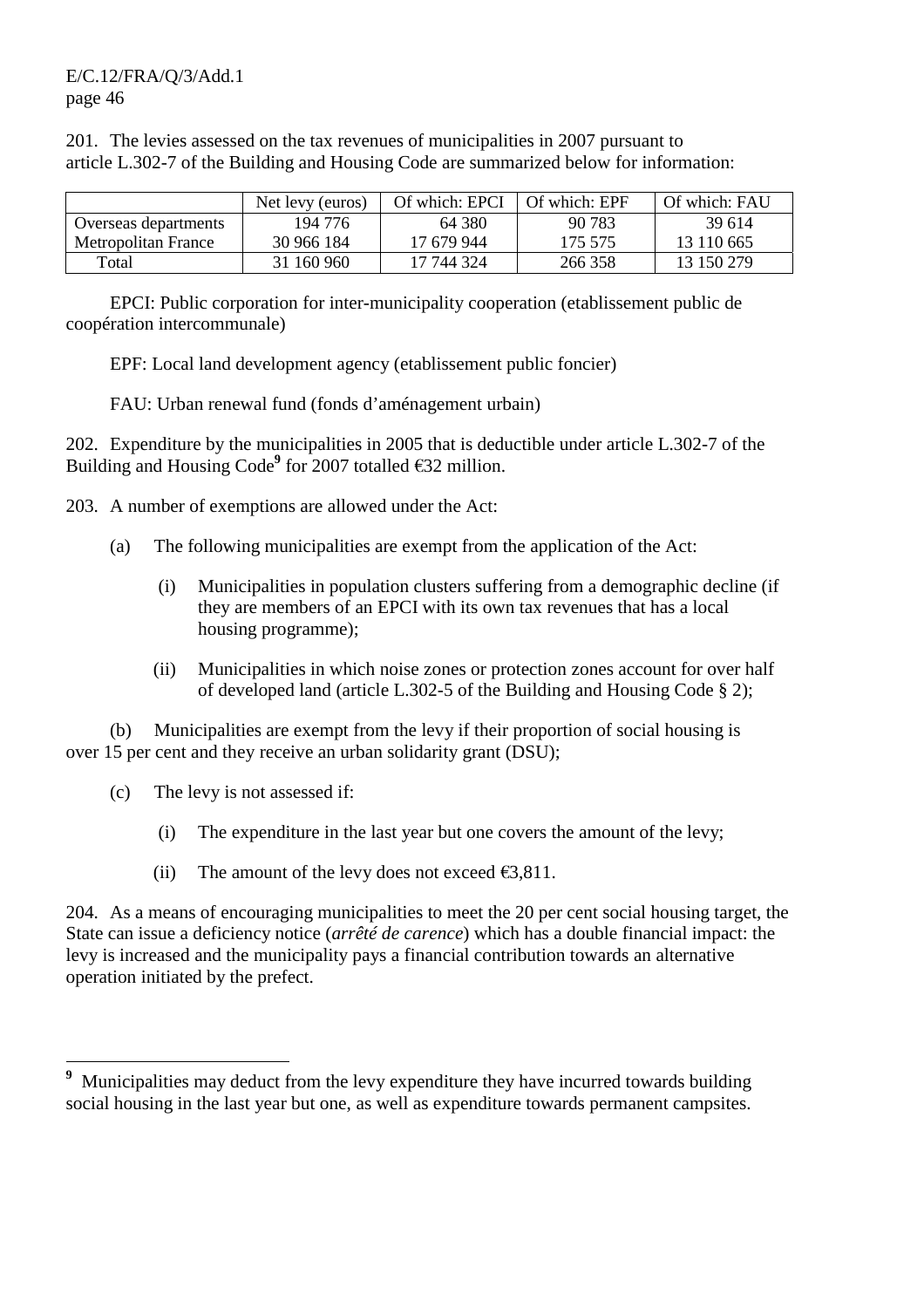205. The municipalities concerned are those which, being "subject to the levy defined in article L.302-7, at the end of the last three-year period" have failed to meet "the commitments set forth in the local housing programme [...] or, where there is no such programme, the number of social housing units they are required to provide under the last paragraph of article L.302-8".

206. If these conditions apply, the prefect informs the mayor of his or her intention to institute the procedure for issuing a deficiency report (*constat de carence*). After consulting the regional housing committee, the prefect may issue a deficiency notice in regard to the municipality. Before doing so, the prefect takes a number of factors into account (the difference between the targets and the progress achieved in the last three-year period, difficulties encountered and social housing projects currently under way). The deficiency notice itself stipulates an increase in the levy for the municipality concerned.

207. The Act has been strictly applied: for the 2002-2004 three-year period, prefects have issued deficiency reports for a total of 141 municipalities (109 in 2005 and 32 in 2006).

208. At the same time, in order to avoid substantial delays in providing social housing, the prefect may act instead of the municipality by entering into an agreement to build or purchase the social housing units needed to meet the target. This provision has not yet been applied.

209. Lastly, a summary of the results of the three-year programme as provided in article L.302-9 of the Building and Housing Code will be publicly available and a report submitted to parliament.

210. In addition, the National Commitment to Housing Act of 11 September 2006 introduced a new article L.302-9-1-1 which provides for the establishment of departmental commissions to evaluate the case of municipalities that have failed to meet their obligations for the three-year period. Chaired by the prefects, the commissions examine the difficulties encountered by the municipalities and may refer special cases to a national commission. The national commission is chaired by a State counsellor and may request the Minister to adjust the requirements for these municipalities. The departmental and national commissions are to be set up in the coming months.

211. The table below gives a summary of the main figures for the municipalities concerned.

| Number of municipalities                                                | 772         |
|-------------------------------------------------------------------------|-------------|
| Number of municipalities exempted:                                      | 110         |
| exempted owing to demographic decline                                   | 43          |
| exempted on account of a noise zone or protection zone                  | 10          |
| exempted as recipients of an urban solidarity grant                     | 57          |
| Number of municipalities for which a levy was due                       | 662         |
| Number of municipalities that did not pay the levy (as it was less than | 188         |
| expenditure two years earlier or $\epsilon$ 3,811)                      |             |
| Number of municipalities from which levy was in fact assessed           | 474         |
| Total levy (euros)                                                      | 31 160 960  |
| Number of municipalities for which a deficiency report was issued       | 140         |
| for 2005 and 2006 at the end of the first three-year period             |             |
| Amount assessed as increases in levy under deficiency notices (euros)   | 4 9 81 6 62 |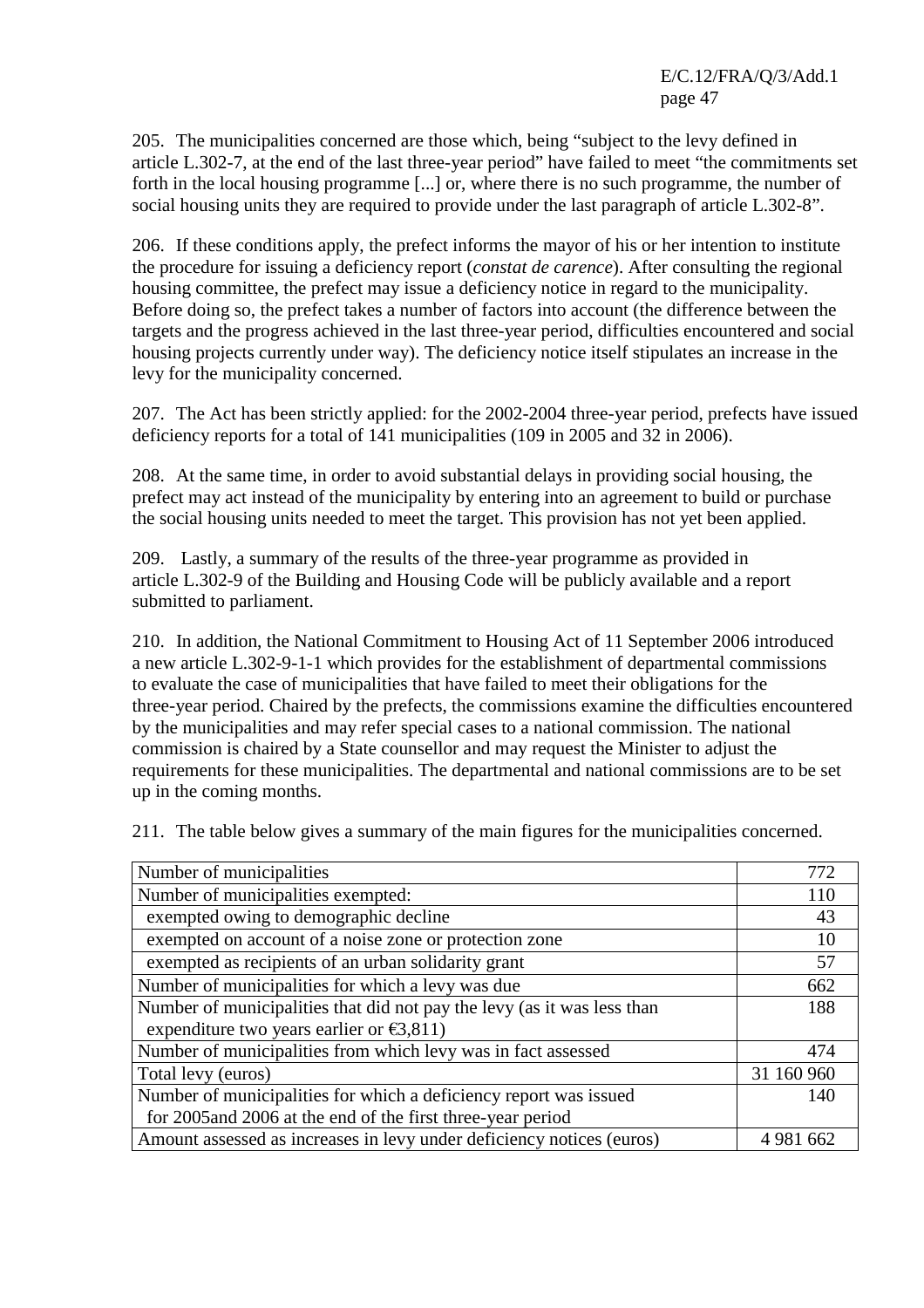212. The total number of social housing units that need to be provided to reach the target of 20 per cent of principal residences is 420,000 units. That means an average of some 20,900 units per year, based on the rule set forth in the last paragraph of article L.302-8 of the Building and Housing Code.

213. Article 11 of the Enforceable Right to Housing (DALO) Act No. 2007-290 of 5 March 2007, extended the conditions in which article 55 of the Urban Solidarity and Renewal Act apply and added the following paragraph:

 "With effect from 1 January 2008, these provisions shall also apply, under the conditions set forth in the first paragraph, to municipalities that are members of a public corporation for inter-municipality cooperation [EPCI] with its own tax revenues having more than 50,000 inhabitants and comprising at least one municipality with more than 15,000 inhabitants, and that have a population of at least 1,500 in the Ile de France and at least 3,500 in the other regions, and in which the total number of social housing units was less than 20 per cent of the total stock of principal residences on 1 January of the previous year. The levy prescribed in article L.302-7 shall be assessed as of 1 January 2014."

214. This provision of the Act extends the application of article 55 of the Urban Solidarity and Renewal Act to 285 new municipalities, which are members of 100 EPCIs.

215. Social housing inventory data on these municipalities are not yet available, as the inventory procedure has just begun.

216. Around 68 new municipalities would appear not to meet the 20 per cent social housing target, and 6 new departments come under these provisions.

217. As regards access of persons and families of immigrant origin to social housing, foreign households legally resident in France enjoy the same conditions for access to social housing as French households, and are even more highly represented among recipients. According to available statistics, among recipients of individual housing benefit, foreigners account for 17 per cent of tenants in social housing and 11 per cent of those in private housing.

218. According to the national housing survey carried out in 2002, immigrant households account for 9.5 per cent of households and 17 per cent of social housing units. While it is true that housing applications dating back more than three years account for 18 per cent of applications from foreign households, compared to only 10 per cent for non-immigrant households, this is essentially because not enough large housing units are being produced. That said, over half of immigrant households with five or more members are tenants in public housing, compared to the figure of 33 per cent for all households; and the need to provide more large housing units has been identified in current government and local policies.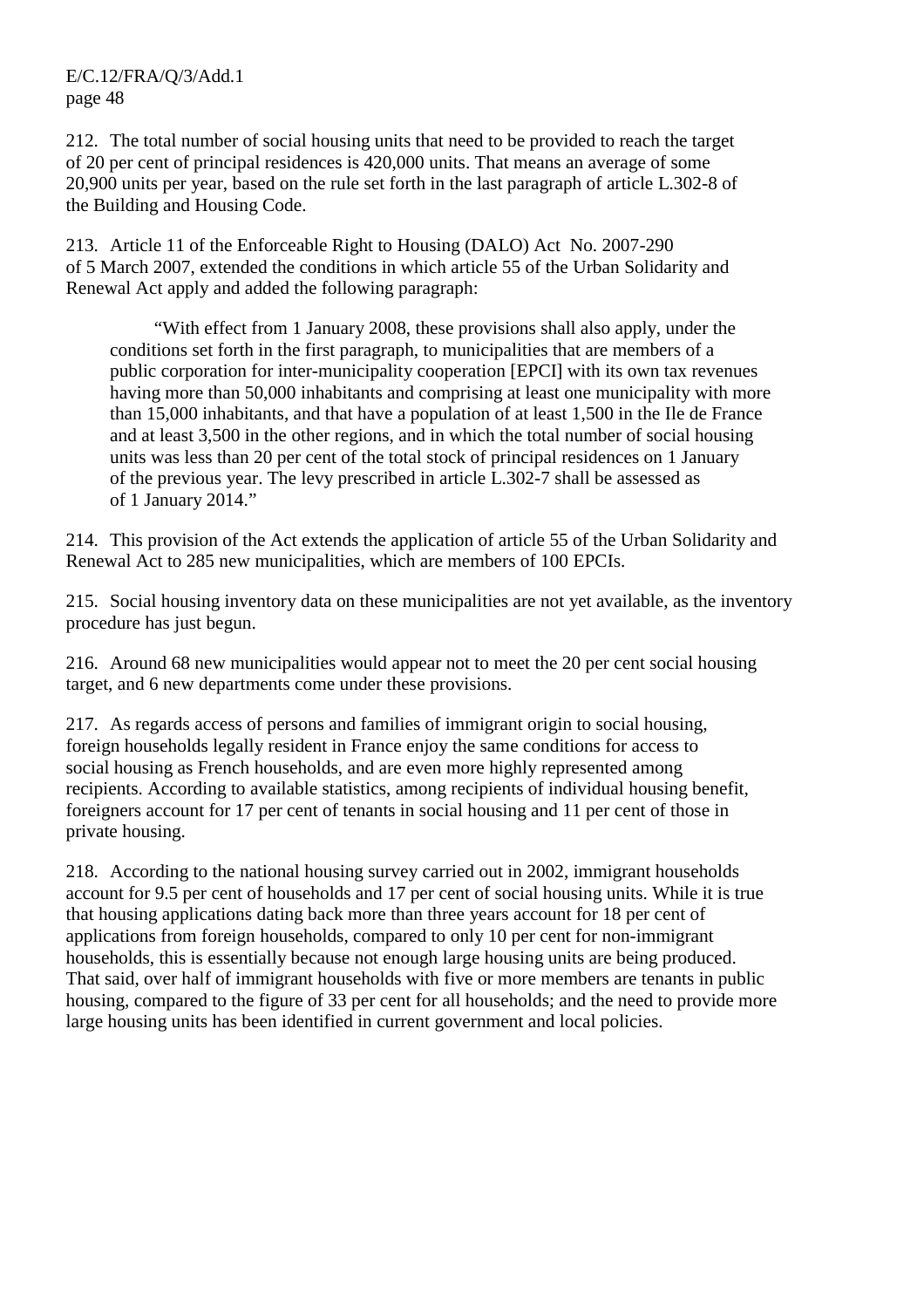#### *Question 20. Please explain the reason for the decrease in the budget allocated by central and local authorities to social housing (para. 238).*

219. As may be seen from the table below,\* there has been a constant increase in the budget allocated by the State to social housing since 2004, whether in terms of budgetary support or tax deductions.

220. Far from decreasing the budget for social housing, the national authorities devote a considerable amount of funds to this area, both to increase available housing and to rehabilitate existing housing (see reply to question 21).

|                                  | 2004    | 2005     | 2006     | 2007          | 2008      |
|----------------------------------|---------|----------|----------|---------------|-----------|
| Former support to                | 14.00   | 11.00    | 9.00     | 6.00          | 0.00      |
| low-rent housing (HLM) and       |         |          |          |               |           |
| home ownership                   |         |          |          |               |           |
| Housing construction and         | 457.00  | 523.76   | 626.68   | 700.94        | 730.00    |
| improvement, urban renewal       |         |          |          |               |           |
| Support to housing in            | 162.00  | 173.00   | 172.68   | 175.75        | 200.00    |
| Overseas departments             |         |          |          |               |           |
| Compensation for real estate tax | 106.00  | 109.00   | 110.99   | 116.32        | 109.48    |
| exemption on constructed         |         |          |          |               |           |
| properties (HLM)                 |         |          |          |               |           |
| Total budgetary support          | 739.00  | 816.76   | 919.35   | 999.01        | 1 0 39.48 |
| Corporate tax exemption for HLM  | 270.00  | 300.00   | 370.00   | 370.00        | 370.00    |
| entities                         |         |          |          |               |           |
| VAT scheme for land for          | 50.00   | 50.00    | 55.00    | 60.00         | 60.00     |
| construction of social housing   |         |          |          |               |           |
| VAT scheme for construction,     | 675.00  | 700.00   | 790.00   | 910.00        | 1 040.00  |
| improvement or sale of social    |         |          |          |               |           |
| housing                          |         |          |          |               |           |
| Total tax deductions             | 995.00  | 1 050.00 | 1 215.00 | 1 340.00      | 1 470.00  |
| Grand total                      | 1734.00 | 1 866.76 | 2 134.35 | 2 3 3 9 . 0 1 | 2 509.48  |

*Question 21. Please provide updated information, including statistical data, on the measures undertaken by the State party to address the issue of mal logement which according to paragraph 121 of the State party report affected 3 million persons in 2001.* 

221. For several years now, the Government has been waging a large-scale campaign against poor housing (*mal logement*), including the adoption of three Acts since 2005:

 (a) The Planning Act for social cohesion (PCS), No. 2005-32 of 18 January 2005, which provided for the financing of 500,000 social housing units over a period of five years;

 $\overline{a}$ 

<sup>\*</sup>*Translators note*: Although not specified, the figures in the table would appear to be in millions of euros.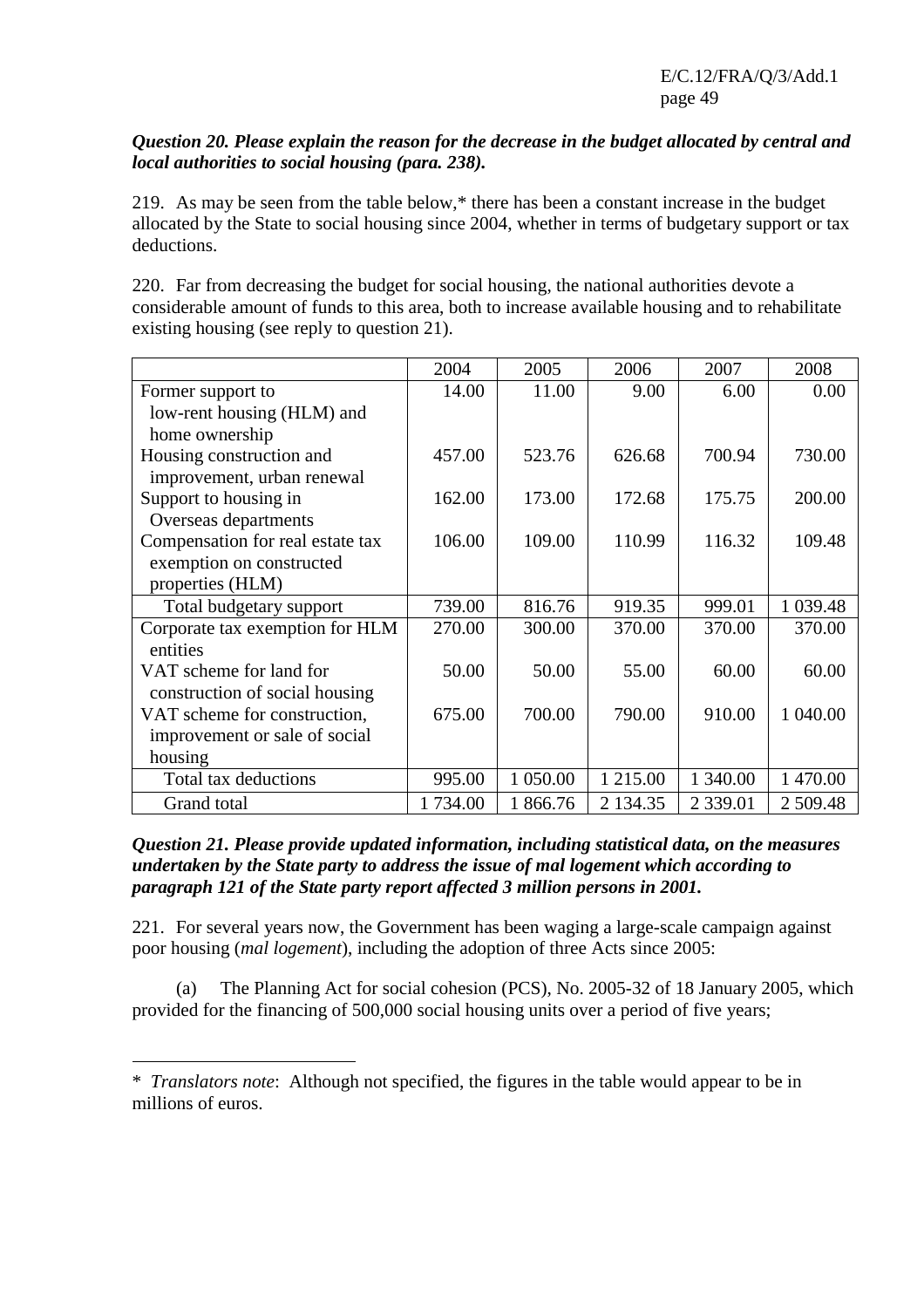(b) The National Commitment to Housing Act (ENL), No. 2006-872 of 13 July 2006, which sets forth supplementary measures to increase the housing supply and strengthen the departmental action plans to house disadvantaged persons (PDALPDs);

 (c) The Enforceable Right to Housing (DALO) Act, No. 2007-290 of 5 March 2007, which provides for an array of measures for social cohesion.

222. The Planning Act for social cohesion, strengthened by the Enforceable Right to Housing Act, sets the target of producing 591,000 social housing units, with a considerable increase in low-cost social housing units (including the goal of providing 20,000 subsidized rental loans for integration (PLAI) every year from 2007 to 2009); this is essential to cover the needs of households suffering from both economic and social difficulties. There has thus been a marked increase in new building, with construction beginning on 410,000 new housing units in 2005 and 430,000 in 2006. Financing of social housing has also risen substantially, covering 80,000 housing units in 2005, 96,200 in 2006 and over 100,000 in 2007. This includes the different rental loans under the PLAI, PLUS and PLS schemes, other than housing provided under the National Agency for Urban Renewal (ANRU).

223. At the same time as it is increasing the housing supply, the Government intends to develop policies on the allocation of social housing and prevention of evictions, targeted at disadvantaged groups. A new Decree of 29 November 2007 on departmental action plans to house disadvantaged persons (PDALPD) was adopted pursuant to the Act of 13 July 2006. The Decree extends the remit of the PDALPDs, administered jointly by the prefects and the chairpersons of the departmental councils, to the coordination of housing allocation to disadvantaged groups, prevention of tenant evictions and measures against substandard housing.

224. Departmental agreements between the prefects and the public housing bodies should include ambitious rehousing goals based on a localized needs assessment. PDALPDs should help speed up turnover in shelters and ensure the successful implementation of the reinforced action plan for homeless people (PARSA) by giving priority in rehousing programmes to families in shelters. Achievement of PARSA's objectives should be further supported by the housing solidarity funds (FSL), which grant financial assistance (in the form of subsidies, loans and provision of rental guarantees) to disadvantaged households to help them gain access to and remain in housing and finance housing-related social support (ASLL).

225. Lastly, a circular has been issued instructing prefects to revise the eviction avoidance charters so as to take account of the latest measures, such as the protocols, introduced by the Act of 18 January 2005, which are signed between lessors and tenants to re-establish rental contracts cancelled by court decision.

226. The scales for personal housing grants were adjusted on 1 January 2008. Upper limits on rent and on monthly payments of new tenants, as well as the flat-rate rates allowance, were indexed to the rent reference index (most recent index as at 1 January) as provided by law. They were adjusted by 2.76 per cent.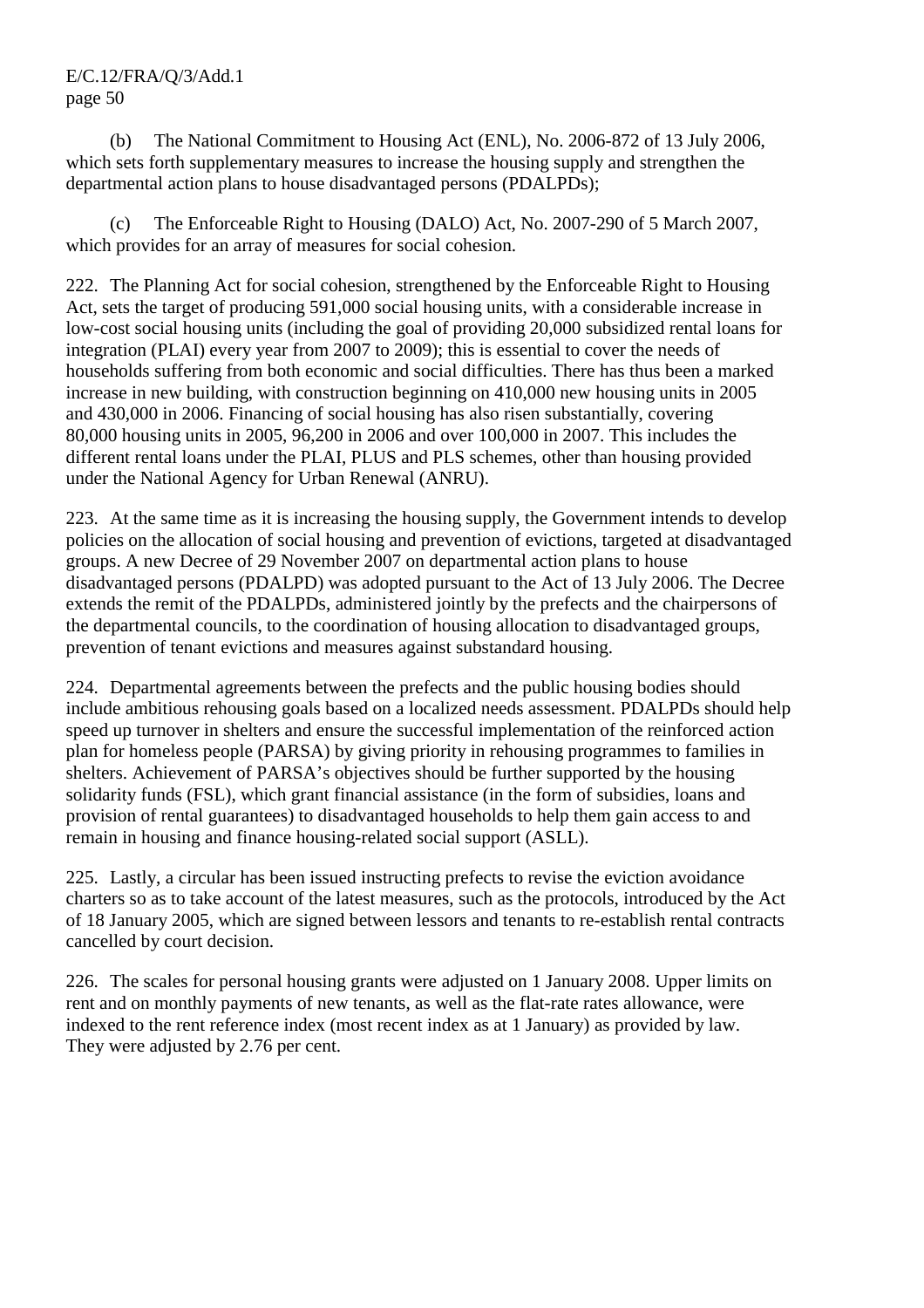227. The cost of the adjustment as at 1 January 2008 amounts to  $\epsilon$ 394 million for a full year, of which  $E221$  million will be covered by the State. The total number of beneficiaries of all types of personal housing grant - personal housing grant (APL), family housing benefit (ALF) and social housing benefit (ALS) - stood at  $\epsilon$ 5.925 million as at 31 December 2006, while the amount of housing benefits paid totalled  $\epsilon$ 14.142 billion.

228. Another means of securing the right to housing is the tenancy guarantee scheme (GRL). The aim is to make it easier to obtain and remain in housing for people facing difficulties in access to housing as a result of discrimination, for example an account of the amount or regularity of their earnings, by obviating the need for them to furnish additional guarantees or deposits. As a supplement to traditional tenant default insurance, this scheme targets all tenants who are not covered by a classic tenant default insurance contract, and whose affordability ratio is between 30 and 50 per cent. The scheme is implemented by the Social Economy Union for Housing (UESL), which signed an agreement with the State on 20 December 2006.

#### *Question 22. Please provide updated information on the implementation of the Loi d'Orientation et de Programmation pour la Ville et la Rénovation urbaine, in particular with regard to the implementation of the Programme de Renouvellement urbain dans les ZUS where many disadvantaged and marginalized persons and families live (para. 240).*

229. The Framework and Planning Act for cities and urban renewal, No. 2003-710 of 1 August 2003, sets forth the national urban renewal programme (PNRU), aimed at restructuring neighbourhoods classified as critical urban areas (ZUS) - and, in exceptional cases, areas with similar economic and social characteristics - in order to ensure social diversity and sustainable development.

230. In response to demand from local communities, the PNRU was extended to 2013, and the funds allocated by the State increased from  $\epsilon$ 2.5 billion to  $\epsilon$ 6 billion. The targets set are 250,000 housing units for reconstruction, 250,000 units for demolition, and 400,000 for rehabilitation and conversion to residential units.

231. In order to implement this vast urban renewal programme, the Act provides for the establishment of a public industrial and commercial body, the National Agency for Urban Renewal (ANRU), with the task of providing the necessary financial resources to the developers and collecting funds from the partners.

232. By 1 August 2007, 211 multi-year agreements had been signed, covering 310 neighbourhoods with a total population of 2.27 million. The ANRU approval committee has examined 386 neighbourhoods. Demolition of 119,000 housing units and reconstruction of 12,000 are planned. The total cost will be over €32 billion, including €9.5 billion financed out of ANRU subsidies.

233. The PNRU is planned to cover a total of 540 neighbourhoods. The target of 250,000 demolished or reconstructed housing units set by the Act has not yet been reached, but future multi-year agreements should make it possible to come nearer to attaining that goal.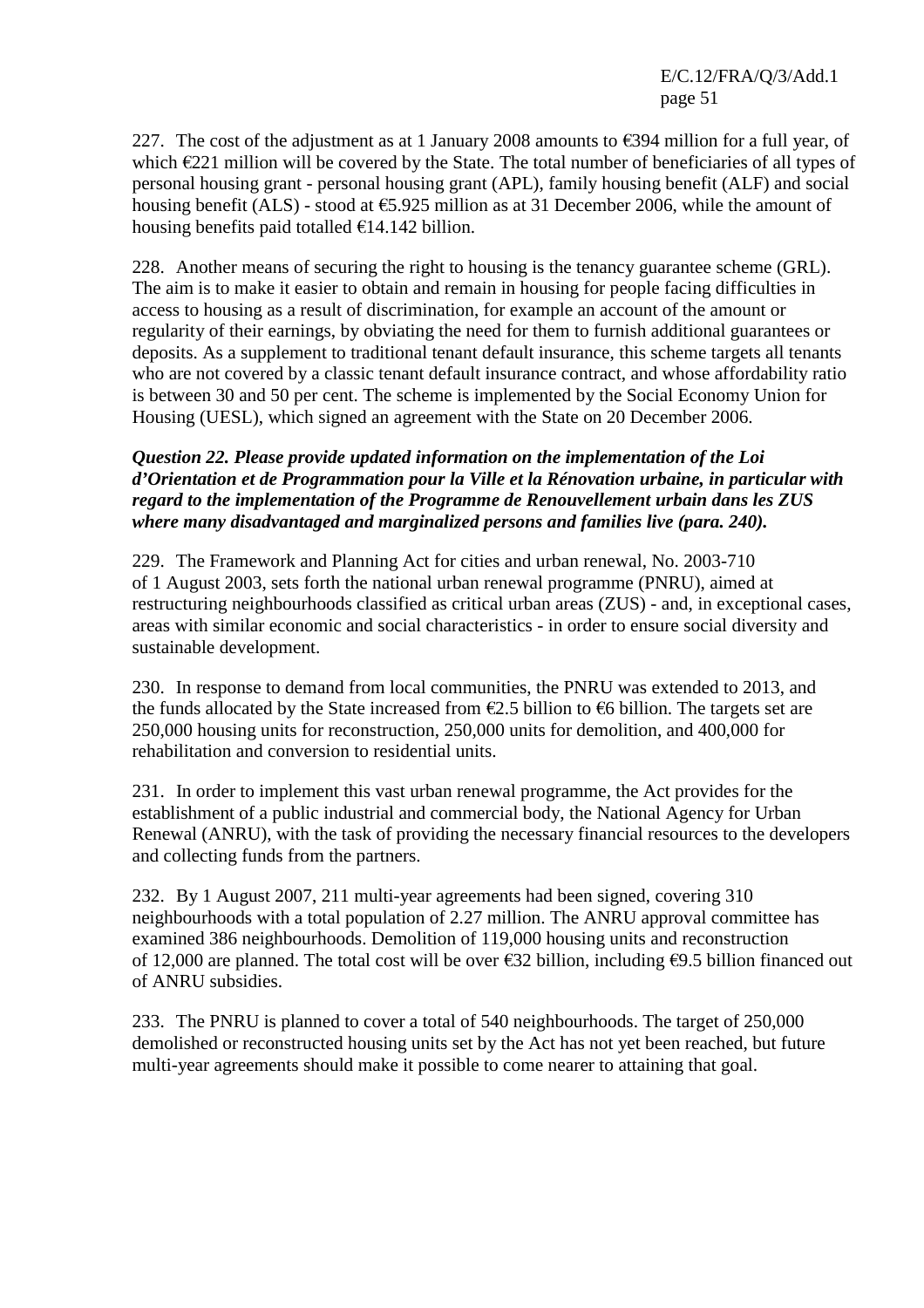#### *Question 23. Please provide updated information on progress made to improve the living conditions of sans-abri in the territory of the State party as a result of the various measures referred to in paragraphs 304 and the following paragraphs of the State party report.*

234. The Enforceable Right to Housing Act of 5 March 2007 was the culmination of a long process, and represents a major milestone in social rights, as it places the right to housing on the same level as the right to health care or education. The responsibility lies with the State. The Act builds on the efforts and results of the social cohesion plan and the National Commitment to Housing Act of 13 July 2006, with the aim of overhauling the entire housing chain and improving access to housing for the most disadvantaged groups. The Act declares the principle of the right to housing and strengthens the provisions of the Housing Act of 21 July 1994 in article 2, which lays down the requirement for each department to develop an emergency shelter plan. The Act sets a target for shelter capacity based on the population of each municipality, subject to financial penalties for non-compliance. In addition, it lays down the principle of continuity in the provision of shelter (art. 4); the General Directorate for Social Action (DGAS) issued a circular on the subject on 19 March 2007. Priority in access to social housing is determined by mediation boards, which receive applications for social housing, and whose remit was extended by the Act; the boards can also refer applicants, based on their needs or at their request, to other forms of accommodation (shelter, transitional housing, hostel or social hotel residence). All of these provisions are informed by the strategy of a shelter-to-housing continuum, thus establishing an enforceable right to housing in the full meaning of the term.

### **Article 12: The right to physical and mental health**

#### *Question 24. Please indicate whether the various health-care measures adopted by the State party (Couverture Maladie universelle (CMU) and CMU complémentaire (CMUC); Programmes régionaux pour l'Accès à la Prévention et aux Soins (PRAPS); Aide médicale de l'État (AME)) effectively ensure access to universal basic health care (paras. 294 ff.).*

235. State Medical Assistance (AME), a scheme for coverage of the medical expenses of disadvantaged groups, covers the health-care costs of foreigners who do not meet the requirement of legal residence allowing them access to Universal Health-Care Coverage (CMU) and whose income is lower than the threshold for entitlement to Supplementary Universal Health-Care Coverage (CMUC). As in the case of CMU, access to AME is conditional upon three months' continuous residence. However, this requirement is waived for minors who are children of AME applicants: they are registered with AME during the first three months of their parents' stay, after which they are covered by the same family scheme as their parents, provided the latter are still in France and are not entitled to CMU.

236. In addition, the State pays a flat-rate grant to hospitals to reimburse the cost of emergency hospital care for foreigners residing in France who are not entitled to AME because they do not meet the three-month continuous residence requirement. The grant is paid to the health-care establishment on condition that the care provided is "emergency care, the absence of which would endanger the patient's life or could entail a serious and lasting impairment of the health of the patient or unborn child".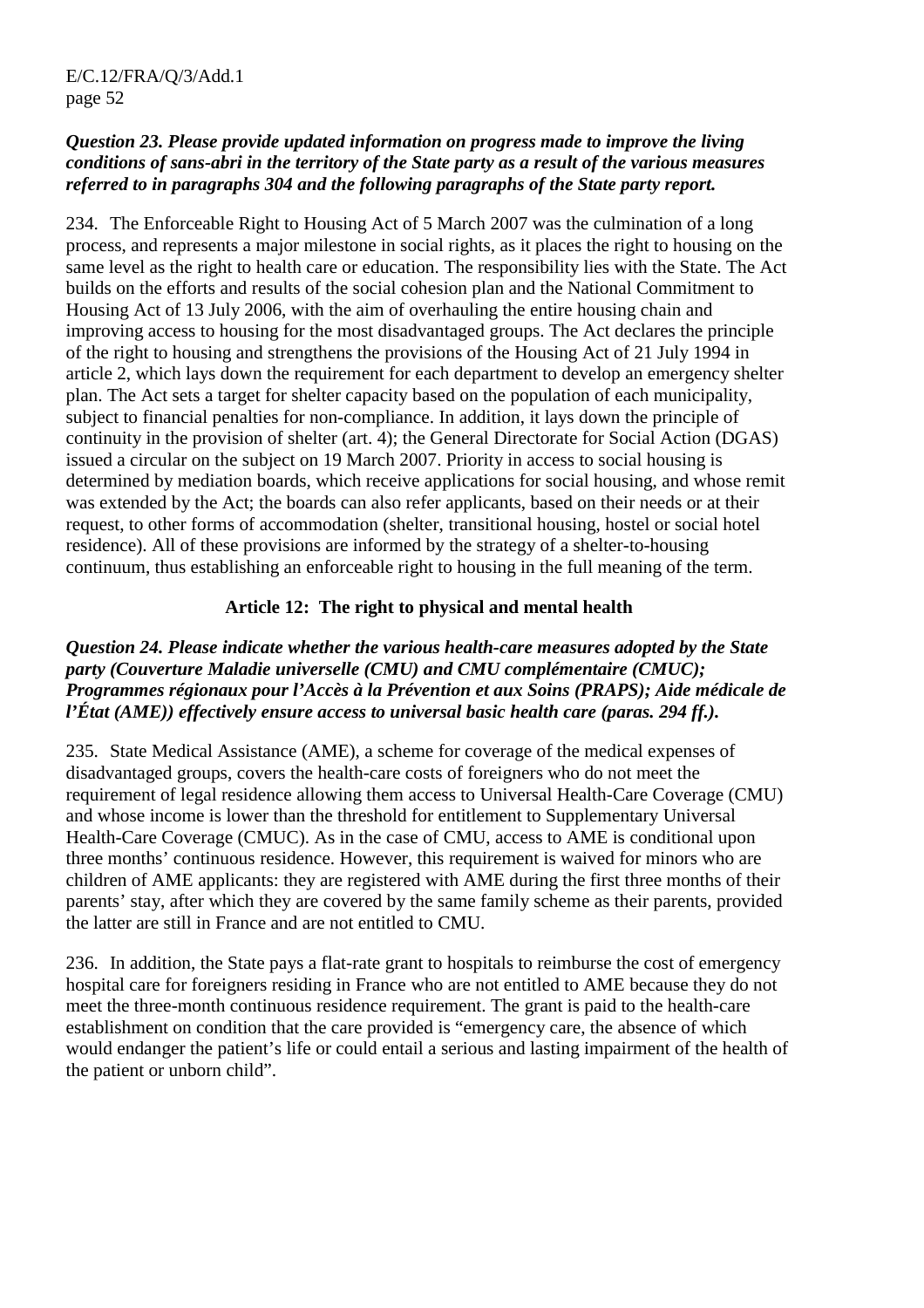237. As at 31 December 2007, approximately 184,000 beneficiaries and dependants were covered by AME. This coverage entails an annual expenditure of  $E$ 470 million, with an additional €40 million for the flat-rate grant to pay for emergency care.

238. Regional prevention and health-care access programmes (PRAPS) were adopted under the Framework Act of 29 July 1998 on measures to combat exclusion. Since the first year of their implementation in 2000, these programmes have developed a comprehensive approach, at the regional level, to the health problems faced by vulnerable groups, while promoting coordination between the social and health-care services. Based on a local needs assessment, the objectives set by the PRAPS have led to the implementation of measures that are largely supported by associations. Under the PRAPS, a full range of health measures for vulnerable groups is provided for in each regional public health plan (PRSP), together with special support measures enabling the most marginalized groups to gain access to the general schemes. These programmes, combined with schemes such as CMU, CMUC and AME, help ensure universal access to basic health care.

239. These programmes were strengthened by the Public Health Policy Act of 9 August 2004. They are now required to be included in the PRSPs. State credits account for around 50 per cent of total credits allocated to the PRAPS. Measures to combat inequality in access to health care are not limited to the PRAPS, but are built into the entire process of health care and social programming and planning. Several nationwide plans and programmes have developed specific measures for vulnerable groups (these include the national nutritional health programme, the national HIV/AIDS programme for migrants and foreigners, the national healthy environment programme, the national heatwave plan, the national cancer awareness plan, the psychiatry and mental health plan, the national rare diseases plan and the perinatal health plan).

240. In 2008, the regional public health consortia (GRSPs) will implement a new generation of PRAPS, whose objectives will have been developed for the first time in coordination with those of the PRSPs.

241. Calls for projects are issued by the GRSPs to finance measures under the PRAPS. The projects that receive financing can be broken down into the following main categories:

 (a) Support measures to enable vulnerable groups to gain access to entitlements and care, including the designation of focal points and mobile intervention teams and coverage of transport costs for people in remote areas;

 (b) Information and training activities to help health-care professionals and social workers improve their services to vulnerable groups, as well as information activities to enable these groups to be better informed of their rights and of the health-care facilities available to meet their needs;

 (c) Preventive measures to enhance the employability of young people in disadvantaged neighbourhoods;

(d) Health education and communication activities.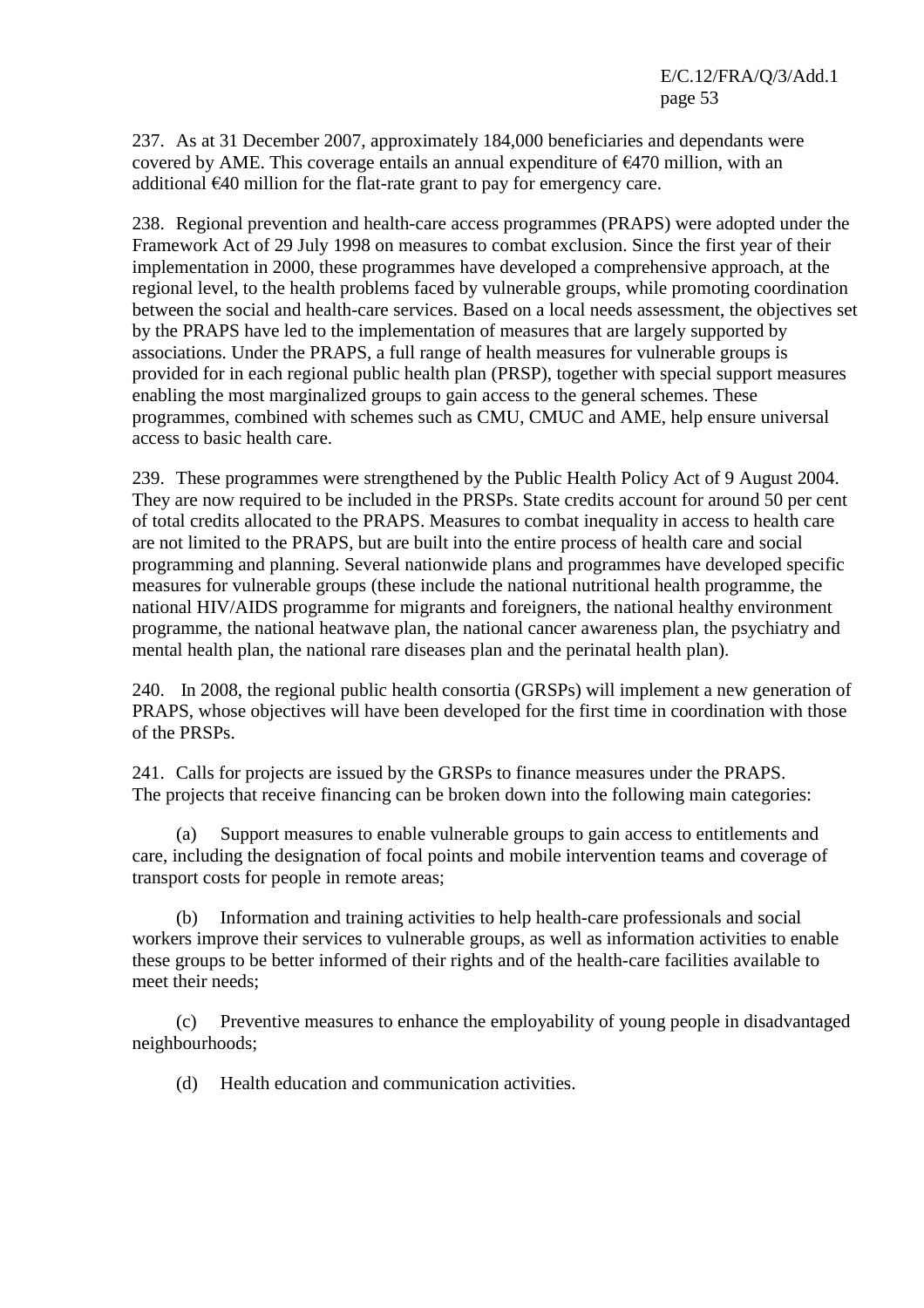| Number of beneficiaries of Supplementary Universal                   |            |            |            |            |            |            | (in thousands) |
|----------------------------------------------------------------------|------------|------------|------------|------------|------------|------------|----------------|
| Health-Care Coverage (CMUC)                                          |            |            |            |            |            |            |                |
|                                                                      | 31/12/2000 | 31/12/2001 | 31/12/2002 | 31/12/2003 | 31/12/2004 | 31/12/2005 | 31/12/2006     |
| Metropolitan France                                                  | 4 4 2 2    | 4 0 7 9    | 3 9 4 3    | 4 0 29     | 4 0 6 6    | 4 1 1 3    | 4 1 6 4        |
| Whole of France                                                      | 5 0 4 0    | 4 6 9 4    | 4 5 3 2    | 4 6 5 0    | 4 6 6 4    | 4 7 3 5    | 4 8 0 3        |
| Sources: CNAMTS, CCMSA, RSI.                                         |            |            |            |            |            |            |                |
|                                                                      |            |            |            |            |            |            |                |
| Scope: general scheme, agricultural scheme and self-employed scheme. |            |            |            |            |            |            |                |
|                                                                      |            |            |            |            |            |            |                |
| Breakdown by age and sex                                             |            |            |            |            |            |            |                |
| <b>Metropolitan France</b>                                           |            |            |            |            |            |            |                |
|                                                                      | 31/12/2000 |            | 31/12/2002 |            | 31/12/2004 |            |                |
| $0-19$                                                               | 42%        |            | 44%        |            | 44%        |            |                |

100% 100% 100%

31/12/2004

Percentage of women  $53\%$  53% 53% 53% 54%

*Source: CNAMTS.* 

*Scope: general scheme.* 

| Metropolitan France, general scheme                                                              | 31/12/2000 | 31/12/2002 | 31/12/2004 |  |
|--------------------------------------------------------------------------------------------------|------------|------------|------------|--|
| As percentage of metropolitan France, all 3 schemes<br>(general, agricultural and self-employed) | 94%        | 93%        | 93%        |  |
| As percentage of whole of France, all 3 schemes<br>(general, agricultural and self-employed)     | 82%        | 81%        | 81%        |  |

31/12/2000 31/12/2002 31/12/2004

 40-59 22% 20% 21% 60 and over  $5\%$   $5\%$   $4\%$ 

E/C.12/FRA/Q/3/Add.1<br>page 54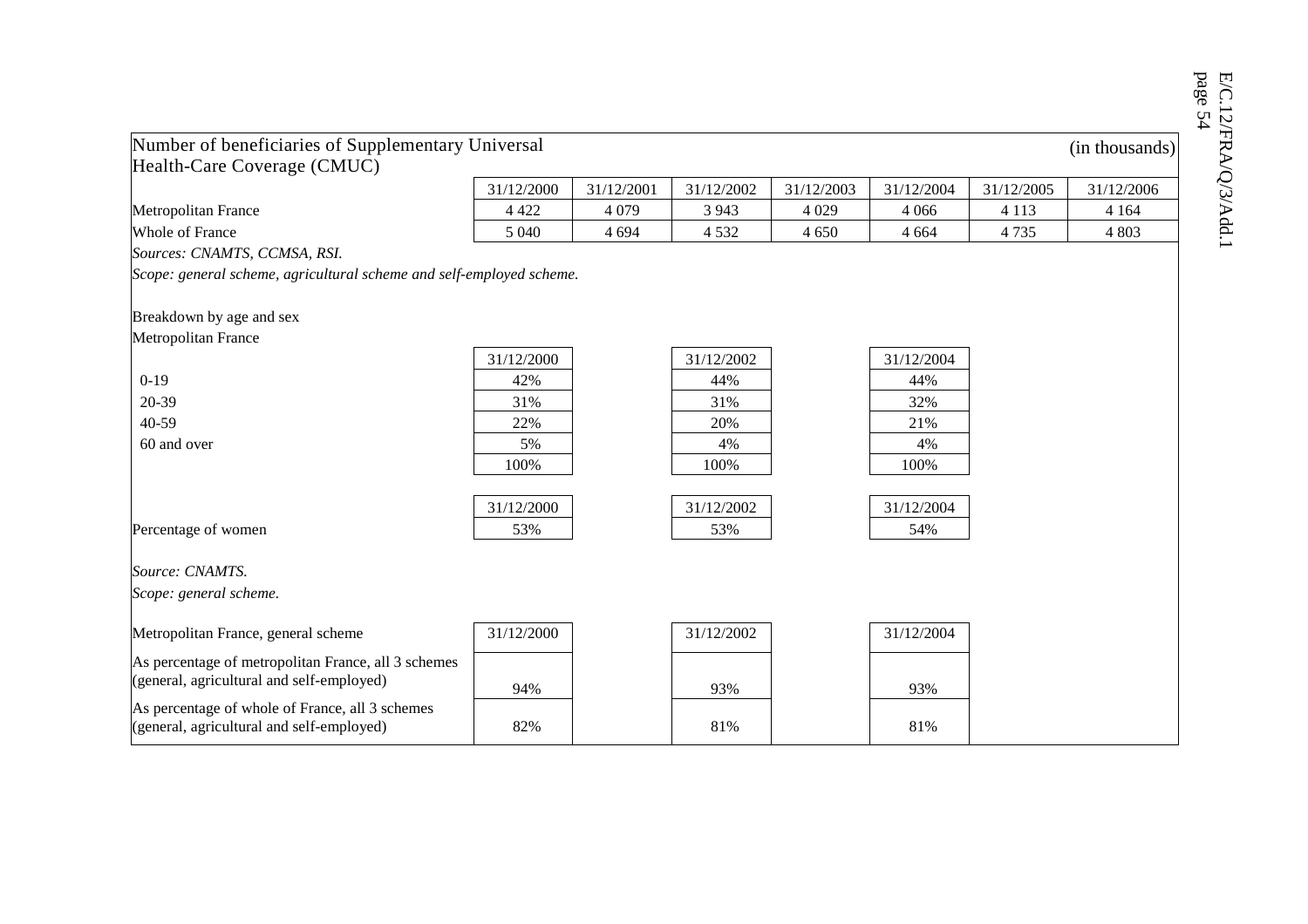| Number of beneficiaries of State Medical Assistance |            |            |            |            |            |            |            |            |
|-----------------------------------------------------|------------|------------|------------|------------|------------|------------|------------|------------|
| (AME)                                               |            |            |            |            |            |            |            |            |
|                                                     | 31/12/2000 | 31/12/2001 | 31/12/2002 | 31/12/2003 | 31/12/2004 | 31/12/2005 | 31/12/2006 | 31/12/2007 |
| Metropolitan France                                 |            |            | 139 345    | 162 989    | 135 432    | 164 035    | 174 434    | 164 503    |
| Whole of France                                     | 73 337     | 125 376    | 145 394    | 170 316    | 146 297    | 178 689    | 191 067    | 183722     |
| Source: CNAMTS.                                     |            |            |            |            |            |            |            |            |
|                                                     |            |            |            |            |            |            |            |            |
| Breakdown by age and sex                            |            |            |            |            |            |            |            |            |
| Metropolitan France                                 |            |            |            |            |            |            |            |            |
|                                                     |            |            | 31/12/2002 |            | 31/12/2004 |            |            | 31/12/2007 |
| $0-19$                                              |            |            | 18%        |            | 21%        |            |            | 18%        |
| 20-39                                               |            |            | 61%        |            | 57%        |            |            | 55%        |
| 40-59                                               |            |            | 17%        |            | 19%        |            |            | 23%        |
| 60 and over                                         |            |            | 4%         |            | 4%         |            |            | 4%         |
|                                                     |            |            | 100%       |            | 100%       |            |            | 100%       |
|                                                     |            |            |            |            |            |            |            |            |
|                                                     |            |            | 31/12/2002 |            | 31/12/2004 |            |            | 31/12/2007 |
| Percentage of women                                 |            |            | 50%        |            | 52%        |            |            | 48%        |
| Source: CNAMTS.                                     |            |            |            |            |            |            |            |            |
|                                                     |            |            |            |            |            |            |            |            |
| Whole of France                                     |            |            |            |            |            |            |            |            |
|                                                     |            |            | 31/12/2002 |            | 31/12/2004 |            |            | 31/12/2007 |
| $0-19$                                              |            |            | 20%        |            | 22%        |            |            | 21%        |
| 20-39                                               |            |            | 63%        |            | 56%        |            |            | 54%        |
| 40-59                                               |            |            | 17%        |            | 18%        |            |            | 22%        |
| 60 and over                                         |            |            | 5%         |            | 4%         |            |            | 3%         |
|                                                     |            |            | 100%       |            | 100%       |            |            | 100%       |
|                                                     |            |            |            |            |            |            |            |            |
| Percentage of women                                 |            |            | 51%        |            | 52%        |            |            | 49%        |
| Source: CNAMTS.                                     |            |            |            |            |            |            |            |            |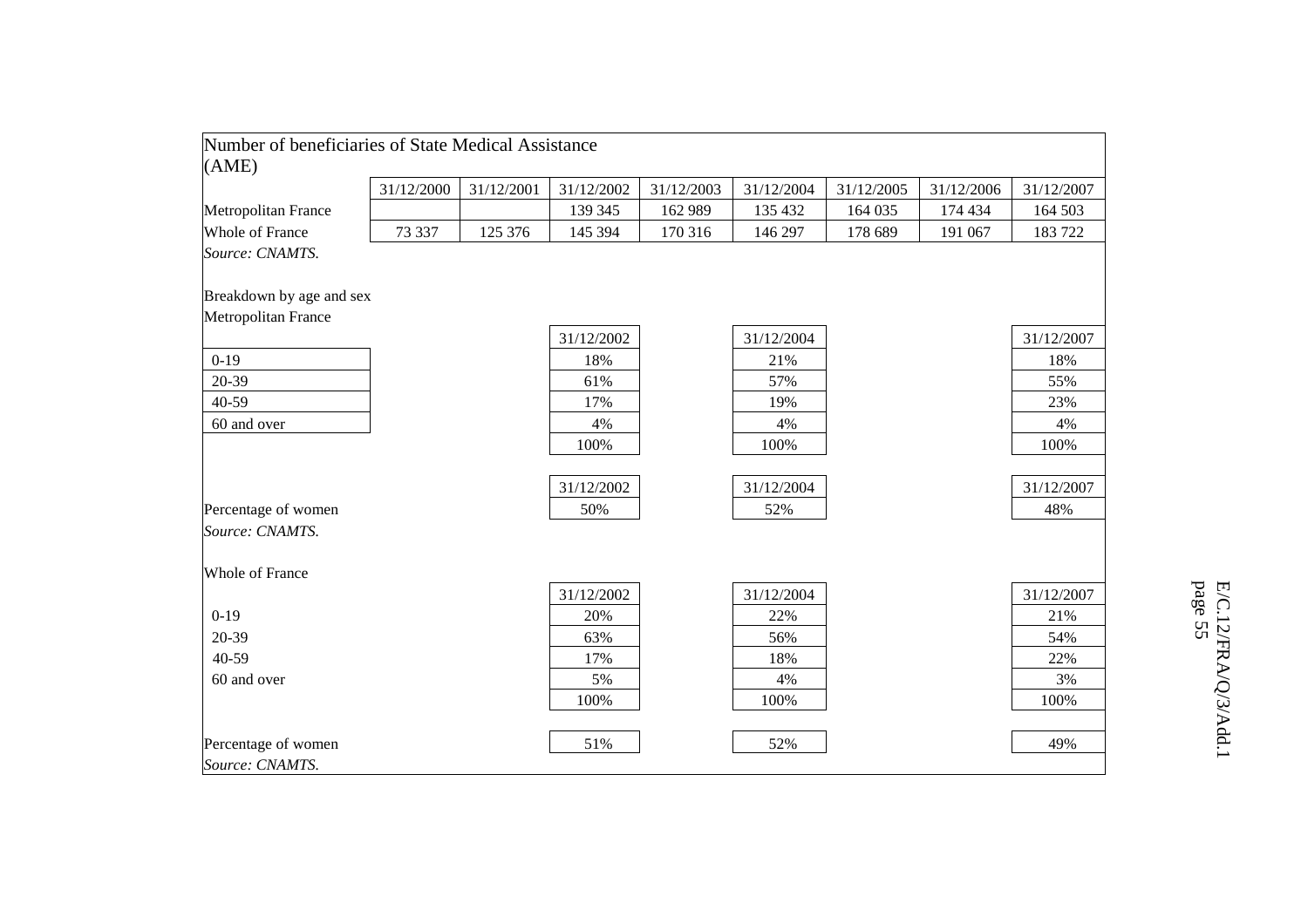*Question 25. Please provide detailed information, including statistical data, on the number of persons living with HIV/AIDS, and on the measures adopted by the State party to prevent the spread of HIV/AIDS, in particular among persons of foreign origin.* 

## **1. Current status of the HIV/AIDS epidemic in France**

242. The number of persons living with HIV in France is estimated at 130,000, which corresponds to a prevalence rate of 0.2 per cent. There were approximately 27,500 persons with AIDS at the end of 2006. The latest surveillance data on HIV/AIDS infection in France, compiled by the French Institute for Public Health Surveillance (InVS) have been encouraging. The number of new cases of HIV diagnosed in 2006 (last completed year for which data are available) has fallen slightly (to 6,300 from 6,700 in 2005), confirming the trend observed between 2004 and 2005. Foreign nationals account for 37 per cent of HIV-positive persons diagnosed in France in 2006, a proportion that has been declining over the past four years (46 per cent in 2003).

243. It is particularly interesting to note that the decreasing trend in the number of new cases of HIV infection can be found in all population groups, with one notable exception: men who have sexual relations with men (MSM), among whom the number has remained stable.

244. Foreigners and migrants living in France and residents of the overseas departments make up the other two groups that are most affected. To these should be added women, whose share in the epidemic is increasing in France, at least among persons who are infected through heterosexual relations.

#### **2. Measures to prevent the spread of the HIV/AIDS epidemic, particularly among persons of foreign origin**

# **(a) Prevention**

245. Action to combat HIV/AIDS in France is based on a system of prevention combining wide access to condoms and testing with ongoing information, communication and health education campaigns aimed at the entire population and including the prevention of other sexually transmitted infections (STIs). Specific measures have been undertaken in the six regions of metropolitan France that have been most affected, the French departments of the Americas (DFA), and among priority groups (male homosexuals, migrants and persons who are HIV-positive). An important aspect of the Government's work in the area of prevention, particularly with respect to communication strategies, is implemented by the National Institute for Prevention and Health Education (INPES).

#### *Universal access to condoms*

246. Close to 100 million condoms are sold every year in France, but the French market still lags far behind the other Western European countries with the same population. Accordingly, in 2006 the French Ministry of Health invited the main manufacturers and distributors of condoms to make them more easily and cheaply available to the public. In addition, INPES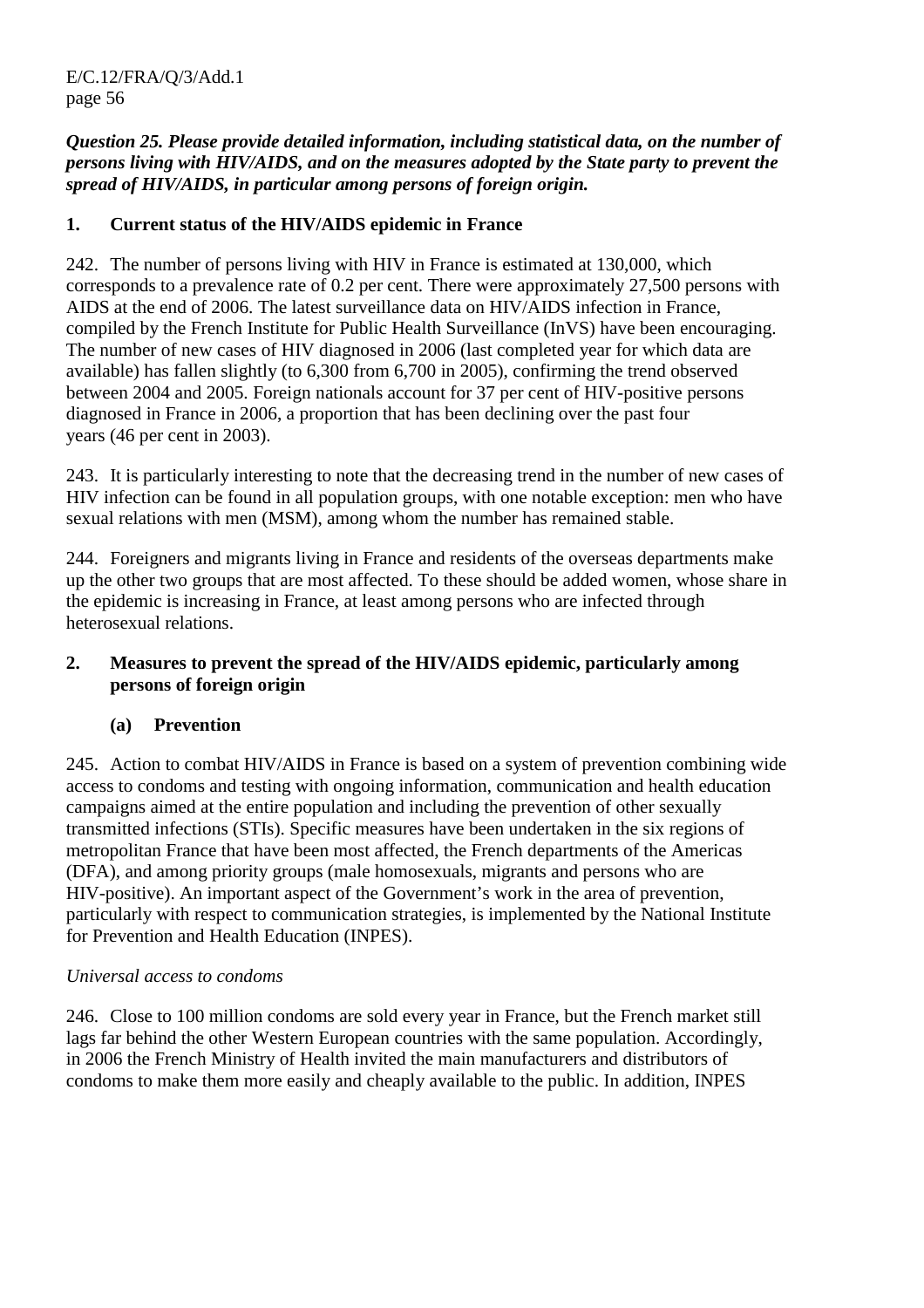distributes free condoms for population groups that are at highest risk and most vulnerable, through associations and agencies involved in prevention programmes. In 2007, 5.7 million male condoms and 750,000 female condoms were distributed in this way.

*Prevention programmes targeting the most affected population groups* 

#### *(a) Migrants*

247. After an evaluation in 2007, the 2004-2006 national programme to combat HIV/AIDS among migrants and foreign nationals living in France was renewed for the period 2007 to 2008. The strategy implemented under this programme will seek to:

- (i) Reduce the spread of HIV and STIs within the migrant population through the adoption of tailored prevention measures;
- (ii) Encourage HIV and STI testing by improving access;
- (iii) Provide social and medical coverage to ensure optimal treatment adherence;
- (iv) Improve the quality of data collected, and coordination among health-care personnel, social services and associations.
- *(b) Homosexuals* 
	- Remobilize the actors (institutions, associations and opinion leaders)
	- Target specific messages at people with HIV/AIDS informing them of the seriousness of STI infection and the risks of overinfection and resistance
	- Reaffirm the preventive norm based primarily on systematic condom use
	- Develop prevention discussions to explore the issue of risky behaviour, among others
	- Encourage regular testing for HIV and STIs and uptake of post-exposure treatment when necessary.

#### **(b) Care, treatment provision and support**

248. Access to care in France is very broad: 100 per cent of the cost of treatment is covered for all patients, regardless of their status, and treatment is freely available. The provision of effective treatment since 1996 has led to a drastic reduction not only in the mortality rate (2,916 deaths in 1996 and fewer than 400 in 2006, but also in the rate of transition to the AIDS stage (-46 per cent between 1996 and 1997). Eighty per cent of patients treated in 2006 have kept their infection under control through treatment; the failure rate is around 4 per cent.

249. Treatment is essentially provided through hospitals (>80 per cent) on an outpatient basis. Advances in drug presentation and treatment tolerance have reduced the incidence of side effects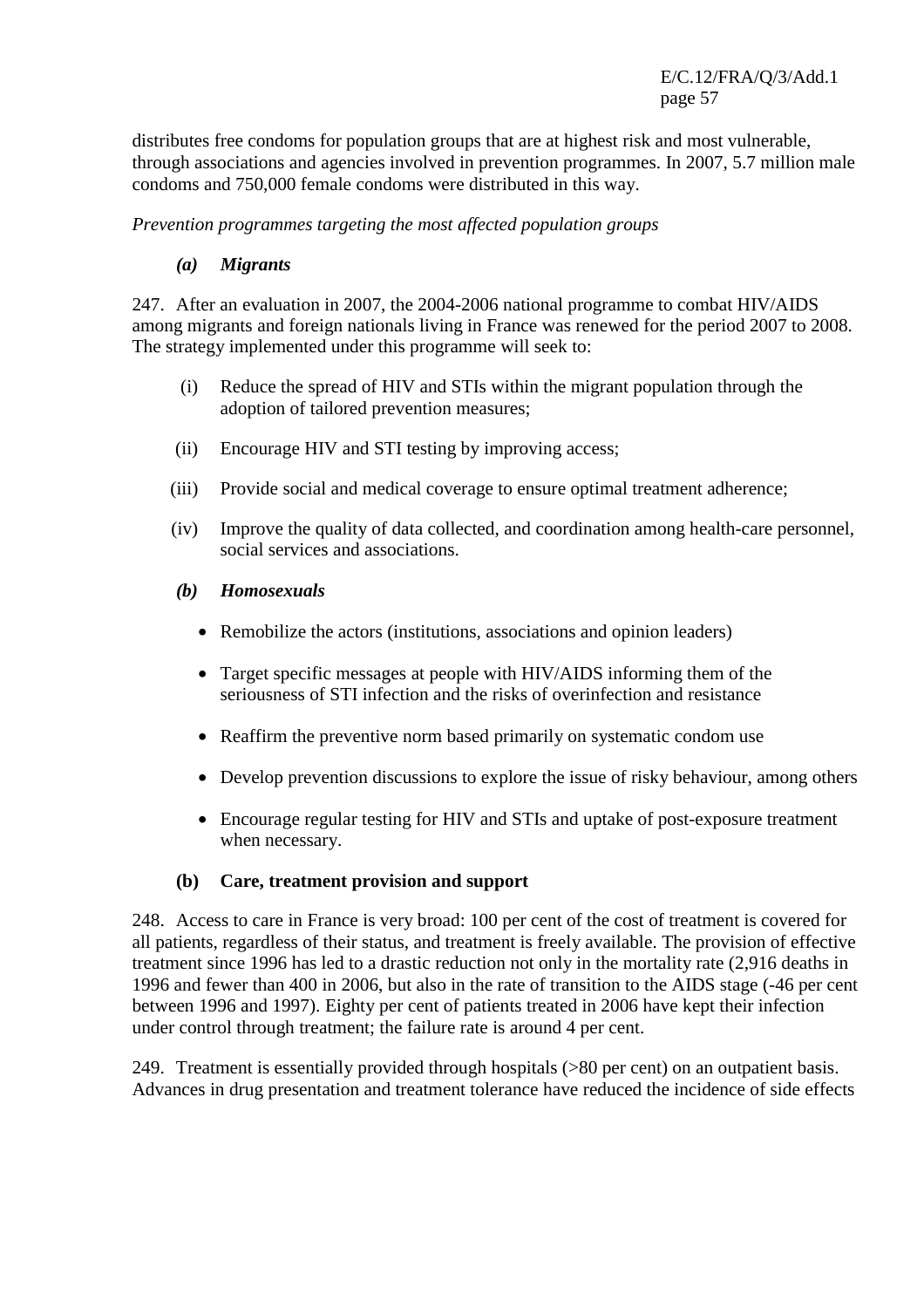and improved treatment adherence. For patients treated in the early stages of the disease, when the therapeutic objectives have been achieved (complete and prolonged correction of immunodeficiency), the life expectancy of these patients is identical to that of the general population.

250. Routinely offering testing to pregnant women has led to treatment (at an early stage in most cases) and has kept the mother-to-child transmission rate of the virus at approximately 1 per cent.

251. The medical care of infected children is no different from that recommended for adults. The number of children under treatment in the paediatric cohort is currently 350. Approximately 15 new cases are treated each year in France; most of these children come from countries with a high prevalence rate.

*Question 26. Please provide information on the measures undertaken by the State party to prevent suicide, particularly within the age group of 15 to 44, and to address its root causes. Please indicate which are the priorities and the main target groups identified by the State party in its new national action plan to prevent suicide following the evaluation of the National Strategy of Action against Suicide 2000-2005 ( paras. 298 ff.).* 

252. The evaluation of the National Strategy of Action against Suicide 2000-2005 underscored the scope and diversity of efforts undertaken in suicide prevention. Close to  $\epsilon$ 1.5 million were allocated at the national level to fund the Strategy between 2000 and 2005, while the regions spent nearly €20 million between 2000 and 2004, combining funds from the health insurance scheme and decentralized State bodies. The lessons learned from the evaluation exercise highlighted the positive impact of the Strategy on regional policies, and the need to step up public action, in particular by strengthening multidisciplinary training to identify suicide risks.

253. Suicide prevention efforts were sustained during the strategy's assessment and are still ongoing. Nonetheless, the situation in France compared with the rest of Europe gives cause for concern. According to a recent study on causes of death published by the Centre for Epidemiology at the *Institut national de la santé et de la recherche médicale* (Inserm), the suicide rate is declining more slowly than other causes of "preventable" deaths.

254. Accordingly, in October 2007 the Minister of Health, Youth and Sport announced that a new national suicide prevention plan would be developed for 2008, and that a multidisciplinary steering committee would be set up in March to formulate the main elements of the plan.

255. During the 12th National Suicide Prevention Week, the minister stressed that special attention would be given to certain indicators clearly showing the special vulnerability of some population groups: older persons, homosexuals, detainees, or people with several risk factors pushing them to commit suicide, such as addiction, which is often one of the contributing causes.

#### *Question 27. Please provide information on the measures undertaken by the State party to prevent and combat drug abuse, particularly among young persons.*

256. France's efforts in this area are carried out under the Government Plan to combat narcotics, tobacco and alcohol, 2004-2008, which places special emphasis on prevention.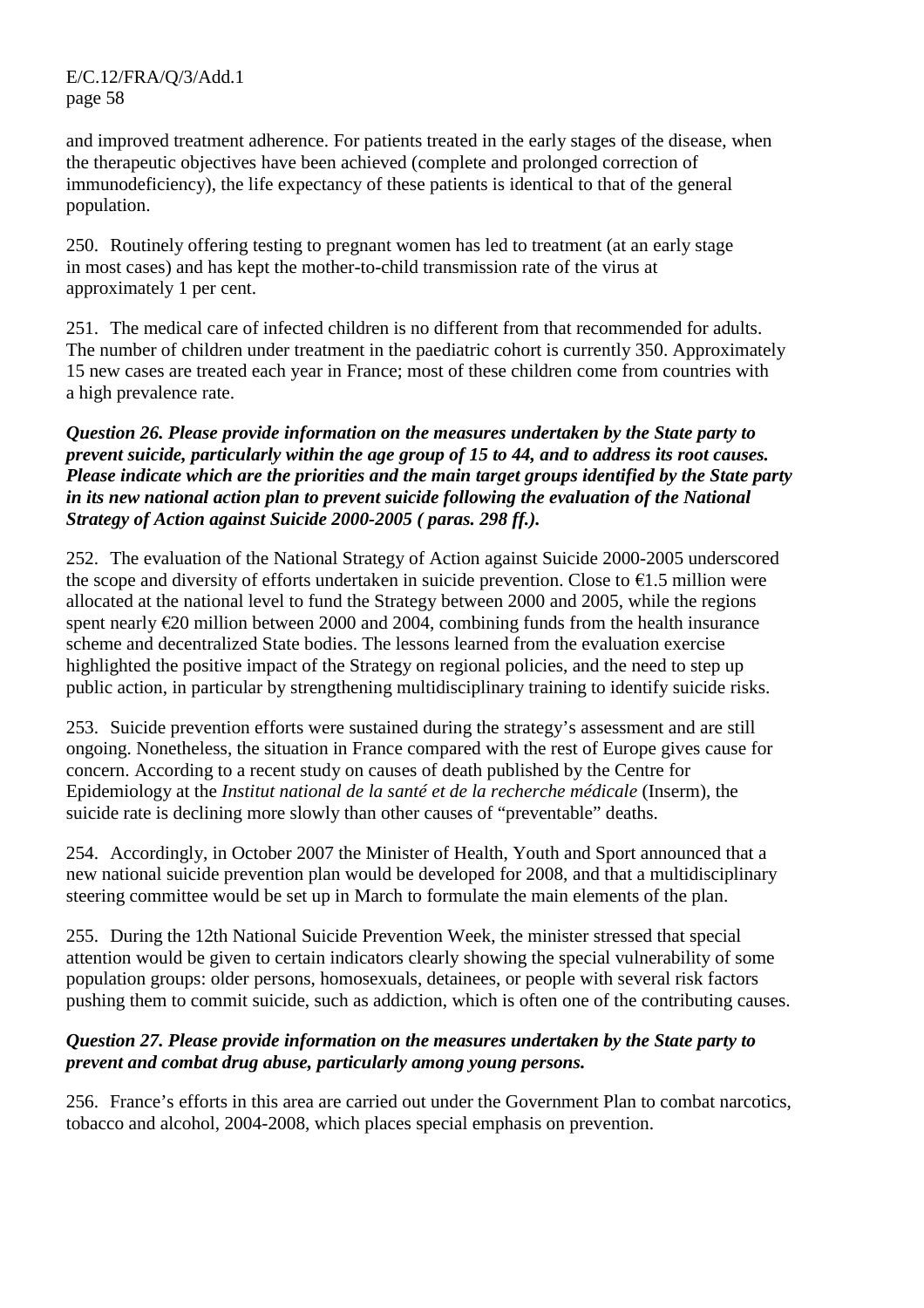257. Within this framework, a comprehensive programme for preventing cannabis use has been launched. It includes an information and communication campaign, and outpatient clinics for young drug users and their families. No longer only for cannabis users, these clinics are for anyone with problems attributable to simple, risky or harmful use of psychoactive substances (such as alcohol, cannabis, cocaine or psychostimulants). The clinics are also open to people with non-substance-related addictions (to games, the Internet, work and so on).

258. Apart from specific arrangements for minors such as the clinics for young drug users, treatment is provided to them by social welfare, health care and public health institutions.

259. As part of the general preventive strategy in schools, a manual on prevention for education workers was issued in 2005, in an effort to develop a coherent national policy on the prevention of addictive behaviour in schools. As a reference tool for schools, the manual is a valuable publication on the prevention of addictive behaviour, and should be incorporated in the curriculum as part of a broader approach to health promotion. Based on expert opinion and solid scientific evidence, the approach and content of the manual are designed for anyone - staff members or professionals from outside the school - involved in drug prevention activities for students.

#### **Additional information on measures to protect children from alcohol abuse**

260. In France, a body of laws and regulations seeks to protect children from alcohol consumption, as follows:

 (a) By prohibiting the sale or free supply of any alcoholic beverages to persons under 16 years of age (article L.3342-1 of the Public Health Code (CSP));

 (b) By prohibiting the sale or free supply of alcoholic beverages from the third to the fifth group to minors aged between 16 and 18 years in licensed premises where drinks are consumed. The sale or supply of wine, beer, perry, mead, natural sweet wines, creme de cassis and fermented juices up to an alcohol content of 3 degrees is therefore allowed (article L.3342-2, CSP);

 (c) By prohibiting the entry of unaccompanied minors aged under 16 to licensed premises (article L.3342-3, CSP). It should be noted that those aged over 13 may be admitted to establishments in the first category, that is, premises in which alcoholic beverages are not served;

 (d) By prohibiting employment or internships of minors in licensed premises (except for those between 16 and 18 years of age under a work-experience contract in certain circumstances) (article L.3336-4, CSP);

 (e) By prohibiting the inducement of a child to drink until intoxicated (article L.3353-4, CSP);

 (f) By prohibiting the advertisement of alcoholic beverages on television, in publications intended for young readers, and on the radio on Wednesdays after 7 a.m., and on other days after 5 p.m. (articles L.3323-2 and R.3323-2, CSP).

261. All of the above offences are punishable by law.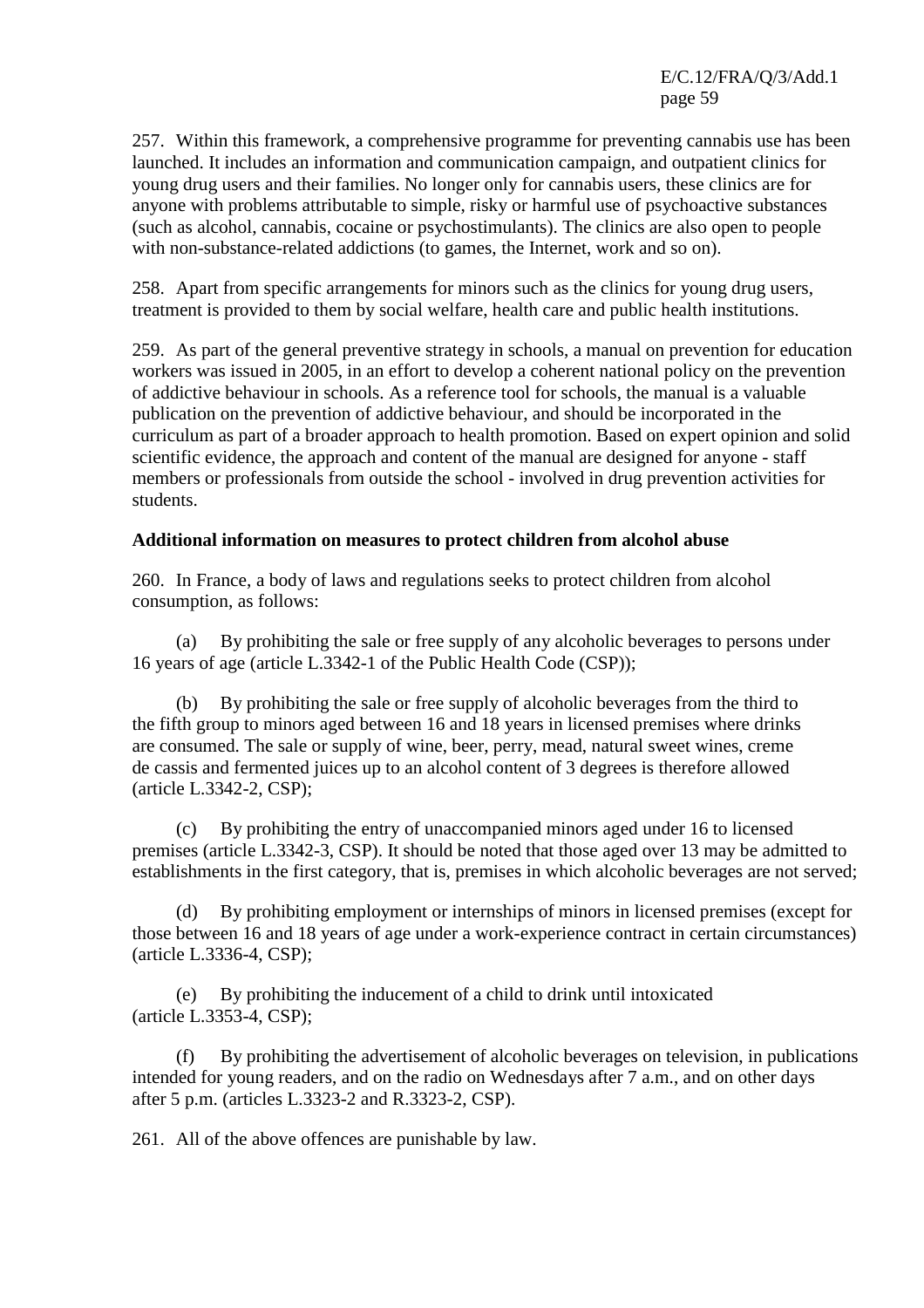262. In order to improve compliance with the ban on sales to minors, two main strategies have been adopted. An evaluation of compliance with the prohibition of the sale of alcohol to minors aged under 16 years was carried out in 2005 at the request of the Ministry of Health. The results showed a need for clarification of this legislation and for the harmonization of regulations with our main European partners to prohibit access to these products for minors. This plan also forms part of the reform of the Public Health Code provisions on licensed premises.

263. A surcharge was imposed in 2005 on alcopops (drinks that are flavoured and sweetened to mask the bitterness of alcohol and attract young consumers), under the Public Health Policy Act of 9 August 2004. This law has significantly reduced the market for these products, and has also led to a decline in sales of wine- and cider-based drinks, which, however, were not covered by this measure.

264. Measures aimed at preventing tobacco consumption by minors:

### **Limiting access to tobacco products**

### **(a) Prohibition of the sale of tobacco to minors under 16 years of age**

265. Act No. 2003-715 of 31 July 2003, article 3-I, codified in article L.3511-2-1 of the Public Health Code, prohibits the sale of tobacco to minors under 16. Decree No. 2004-949 of 6 September 2004 sets out the conditions for the application of that principle. Retailers who are licensed to sell tobacco products must conspicuously display, in their premises, a reminder of the prohibition of the sale of such products to minors under 16, and may ask the purchaser for an identity document or other proof that he or she is over 16 years of age.

#### **(b) Prohibition of arrangements that facilitate the purchase of tobacco products**

266. In France the sale of tobacco products from self-service displays, automatic vending machines or by mail order is forbidden. In metropolitan France the monopoly on the retail sale of tobacco products is held by the department of customs and indirect taxes department, which operates through licensed retailers who act as its agents, through buyer-resellers or through resellers (article 5 of Act No. 76-448 of 24 May 1976; article 568 of the General Tax Code). It is mandatory for tobacco products to be displayed behind the counter of the tobacconist, who alone is authorized to hand them over to the customer.

#### **(c) Prohibition of sales formats targeting young persons**

267. Act No. 2003-715 of 31 July 2003, codified in L.3511-2, Public Health Code, prohibits the sale of packets containing fewer than 19 cigarettes. It was strengthened by the Economic Confidence and Modernization Act, No. 2005-842 of 26 July 2005, which prohibits packs containing fewer than 20 cigarettes, packs containing more than 20 cigarettes that are not packaged in multiples of 5, and containers with less than 30 grams of finely cut loose tobacco for rolling cigarettes, irrespective of their packaging format.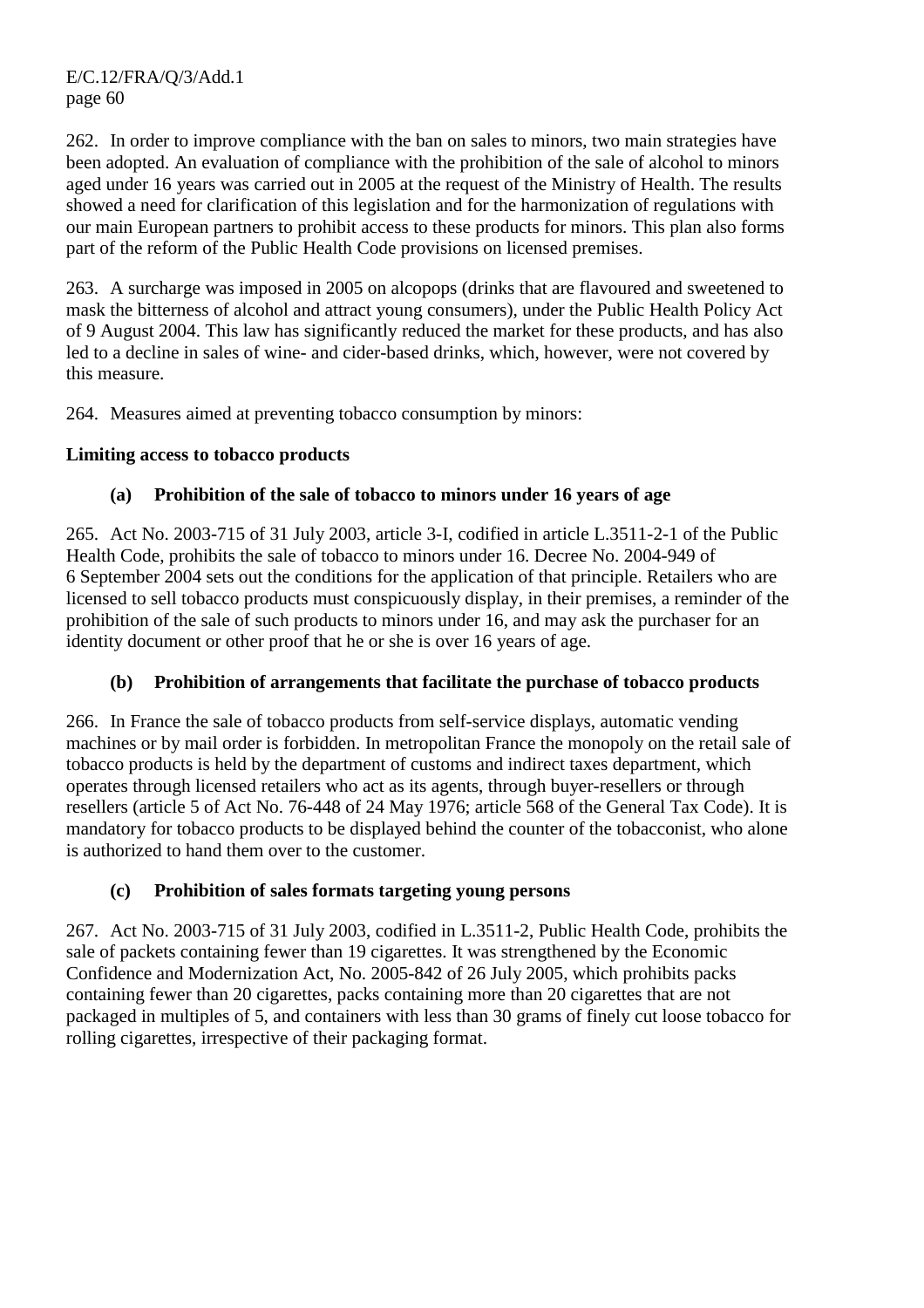268. Advertising of cigarette rolling papers is also prohibited. The principle of taxation and the requirement to display health messages on packets of rolling papers (article L.3511-6 of the Public Health Code, amended by article 7 of the Act of 31 July 2003) are laid down in the Order of 27 May 2004 on the conditions for displaying health warnings on packets of cigarette rolling papers.

 (a) Prohibition of the resale of tobacco products during cultural and sporting events since 2004 (Decree and Order of 16 January 2004, re-enacted in Decree No. 2007-906 of 15 May 2007).

#### *Education and communication*

269. Article L.3511-9 of the Public Health Code: The health education programme in primary and secondary schools includes mandatory awareness-raising on the risks of tobacco consumption. The National Institute for Prevention and Health Education (INPES), under the Ministry of Health, supports two anti-tobacco programmes that carry out a number of activities in each region, as follows:

 (a) Calls for projects on tobacco and alcohol prevention, with the aim of developing health promotion and education measures on tobacco prevention, particularly in schools, through the provision of funding;

- (b) The "tobacco prevention jobs for youth", programme, aimed at:
	- (i) Strengthening health education nationwide, especially on the subject of tobacco prevention;
	- (ii) Increasing and diversifying methods of tobacco prevention using sickness insurance fund networks and health education committees;
	- (iii) Improving coordination between the national and local levels and set up networks among local actors, in accordance with national health programmes and priorities.

#### *Other measures*

270. Prohibition of direct or indirect publicity or promotion of tobacco products (codified in article L.3511-3).

271. Tobacco taxation and pricing: The Public Health Policy Act of 9 August 2004 established a fiscal measure to curb the promotion of tobacco products. On that basis, a base price was fixed below which cigarettes may not be sold. This mechanism helps to prevent the spread of tobacco dependence through low pricing, which is particularly attractive to young people.

272. Smoking ban: In order to denormalize tobacco dependence among young people, Decree No. 2006-1386 on strengthening the prohibition of smoking in public places contains provisions for applying the ban not only in closed and covered spaces, but also in uncovered spaces in public and private primary and secondary schools, and in places used for the care, training or housing of minors (article R. 3511-13, Public Health Code). Smoking areas cannot be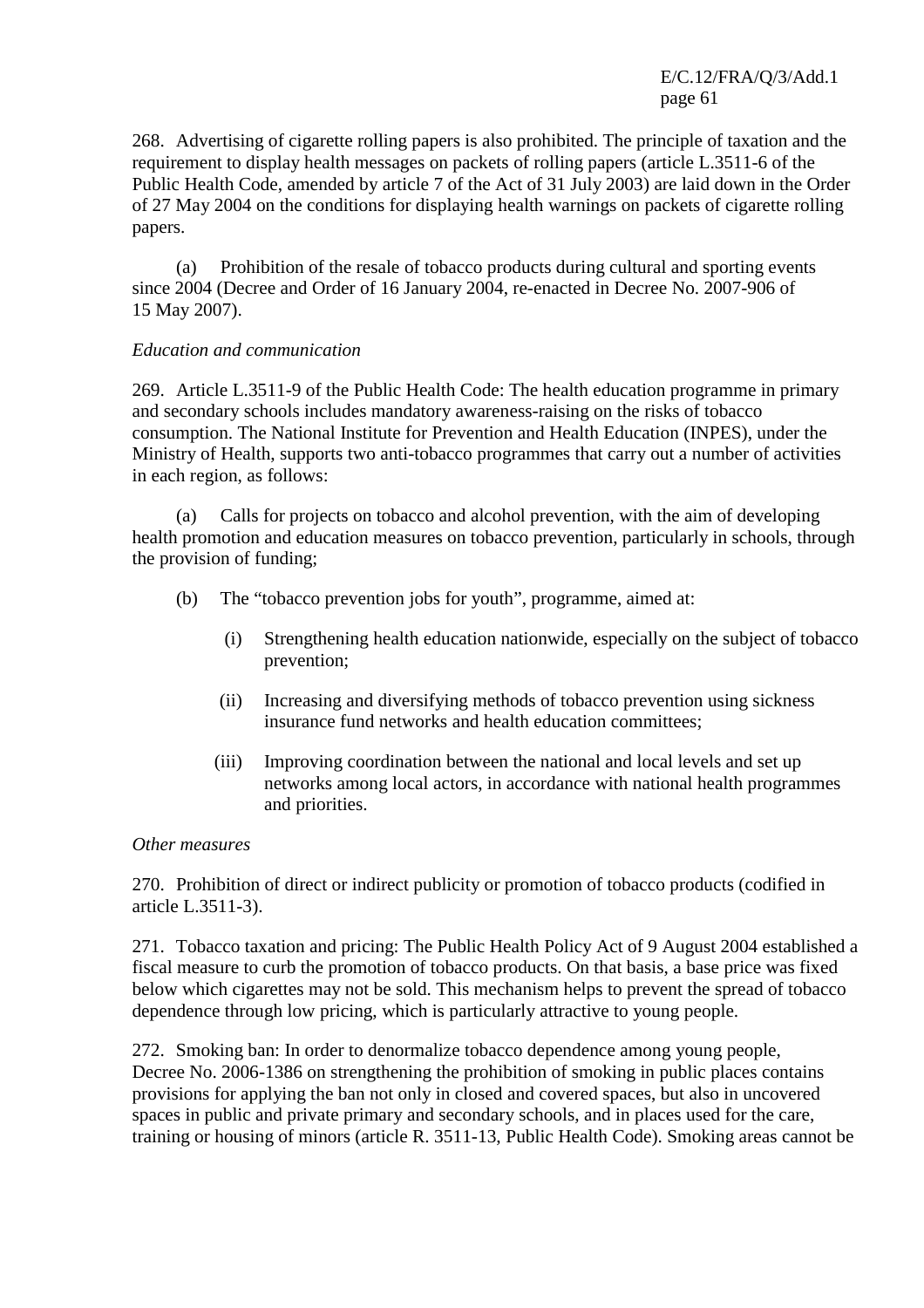reserved inside public or private educational institutions, apprentice training centres, or establishments intended or regularly used for the care, training, housing or sports activities of minors (article R.3511-2, Public Health Code).

#### **Articles 13 and 14: The right to education**

*Question 28. Please indicate the results of the measures undertaken by the State party, including the introduction of the Zones d'Éducation prioritaire (ZEP), in decreasing dropout rates in primary and secondary education, as well as an evaluation of the recently adopted Plan de Relance de l'Éducation prioritaire. Please provide statistical data on dropout rates in primary and secondary education, as well as on the number of young persons who leave the school system without having obtained a qualification, over the last five years (paras. 255 ff.).* 

273. Just over 7 per cent of young people are estimated to finish the first stage of education without having achieved a minimum level of qualification (by obtaining the CAP or BEP vocational training certificate).

#### **Measures to prevent early school disaffection**

#### *Personal Academic Success Programme*

274. To address the problem of early disaffection from school, the Ministry of Education introduced the Personal Academic Success Programme (PPRE) in primary and lower secondary schools. It is intended for pupils with difficulties in French, mathematics and modern languages that may prevent them from acquiring the common core of knowledge and skills by the end of compulsory schooling. A short-term modular programme, it consists of a coordinated set of measures focusing on specific skills and knowledge and tailored to the pupil's needs.

275. The programme was tested during the 2005/06 school year in order to fine-tune implementation of the PPREs in both primary and lower secondary schools. In 2006/07 PPREs were being rolled out in the first and second years of primary school (*cours préparatoire* and *cours élementaire 1*) and for pupils who were kept for an extra year in the third cycle or last three years of primary school (*cours élementaire 2, cours moyen 1* and *cours moyen 2*). At secondary school level, the focus was on the first year of lower secondary school (*sixième*).

#### *Bridging programmes combined with priority education*

276. In lower secondary school, the Ministry of Education took steps to continue the development of bridging programmes, coordinating them with the priority education promotion plan and the introduction of "Aim for success" schools (*collèges ambition réussite*). Bridging programmes are a short-term arrangement, in the form of classes (introduced in 1998) and workshops (introduced in 2002) for lower secondary school pupils who are still subject to compulsory education. The aim is to resocialize these children and encourage them to enjoy learning so that they can be reintegrated in school and stay there. At the beginning of the 2006/07 school year, 360 bridging programmes were in place, compared to 334 in 2005/06. In November 2005, six months after completing the bridging programme, 62 per cent of the pupils were attending lower secondary school.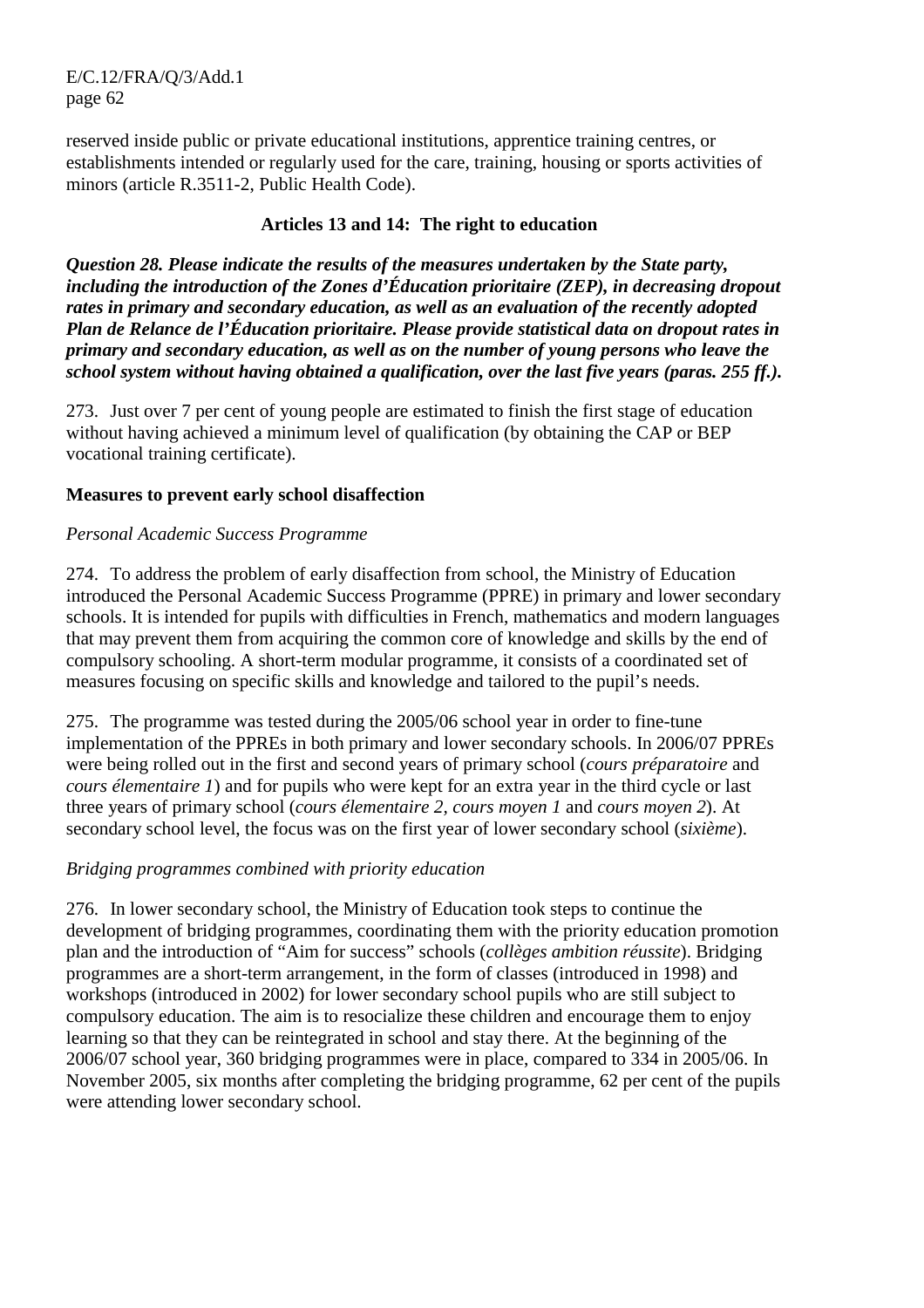#### *"Aim for success" networks*

277. A new structure in the priority education system was introduced in 2006, in which schools are classified in three levels:

 (a) Two hundred forty-nine "Aim for success" networks, consisting of 249 lower secondary schools and 1,600 feeder primary schools in their districts.

278. They are targeted at pupils with the most serious academic and social difficulties.

279. They are allocated additional resources:

 (a) Schools that are more socially diverse than those in the previous group; they receive the same resources as before;

 (b) Schools that will gradually move out of the priority education system once they have met the requirements.

280. The priority education promotion policy comprises 18 measures, including the following:

- (a) Operation "Open schools" (see following paragraph);
- (b) Involvement of parents in supervising their children's schoolwork;

 (c) A substantial increase in the number of merit scholarships (from 28,000 to 100,000 in 2006/07);

 (d) An increase in human resources: in 2006/2007, 1,000 additional teachers, 3,000 teaching assistants and 100,000 students to coach lower secondary school pupils.

#### *Operation "Open schools"*

281. The implementation of Operation "Open schools" is continuing in the "Aim for success" network in particular, with one "open school" in each network. The programme is open to secondary school pupils during the school holidays, as well as on Wednesdays and Saturdays during the school term. Educational activities - including academic, cultural, sports and leisure activities - are provided. As a key element of the dropout prevention strategy, Operation "Open schools" changes the way young people see their school and its staff, and vice versa.

282. The general integration centres (*Missions Générales d'Insertion*) target all pupils at risk of leaving school without a qualification. They offer training courses to young people aged over 16 who are potential dropouts or have already been out of school for less than a year, without any immediate prospects of study or finding a job (this is the case of some 100,000 young persons every year).

283. Under the responsibility of the heads (*recteurs*) of education authorities (*académies*), the general integration centres are tasked with helping potential dropouts stay in school, as well as assisting their social and job integration. The centres develop personal academic support projects for half of these young people, with the aim of enabling them to obtain a qualification.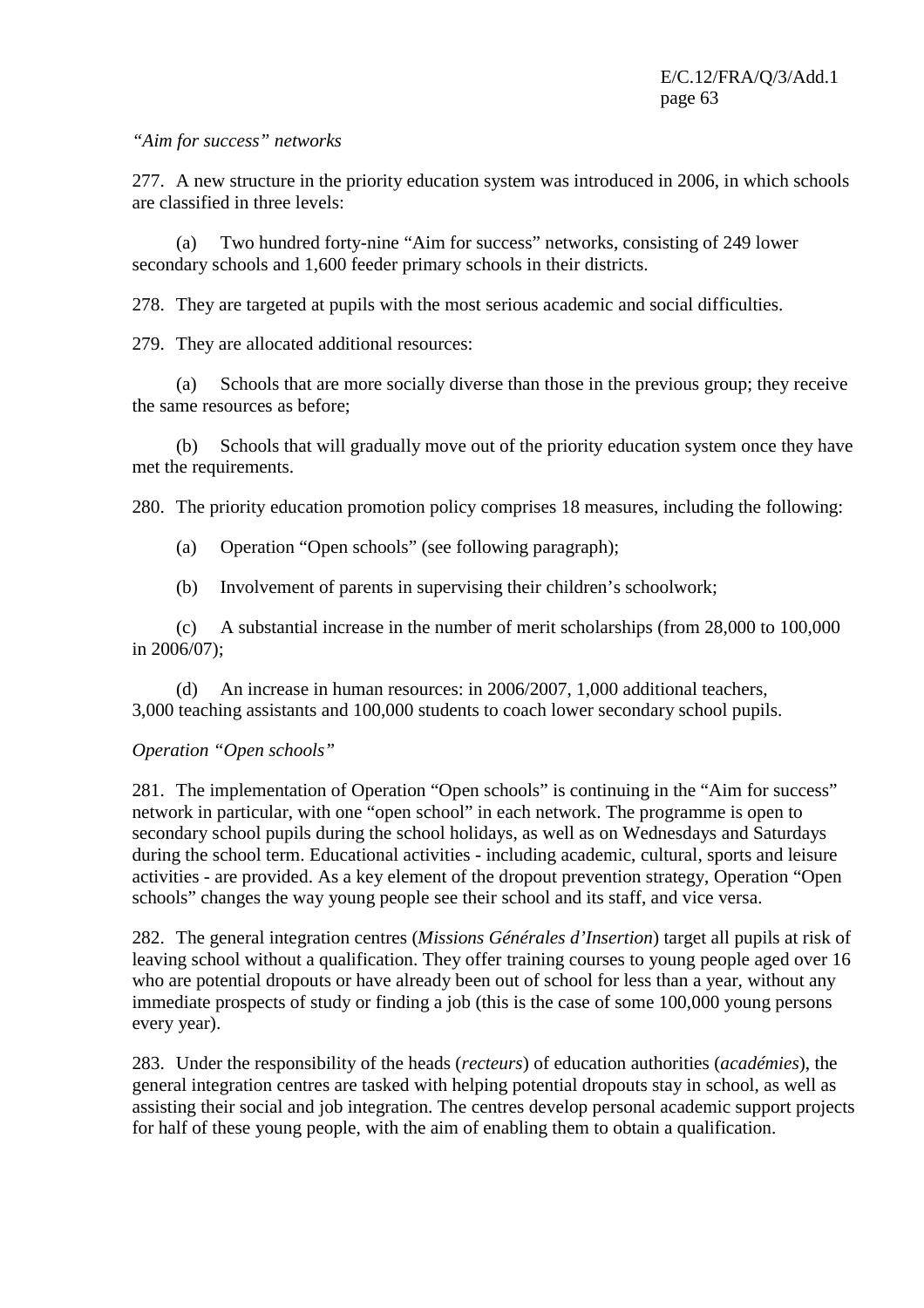284. The system was strengthened through the education component of the "Hope for the suburbs" process (*Espoir banlieues*) presented on 14 February 2008 by the Minister of Education. It comprises the following nine measures:

 (a) *An after-school programme* to be introduced in October 2008 at the latest in the 5,311 primary schools classified as priority education schools will provide homework assistance and cultural or sports activities after school, four days a week;

 (b) *Social diversity in primary schools* will be enhanced by busing children from deprived neighbourhoods to schools in more mixed areas. This experiment, which has already been tried in some municipalities, will be conducted in 50 schools starting at the beginning of the 2008/09 school year for the last two years of primary school (*cours moyen 1* and *cours moyen 2*);

 (c) *Demolition or reconstruction of the most dilapidated lower secondary schools in deprived neighbourhoods*, with the same aim of "breaking up school ghettos". At the end of the 2008/09 academic year, the list of schools to be demolished or rebuilt will be included in the national urban renewal programme;

 (d) Private schools to be encouraged to contribute to equal opportunity, through the creation of a special "Hope for the suburbs" fund;

 (e) *Expansion of boarding schools*, accompanied by an enhanced education programme to turn them into schools of excellence (700 additional places by the end of 2008; 4,000 over five years);

 (f) *Establishment of 30 schools of excellence in the suburbs*. Each of these will offer one of the following programmes: an international section with English, Arabic or Chinese language classes, language courses and exchange programmes; an arts syllabus, with adjusted schedules, cultural excursions and meetings with professionals in the arts; or a vocational programme based on existing vocational secondary schools;

 (g) *Access to* "*Classes préparatoires aux grandes écoles*" (classes to prepare students for the entrance examinations to the top-ranking higher education establishments) in upper secondary schools, as of June 2008, for the most deserving 5 per cent of pupils of all the general and technological secondary schools;

 (h) *Creation of a "traineeship database"* in each education authority for the beginning of the 2009 school year, to ensure greater equity in access to traineeships;

 (i) *Number of places in "second chance schools" to be doubled by the beginning of the 2009/2010 academic year (4,000 additional places)*: these are for young people who left school without a qualification and who need to acquire a minimum of basic knowledge before they can begin an apprenticeship.

285. A set of indicators has been developed under the heading "improve the academic success rate of pupils in deprived areas and those with special needs".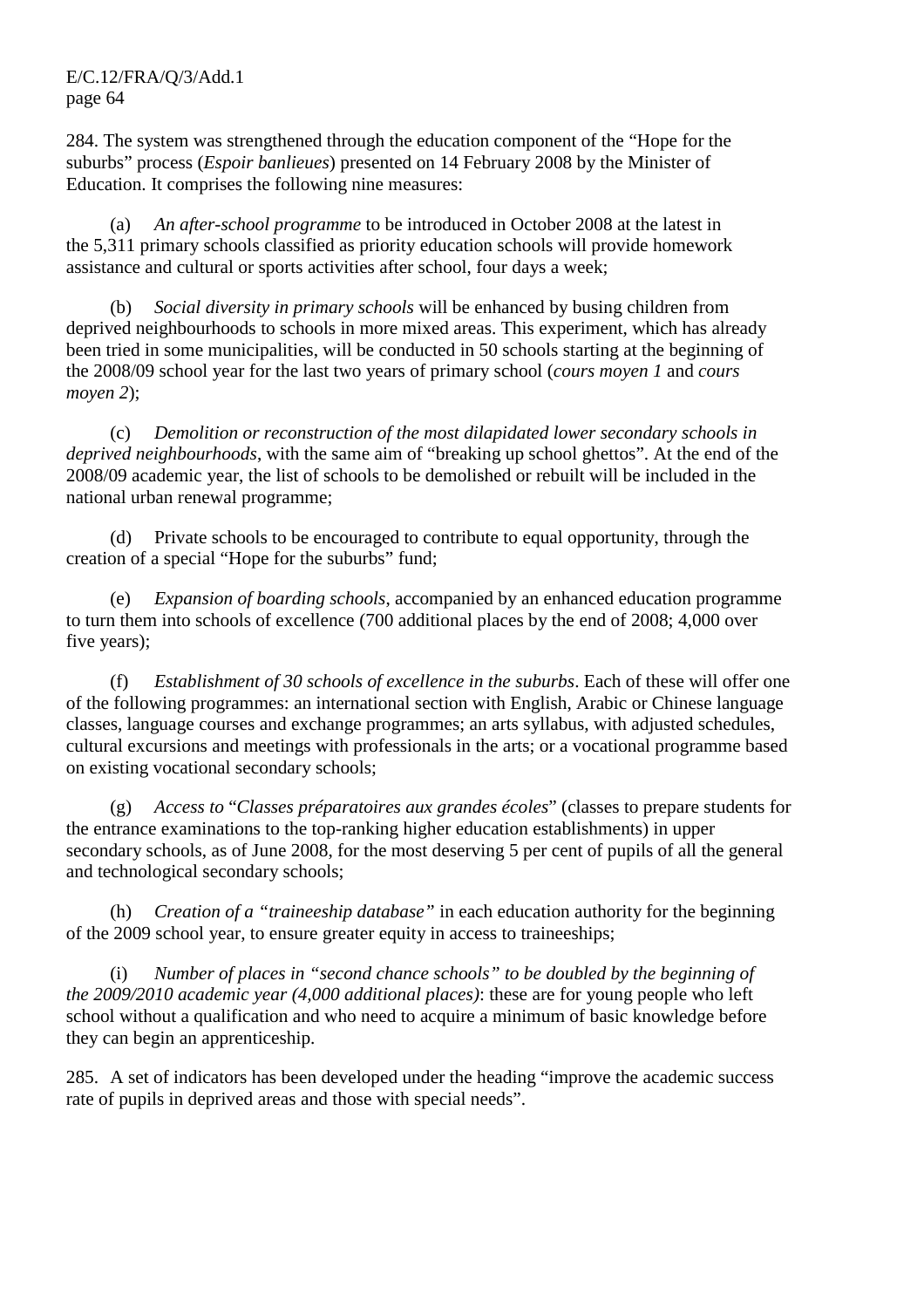286. However, the Ministry of Education does not yet have enough data at this stage to assess the results of the new priority education policy.

*Question 29. Please provide information on the measures adopted by the State party to ensure access to education in regional and minority languages in French public schools, including detailed information - disaggregated by age and language spoken - on the number of students who have access to education in their regional and minority languages (para. 50).* 

#### **A. Regional language and culture instruction**

287. The Framework and Planning Act of 23 April 2005 on the Future of Education confirmed the place of regional languages in the education system, so that they can be taught on the same basis as foreign languages.

288. The number of pupils receiving regional language and culture instruction is steadily increasing, with the total for all levels of education reaching 250,000 pupils in 2001/02, 352,000 in 2003/04 and 404,351 in 2005/06.

|                       | 6-11 years | $11-15$ years | $15-18$ years | Total   |
|-----------------------|------------|---------------|---------------|---------|
| <b>Basque</b>         | 7912       | 2 3 3 2       | 828           | 11 072  |
| <b>Breton</b>         | 16 300     | 6 2 6 4       | 868           | 23 4 32 |
| Catalan               | 10733      | 1 7 7 4       | 541           | 13 048  |
| Corsican              | 24 042     | 8098          | 2458          | 33 609  |
| Creole                | 12 102     | 2 3 9 4       | 575           | 15 071  |
| Gallo                 |            | 297           | 306           | 603     |
| Occitan-Langue d'Oc   | 63 004     | 17848         | 3478          | 84 330  |
| Regional languages of | 108 088    | 41 633        | 13 399        | 163 120 |
| Alsace                |            |               |               |         |
| Regional languages of | 5453       | 49            | 556           | 6 0 5 8 |
| Moselle               |            |               |               |         |
| Tahitian              | 35 260     | 13 247        | 1498          | 50 005  |
| Melanesian languages  | ∗          | 2 3 5 9       | 655           | 3 0 1 4 |
| Total                 | 282 894    | 96 295        | 25 162        | 404 351 |

289. See the table below:

290. There are different arrangements in place to provide at least partial instruction in a regional language. Two approaches have been adopted:

 (a) Bilingual instruction on a parity basis. As defined in Circular No. 2001-167 of 5 September 2001, "the objective is to enable pupils to achieve a higher level of oral and written communication and expression by providing more intensive practice in the regional language through a reinforced schedule and instruction in the regional language". The total number of pupils receiving bilingual instruction on a parity basis in the public sector and in the private sector under contract was 34,776 in 2005/06 (29,545 in primary school, 4,819 in lower secondary school and 412 in upper secondary school);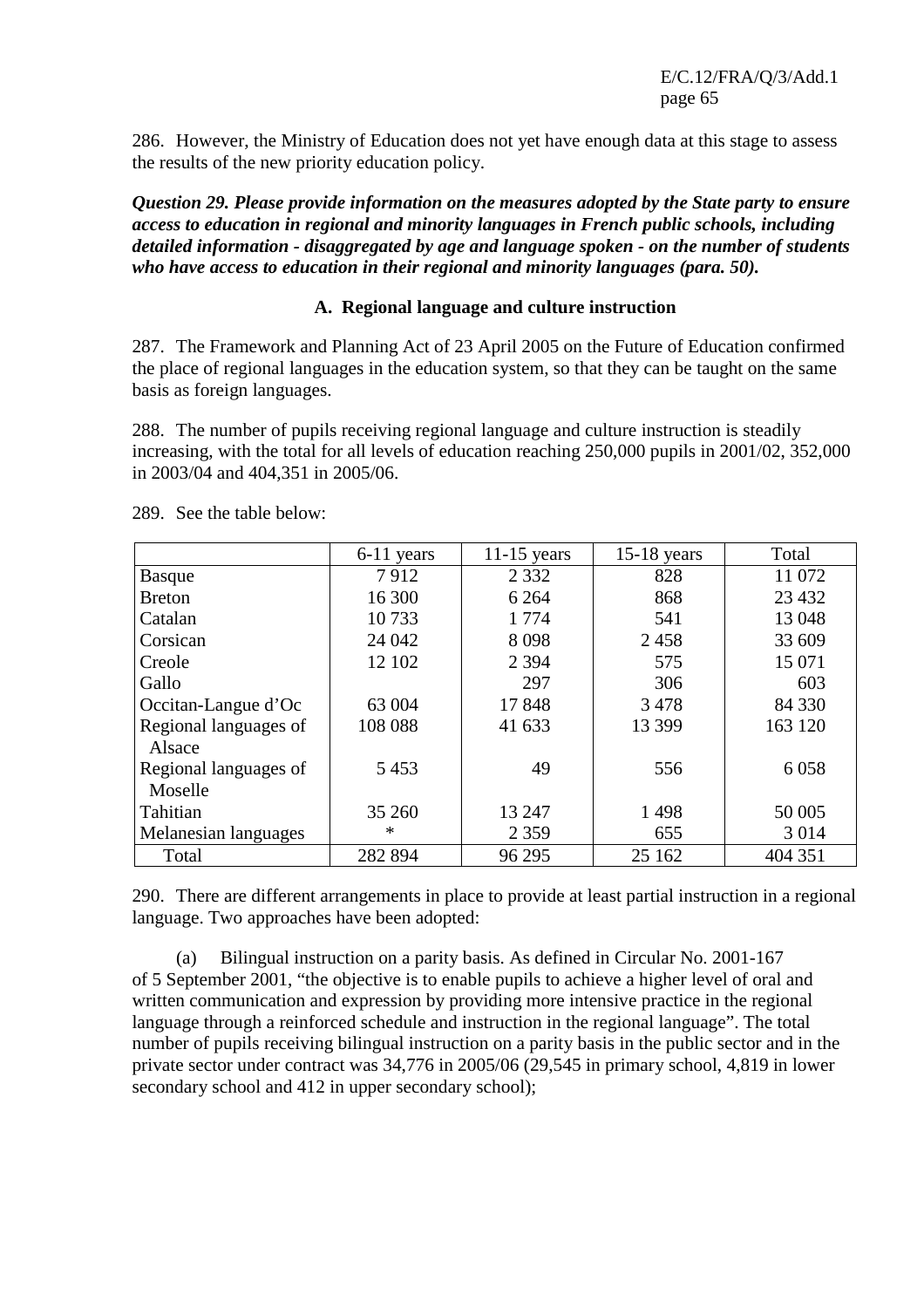(b) The total immersion method: a total of 8,206 pupils attended such instruction in schools run by associations in 2005/2006 (including 6,555 in primary schools). The Circular of 5 September 2001 provides that "such instruction may be dispensed in 'regional language' schools defined by order";

 (c) In the latter form of bilingual education, the regional language is used as the language of instruction for the other subjects taught, as well as in school life.

### **B. Language and culture of origin instruction**

291. Language and culture of origin instruction is dispensed as part of school education after classes or on Wednesdays or Saturdays, as a rule. Teachers from the countries concerned teach these subjects under bilateral agreements.

292. Instruction is supervised by the school inspectorates. The departmental school districts (*cartes scolaires*) are determined by the education authority inspectors (*inspecteurs d'académie*) in liaison with the General Directorate of School Education and the local consular authorities.

293. The teachers are appointed and paid by the embassies. These school districts are gradually being integrated in the school district map for modern languages where possible.

294. Premises and equipment are provided by local mayors. Even in classes held outside school hours, pupils remain under the authority of the school principal or director.

| Language        | Number of primary pupils | Number of secondary pupils |
|-----------------|--------------------------|----------------------------|
|                 | $(6-11 \text{ years})$   | $(11-16 \text{ years})$    |
| Algerian Arabic | 10799                    | 543                        |
| Moroccan Arabic | 24 2 35                  | 2411                       |
| Tunisian Arabic | 5 1 0 7                  | 575                        |
| Croatian        |                          | 18                         |
| Serbian         | 159                      |                            |
| Turkish         | 13 9 32                  | 3795                       |

#### *Question 30. Please provide detailed information on measures adopted by the State party to facilitate access to education for Traveller and Gypsy children, including measures to ensure their participation in mainstream education.*

295. The term "Travellers" (*Gens du voyage*) is now the official term used in the media and administration. According to the latest national statistics (February 2005), they include gypsies, fairground workers (30,000 families), circus workers (4,000 persons) and bargees (1,000 workers). The aim is still to integrate these children in the mainstream curriculum, with extra classes where necessary. Bridging programmes are in place to prepare them to join normal classes.

# **Kindergarten**

296. Priority is given to placing these children in kindergartens in their school district; in some cases transitional arrangements may be necessary, usually on a part-time basis.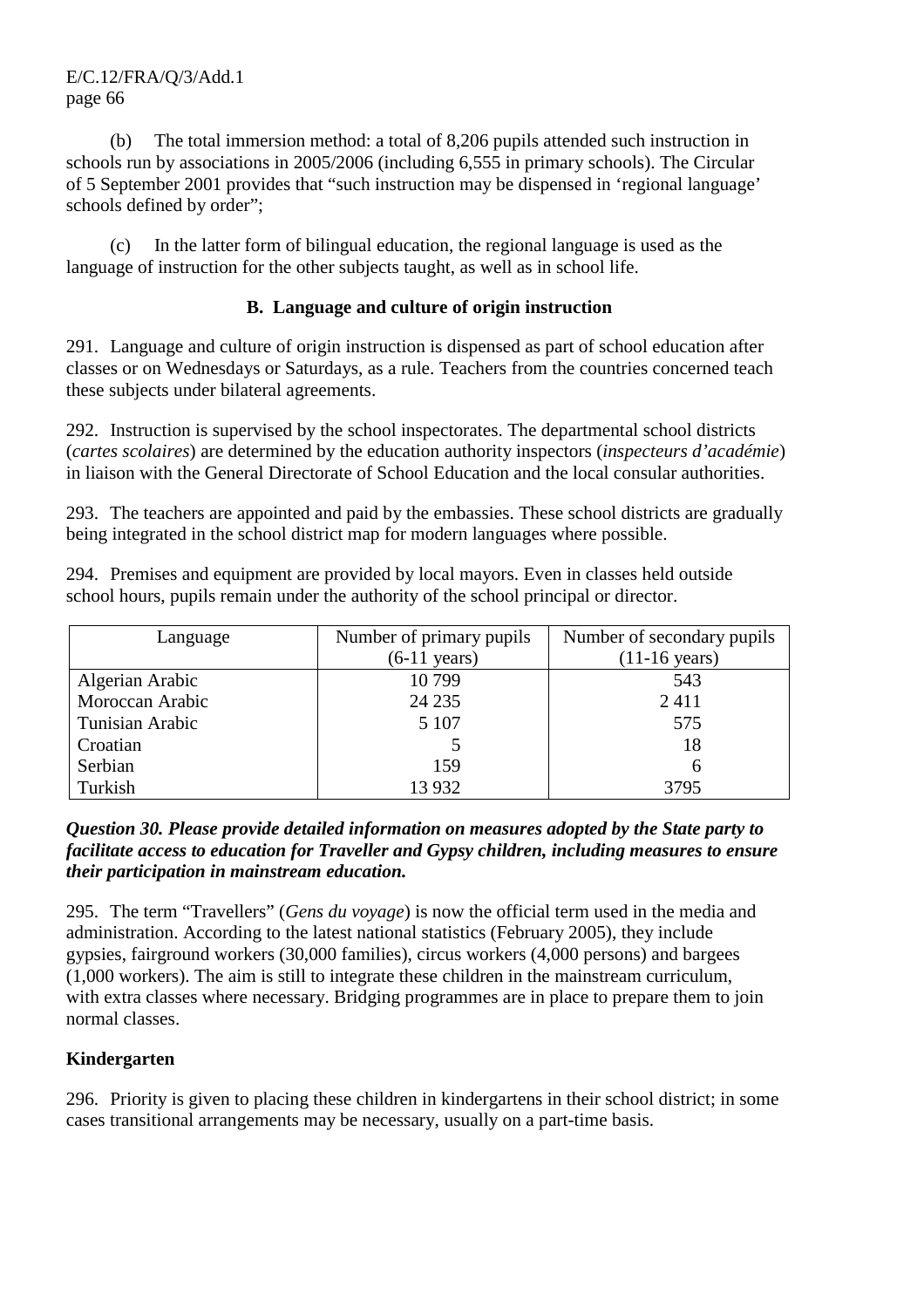#### **Elementary school**

297. Special arrangements may be envisaged as a temporary measure and only as a means of easing the transition into the mainstream curriculum.

298. These arrangements are as follows:

(a) Transitional classes in neighbourhood schools;

 (b) Special schools in a neighbourhood near their campsite. Around 42 mobile school units have been set up;

- (c) Mobile schools (caravan schools) for children whose parents are highly nomadic;
- (d) Associations providing learning assistance;
- (e) The National Distance Learning Centre (for highly nomadic families).

#### **Secondary school**

299. Transitional programmes such as catch-up classes are in place to assist the transition from primary to lower secondary school. There is a high demand for places in adapted general and vocational education sections. Some pupils enrol in general upper secondary education or in vocational training dispensed in vocational or technological upper secondary schools or provided by the integration centres run by the Ministry of Education. Although there has been an increase in the number of pupils who attend mainstream secondary education, this is still the exception rather than the rule. Integration of pupils over 16 years old (after compulsory schooling) is still rare and not without problems.

300. Academic centres for the education of new arrivals and Travellers' children (CASNAV) produce teachers' toolkits and provide teaching support to schools, as well as training for teachers and education staff.

301. Some CASNAVs cooperate with teacher training institutes in running initial training courses.

#### **Teachers and pedagogical support**

302. Many education authorities employ itinerant teachers in support units for Travellers to assist in the care and education of their children, as well as to facilitate dialogue with the families.

303. In many departments of the country, teachers with special duties are assigned to help teachers in regular classes provide care and academic support, as well as maintaining dialogue with children and their parents.

304. The appointment of a departmental coordinator in the office of the education authority inspector has been recommended. The coordinator is responsible for liaison with the different State services, CASNAVs, associations and the different partners involved.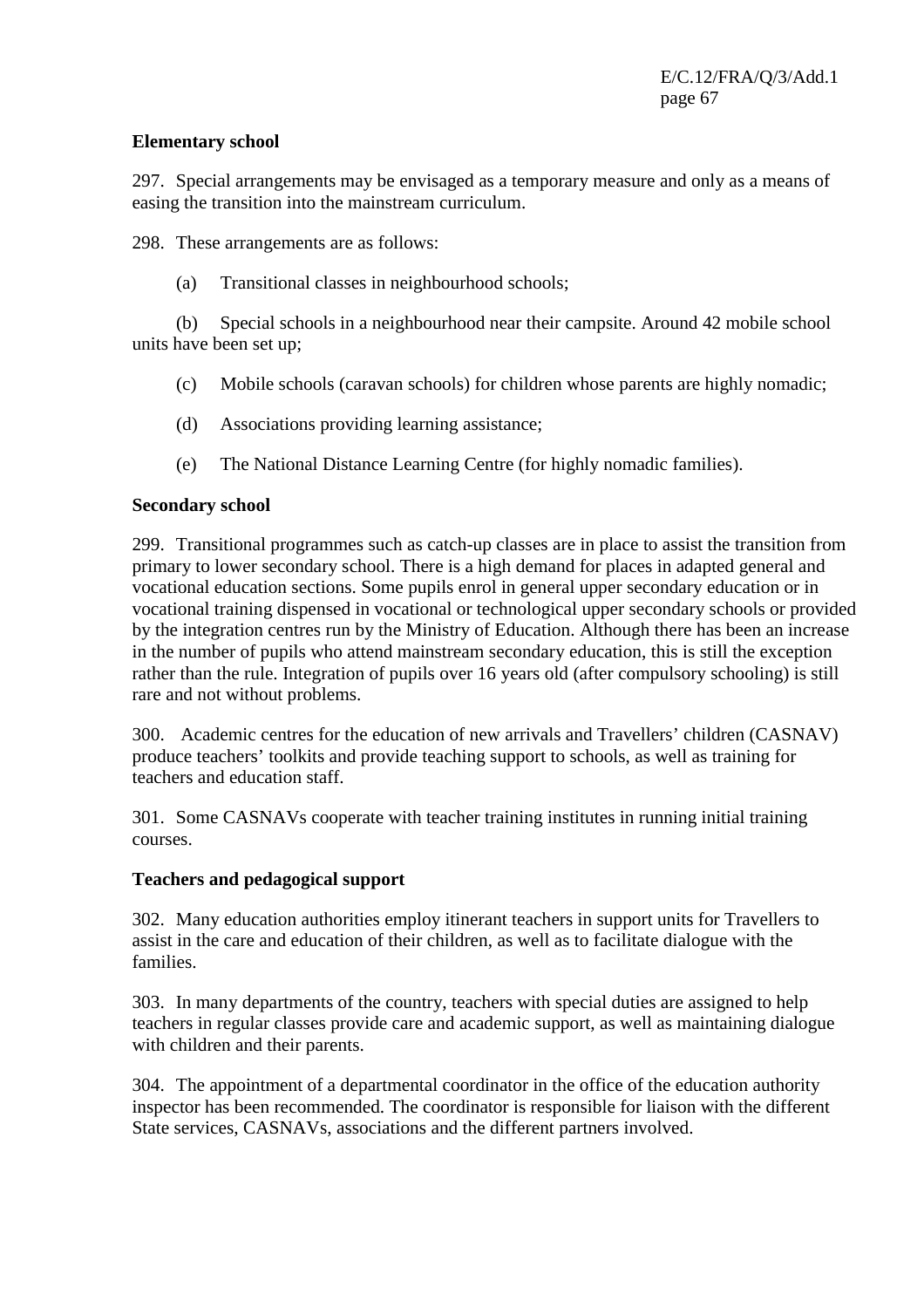#### **The partners**

305. Education authorities organize activities with institutional and civil society partners; the Action and Support Fund for Integration and the Prevention of Discrimination (FASILD) is the one mentioned most frequently, particularly with regard to training.

306. The Association to assist the schooling of Tsigane Children (ASET) is another partner that often works with education authorities by implementing measures to improve communication between the school and the family.

#### **Article 15: Cultural rights**

*Question 31. In addition to the information requested in paragraph 29 above, please provide information on the measures adopted by the State party to preserve regional and minority languages and to ensure the right of persons belonging to linguistic minorities to use their regional and minority languages and to enjoy their cultures, in particular through support to radio and television broadcasting in regional and minority languages (paras. 49-50).* 

307. The French Constitution of 4 October 1958 establishes the indivisibility of the Republic. It recognizes only one French nationality, which entails rights. There is no longer any legal discrimination between nationals of metropolitan and overseas France. The latter vote in all the elections, they are represented in Parliament, and they are free to move and reside anywhere on French territory. They also have European citizenship.

308. The Constitution differentiates between the following:

 (a) The overseas departments and regions referred to in article 73 of the Constitution (Guadeloupe, French Guiana, Martinique and Réunion) that are subject to the "legislative assimilation" system: national laws and regulations are automatically applicable, but may be adapted in the light of their special characteristics; such adaptations may be requested by Parliament or the Government, or by the territorial units themselves, if they have been legally authorized to do so. The overseas departments and regions may also draw up regulations on certain matters that are determined by statute, with the exception of sovereign matters (justice, public freedoms, etc.);

 (b) The overseas communities referred to in article 74 of the Constitution (Mayotte, St. Pierre et Miquelon, French Polynesia, Wallis and Futuna), whose status reflects their respective local interest within the Republic and affords them fairly extensive autonomy. An institutional act defines the distribution of powers between the State and the community. The latter's institutions can draw up regulations, including those on matters determined by statute, within the powers conferred on them. Some of these communities are governed by the principle of "legislative specificity": laws and regulations are applicable only if so expressly provided;

 (c) New Caledonia (title XIII of the Constitution) is in a special category, also governed by the principle of "legislative specificity".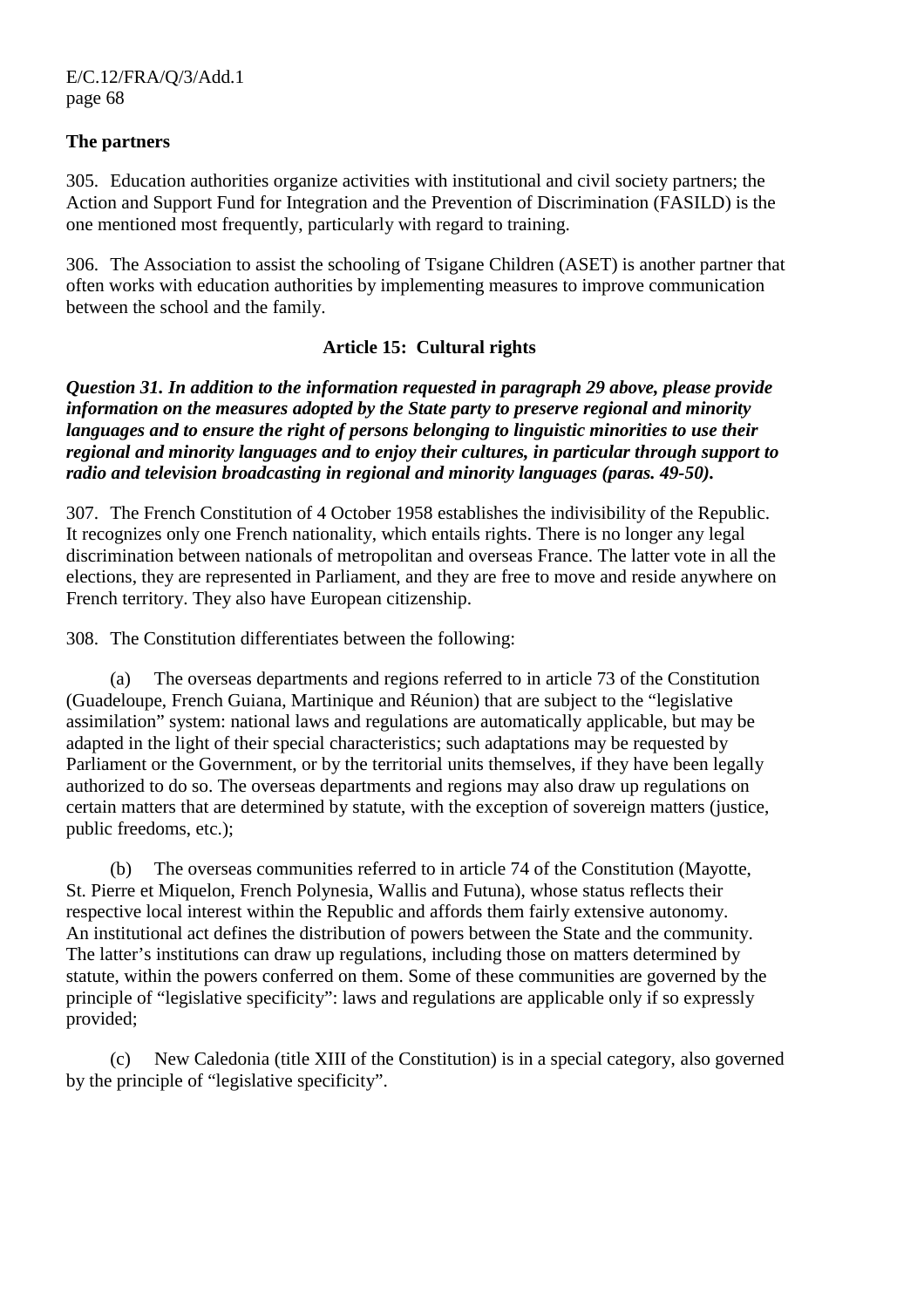309. Subject to a referendum, the Constitution allows a change of status from an overseas department or region to overseas community. Accordingly, on 7 December 2003, the voters of the communes of Saint-Barthélémy and Saint-Martin voted in favour of separation from Guadeloupe. Their status was changed to that of overseas communities on 15 July 2007, pursuant to the institutional and ordinary Acts of 21 February 2007 establishing statutory and institutional provisions concerning overseas France.

310. Alongside French, which in 1992 was officially enshrined as the "language of the Republic" in the Constitution of 4 October 1958 (art. 2), France has a policy of promoting its regional languages, particularly those of the overseas territories.**<sup>10</sup>**

311. Established in October 2001 and attached to the Ministry of Culture and Communications, the Department for the French Language and the Languages of France has confirmed the special role conferred by the State on these languages in the country's cultural life. The French education system recognizes the status of regional languages, and students can study them in metropolitan France and in its overseas territories in the same way as they study foreign languages.

312. In order to take local customs into account in French overseas communities, a body of special regulations has been developed for the indigenous communities on the promotion of regional languages and educational and cultural strategies in those communities.

313. The teaching of regional cultures and languages was introduced in educational establishments in the area in which those languages are spoken by the Act of 11 January 1951 on the teaching of local languages and dialects. Known as the "Deixonne Act", it was extended to the regional languages in use in overseas departments by the Framework Act on overseas France, No. 2000-1207 of 13 December 2000.

314. Under articles L.4433-25, L.4433-26 and L.4422-27 of the Territorial Authorities Code (CGCT), deriving from Act No. 84-747 of 2 August 1984 on the jurisdiction of the regions of Guadeloupe, French Guiana, Martinique and Réunion, the Regional Council is responsible for determining which additional educational and cultural activities related to knowledge of regional languages and cultures can be organized in schools within the region's jurisdiction.

 $\overline{a}$ **<sup>10</sup>** The Ministry of Culture and Communications (Department for the French language and the Languages of France) has compiled a list of the principal overseas regional languages. They are: French-based Creoles (Guadeloupean, Guyanese, Martiniquan, Reunionese); (Bushinenge Creoles of French Guiana (Anglo-Portuguese-based): Saramaca, Aluku, Njuka, Paramaca); the Amerindian languages of French Guyana (Galibi (or Kalina), Wayana, Palikur, Arawak (or Lokono), Wayampi, Emerillon); Polynesian languages (Tahitian, Marquesan, Tuamotuan, and Mangareva languages and the Austral Island languages of Ruturu, Raivavae and Rapa); Mayotte Malagasy and Bantu (Mayotte); Melanesian languages (New Caledonia: Grande Terre: Nyelâyu, Kumak, Caac, Yuaga, Jawe, Nemi, Fwâi, Pije, Pwaamei, Pwapwâ, Voh-Koné, Cèmuhi, Paicî, Ajië, Arhâ, Arhö, Ôrôê, Neku, Sîchë, Tîrî, Xârâcùù, Xaragurè, Drubéa, Numèè; Loyalty Islands: Nengone, Drehu, Iaai, Fagauvea); Wallissian, and Futunian (Wallis and Futuna Islands).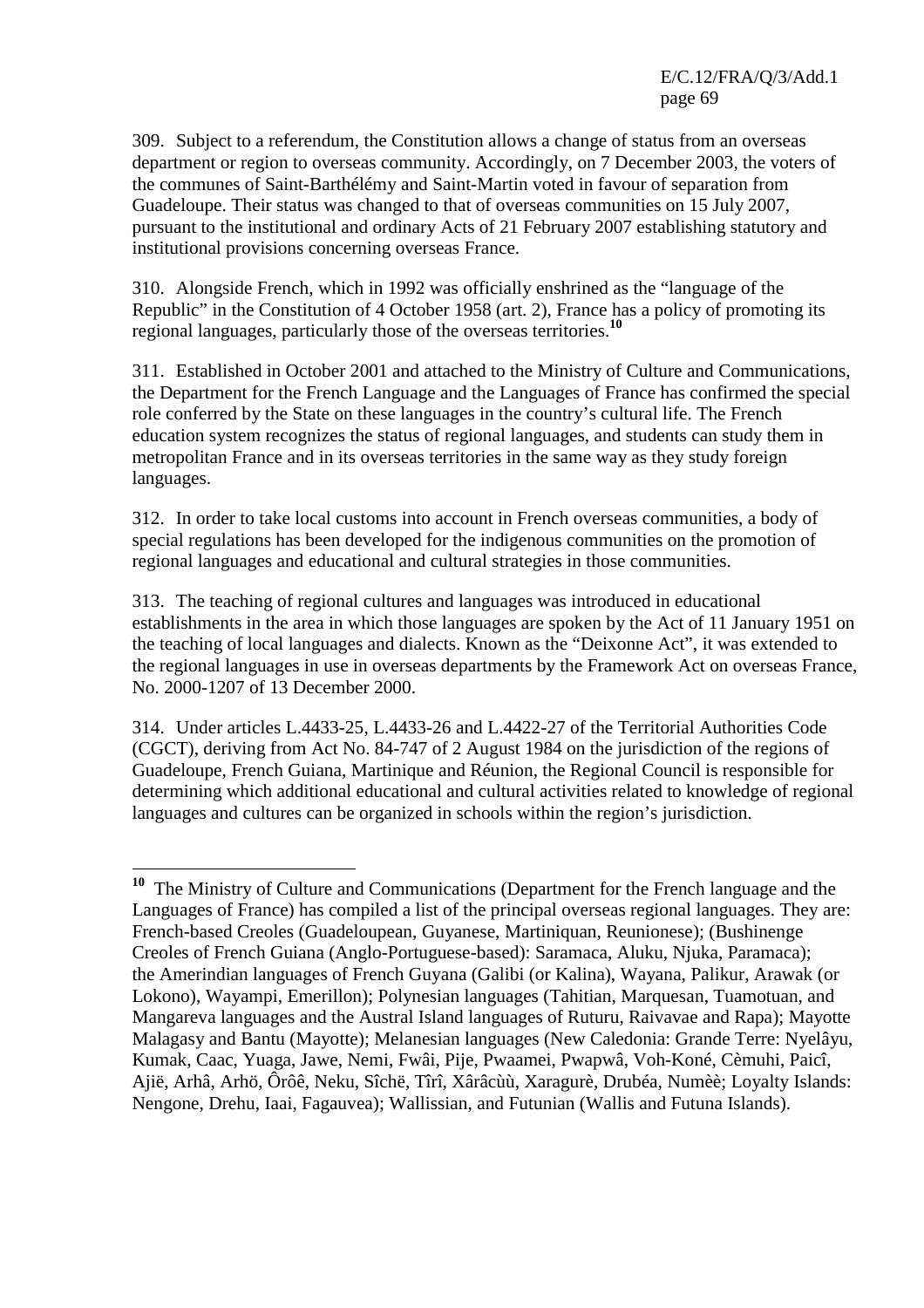315. Building on these legislative developments, article 34 of the Framework Act on overseas France, No. 2000-1207 of 13 December 2000, provides that the regional languages in use in overseas departments are part of the linguistic heritage of the Nation; accordingly, policies to promote them have been strengthened.

316. Lastly, the Framework and Planning Act on the future of education, No. 2005-380 of 23 April 2005, reaffirmed the place of regional language and culture instruction within the French educational system; article 20 of the Act stipulates that such teaching shall be developed under agreements between the State and the authorities of the territories where the languages are used. These agreements provide the territorial authorities with an opportunity to be involved in spreading the teaching of regional languages and cultures, which has been extended to include Tahitian, the Melanesian languages and Creole, pursuant to article 34 of the Act of 13 December 2000. The signature of these agreements also strengthens the partnership between the territorial authorities and the regional language councils established in the four overseas education authorities of French Guyana, Guadeloupe, Martinique and Reunion under the Decree of 31 July 2001 on the establishment of regional language councils in education authorities.

317. This body of legislation has strengthened the role of overseas regional languages.

318. For example, Creole can be taken as an optional paper (since 2004) or a compulsory paper (since 2007) in the general or technical baccalaureate examination. Since 1995, the Arts Faculty in Martinique has offered a degree in Creole and the *Université des Antilles et de la Guyane* offers a master's diploma in regional language and culture. A secondary school teaching certificate (CAPES) in Creole was also established in 2002. Since 2006, all candidates for the competitive examination for schoolteachers can ask to take an optional paper in the regional language. The adaptation of history and geography syllabi to conditions in overseas territories also reflects the recognition of regional identities.

319. In order to increase the knowledge of the Amerindian languages of French Guiana, to codify them and to develop pedagogical tools for teaching them, the Ministry of Culture launched a multi-year action plan on the use of language in French Guiana. The branch of the teacher training institute in French Guiana organizes introductory courses to the Amerindian languages for all second-year students. It is worth noting that the education authorities provide continuous support to the school communities along the rivers and in isolated areas where the Amerindian and Bushinenge peoples live. Action programmes have been implemented by the education authorities (distance education programmes).

320. Specific activities to promote regional languages have also been conducted in the overseas communities.

321. In the departmental community of Mayotte, most of the population speak the two local languages, Shimaroé and Shiboushi; the illiteracy rate is high and few people speak French. The establishment of an institute to teach French by the Regional Council in 1997 has led to linguistic research on these two local languages and to the development of methods for teaching French that take into account the cultural particularities of the community. Appropriate pedagogical tools have been adopted and teachers have been trained; most of the Maore teachers have a better knowledge of the local languages than of French.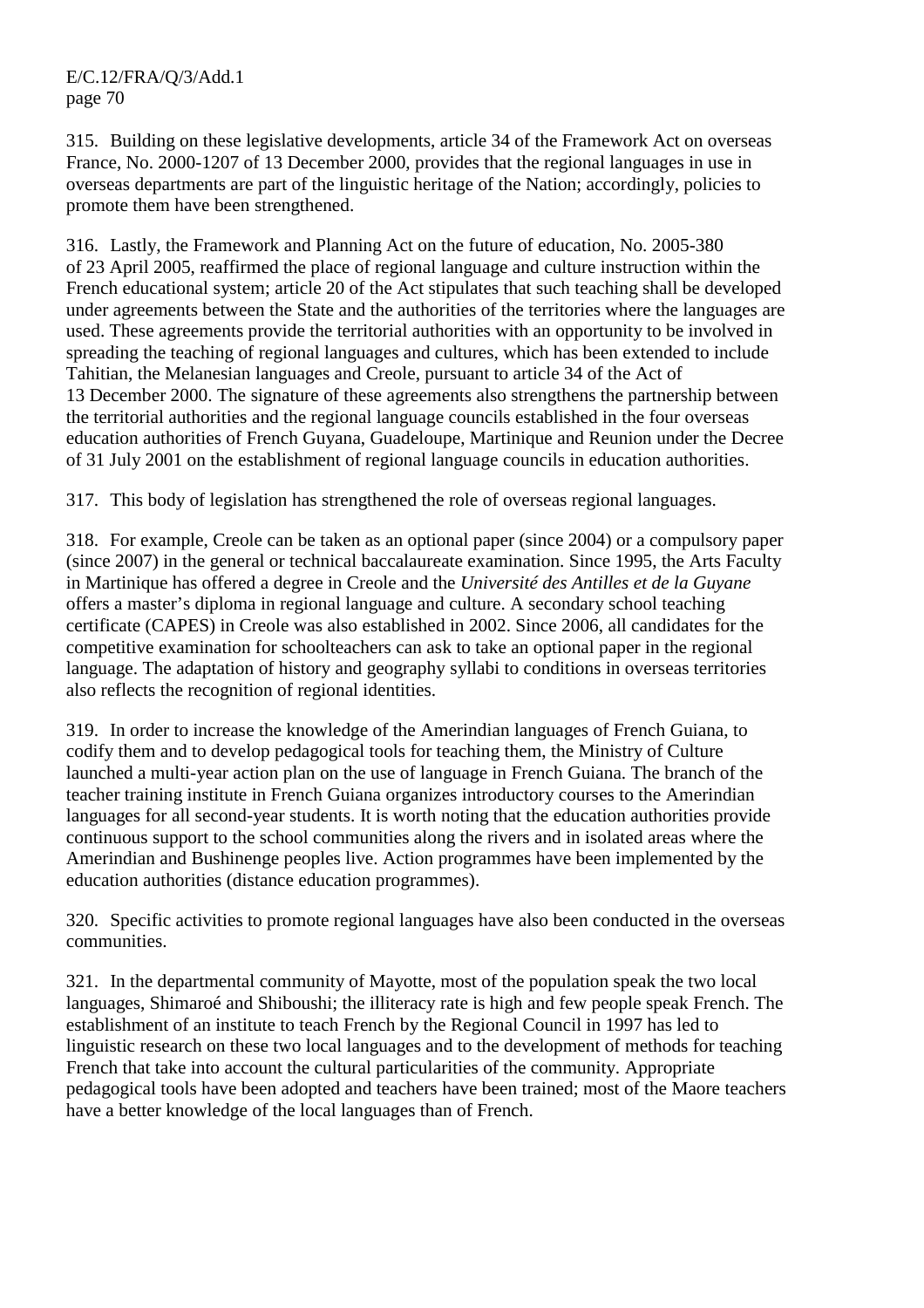322. The establishment of a subsidiary education authority in Mayotte in 2000 has helped improve the educational environment and training provision. Since the Act of 11 July 2001 on Mayotte was adopted the Regional Council has been assisted by a council for culture, education and the environment (L.3533-4 of the Territorial Authorities Code).

323. Under articles L.3551-24 and L.3551-25 of the Code, the local authorities can sign agreements with public broadcasting companies to promote television and radio programmes aimed at developing the languages and the culture. The authorities may also propose a plan to strengthen the teaching of French and to improve the teaching of Maore languages and culture. An agreement between the departmental community and the State regulates the way in which this plan is implemented. In French Polynesia, article 57 of Institutional Act No. 2004-192 of 27 February 2004 on the autonomy of French Polynesia provides that, alongside French, "the official language of French Polynesia", "the Tahitian language is a fundamental element of cultural identity; it cements social cohesion, it is means of daily communication; it is recognized and must be preserved, together with the other Polynesian languages, alongside the language of the Republic in order to ensure the cultural diversity that is one of the major assets of French Polynesia. The languages of French Polynesia are French, Tahitian, Marquesan, Tuamotuan and Mangareva. Tahitian is a subject taught during the regular timetable of nursery and primary schools, secondary schools and higher education establishments. Based on a decision of the Assembly of French Polynesia, the Tahitian language may be replaced in certain schools or establishments by one of the other Polynesian languages. The study and pedagogy of the Tahitian language and culture are taught in teacher training institutes".

324. As with the Creole languages, Tahitian and the Melanesian languages may be taken as compulsory or optional subjects in the general or technological baccalaureate examination. There is a university course on the Tahitian language (two-year undergraduate degree, bachelor's or master's degree). A secondary school teaching certificate in Tahitian and French has also been introduced, and a Marquesan language academy has been established.

325. In New Caledonia, French is the official language, together with the 27 vernacular languages based on oral tradition, all very different one from another, spoken in well-defined geographical regions (linguistic zones).**<sup>11</sup>**

326. Institutional Act No. 99-209 of 19 March 1999 recognizes "the Kanak languages" as "languages for teaching and cultural purposes" (art. 215). This article also stipulates that, "in order to promote its cultural development, New Caledonia, having consulted the provinces, signed a special agreement with the State. This refers, in particular, to the Kanak cultural heritage and the Tjibaou cultural centre". Under this special agreement, signed by the State and

 $\overline{a}$ 

**<sup>11</sup>** According to figures from the 1996 census, the main languages are: Drehu spoken in Lifou (11,338 speakers), Nengone spoken in Maré (6,377 speakers), Paicî spoken in Poindimié, Ponérihouen, Koné (5*,*498 speakers), Ajië spoken in Houailou (4,044 speakers) and Xârâcùù spoken in Canala and Thio (3,784 speakers). The least spoken languages are: Arho (PoyaiHouailou, 62 speakers), Arhâ (Poyakiouailou, 35 speakers) and Pwapwâ (Gomen, 16 speakers). Almost no one speaks Sisho (the Bourail region) (4 speakers according to the 1996 census) and Wâmwang (Iconé) has almost disappeared.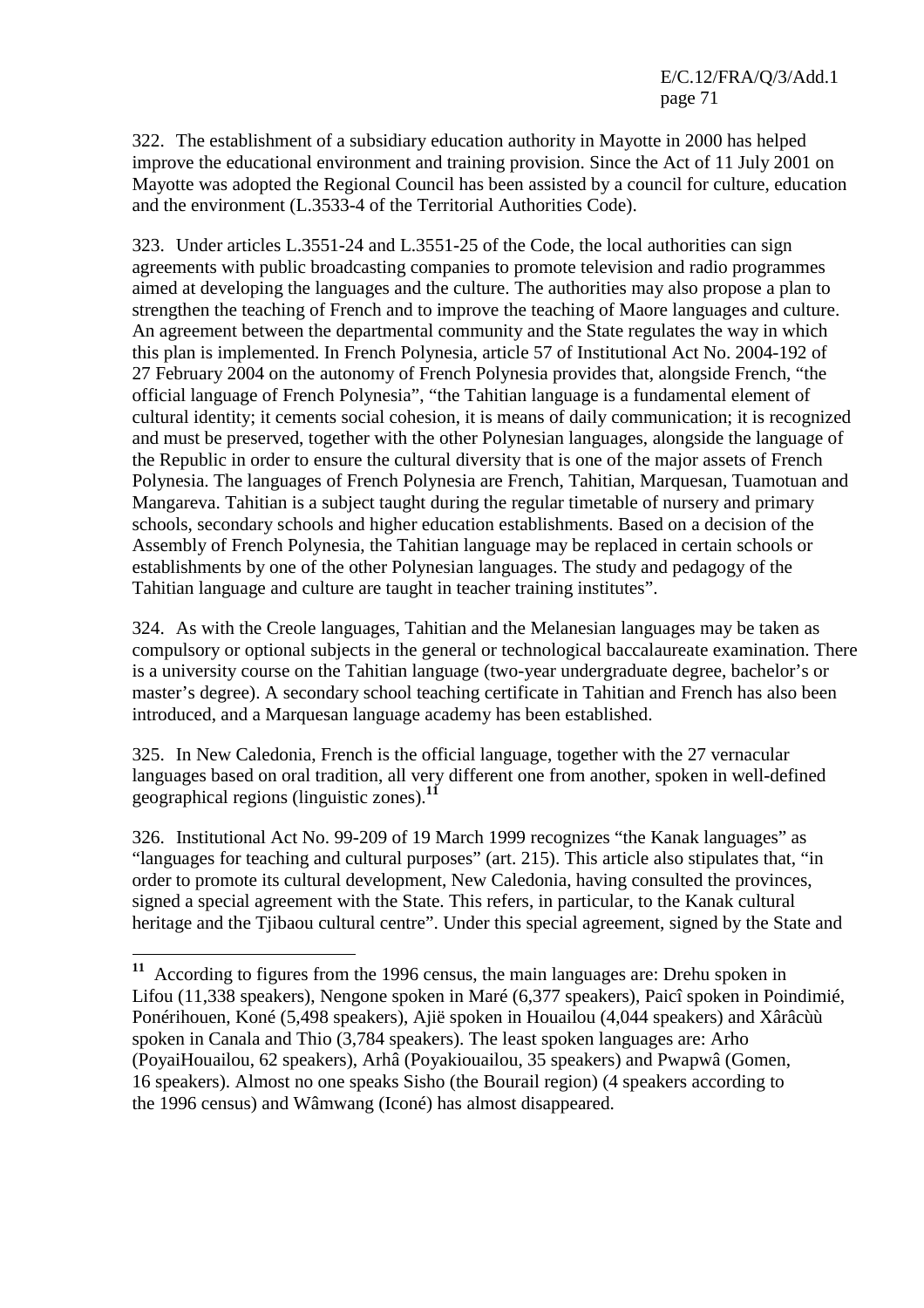New Caledonia on 22 January 2002, commitments were made concerning the adaptation of school curricula to the cultural and linguistic conditions within the remit of the provinces, and on scientific research, university courses and teacher training. The special agreement provides for the introduction of a bachelor's degree in regional language and culture as an extension to the two-year diploma. This bachelor's degree was included in the 2002-2003 institutional contract (*contrat d'etablissment*) concluded between the Ministry of Education and the University of New Caledonia. The agreement also provides for Melanesian language teaching to be incorporated into the training of primary and secondary-school teachers, as well as the establishment of a Melanesian languages academy (a territorial public establishment).

327. A framework for teaching the vernacular languages has also existed at the primary level since 1990 and, in 1992, the Melanesian regional languages taught in secondary schools were included in the oral and written examinations for the baccalaureate.

328. The institutional structure of the Wallis and Futuna islands is characterized by the coexistence of a State administration, a territorial assembly, three kingdoms organized with a hierarchy of traditional chiefdoms, as well as the strong influence of the Church at all levels of social life. Act No. 61-814 of 29 July 1961 provides for a unique system of administration. Primary education is ceded to the Catholic mission under a five-year agreement. The educational objectives are identical to those of public education in metropolitan France. Supervision is exercised by the State.

329. French, spoken almost exclusively in school, is currently the language of education. As regards the promotion of overseas regional languages, the agreement of 16 October 2006 ceding primary education to the Catholic mission provides that the nursery and elementary school syllabus may include courses or activities delivered or organized in the Wallisian or Futunian languages. This provision already appeared in the previous agreement, dating from 1995. In nursery schools, children whose parents so request are taught initially in the local language. It is only gradually that lessons are conducted in French. In elementary schools, while the national curriculum is followed, the local language is offered as part of modern language teaching.

330. During their training, teachers are taught how to teach local languages and cultures. The branch of the University Teacher-Training Institute of the Pacific in the Wallis and Futuna Islands, which trains the teachers of the territory, offers a teaching module on vernacular languages as part of the three-year training course.

### *Question 32. Please provide information on the present position of the State party with regard to the ratification of the Council of Europe Framework Convention on the Protection of National Minorities and the European Charter for Regional and Minority Languages.*

# **1. The Framework Convention on the Protection of National Minorities**

331. France does not recognize the existence on her territory of minorities as holders of collective rights that are enforceable under its legal system. France considers that the application of human rights to all citizens of a State, on an equal basis and without discrimination, normally provides them, irrespective of their situation, with the full protection which they may claim. This conception of human rights thus sets a particularly high standard.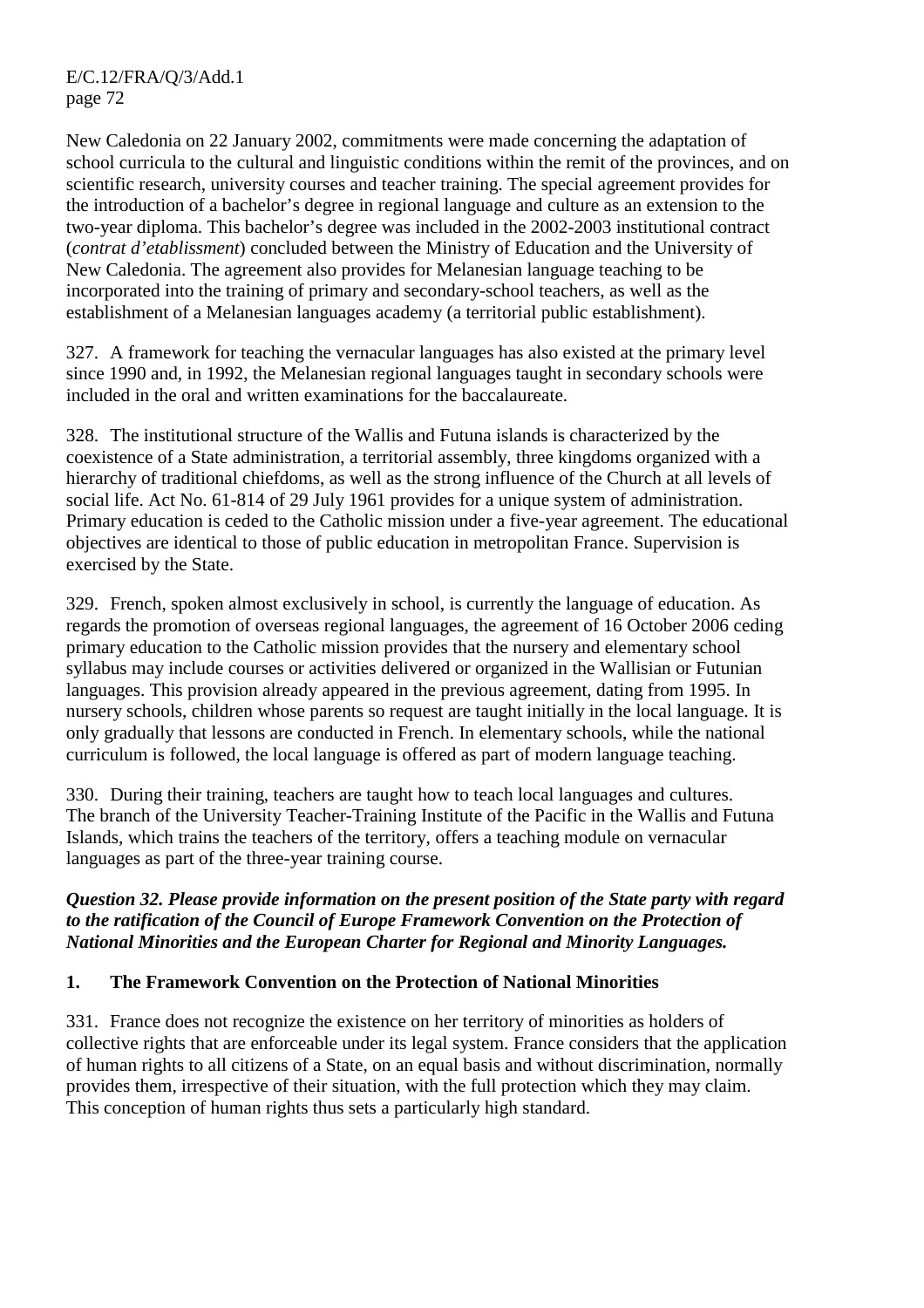E/C.12/FRA/Q/3/Add.1 page 73

332. The traditional doctrine of French law on minorities stems from principles rooted in the history of France and established in the Constitution. It is based on two fundamental concepts:

(a) Equality of citizens' rights, which implies non-discrimination;

 (b) The unity and indivisibility of the Nation, encompassing both the territory and the population.

333. In concrete terms, this approach establishes the principle that the affirmation of identity stems from a personal choice, not from applicable criteria defining a given group a priori. This approach protects the right of each individual to identify with, and to reject, a given cultural, sociological, historical, religious or philosophical tradition. Any defence of cultural specificity must go hand in hand with the fundamental right to refuse it. France has always emphasized this point before international bodies, pointing out what it considers to be the possible adverse effects of an overly rigid conception of the protection of minorities, in particular the attempt to lay down general criteria for membership of minorities or even to carry out censuses of persons belonging to these minorities.

334. France is thus in a special position, often misunderstood by our partners. It has no difficulty in accepting principles of protection of persons belonging to minorities deriving, inter alia, from the principle of non-discrimination contained in article 14 of the European Convention on Human Rights.

335. However, France is unable to accede to international legal instruments that recognize the existence of communities and grant them collective rights.

336. France considers that the protection of minorities does not necessarily imply granting collective rights, but rather requires rigorous implementation of the principle of non-discrimination.

337. That is the approach adopted by the European Union.

 (a) Article 13 of the Treaty establishing the European Community provides that: "Without prejudice to the other provisions of this Treaty and within the limits of the powers conferred by it upon the Community, the Council, acting unanimously on a proposal from the Commission and after consulting the European Parliament, may take appropriate action to combat discrimination based on sex, racial or ethnic origin, religion or belief, disability, age or sexual orientation." The protection of minorities, an area in which the European Community does not have express competence, is thus seen from the standpoint of non-discrimination.

 (b) To that end, Council Directive 2000/43/EC of 29 June 2000 was adopted, implementing the principle of equal treatment between persons irrespective of racial or ethnic origin. The purpose of the Directive is to establish a framework to combat racial and ethnic discrimination and its scope is very wide, because it applies: "to all persons, as regards both the public and private sectors, including public bodies, in relation to conditions for access to employment, to self-employment and to occupation [...] employment and working conditions, [...] membership of and involvement in an organization of workers or employers, [...] social protection, [...] social advantages; [...] education; [...] access to and supply of goods and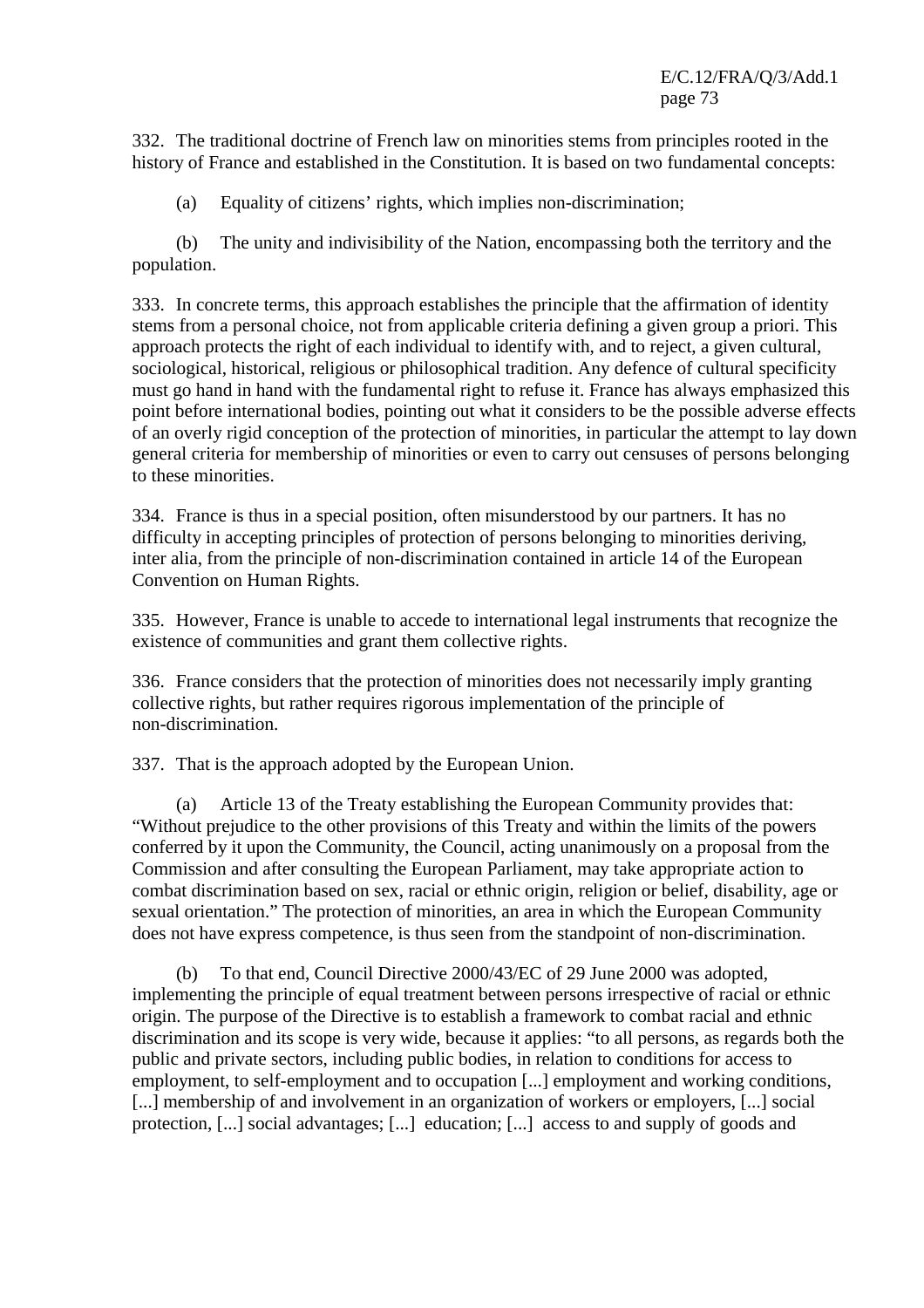services which are available to the public, including housing." This implies that a Member State cannot treat its nationals differently based on their race or their ethnic origin, or even discriminate between its nationals and foreigners. However, discrimination against third-country nationals on grounds other than those excluded by the Directive is accepted according to article 3 (2) of the Directive, which provides that the Directive: "does not cover difference of treatment based on nationality and is without prejudice to provisions and conditions relating to the entry into and residence of third-country nationals and stateless persons on the territory of Member States, and to any treatment which arises from the legal status of the third-country nationals and stateless persons concerned".

338. France is a party to the main international instruments that prohibit discrimination. It has ratified the European Convention for the Protection of Human Rights and Fundamental Freedoms, article 14 of which forbids any kind of discrimination. It is also a party to the International Convention on the Elimination of All Forms of Racial Discrimination, signed on 7 March 1966, which entered into force in France in 1971, and it has acceded to the International Covenant on Civil and Political Rights of 16 December 1966, which entered into force in France in 1981.

339. France has also signed the Additional Protocol to the European Social Charter Providing for a System of Collective Complaints of the Council of Europe, which it ratified on 7 May 1999.

340. In recent years, France has strengthened its arsenal of laws and regulations to combat all forms of discrimination more effectively. It has thus built up an extensive body of law against discrimination.

341. Based on the principle of non-discrimination contained in the Constitution and embodied in the defence of the principle of equality, the relevant Government policies are targeted at economically vulnerable sectors of the population living in "disadvantaged neighbourhoods". This group happens to include people of immigrant origin. However, these policies are based on economic criteria and are not aimed at "minority groups". For example, special measures have been taken in several areas.

# **(a) In schools**

342. An "anti-racist" week is now organized in schools in March each year.

343. In addition, circular No. 2002-63 of 20 March 2002 drew the attention of school principals to the education of foreign students in primary and secondary school. The circular recalls that "there can be no distinction between French and foreign students as regards access to public education services", and stipulates that "as in the case of French children, it is the mayor who should issue the enrolment certificate on the basis of which the school principal admits a child". Circular No. 2002-100 of 25 April 2002 on the organization of schooling or apprenticeships for pupils newly arrived in France without an adequate knowledge of French stipulates that "the obligation to admit children to school applies to both pupils newly arrived in France and other pupils, based on ordinary law and the principle of compulsory education". This circular also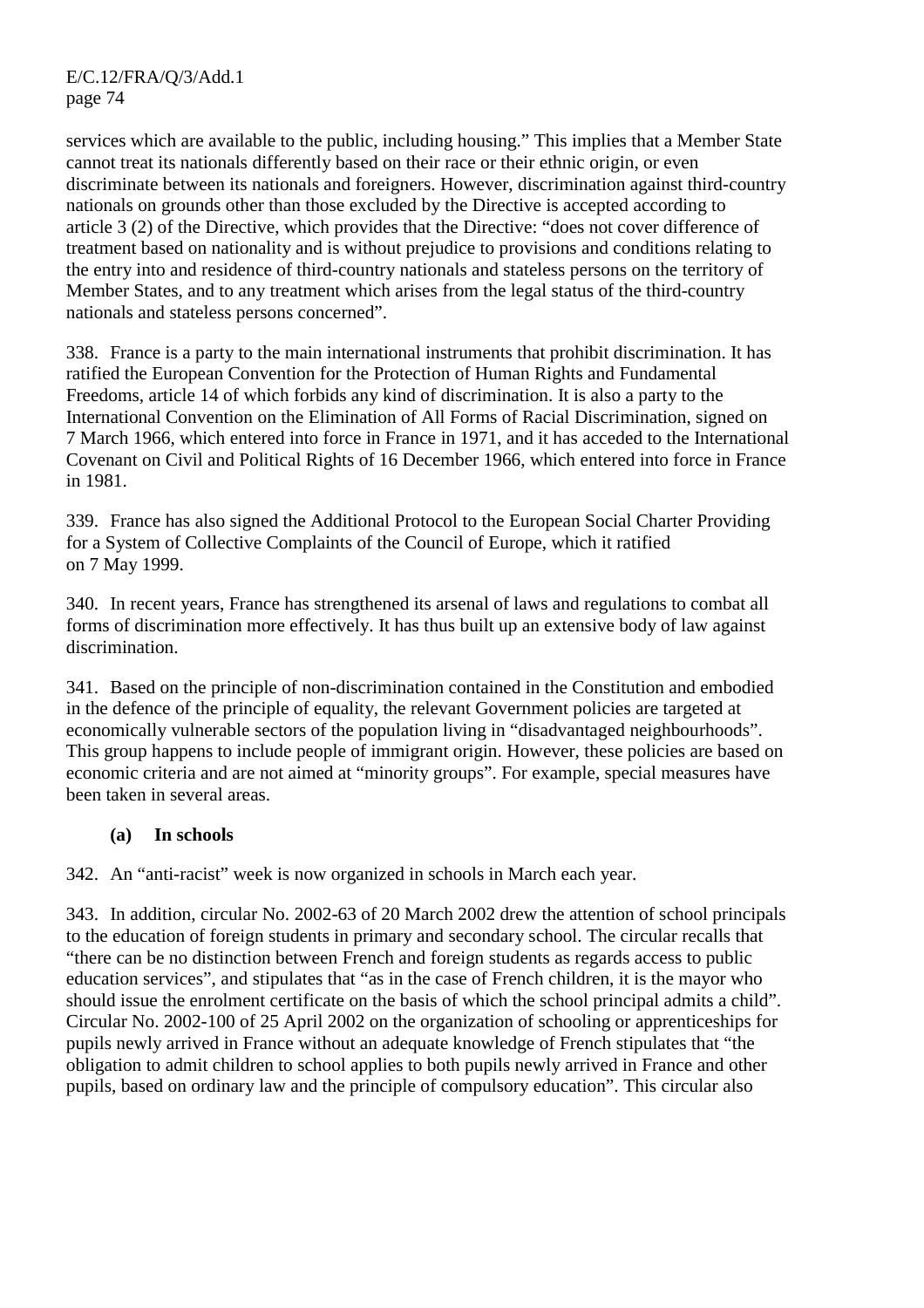E/C.12/FRA/Q/3/Add.1 page 75

insists on the fact that "the reception of newly arrived pupils requires special attention" and, in this regard, recommends information and support to be provided to the pupils concerned and their families.

344. Lastly, in recent years the Ministry of Education has established preparatory classes for the top-ranking higher education establishments (*grandes écoles*) in upper secondary schools in disadvantaged neighbourhoods. The distribution of these classes has almost stabilized, as enrolment is no longer increasing. Efforts are now focused upstream, in particular on partnerships between secondary schools in these neighbourhoods and the *grandes écoles*, including within the framework of the Inter-Ministerial Committee on Integration. These partnerships are aimed at integrating young people from disadvantaged neighbourhoods and those of immigrant origin in particular. The objective is to encourage successful students to be more ambitious and to guide them towards higher education. The Ministry of National Education, Higher Education and Research and the Association of *grandes écoles* (*Conference des grandes écoles*) are currently developing a national convention to this end, which will be followed by local conventions. In addition, 30,000 merit scholarships are awarded every year to secondary school pupils, of which one third are for young people from deprived urban areas. These may be followed by further scholarships at the higher education level.

## **(b) Housing**

345. The French Government has initiated a proactive urban renewal policy to open up urban ghettos and promote social diversity. A massive plan to redress the housing shortage by financing 500,000 social housing units over a period of five years has also been implemented. Under the plan, 100,000 private rental housing units will be put back on the market during the same period, starting from 2005.

### **(c) Travellers**

346. Almost all of the departmental plans on facilities for Travellers required under the Act of 5 July 2000 have been adopted. The Act sets out the conditions to be met by Travellers' camp facilities, after prior assessment of needs and availability, and taking into consideration the frequency and duration of stays, school enrolment possibilities, access to health care and opportunities for engaging in an economic activity.

### **(d) Combating discrimination**

347. The issue of combating discrimination took on new proportions with the establishment of the High Authority to Combat Discrimination and Promote Equality (HALDE) under the Act of 30 December 2004. HALDE is composed of a council of 11 members and will have jurisdiction over all forms of discrimination prohibited by law or by the international commitments which France has undertaken. It should be noted that Title II of the said Act deals with the implementation of the principle of equal treatment between persons irrespective of ethnic origin, thus giving effect to Directive No. 2000/43/CE of 29 June 2000 implementing the principle of equal treatment between persons irrespective of racial or ethnic origin. Pursuant to the Directive, Article 19 of the Act provides that where a charge of discrimination is brought before the courts concerning a specific measure, the burden of proof is upon the legal person or individual accused of discrimination.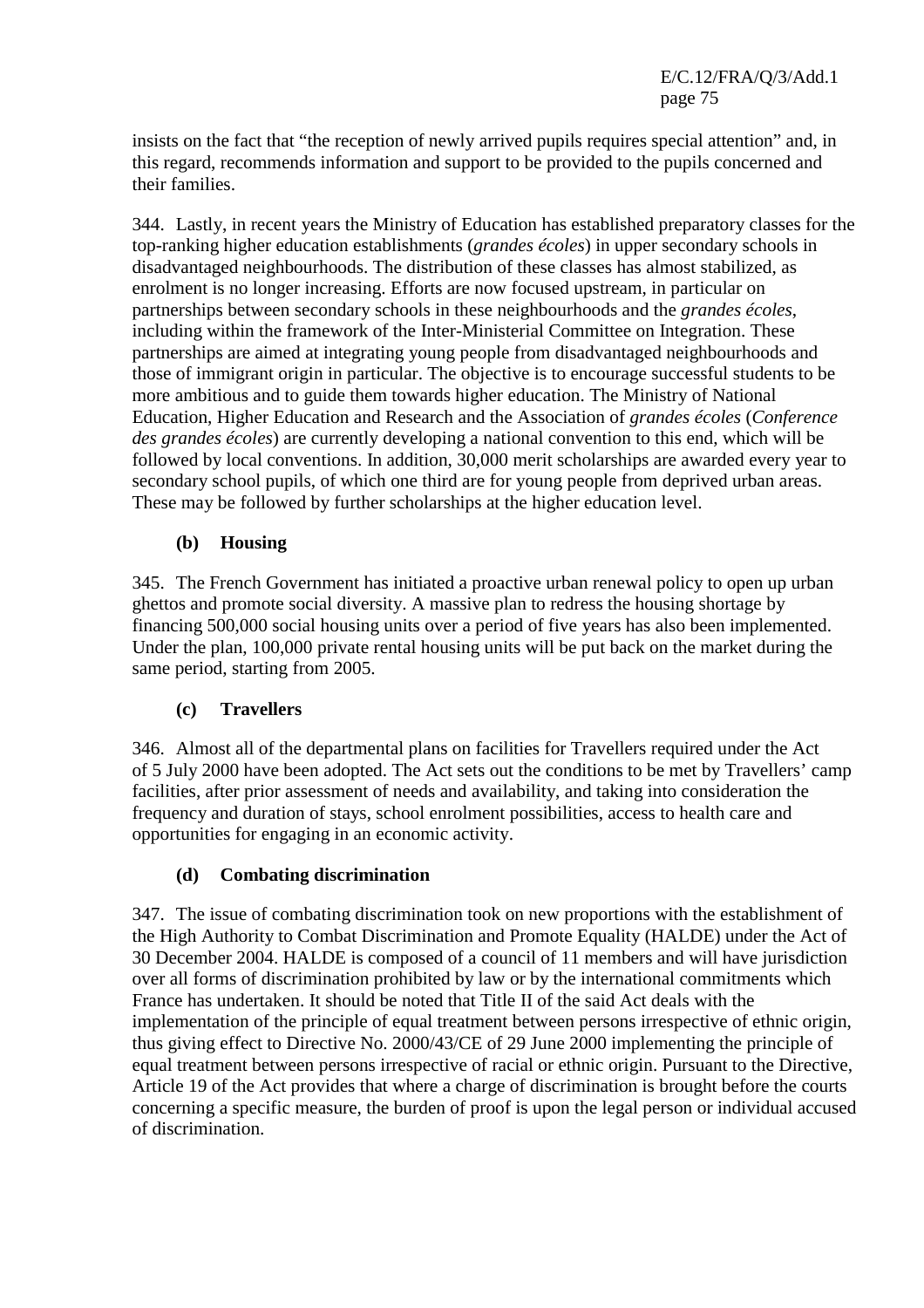# **(e) Improvements to the situation of new arrivals**

348. The Act of 18 January 2008 established the National Agency for the Reception of Foreign Nationals and Migration (ANAEM) and the new "reception and integration contract" henceforth offered to all foreigners obtaining residency in France for the first time. The statute of the National Agency for the Reception of Foreign Nationals and Migration was set out by the Decree of 20 April 2005.

## **II. The European Charter for Regional or Minority Languages**

349. France signed the European Charter for Regional or Minority Languages on 7 May 1999. However, in June 1999, the Constitutional Council found that a number of the general provisions of the Charter were contrary to certain general principles of the French Constitution and it was therefore not ratified.

350. The idea of conferring rights upon "groups" of persons speaking regional and minority languages that might be used in certain parts of France, as well as the idea of the right to use a language other than French in public life, was found to be contrary to the constitutional principles of the indivisibility of the Republic, equality before the law and unity of the French people, on the one hand and, on the other hand, contrary to article 2 of the Constitution, which states that French is the language of the Republic.

351. Although France has not ratified the European Charter for Regional or Minority Languages, it nevertheless pursues a proactive policy in this regard and has given priority to the development of regional languages.

### **(i) General activities**

352. The National Conference on the Languages of France (*Assises nationales des langues de France*) held in Paris on 4 October 2003 discussed the richness of the languages of France, which are part of the national heritage and vehicles for creativity, as well as their place in building Europe and decentralization, and ways in which they can be developed.

353. France, and the Ministry of Culture and Communication in particular, has adopted a two-track approach. It provides financial support to cultural projects which bring the languages of France to life through theatre, song, books and all other forms of expression. At the same time, it seeks to address the perceptions and prejudices attendant on French linguistic diversity and to demonstrate the value of the languages which, with French, have shaped French collective identity and which contribute to its influence.

354. Furthermore, under the terms of the Act of 1 August 2000 on freedom of communication and under the terms of their contracts, public service radio and television companies contribute to giving a voice to the main regional languages in metropolitan France.

355. Lastly, the number of courses taught on regional languages and cultures continues to grow. In a large number of education authority areas, this growth shows that such courses are now established on a lasting and sustainable basis, which appears to go hand in hand with improved recognition and integration of these courses into the modern languages curricula offered to families. Recent surveys show that bilingual tuition on an equal basis with teaching in French is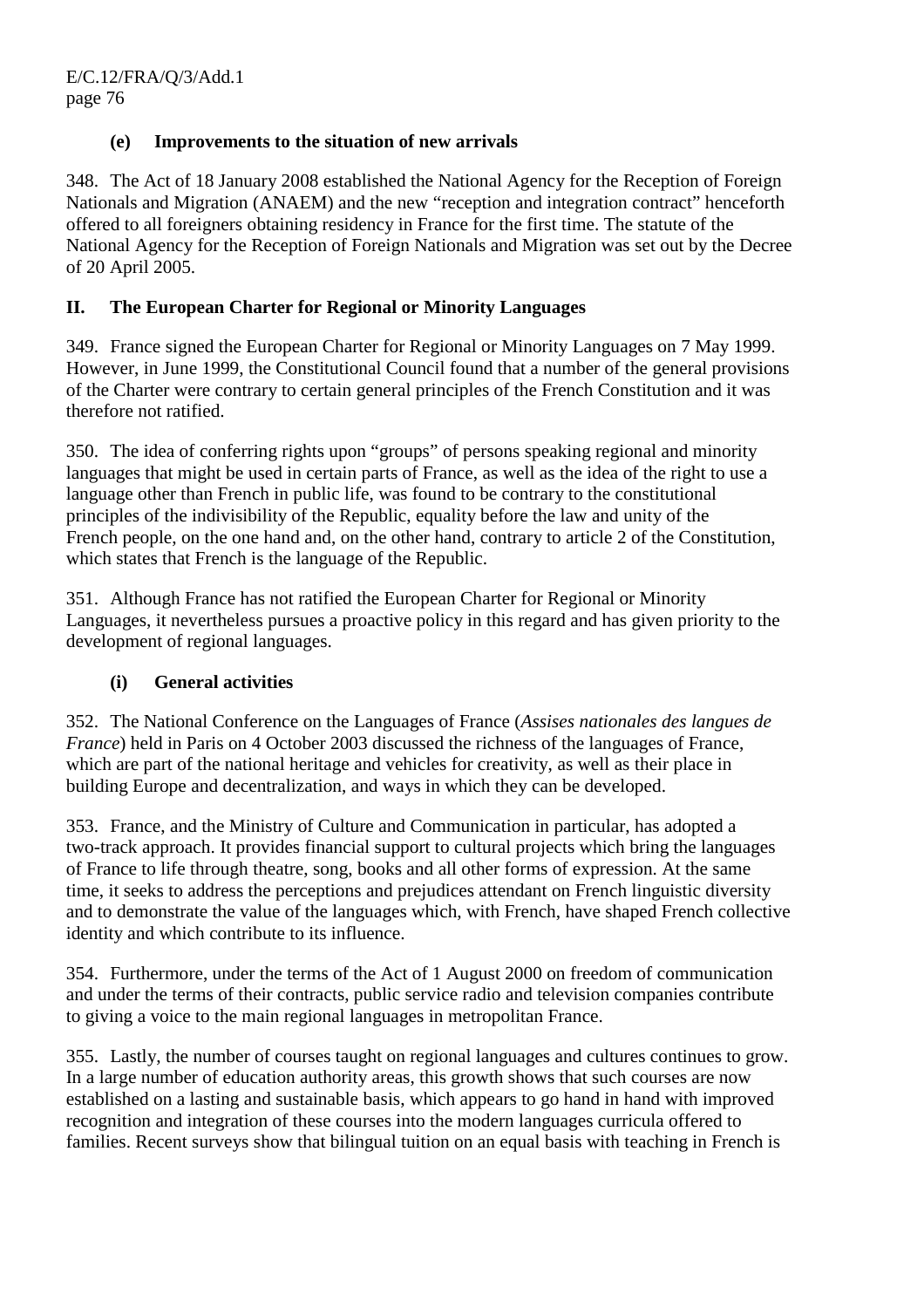E/C.12/FRA/Q/3/Add.1 page 77

becoming increasingly widespread and firmly established, and should be further strengthened now that it has become official practice in upper secondary schools; it is also supported by the financial involvement of local authorities. This financial involvement should be encouraged further under the partnership organized in the councils on regional languages set up in the education authorities, which is progressively gaining momentum. In this context, it should be noted that the regional languages of the overseas departments have been included in the survey for the first time. They are expected to gain ground at all levels of education in the coming years. Lastly, the spread of regional language teaching should be accompanied by a greater concern for quality, which is reflected in planned teacher training activities.

## **(ii) Language teaching activities**

356. Proficiency in French, which is the language of the Republic under article 2 of the French Constitution, remains a priority issue for the Government. Sound knowledge of French is the primary means of access to equal opportunities, civil freedom and courtesy. It is the guarantor of social cohesion and is the first of the seven elements of the "common core of knowledge and skills" that pupils must acquire during their compulsory schooling.**<sup>12</sup>**

357. According to the terms of the "common core" of education: "Access to all areas of knowledge and the acquisition of all skills depends upon knowledge of how to read, write and speak French. Sound knowledge of French makes it possible to communicate orally and in writing in different situations, and to understand and express one's rights and duties.

358. "Providing all pupils with access to clear and precise spoken and written communication skills in French is part of French language education, but it is also part of all disciplines. Every teacher, and all members of the educational community, are accountable for this priority mission of schools."

359. This is the context in which the French school system addresses the particular situation of foreign pupils recently arrived in France whose mother tongue is not French.

360. The considerable importance which France attaches to multilingualism translates into a policy of promoting the "languages of France"**<sup>13</sup>** under the Common European Framework of Reference for Languages of the Council of Europe. France has a rich linguistic heritage. Alongside French, officially enshrined as the language of the Republic in the Constitution

**<sup>13</sup>** "Languages of France" refers to the regional or minority languages traditionally spoken by French citizens on the territory of the Republic which are not the official language of any State. These defining criteria are drawn from the European Charter for Regional or Minority Languages, with some adaptations. There are more than 75 such languages in metropolitan and overseas France.

 $\overline{a}$ **<sup>12</sup>** Decree No. 2006-830 of 11 July 2006 on core knowledge and skills, which amends the Education Code, outlines the knowledges and skills that all pupils must have acquired by the end of their compulsory schooling. This core is organized around seven main elements, or pillars, each of which sets forth the knowledge, skills and attitudes pertaining to a particular subject area.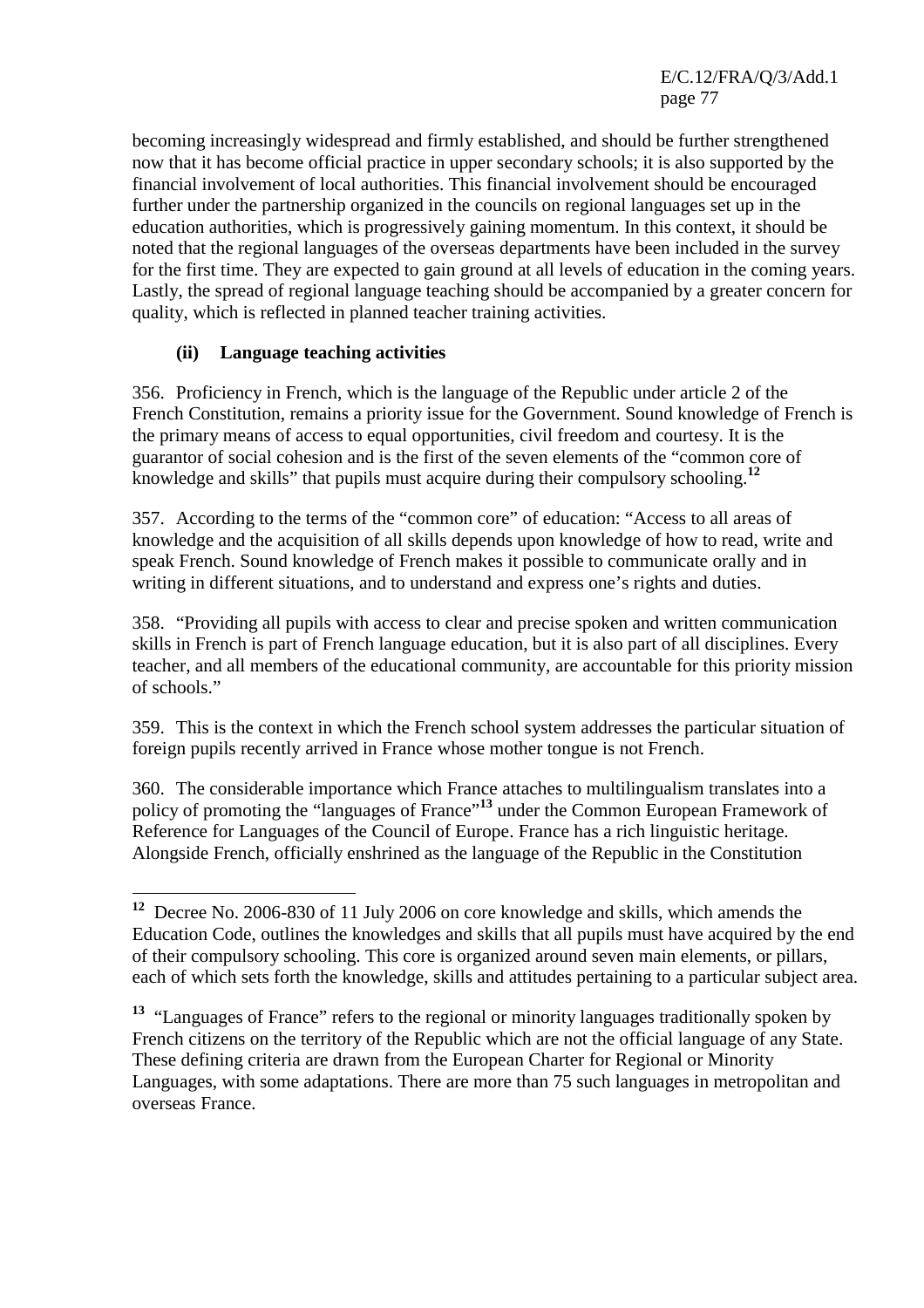E/C.12/FRA/Q/3/Add.1 page 78

since 1992, the languages of France contribute to its creativity and cultural influence. The Department for the French Language and the Languages of France,**<sup>14</sup>** established in October 2001 in the Ministry of Culture and Communication, has confirmed the special place, recognized by the State, of the languages of France in the cultural life of the nation. The following paragraphs give an overview of some of the principal measures adopted to encourage the use of regional languages in metropolitan and overseas France and to broaden the range of modern languages taught.

# **(i) Language and culture of origin instruction**

361. Language and culture of origin instruction has existed for a fairly long time, although in a slightly different form from those on offer at present. Under a circular issued in 1939, pupils were taught the history and geography of their country in their language of origin outside school hours.

362. Since a departmental notice was issued on 13 April 1983, school superintendents and inspectors of the education authorities have been responsible for organizing and supervising language and culture of origin instruction and for assigning teachers.

363. In primary school, classes are given during school hours or, when pupils need to be brought together from several schools, outside school hours. In lower and upper secondary schools, these courses are offered as optional activities. The local authorities (departmental councils for lower secondary schools and regional councils for upper secondary schools) are involved in the organizational arrangements, mainly the provision of premises and the necessary materials. Classes are given by foreign teachers from the pupils'country of origin, provided by their governments under bilateral agreements.

364. At present, bilateral agreements have been concluded under this system with eight countries: Portugal, Spain, Italy, Morocco, Algeria, Tunisia, Turkey and Serbia.

365. Close alignment between the content of these courses and that of French school curricula has ensured greater consistency, with considerable benefit to pupils.

366. The gradual transformation of these courses is being considered at present, with a view to making them available to other pupils and including them in the plan to promote modern languages instruction starting at primary school level.

# **(ii) Regional language instruction**

367. Regional languages have a special place in the French education system and can be studied in the same way as foreign languages by pupils in metropolitan and overseas France.

 $\overline{a}$ **14** http://www.dglflf.culture.gouv.fr.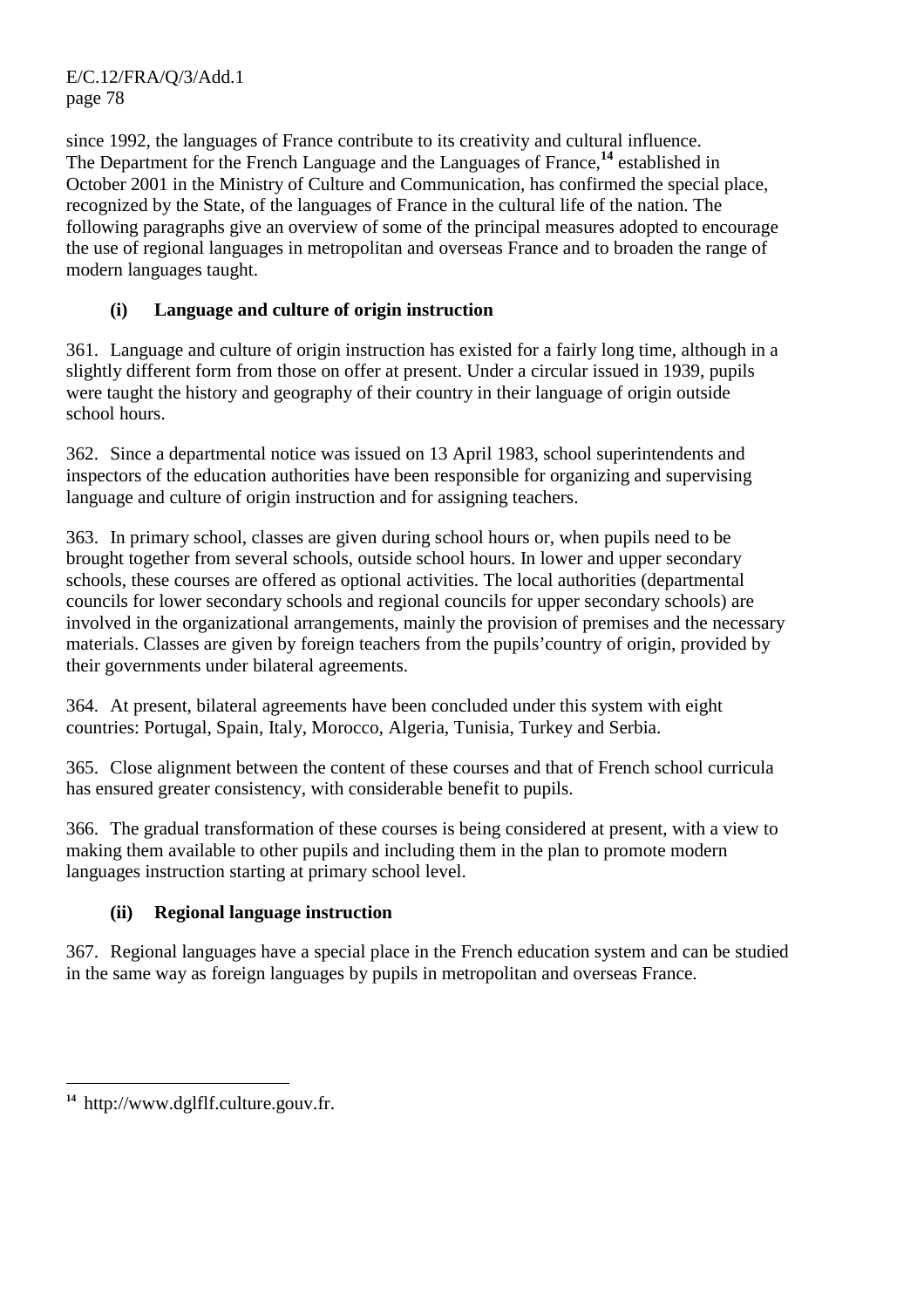### *Part of the school curriculum*

368. In line with the reform implemented at the start of the academic year in 2001, the Framework and Planning Act of 23 April 2005 on the future of education reaffirmed the place of regional language and culture instruction within the French education system as a whole. Under article 20 of the Act, this instruction should be developed under agreements between the State and the local authorities of the areas where these languages are in use.

## *Overhaul of the legislative and pedagogical framework*

369. Specific resources, particularly in terms of hours and staff, have been allocated to regional language instruction in order to ensure that they are more widely known. Particular attention has been given to the recruitment of teachers. In 2005/06, in primary education, 8,912 teachers taught Breton, Basque, Catalan, Corsican, Creole, the regional languages of Alsace, the regional languages of Moselle, Occitan-Langue d'Oc and Tahitian. In addition, 100 teaching advisers were involved in training these teachers.

370. In secondary education (lower and upper secondary schools), 621 teachers, most of whom were certified teachers or holders of the *agrégation* in teaching, were engaged on a full or part-time basis in teaching regional languages such as Corsican, Basque, Breton, Catalan, Creole, Occitan-Langue d'Oc, or Tahitian. Of the 540 teachers who hold the secondary school teaching certificate (CAPES), 461 have the special certificates in regional languages and in Corsican.

371. All of these teaching staff are supported with further training. In 2005/06, 189 courses were organized by the education authorities and the departments, bringing together 2,281 participants for a total of 3,679 hours.**<sup>15</sup>** Courses offered in Creole, the languages of Alsace and Moselle and Occitan-Langue d'Oc account for a significant share of such training.

372. Regional language instruction is recognized in the certificate of general education (*brevet des collèges*). A fully bilingual educational programme is offered in primary, lower and upper secondary schools. It includes a minimum of three hours of regional language and culture instruction in addition to one or more non-language subjects in order to achieve parity with French in terms of hours. The number of pupils enrolled in these programmes is growing.

373. Moreover, the French system assigns a key role to local authorities.

374. Partnerships with local authorities are embodied in the regional language councils set up in the education authorities,**<sup>16</sup>** which bring together all of the actors involved. One third of this

 $\overline{a}$ **<sup>15</sup>** Compared to 139 courses held in 2003/2004, which brought together 1,960 participants for a total of 2,318 hours.

<sup>&</sup>lt;sup>16</sup> These bodies were established by the Decree of 31 July 2001. An order of 19 April lists the education authorities in which a regional language council is set up under the Decree; Aix-Marseille, Bordeaux, Clermont-Ferrand, Grenoble, Guadeloupe, Guiana, Limoges, Martinique, Montpellier, Nancy-Metz, Nice, Poitiers, Rennes, Réunion, Strasbourg and Toulouse.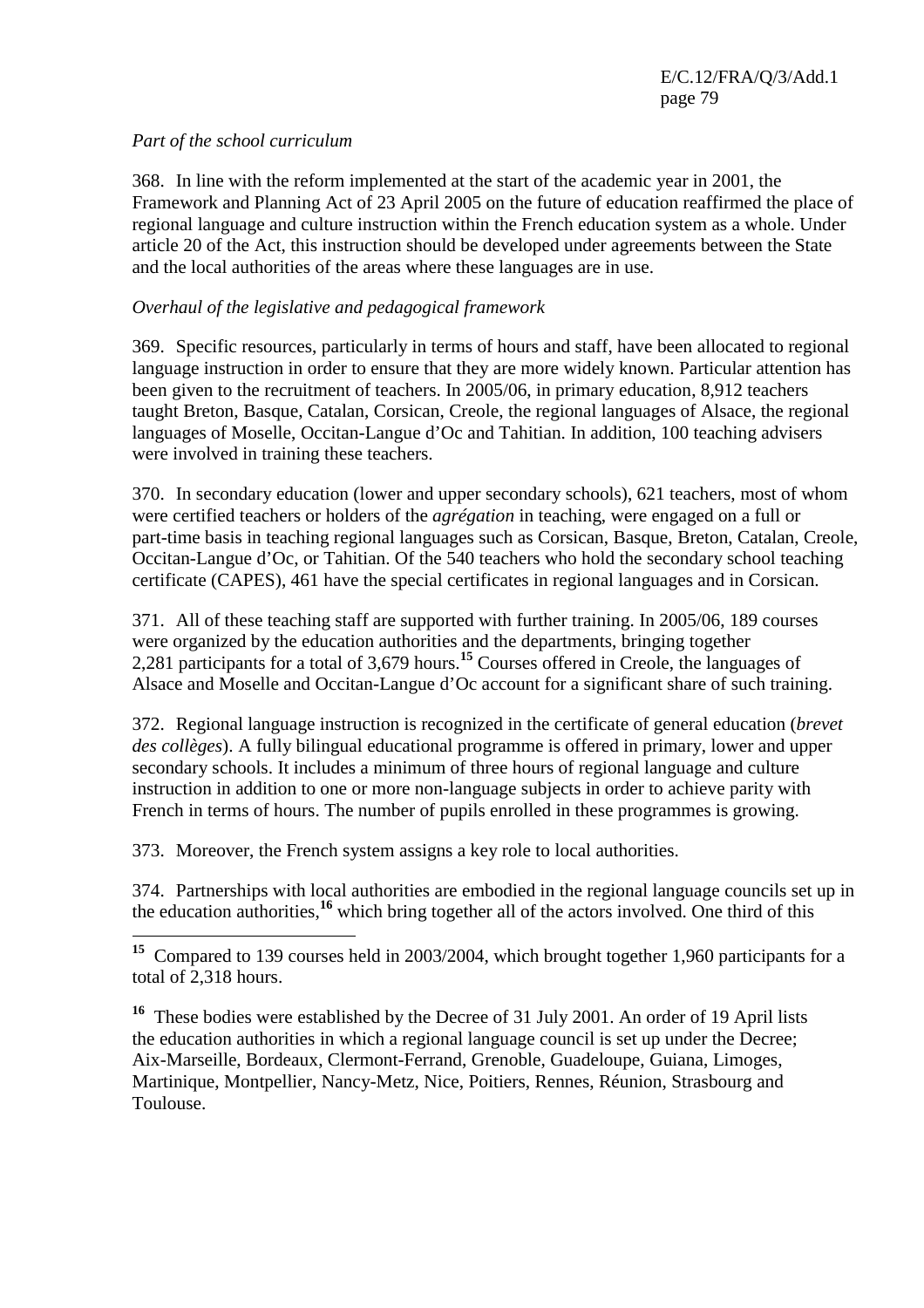E/C.12/FRA/Q/3/Add.1 page 80

advisory body consists of representatives of the administration, one third of representatives of schools and parents' associations, and one third of representatives of the local authorities concerned and community and educational associations for the promotion of regional language and culture. The council participates in the consideration of the education authority's policy on regional languages. It pays particular attention to the status and promotion of regional languages and cultures taught under the purview of the educational authority through a range of different forms of instruction, and encourages activities to that end.

375. These partnerships were consolidated and strengthened by the system of agreements established by the Act of 23 April 2005, under which partnership agreements are concluded on the teaching of Corsican, Breton, the regional languages of Alsace, Basque, Occitan-Langue d'Oc and Catalan. The strong involvement of local authorities also includes financing: for the academic year 2005/2006, they contributed more than  $\epsilon$ 3 million to activities to promote the dissemination and teaching of regional languages and cultures (mainly spent on hours of instruction, as well as teaching materials and contributions towards equipment for the use of new information and communications technologies).

#### *Specific measures to promote overseas regional languages*

376. France has implemented more specific measures tailored to local circumstances in order to promote overseas regional languages.

377. The Act of 2 August 1984 on the jurisdiction of the regions of Guadeloupe, French Guiana, Martinique and Réunion stipulates that the regional council shall determine which additional educational and cultural activities related to knowledge of regional languages and cultures can be organized in schools within the region's jurisdiction.

378. Moreover, the Framework Act of 13 December 2000 on overseas France provides for important measures for the regional languages and cultures of overseas departments and regions.**<sup>17</sup>** In particular, it stipulates in article 34 that the Deixonne Act of 11 January 1951 is applicable to the regional languages in use in overseas departments and that the regional languages in use there are part of the linguistic heritage of the nation. These provisions have made it possible to improve the system of instruction in these languages and to extend it to all levels of education. For example, a compulsory paper (since 2007) or an optional paper (since 2004) in Creole, Tahitian and Melanesian languages can now be taken as part of the general or technological baccalaureate examination. The Arts Faculty in Martinique introduced a bachelor's degree in Creole in 1995 and the (*Université des Antilles et de la Guyane* offers a four-year university diploma in regional language and cultures leading to a level 1 master's degree). A CAPES in Creole was also created in 2002. Since 2006, all candidates for the competitive examination for schoolteachers may request to sit an optional paper in a regional language.

379. The situation is the same in the overseas communities. The Institutional Act of 19 March 1999 recognizes Kanak languages as languages for teaching and cultural purposes (art. 215), incorporating commitments with regard to education (upon obtaining the

<sup>17</sup> **<sup>17</sup>** Guadeloupe, Guiana, Martinique, Réunion.